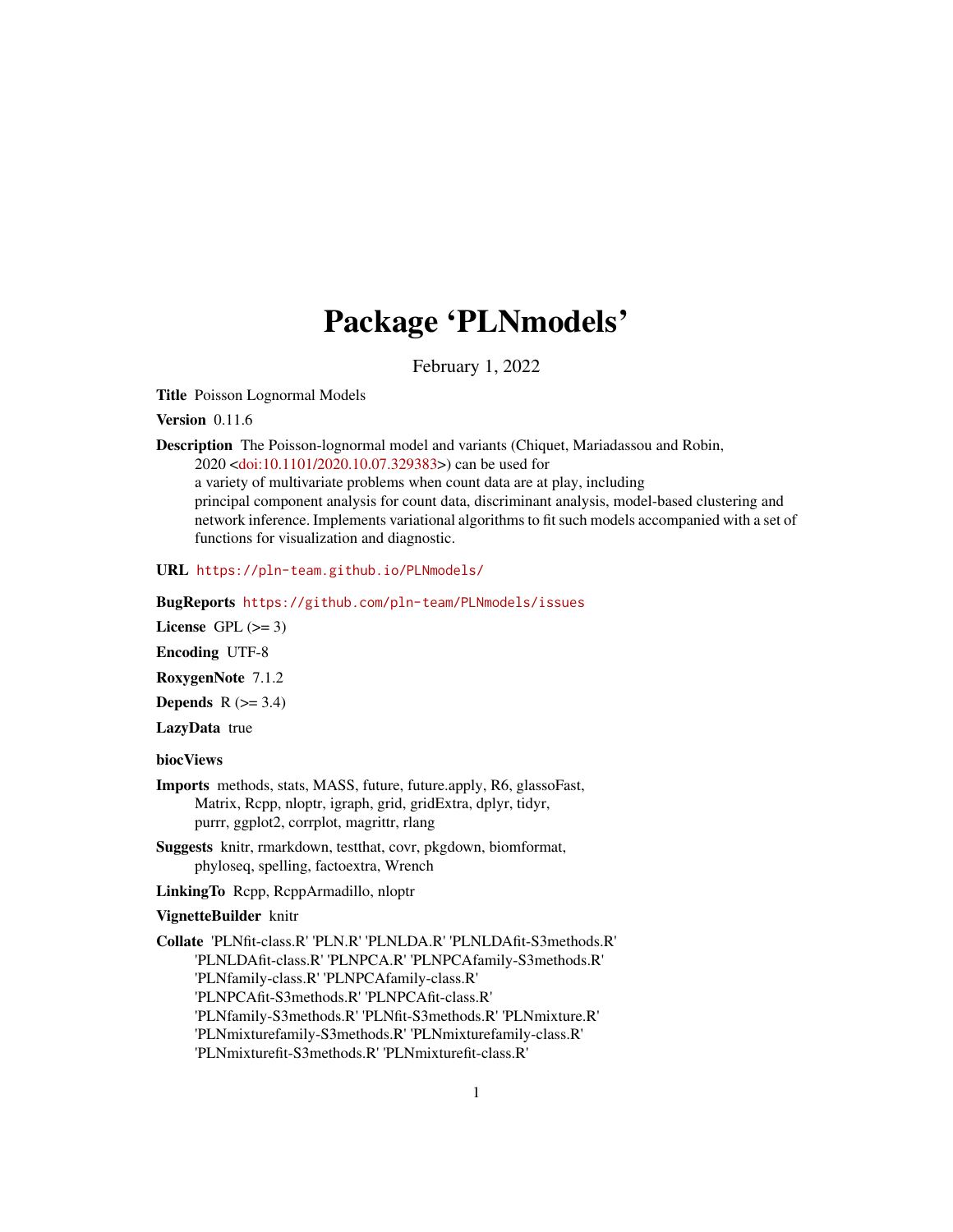'PLNmodels-package.R' 'PLNnetwork.R' 'PLNnetworkfamily-S3methods.R' 'PLNnetworkfamily-class.R' 'PLNnetworkfit-S3methods.R' 'PLNnetworkfit-class.R' 'RcppExports.R' 'deprecated.R' 'import\_utils.R' 'mollusk.R' 'oaks.R' 'plot\_utils.R' 'trichoptera.R' 'utils-pipe.R' 'utils.R' 'zzz.R'

## Language en-US

## NeedsCompilation yes

Author Julien Chiquet [aut, cre] (<<https://orcid.org/0000-0002-3629-3429>>), Mahendra Mariadassou [aut] (<<https://orcid.org/0000-0003-2986-354X>>), Stéphane Robin [ctb], François Gindraud [aut]

Maintainer Julien Chiquet <julien.chiquet@inrae.fr>

Repository CRAN

Date/Publication 2022-02-01 16:00:24 UTC

# R topics documented:

| coef.PLNfit<br>3       |
|------------------------|
| $\overline{4}$         |
| 5                      |
| 6                      |
| 6                      |
| 8                      |
| $\mathbf{Q}$<br>fisher |
| 10                     |
| 11                     |
| 11                     |
| 12                     |
| 13                     |
| 14                     |
| 16                     |
| 17                     |
| 20                     |
| 25                     |
| 27                     |
| 31                     |
| 33                     |
| 36                     |
| 39                     |
| 40                     |
| 42.                    |
| 46                     |
| 50                     |
| 51                     |
| 54                     |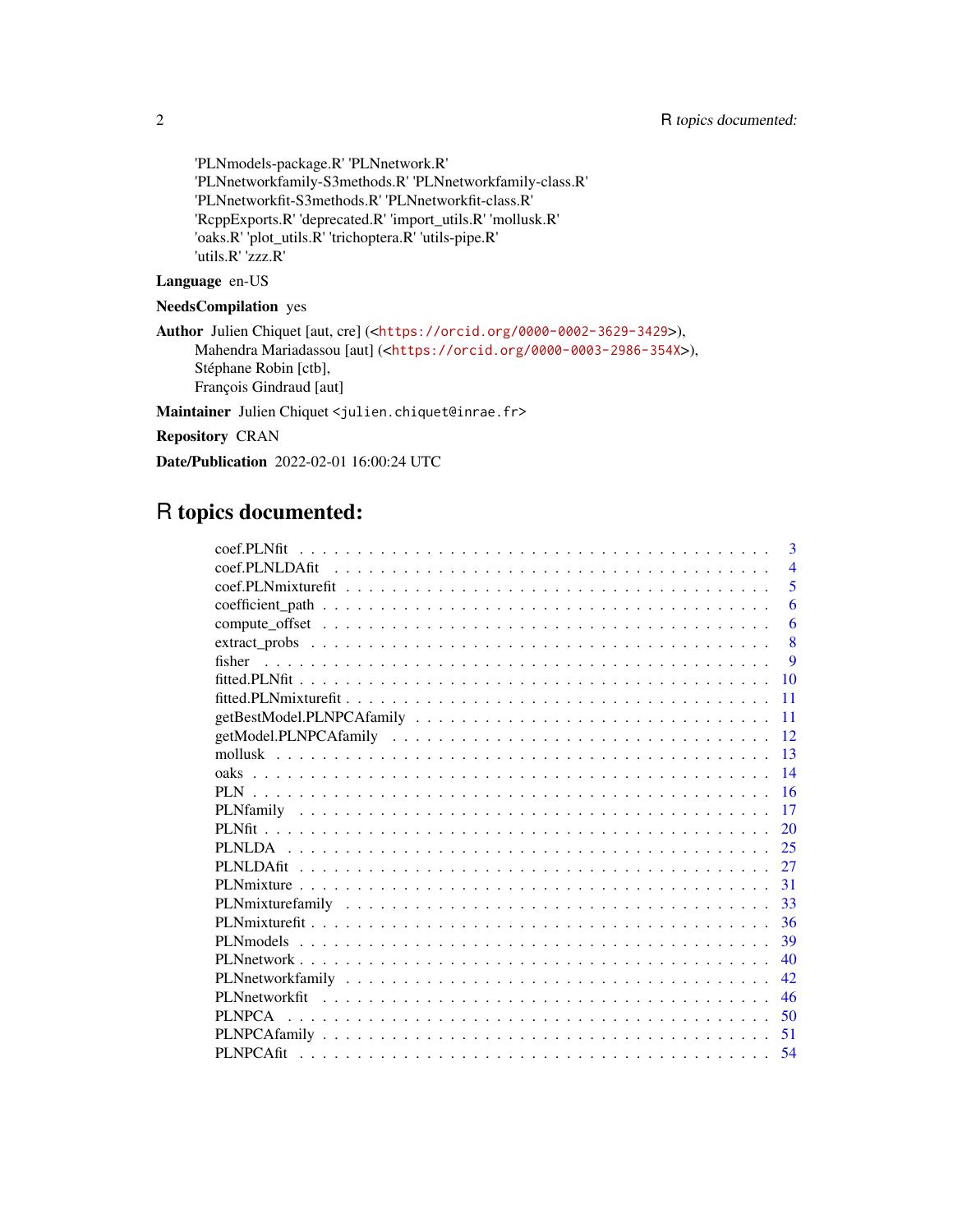<span id="page-2-0"></span>

|                                                                                                                    | -61 |
|--------------------------------------------------------------------------------------------------------------------|-----|
|                                                                                                                    | 62  |
|                                                                                                                    | 63  |
| $plot.PLNnetwork family \dots \dots \dots \dots \dots \dots \dots \dots \dots \dots \dots \dots \dots \dots \dots$ | 64  |
|                                                                                                                    | 65  |
|                                                                                                                    | -66 |
|                                                                                                                    | 67  |
|                                                                                                                    | 69  |
|                                                                                                                    | -69 |
|                                                                                                                    | -70 |
|                                                                                                                    | -72 |
| rPLN                                                                                                               | -73 |
|                                                                                                                    | -74 |
|                                                                                                                    | -75 |
|                                                                                                                    |     |
|                                                                                                                    | -77 |
|                                                                                                                    | 78  |
|                                                                                                                    | -79 |

#### $\blacksquare$  Index  $\blacksquare$

coef.PLNfit *Extract model coefficients*

## Description

Extracts model coefficients from objects returned by [PLN\(\)](#page-15-1) and its variants

## Usage

```
## S3 method for class 'PLNfit'
coef(object, type = c("main", "covariance"), ...)
```
## Arguments

| object   | an R6 object with class PLNfit                                          |
|----------|-------------------------------------------------------------------------|
| type     | type of parameter that should be extracted. Either "main" (default) for |
|          | $\Theta$                                                                |
|          | or "covariance" for                                                     |
|          | Σ.                                                                      |
| $\cdots$ | additional parameters for S3 compatibility. Not used                    |

## Value

A matrix of coefficients extracted from the PLNfit model.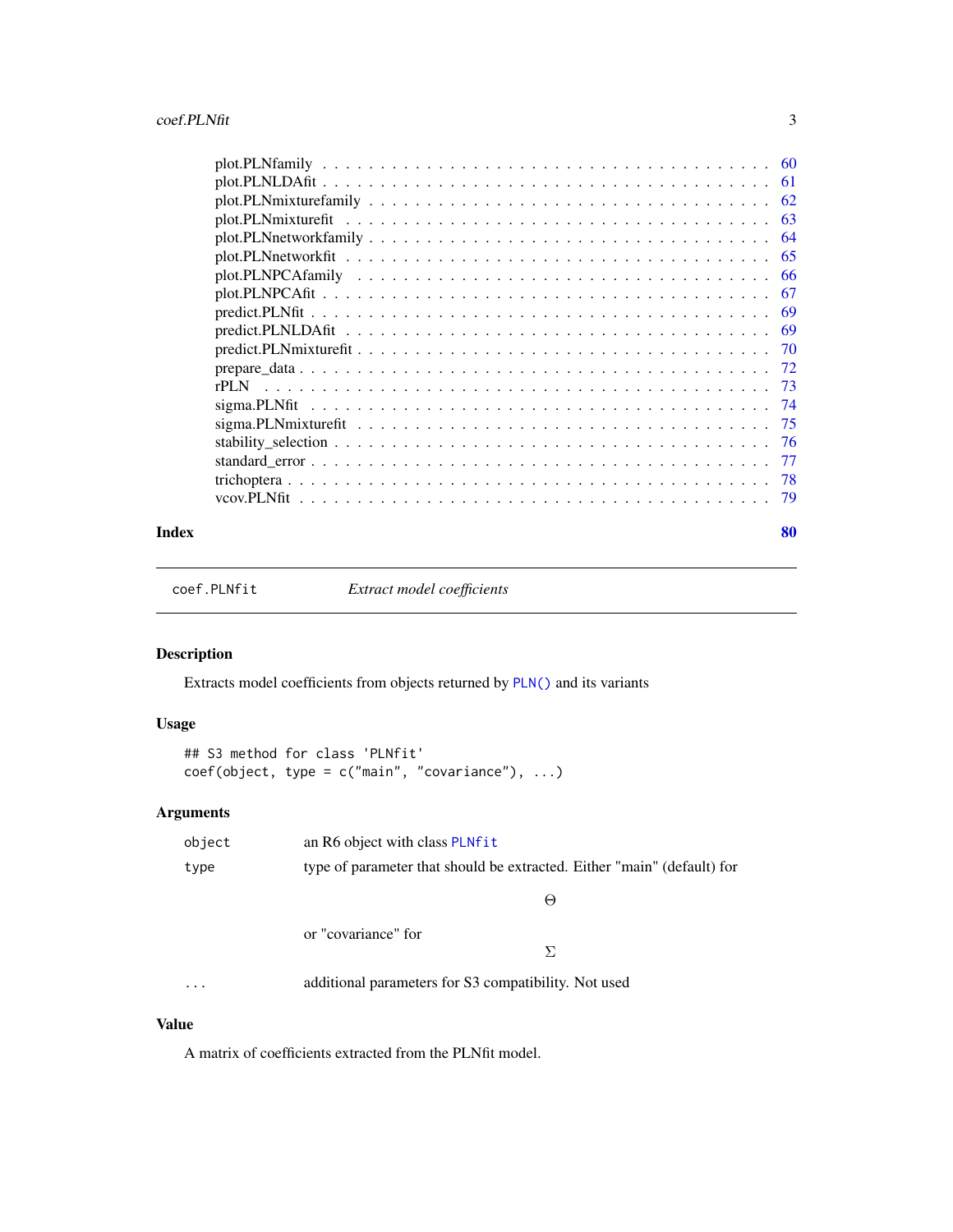## See Also

[sigma.PLNfit\(\)](#page-73-1), [vcov.PLNfit\(\)](#page-78-1), [standard\\_error.PLNfit\(\)](#page-76-1)

#### Examples

```
data(trichoptera)
trichoptera <- prepare_data(trichoptera$Abundance, trichoptera$Covariate)
myPLN <- PLN(Abundance ~ 1 + offset(log(Offset)), data = trichoptera)
coef(myPLN) ## Theta
coef(myPLN, type = "covariance") ## Sigma
```
coef.PLNLDAfit *Extracts model coefficients from objects returned by* [PLNLDA\(\)](#page-24-1)

## Description

The method for objects returned by [PLNLDA\(\)](#page-24-1) only returns coefficients associated to the

Θ

part of the model (see the PLNLDA vignette for mathematical details).

#### Usage

## S3 method for class 'PLNLDAfit' coef(object, ...)

#### Arguments

| object                  | an R6 object with class PLNLDAfit                    |
|-------------------------|------------------------------------------------------|
| $\cdot$ $\cdot$ $\cdot$ | additional parameters for S3 compatibility. Not used |

## Value

Either NULL or a matrix of coefficients extracted from the PLNLDAfit model.

## Examples

```
data(trichoptera)
trichoptera <- prepare_data(trichoptera$Abundance, trichoptera$Covariate)
myPLNLDA <- PLNLDA(Abundance ~ Wind, grouping = Group, data = trichoptera)
coef(myPLNLDA)
```
<span id="page-3-0"></span>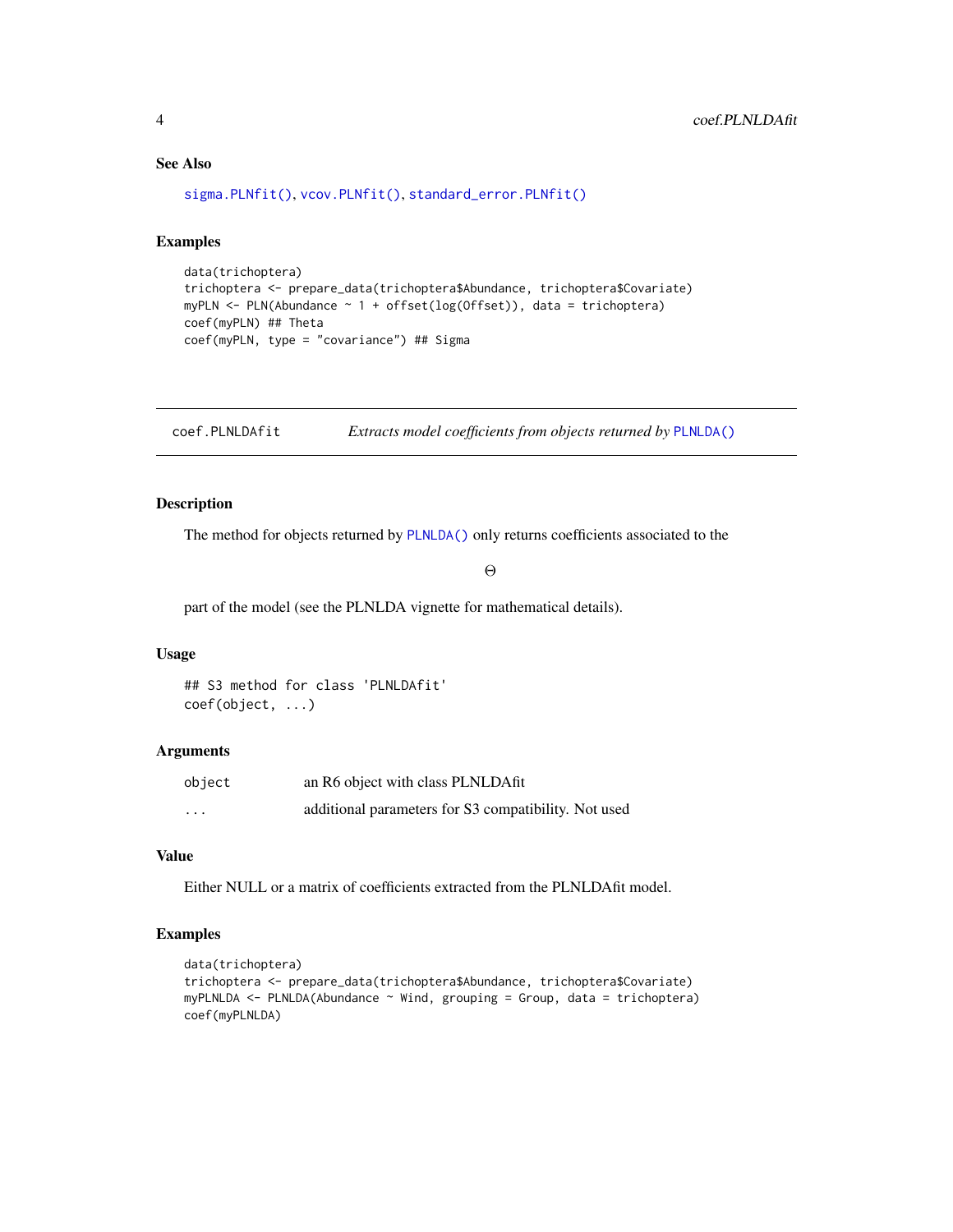#### <span id="page-4-0"></span>Description

Extracts model coefficients from objects returned by [PLN\(\)](#page-15-1) and its variants

### Usage

```
## S3 method for class 'PLNmixturefit'
coef(object, type = c("main", "means", "covariance", "mixture"), ...)
```
## Arguments

| object   | an R6 object with class PLNmixturefit                                   |       |
|----------|-------------------------------------------------------------------------|-------|
| type     | type of parameter that should be extracted. Either "main" (default) for |       |
|          |                                                                         | Θ     |
|          | , "means" for                                                           |       |
|          |                                                                         | $\mu$ |
|          | , "mixture" for                                                         |       |
|          |                                                                         | $\pi$ |
|          | or "covariance" for                                                     |       |
|          |                                                                         | Σ     |
| $\cdots$ | additional parameters for S3 compatibility. Not used                    |       |

#### Value

A matrix of coefficients extracted from the PLNfit model.

#### See Also

[sigma.PLNmixturefit\(\)](#page-74-1)

## Examples

```
data(trichoptera)
trichoptera <- prepare_data(trichoptera$Abundance, trichoptera$Covariate)
myPLN <- PLNmixture(Abundance ~ 1 + offset(log(Offset)),
           data = trichoptera, control_main = list(iterates = 0)) %>% getBestModel()
coef(myPLN) ## Theta - empty here
coef(myPLN, type = "mixture") ## pi
coef(myPLN, type = "means") ## mu
coef(myPLN, type = "covariance") ## Sigma
```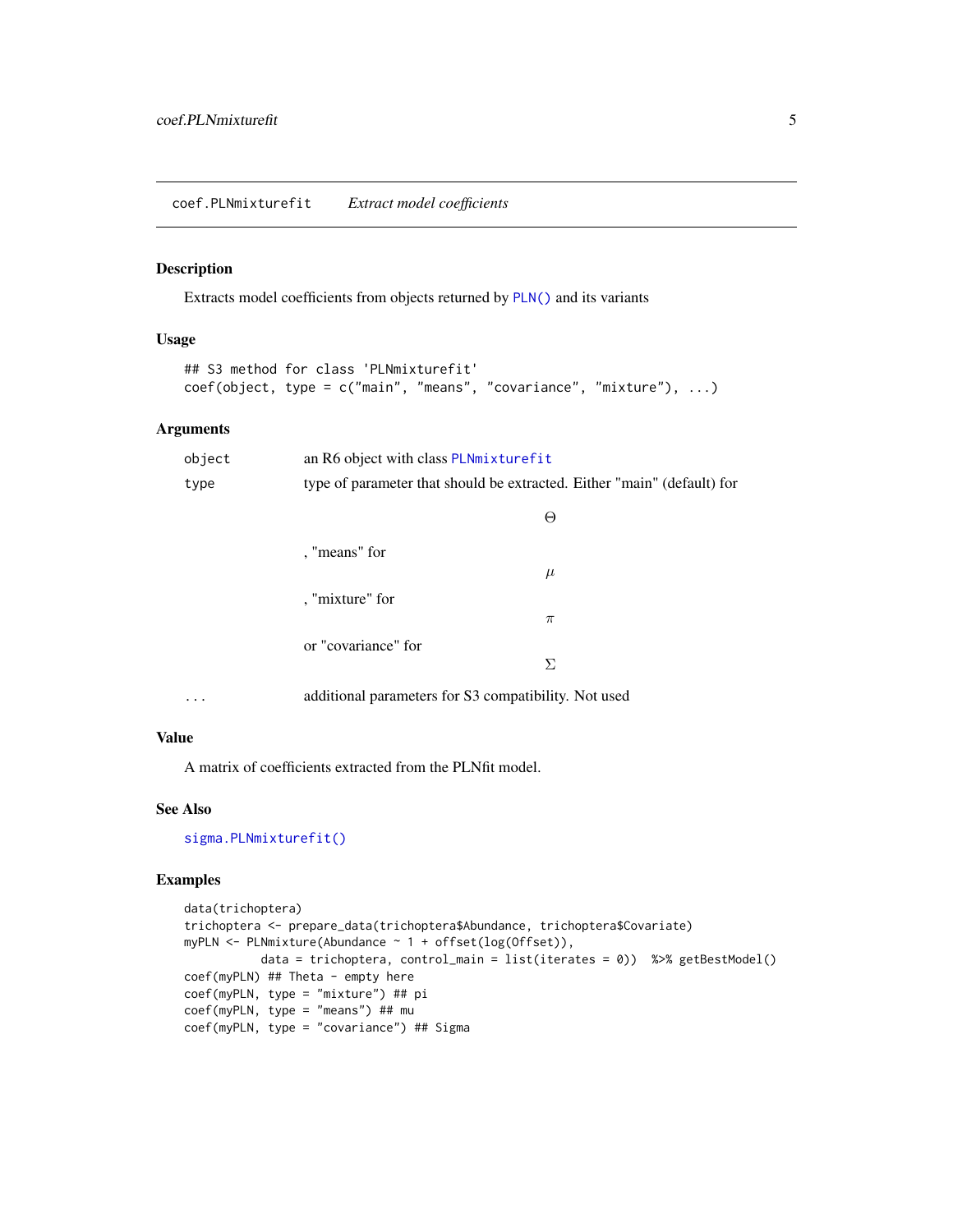<span id="page-5-0"></span>

## Description

Extract the regularization path of a PLNnetwork fit

#### Usage

```
coefficient_path(Robject, precision = TRUE, corr = TRUE)
```
## Arguments

| Robject   | an object with class PLNnetworkfamily, i.e. an output from PLNnetwork()                                                           |
|-----------|-----------------------------------------------------------------------------------------------------------------------------------|
| precision | a logical, should the coefficients of the precision matrix Omega or the covariance<br>matrix Sigma be sent back. Default is TRUE. |
| corr      | a logical, should the correlation (partial in case precision = TRUE) be sent back.<br>Default is TRUE.                            |

#### Value

Sends back a tibble/data.frame.

#### Examples

```
data(trichoptera)
trichoptera <- prepare_data(trichoptera$Abundance, trichoptera$Covariate)
fits \leq PLNnetwork(Abundance \sim 1, data = trichoptera)
head(coefficient_path(fits))
```

| compute_offset | Compute offsets from a count data using one of several normalization |
|----------------|----------------------------------------------------------------------|
|                | schemes                                                              |

## Description

Computes offsets from the count table using one of several normalization schemes (TSS, CSS, RLE, GMPR, etc) described in the literature.

## Usage

```
compute_offset(
  counts,
  offset = c("TSS", "GMPR", "RLE", "CSS", "Wrench", "none"),
  ...
\mathcal{E}
```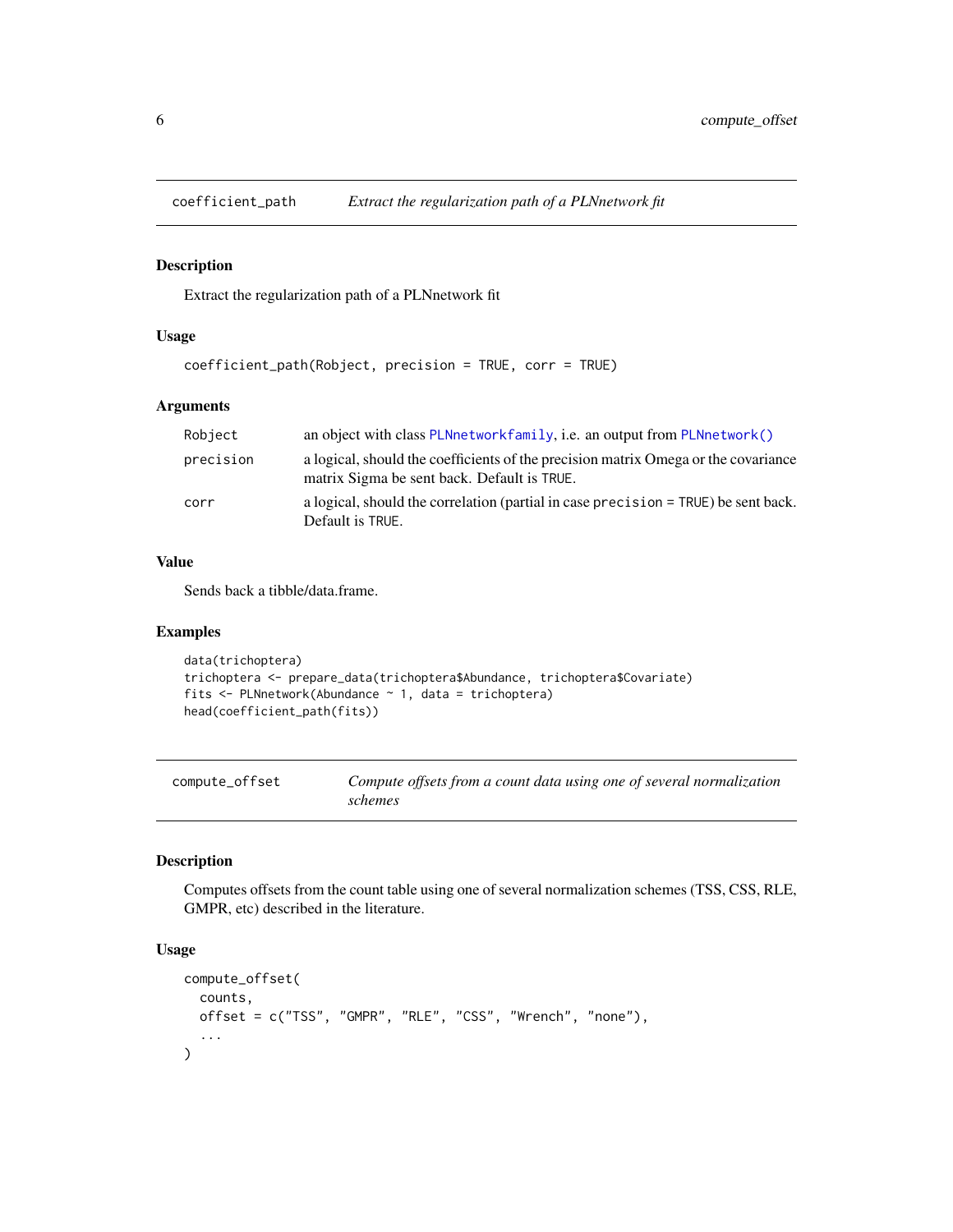#### Arguments

| counts | Required. An abundance count table, preferably with dimensions names and<br>species as columns.                                                                                                                                                                                                                                                                                                                                                                                                                                                               |
|--------|---------------------------------------------------------------------------------------------------------------------------------------------------------------------------------------------------------------------------------------------------------------------------------------------------------------------------------------------------------------------------------------------------------------------------------------------------------------------------------------------------------------------------------------------------------------|
| offset | Optional. Normalization scheme used to compute scaling factors used as offset<br>during PLN inference. Available schemes are "TSS" (Total Sum Scaling, de-<br>fault), "CSS" (Cumulative Sum Scaling, used in metagenomeSeq), "RLE" (Rel-<br>ative Log Expression, used in DESeq2), "GMPR" (Geometric Mean of Pairwise<br>Ratio, introduced in Chen et al., 2018), Wrench (introduced in Kumar et al.,<br>2018) or "none". Alternatively the user can supply its own vector or matrix of<br>offsets (see note for specification of the user-supplied offsets). |
|        | Additional parameters passed on to specific methods (for now CSS and RLE)                                                                                                                                                                                                                                                                                                                                                                                                                                                                                     |

### **Details**

RLE has additional pseudocounts and type arguments to add pseudocounts to the observed counts (defaults to 0L) and to compute offsets using only positive counts (if type == "poscounts"). This mimics the behavior of DESeq2::DESeq() when using sfType == "poscounts". CSS has an additional reference argument to choose the location function used to compute the reference quantiles (defaults to median as in the Nature publication but can be set to mean to reproduce behavior of functions cumNormStat\* from metagenomeSeq). Wrench has two additional parameters: groups to specify sample groups and type to either reproduce exactly the default [Wrench::wrench\(\)](#page-0-0) behavior (type = "wrench", default) or to use simpler heuristics (type = "simple"). Note that (i) CSS normalization fails when the median absolute deviation around quantiles does not become instable for high quantiles (limited count variations both within and across samples) and/or one sample has less than two positive counts, (ii) RLE fails when there are no common species across all samples (unless type == "poscounts" has been specified) and (iii) GMPR fails if a sample does not share any species with all other samples.

#### Value

If offset = "none", NULL else a vector of length nrow(counts) with one offset per sample.

#### **References**

Chen, L., Reeve, J., Zhang, L., Huang, S., Wang, X. and Chen, J. (2018) GMPR: A robust normalization method for zero-inflated count data with application to microbiome sequencing data. PeerJ, 6, e4600 doi: [10.7717/peerj.4600](https://doi.org/10.7717/peerj.4600)

Paulson, J. N., Colin Stine, O., Bravo, H. C. and Pop, M. (2013) Differential abundance analysis for microbial marker-gene surveys. Nature Methods, 10, 1200-1202 doi: [10.1038/nmeth.2658](https://doi.org/10.1038/nmeth.2658)

Anders, S. and Huber, W. (2010) Differential expression analysis for sequence count data. Genome Biology, 11, R106 doi: [10.1186/gb20101110r106](https://doi.org/10.1186/gb-2010-11-10-r106)

Kumar, M., Slud, E., Okrah, K. et al. (2018) Analysis and correction of compositional bias in sparse sequencing count data. BMC Genomics 19, 799 doi: [10.1186/s1286401851605](https://doi.org/10.1186/s12864-018-5160-5)

#### Examples

data(trichoptera)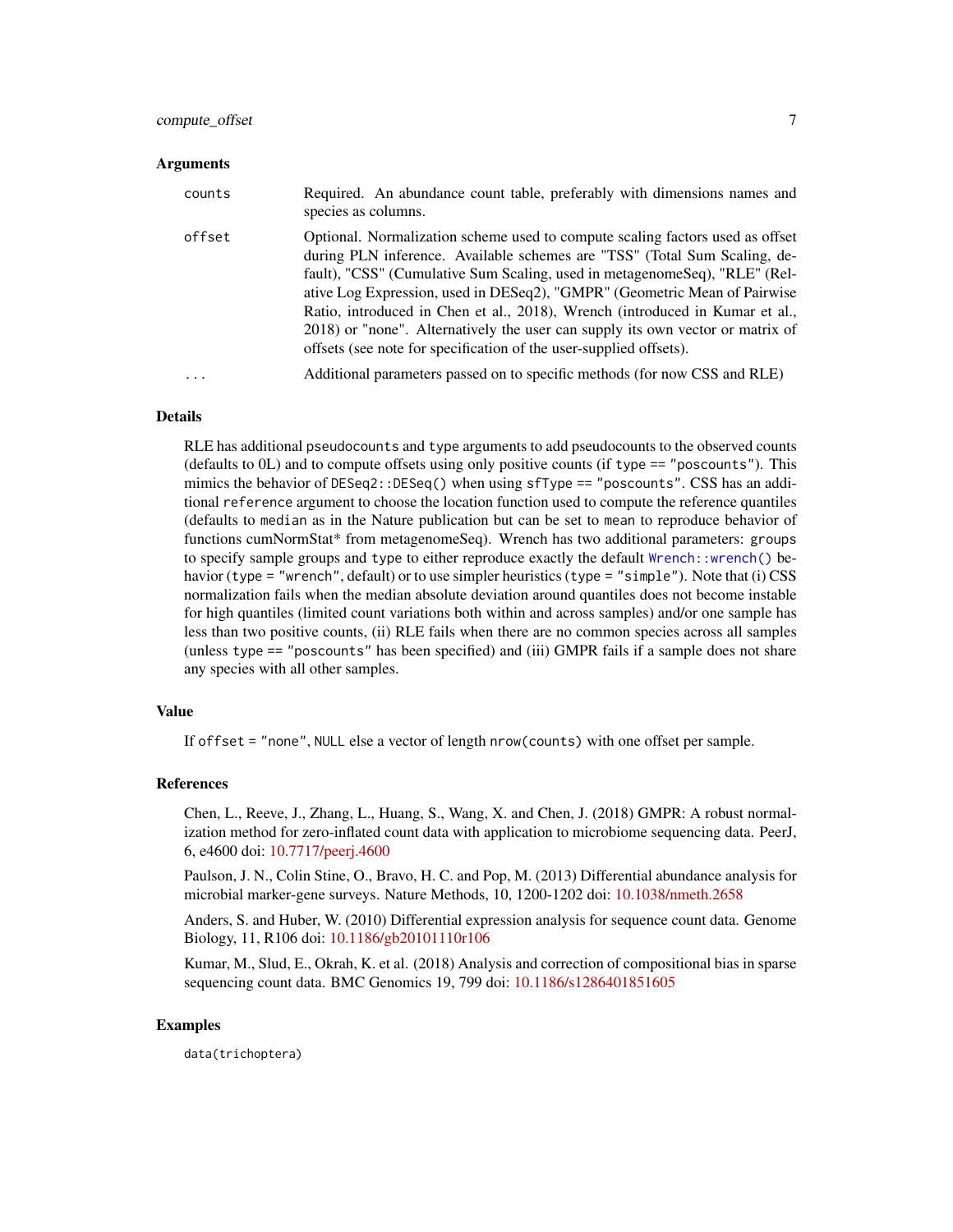```
counts <- trichoptera$Abundance
compute_offset(counts)
## Other normalization schemes
compute_offset(counts, offset = "RLE", pseudocounts = 1)
compute_offset(counts, offset = "Wrench", groups = trichoptera$Covariate$Group)
compute_offset(counts, offset = "GMPR")
## User supplied offsets
my_offset <- setNames(rep(1, nrow(counts)), rownames(counts))
compute_offset(counts, offset = my_offset)
```
extract\_probs *Extract edge selection frequency in bootstrap subsamples*

#### Description

Extracts edge selection frequency in networks reconstructed from bootstrap subsamples during the stars stability selection procedure, as either a matrix or a named vector. In the latter case, edge names follow igraph naming convention.

#### Usage

```
extract_probs(
 Robject,
 penalty = NULL,index = NULL,crit = c("StARS", "BIC", "EBIC"),
  format = c("matrix", "vector"),
  tol = 1e-05)
```
#### **Arguments**

| Robject | an object with class PLNnetworkfamily, i.e. an output from PLNnetwork()                                                                                                                                                                                                                                                                                                            |
|---------|------------------------------------------------------------------------------------------------------------------------------------------------------------------------------------------------------------------------------------------------------------------------------------------------------------------------------------------------------------------------------------|
| penalty | penalty used for the bootstrap subsamples                                                                                                                                                                                                                                                                                                                                          |
| index   | Integer index of the model to be returned. Only the first value is taken into<br>account.                                                                                                                                                                                                                                                                                          |
| crit    | a character for the criterion used to performed the selection. Either "BIC",<br>"ICL", "EBIC", "StARS", "R_squared". Default is ICL for PLNPCA, and BIC<br>for PLNnetwork. If StARS (Stability Approach to Regularization Selection) is<br>chosen and stability selection was not yet performed, the function will call the<br>method stability_selection() with default argument. |
| format  | output format. Either a matrix (default) or a named vector.                                                                                                                                                                                                                                                                                                                        |
| tol     | tolerance for rounding error when comparing penalties.                                                                                                                                                                                                                                                                                                                             |

## Value

Either a matrix or named vector of edge-wise probabilities. In the latter case, edge names follow igraph convention.

<span id="page-7-0"></span>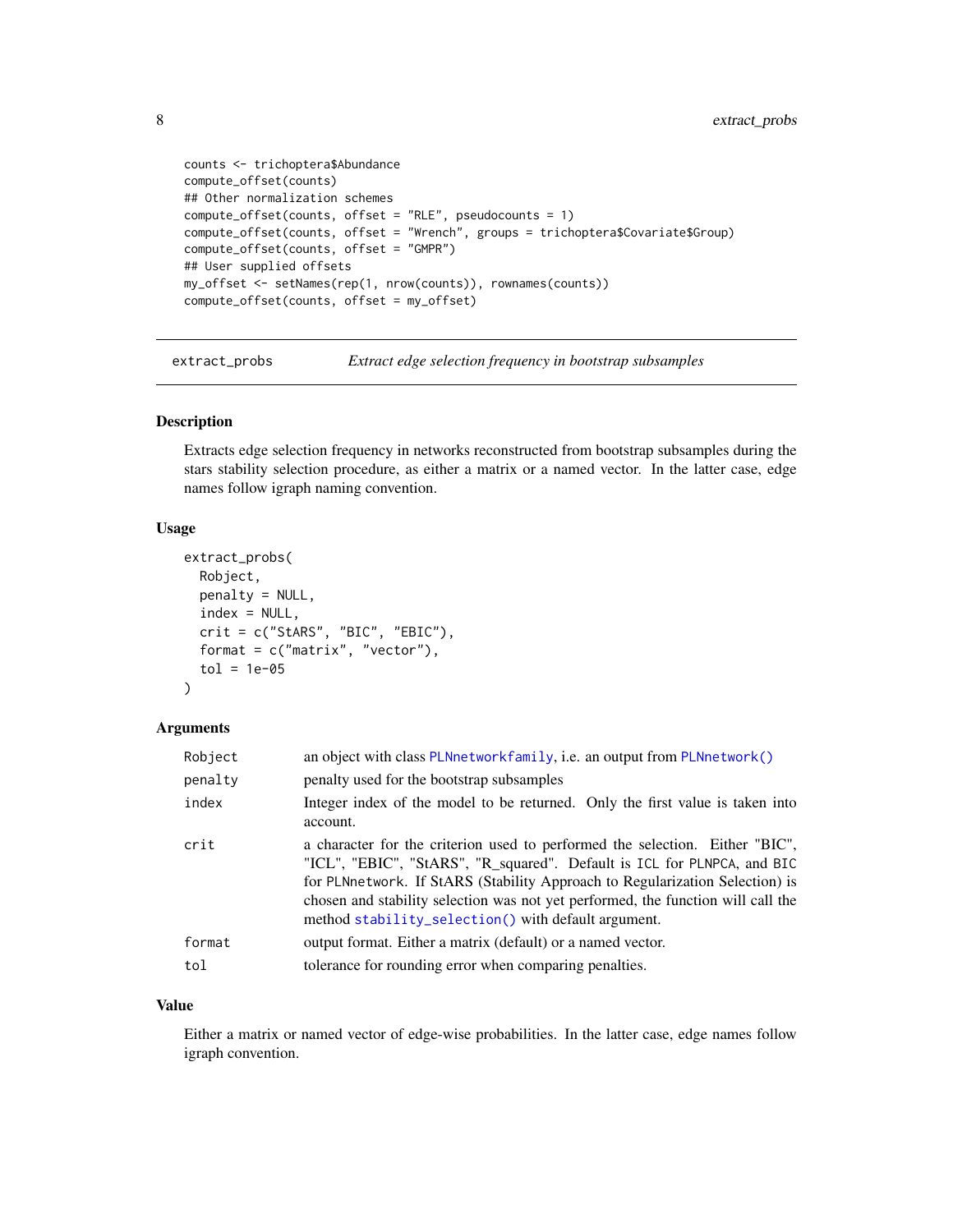#### <span id="page-8-0"></span>fisher 9

#### Examples

```
data(trichoptera)
trichoptera <- prepare_data(trichoptera$Abundance, trichoptera$Covariate)
nets <- PLNnetwork(Abundance ~ 1 + offset(log(Offset)), data = trichoptera)
## Not run:
stability_selection(nets)
probs <- extract_probs(nets, crit = "StARS", format = "vector")
probs
## End(Not run)
## Not run:
## Add edge attributes to graph using igraph
net_stars <- getBestModel(nets, "StARS")
g <- plot(net_stars, type = "partial_cor", plot=F)
library(igraph)
E(g)$prob <- probs[as_ids(E(g))]
g
## End(Not run)
```
fisher *Fisher information matrix for Theta*

## Description

Extracts Fisher information matrix of Θ from objects returned by [PLN](#page-15-1) and its variants. Fisher matrix is computed using one of two approximation scheme: wald (default, conservative, gives large confidence interval) or louis (anticonservative). Note that the Fisher information matrix is the full-data version (scaled by the number of observations), usually noted

```
I_n(\theta)
```
#### Usage

.

fisher(object, type)

## S3 method for class 'PLNfit' fisher(object, type = c("wald", "louis"))

## Arguments

| object | an R6 object with class PLNfit                                                                        |  |  |
|--------|-------------------------------------------------------------------------------------------------------|--|--|
| type   | Either wald (default) or louis. Approximation scheme used to compute the<br>Fisher information matrix |  |  |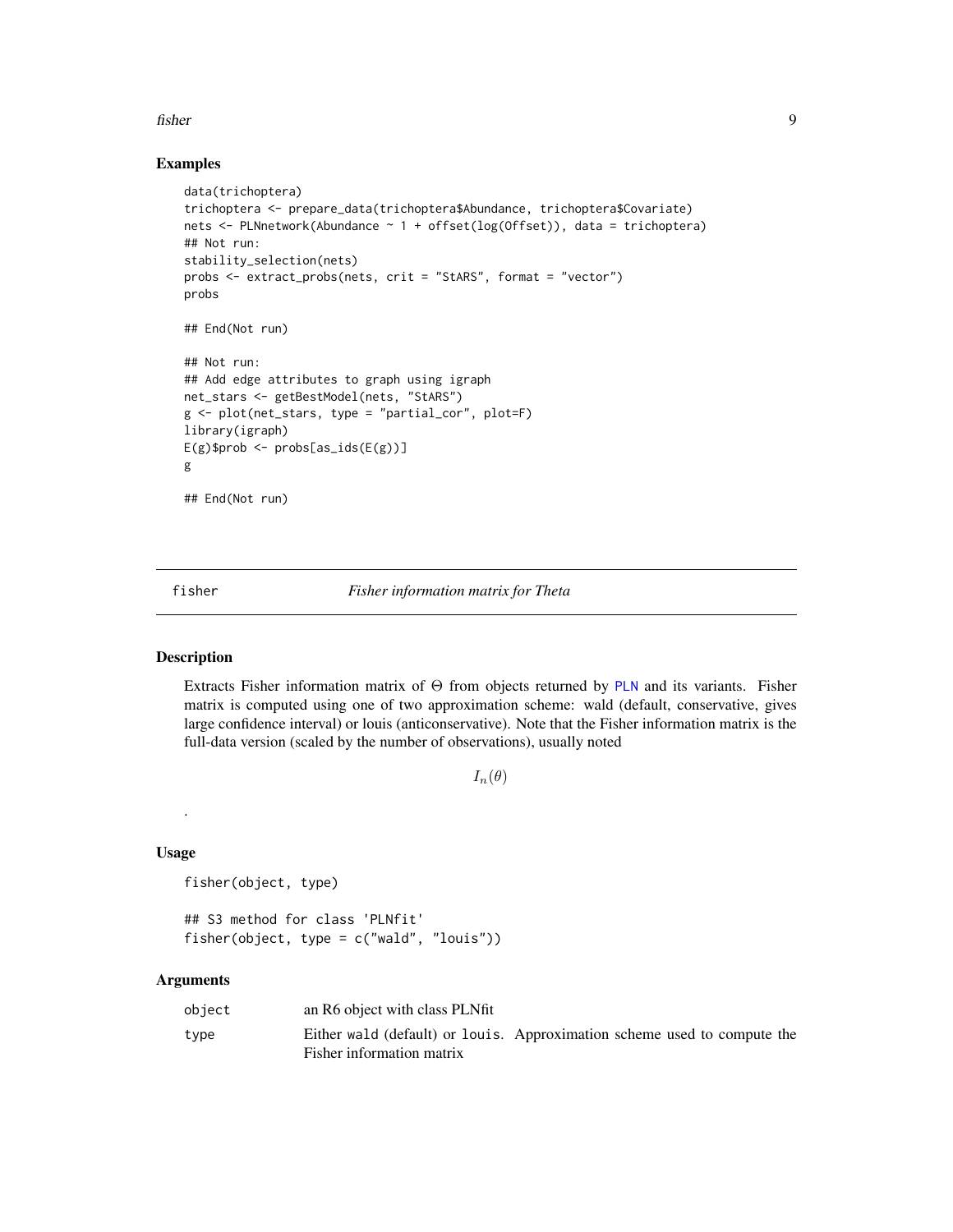<span id="page-9-0"></span>A block-diagonal matrix with p (number of species) blocks of size d (number of covariates), assuming  $\Theta$  is a matrix of size d \* p.

## Methods (by class)

• PLNfit: Fisher information matrix for PLNfit

#### See Also

[standard\\_error](#page-76-1) for standard errors

| fitted.PLNfit | Extracts model fitted values from objects returned by PLN() and its |
|---------------|---------------------------------------------------------------------|
|               | variants                                                            |

## Description

Extracts model fitted values from objects returned by [PLN\(\)](#page-15-1) and its variants

## Usage

```
## S3 method for class 'PLNfit'
fitted(object, ...)
```
## Arguments

| object                  | an R6 object with class PLNfit                       |
|-------------------------|------------------------------------------------------|
| $\cdot$ $\cdot$ $\cdot$ | additional parameters for S3 compatibility. Not used |

## Value

A matrix of Fitted values extracted from the object object.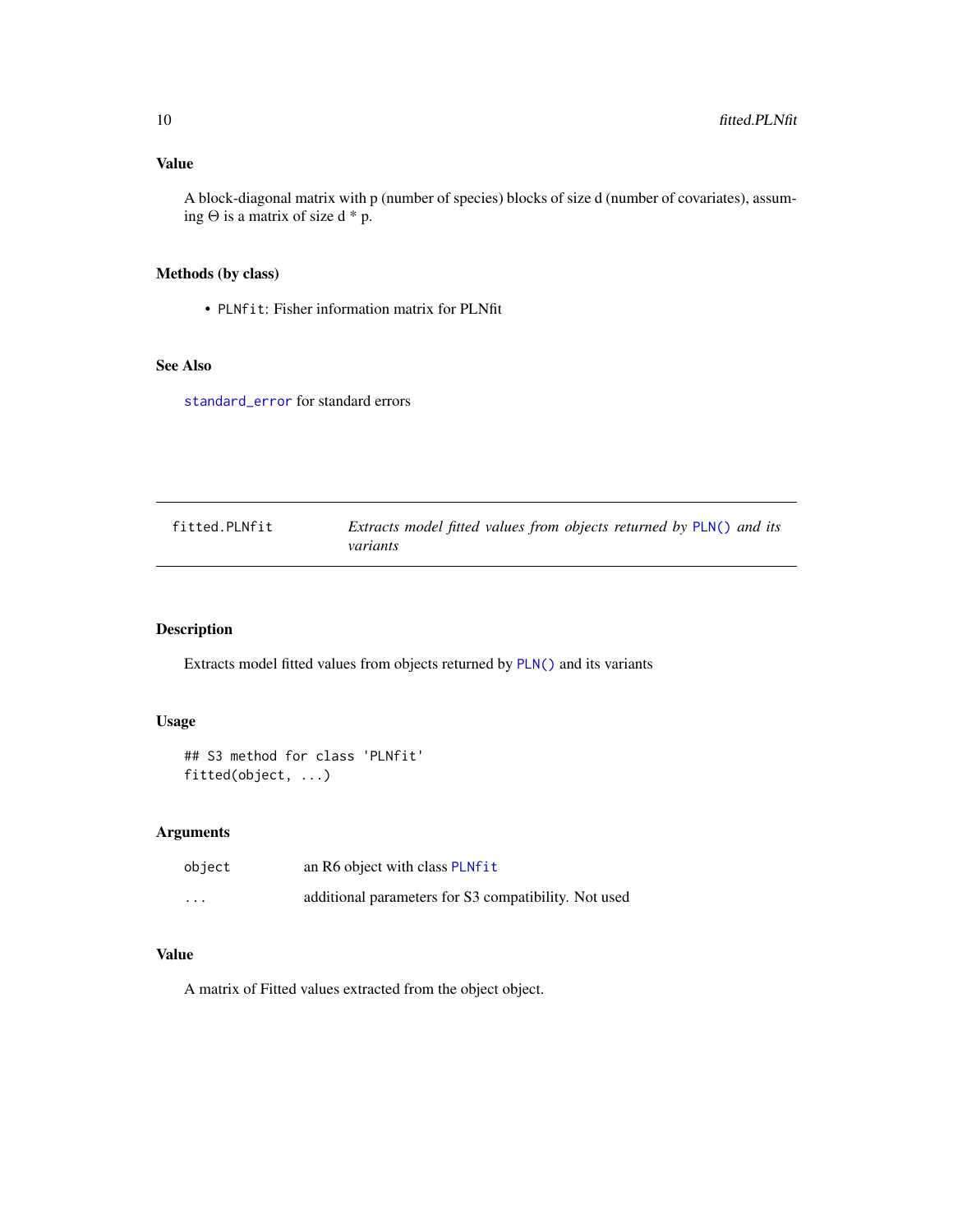<span id="page-10-0"></span>fitted.PLNmixturefit *Extracts model fitted values from objects returned by* [PLNmixture\(\)](#page-30-1) *and its variants*

## Description

Extracts model fitted values from objects returned by [PLNmixture\(\)](#page-30-1) and its variants

#### Usage

```
## S3 method for class 'PLNmixturefit'
fitted(object, ...)
```
#### Arguments

| object                  | an R6 object with class PLNmixturefit                |
|-------------------------|------------------------------------------------------|
| $\cdot$ $\cdot$ $\cdot$ | additional parameters for S3 compatibility. Not used |

## Value

A matrix of Fitted values extracted from the object object.

```
getBestModel.PLNPCAfamily
```
*Best model extraction from a collection of models*

## <span id="page-10-1"></span>Description

Best model extraction from a collection of models

## Usage

```
## S3 method for class 'PLNPCAfamily'
getBestModel(Robject, crit = c("ICL", "BIC"), ...)
getBestModel(Robject, crit, ...)
## S3 method for class 'PLNmixturefamily'
getBestModel(Robject, crit = c("ICL", "BIC"), ...)
## S3 method for class 'PLNnetworkfamily'
getBestModel(Robject, crit = c("BIC", "EBIC", "StARS"), ...)
```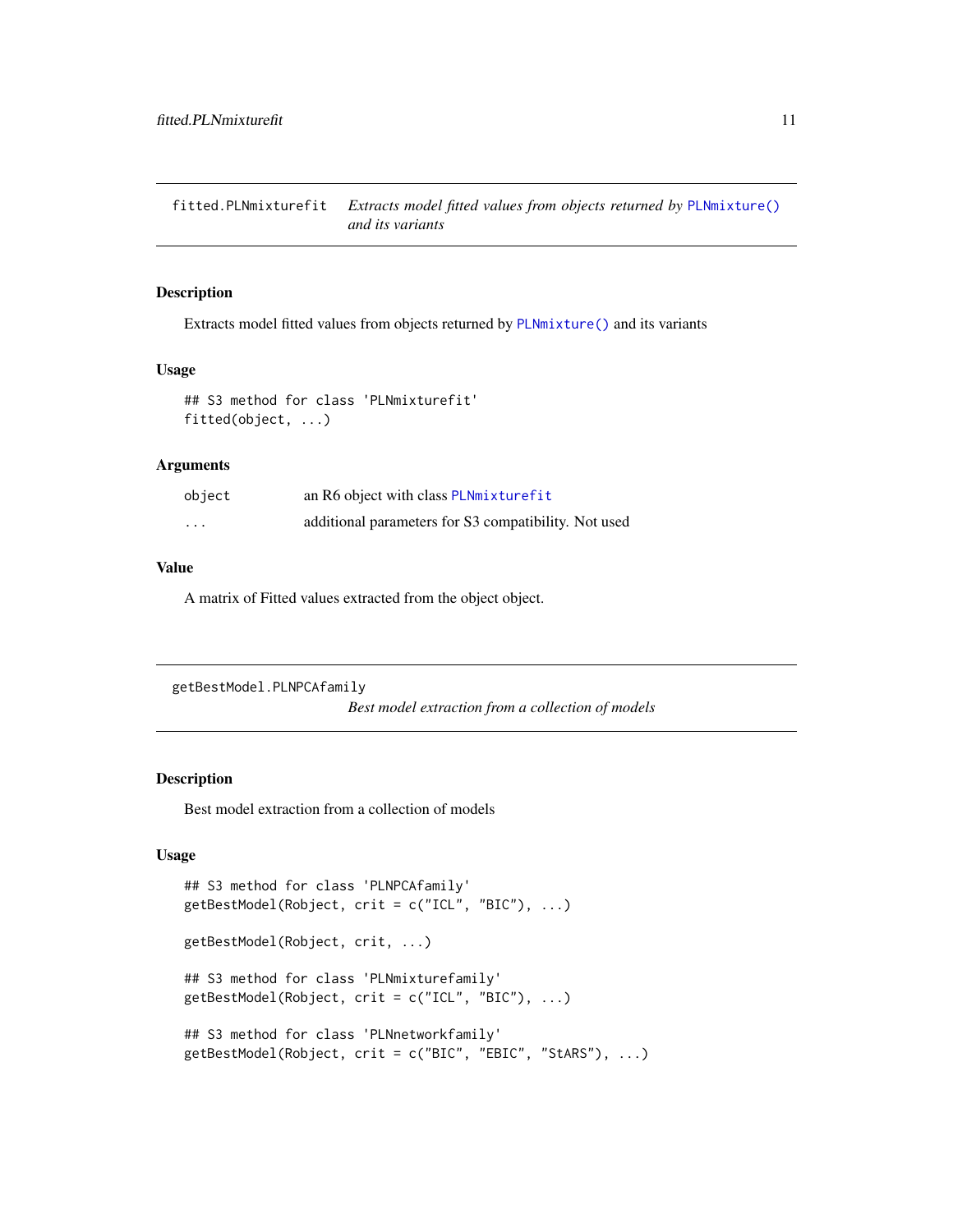#### <span id="page-11-0"></span>**Arguments**

| Robject | an object with class PLNPCAfamilly ot PLNnetworkfamily                                                                                                                                                                                                                                                                                                                             |
|---------|------------------------------------------------------------------------------------------------------------------------------------------------------------------------------------------------------------------------------------------------------------------------------------------------------------------------------------------------------------------------------------|
| crit    | a character for the criterion used to performed the selection. Either "BIC",<br>"ICL", "EBIC", "StARS", "R_squared". Default is ICL for PLNPCA, and BIC<br>for PLNnetwork. If StARS (Stability Approach to Regularization Selection) is<br>chosen and stability selection was not yet performed, the function will call the<br>method stability_selection() with default argument. |
| .       | additional parameters for StARS criterion (only for PLNnetwork). stability,<br>a scalar indicating the target stability $(= 1 - 2 \text{ beta})$ at which the network is<br>selected. Default is 0.9.                                                                                                                                                                              |

#### Value

Send back an object with class [PLNPCAfit](#page-53-1) or [PLNnetworkfit](#page-45-1)

#### Methods (by class)

- PLNPCAfamily: Model extraction for [PLNPCAfamily](#page-50-1)
- PLNmixturefamily: Model extraction for [PLNmixturefamily](#page-32-1)
- PLNnetworkfamily: Model extraction for [PLNnetworkfamily](#page-41-1)

## Examples

```
## Not run:
data(trichoptera)
trichoptera <- prepare_data(trichoptera$Abundance, trichoptera$Covariate)
myPCA <- PLNPCA(Abundance ~ 1 + offset(log(Offset)), data = trichoptera, ranks = 1:4)
myModel <- getBestModel(myPCA)
```
## End(Not run)

getModel.PLNPCAfamily *Model extraction from a collection of models*

## <span id="page-11-1"></span>Description

Model extraction from a collection of models

#### Usage

```
## S3 method for class 'PLNPCAfamily'
getModel(Robject, var, index = NULL)
getModel(Robject, var, index)
## S3 method for class 'PLNmixturefamily'
```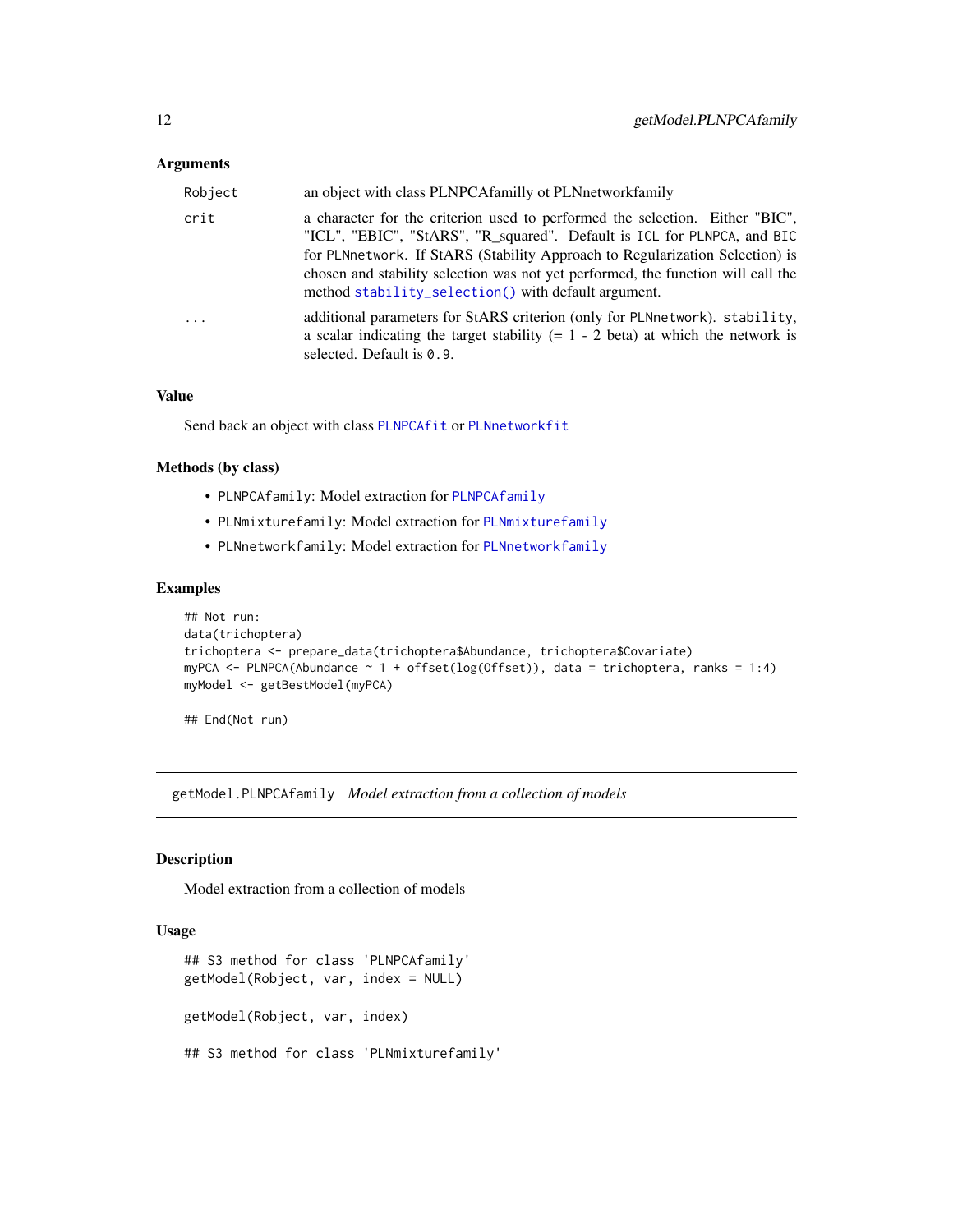#### <span id="page-12-0"></span>mollusk to the contract of the contract of the contract of the contract of the contract of the contract of the contract of the contract of the contract of the contract of the contract of the contract of the contract of the

```
getModel(Robject, var, index = NULL)
## S3 method for class 'PLNnetworkfamily'
getModel(Robject, var, index = NULL)
```
## Arguments

| Robject | an R6 object with class PLNPCA family or PLNnetwork family                                                                                                                                                                            |
|---------|---------------------------------------------------------------------------------------------------------------------------------------------------------------------------------------------------------------------------------------|
| var     | value of the parameter (rank for PLNPCA, sparsity for PLNnetwork) that<br>identifies the model to be extracted from the collection. If no exact match is<br>found, the model with closest parameter value is returned with a warning. |
| index   | Integer index of the model to be returned. Only the first value is taken into<br>account.                                                                                                                                             |

## Value

Sends back an object with class [PLNPCAfit](#page-53-1) or [PLNnetworkfit](#page-45-1).

## Methods (by class)

- PLNPCAfamily: Model extraction for [PLNPCAfamily](#page-50-1)
- PLNmixturefamily: Model extraction for [PLNmixturefamily](#page-32-1)
- PLNnetworkfamily: Model extraction for [PLNnetworkfamily](#page-41-1)

#### Examples

```
## Not run:
data(trichoptera)
trichoptera <- prepare_data(trichoptera$Abundance, trichoptera$Covariate)
myPCA <- PLNPCA(Abundance \sim 1 + \text{offset}(\log(\text{Offset})), data = trichoptera, ranks = 1:5)
myModel <- getModel(myPCA, 2)
```
## End(Not run)

mollusk *Mollusk data set*

## Description

This data set gives the abundance of 32 mollusk species in 163 samples. For each sample, 4 additional covariates are known.

#### Usage

mollusk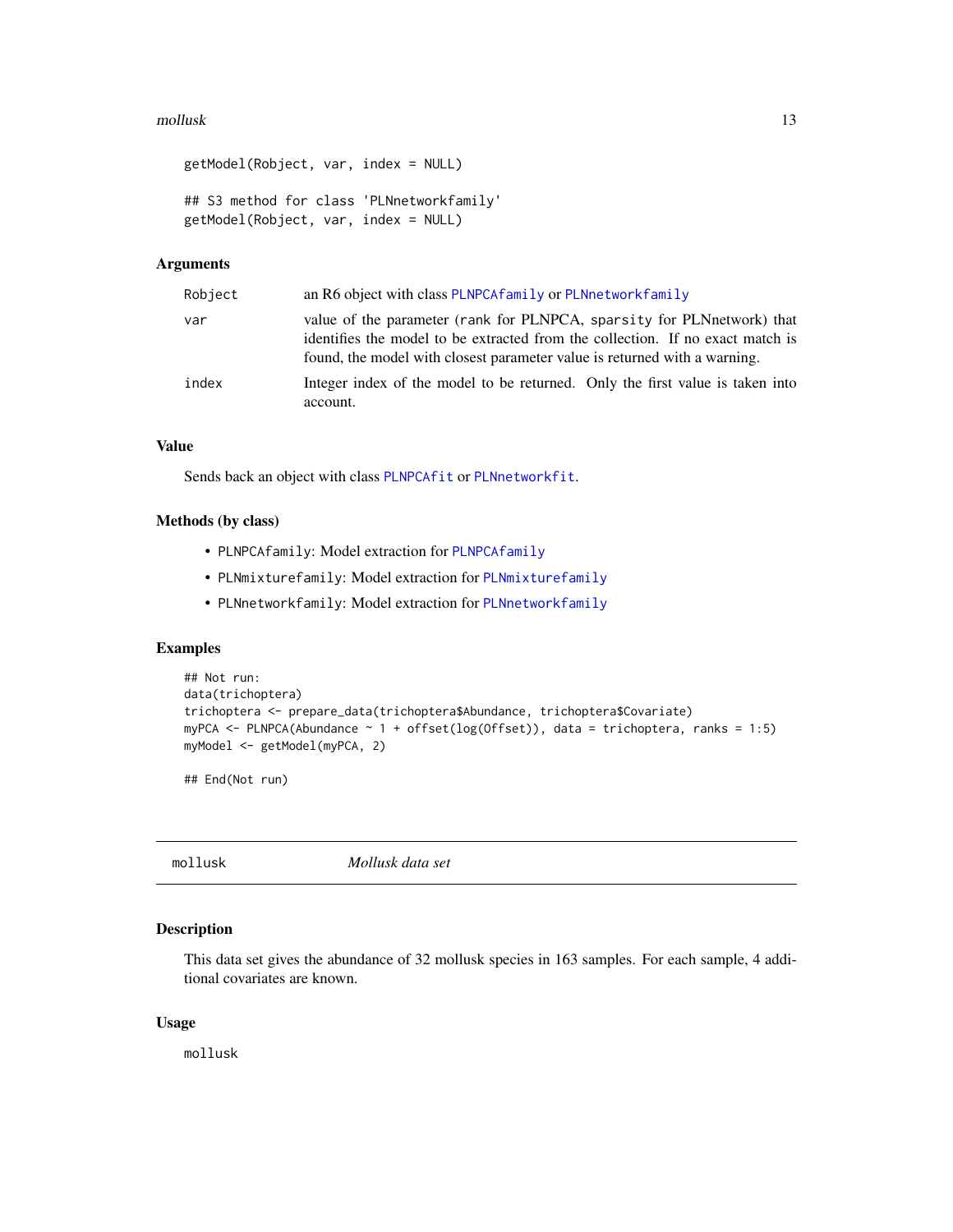#### <span id="page-13-0"></span>Format

A list with 2 two data frames:

Abundance a 163 x 32 data frame of abundancies/counts (163 samples and 32 mollusk species)

Covariate a 163 x 4 data frame of covariates:

site a factor with 8 levels indicating the sampling site

season a factor with 4 levels indicating the season

method a factor with 2 levels for the method of sampling - wood or string

duration a numeric with 3 levels for the time of exposure in week

In order to prepare the data for using formula in multivariate analysis (multiple outputs and inputs), use [prepare\\_data\(\)](#page-71-1). Original data set has been extracted from ade4.

#### Source

Data from Richardot-Coulet, Chessel and Bournaud.

#### References

Richardot-Coulet, M., Chessel D. and Bournaud M. (1986) Typological value of the benthos of old beds of a large river. Methodological approach. Archiv fùr Hydrobiologie, 107, 363–383.

#### See Also

[prepare\\_data\(\)](#page-71-1)

#### Examples

```
data(mollusk)
mollusc <- prepare_data(mollusk$Abundance, mollusk$Covariate)
```
oaks *Oaks amplicon data set*

## Description

This data set gives the abundance of 114 taxa (66 bacterial OTU, 48 fungal OTUs) in 116 samples. For each sample, 11 additional covariates are known.

#### Usage

oaks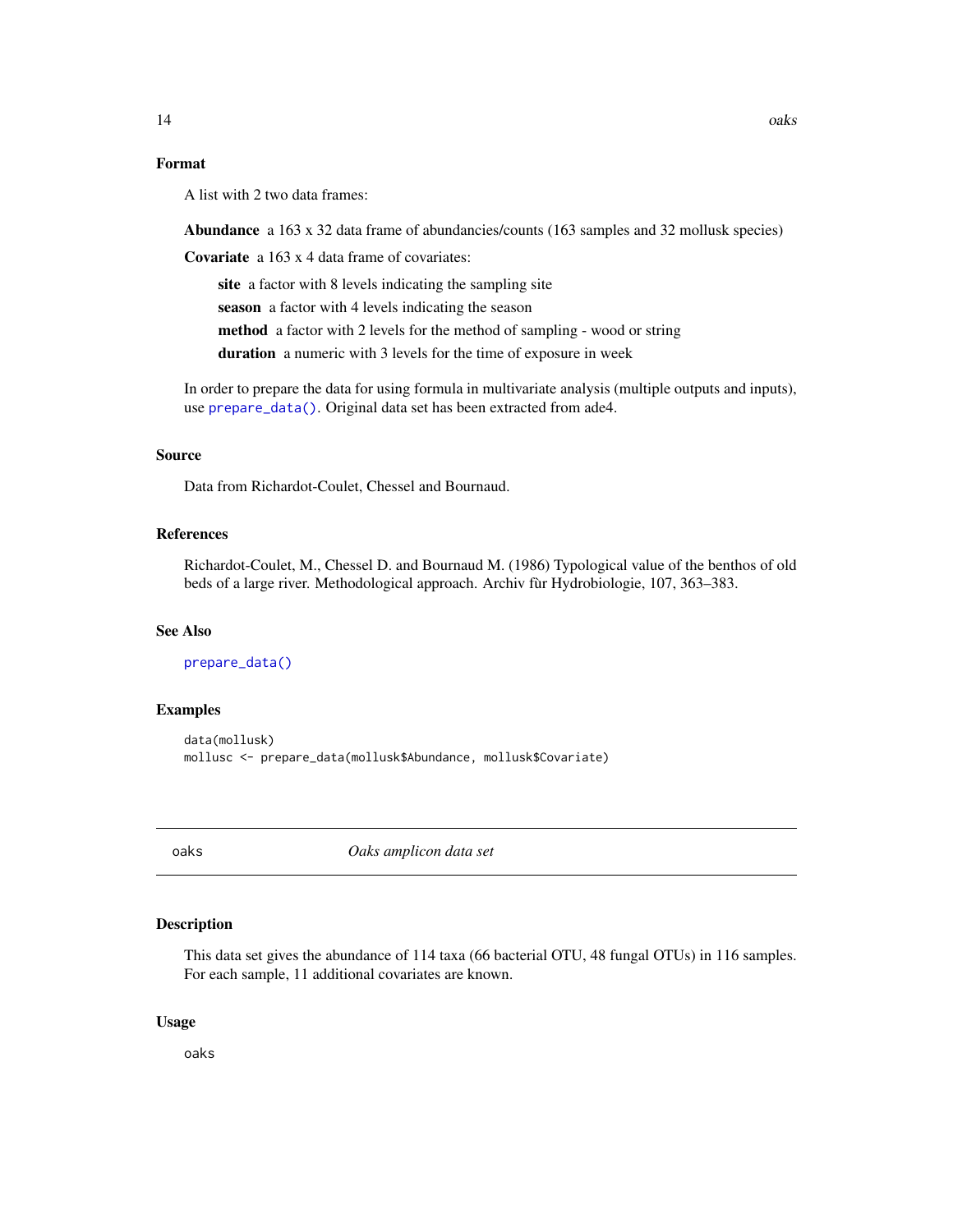oaks and the set of the set of the set of the set of the set of the set of the set of the set of the set of the set of the set of the set of the set of the set of the set of the set of the set of the set of the set of the

## Format

A data frame with 13 variables:

- Abundance: A 114 taxa by 116 samples count matrix
- Offset: A 114 taxa by 116 samples offset matrix
- Sample: Unique sample id
- tree: Tree status with respect to the pathogen (susceptible, intermediate or resistant)
- branch: Unique branch id in each tree (4 branches were sampled in each tree, with 10 leaves per branch)
- leafNO: Unique leaf id in each tree (40 leaves were sampled in each tree)
- distTObase: Distance of the sampled leaf to the base of the branch
- distTOtrunk: Distance of the sampled leaf to the base of the tree trunk
- distTOground: Distance of the sampled leaf to the base of the ground
- pmInfection: Powdery mildew infection, proportion of the upper leaf area displaying mildew symptoms
- orientation: Orientation of the branch (South-West SW or North-East NE)
- readsTOTfun: Total number of ITS1 reads for that leaf
- readsTOTbac: Total number of 16S reads for that leaf

## Source

Data from B. Jakuschkin and coauthors.

## References

Jakuschkin, B., Fievet, V., Schwaller, L. et al. Deciphering the Pathobiome: Intra- and Interkingdom Interactions Involving the Pathogen Erysiphe alphitoides . Microb Ecol 72, 870–880 (2016). doi: [10.1007/s002480160777x](https://doi.org/10.1007/s00248-016-0777-x)

#### See Also

[prepare\\_data\(\)](#page-71-1)

## Examples

```
data(oaks)
## Not run:
oaks_networks <- PLNnetwork(formula = Abundance \sim 1 + offset(log(Offset)), data = oaks)
## End(Not run)
```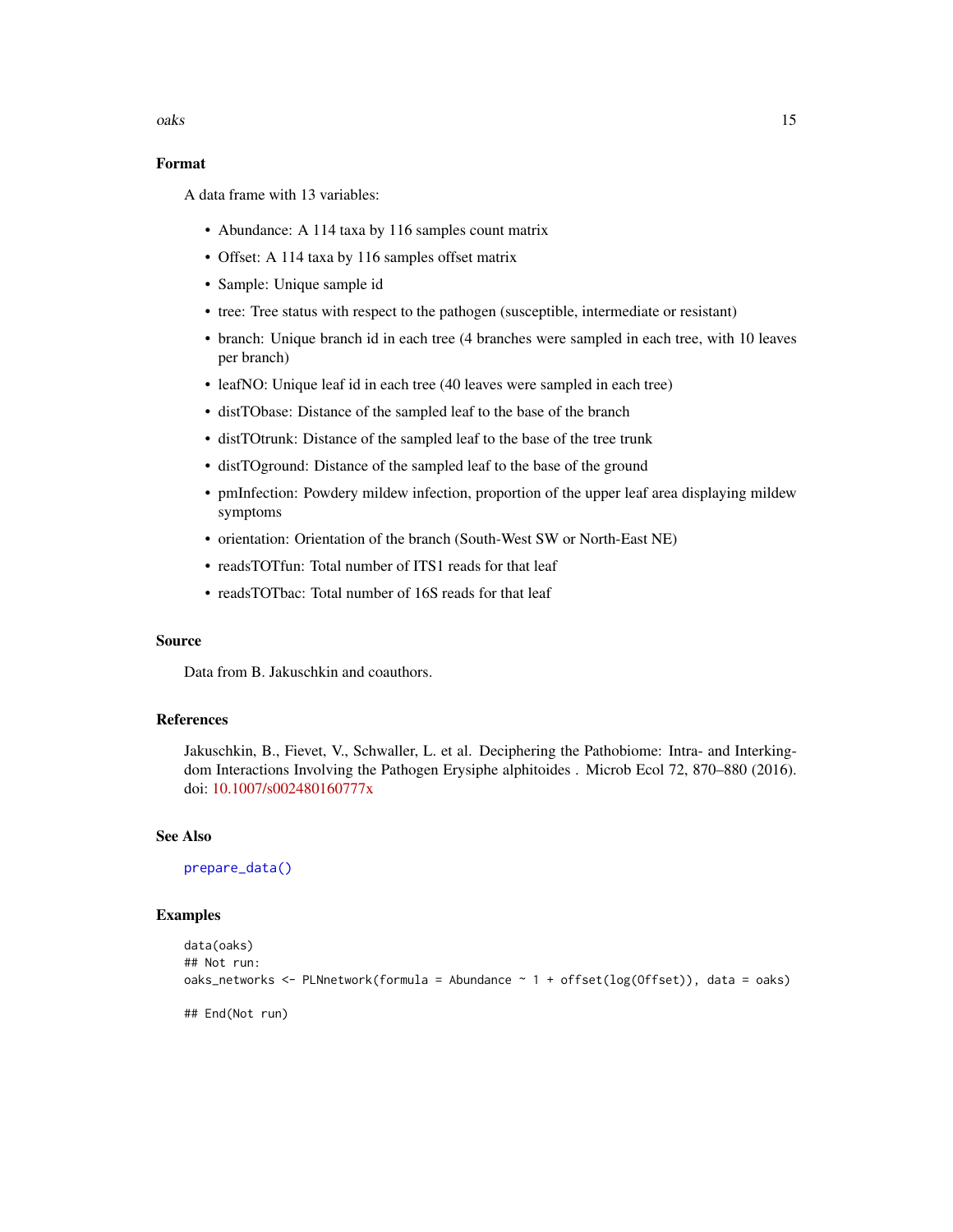#### <span id="page-15-1"></span><span id="page-15-0"></span>Description

Fit the multivariate Poisson lognormal model with a variational algorithm. Use the (g)lm syntax for model specification (covariates, offsets, weights).

#### Usage

PLN(formula, data, subset, weights, control = list())

#### Arguments

| formula | an object of class "formula": a symbolic description of the model to be fitted.                                                                                                                                                                                                 |
|---------|---------------------------------------------------------------------------------------------------------------------------------------------------------------------------------------------------------------------------------------------------------------------------------|
| data    | an optional data frame, list or environment (or object coercible by as data frame<br>to a data frame) containing the variables in the model. If not found in data, the<br>variables are taken from environment(formula), typically the environment from<br>which PLN is called. |
| subset  | an optional vector specifying a subset of observations to be used in the fitting<br>process.                                                                                                                                                                                    |
| weights | an optional vector of observation weights to be used in the fitting process.                                                                                                                                                                                                    |
| control | a list for controlling the optimization. See details.                                                                                                                                                                                                                           |

#### Details

The parameter control is a list controlling the optimization with the following entries:

- "covariance" character setting the model for the covariance matrix. Either "full", "diagonal" or "spherical". Default is "full".
- "trace" integer for verbosity.
- "inception" Set up the initialization. By default, the model is initialized with a multivariate linear model applied on log-transformed data, and with the same formula as the one provided by the user. However, the user can provide a PLNfit (typically obtained from a previous fit), which sometimes speeds up the inference.
- "ftol\_rel" stop when an optimization step changes the objective function by less than ftol multiplied by the absolute value of the parameter. Default is  $1e-6$  when  $n < p$ ,  $1e-8$  otherwise.
- "ftol\_abs" stop when an optimization step changes the objective function by less than ftol multiplied by the absolute value of the parameter. Default is 0
- "xtol\_rel" stop when an optimization step changes every parameters by less than xtol multiplied by the absolute value of the parameter. Default is 1e-4
- "xtol\_abs" stop when an optimization step changes every parameters by less than xtol multiplied by the absolute value of the parameter. Default is 0
- "maxeval" stop when the number of iteration exceeds maxeval. Default is 10000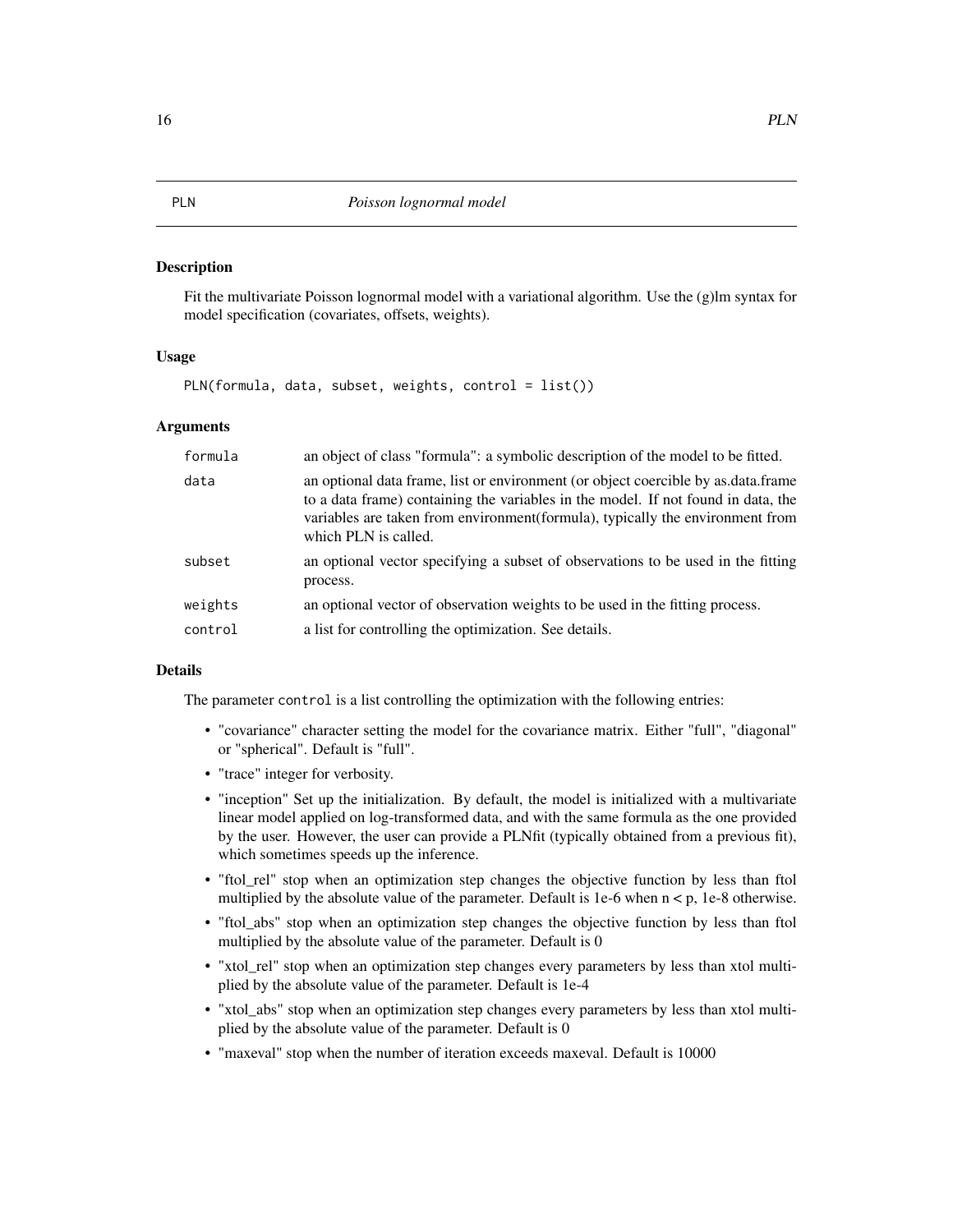#### <span id="page-16-0"></span>PLNfamily 17

- "maxtime" stop when the optimization time (in seconds) exceeds maxtime. Default is -1 (no restriction)
- "algorithm" the optimization method used by NLOPT among LD type, i.e. "CCSAQ", "MMA", "LBFGS", "VAR1", "VAR2". See NLOPT documentation for further details. Default is "CC-SAQ".

#### Value

an R6 object with class [PLNfit](#page-19-1)

#### See Also

The class [PLNfit](#page-19-1)

#### Examples

```
data(trichoptera)
trichoptera <- prepare_data(trichoptera$Abundance, trichoptera$Covariate)
myPLN \leq PLN(Abundance \sim 1, data = trichoptera)
```
<span id="page-16-1"></span>

PLNfamily *An R6 Class to represent a collection of PLNfit*

## **Description**

super class for [PLNPCAfamily](#page-50-1) and [PLNnetworkfamily](#page-41-1).

## Details

The parameter control is a list controlling the optimization with the following entries:

- "covariance" character setting the model for the covariance matrix. Either "full", "diagonal" or "spherical". Default is "full".
- "trace" integer for verbosity.
- "inception" Set up the initialization. By default, the model is initialized with a multivariate linear model applied on log-transformed data, and with the same formula as the one provided by the user. However, the user can provide a PLNfit (typically obtained from a previous fit), which sometimes speeds up the inference.
- "ftol\_rel" stop when an optimization step changes the objective function by less than ftol multiplied by the absolute value of the parameter. Default is 1e-6 when  $n < p$ , 1e-8 otherwise.
- "ftol\_abs" stop when an optimization step changes the objective function by less than ftol multiplied by the absolute value of the parameter. Default is 0
- "xtol\_rel" stop when an optimization step changes every parameters by less than xtol multiplied by the absolute value of the parameter. Default is 1e-4
- "xtol\_abs" stop when an optimization step changes every parameters by less than xtol multiplied by the absolute value of the parameter. Default is 0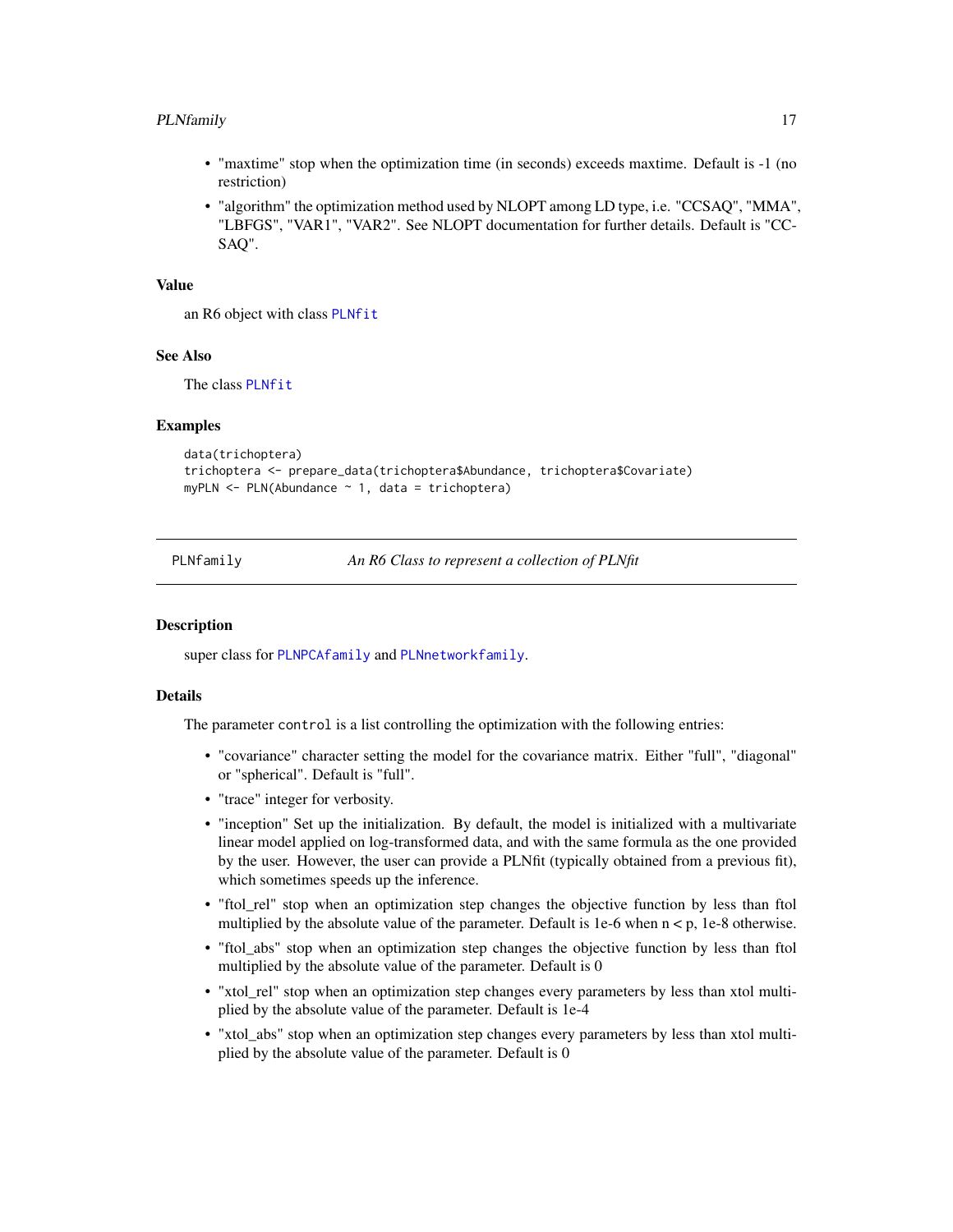- "maxeval" stop when the number of iteration exceeds maxeval. Default is 10000
- "maxtime" stop when the optimization time (in seconds) exceeds maxtime. Default is -1 (no restriction)
- "algorithm" the optimization method used by NLOPT among LD type, i.e. "CCSAQ", "MMA", "LBFGS", "VAR1", "VAR2". See NLOPT documentation for further details. Default is "CC-SAQ".

## Public fields

responses the matrix of responses common to every models

covariates the matrix of covariates common to every models

offsets the matrix of offsets common to every models

weights the vector of observation weights

inception a [PLNfit](#page-19-1) object, obtained when no sparsifying penalty is applied.

models a list of [PLNfit](#page-19-1) object, one per penalty.

## Active bindings

- criteria a data frame with the values of some criteria (approximated log-likelihood, BIC, ICL, etc.) for the collection of models / fits BIC and ICL are defined so that they are on the same scale as the model log-likelihood, i.e. with the form, loglik - 0.5 penalty
- convergence sends back a data frame with some convergence diagnostics associated with the optimization process (method, optimal value, etc)

## **Methods**

#### Public methods:

- [PLNfamily\\$new\(\)](#page-17-0)
- [PLNfamily\\$postTreatment\(\)](#page-18-0)
- [PLNfamily\\$getModel\(\)](#page-18-1)
- [PLNfamily\\$plot\(\)](#page-18-2)
- [PLNfamily\\$show\(\)](#page-18-3)
- [PLNfamily\\$print\(\)](#page-18-4)
- [PLNfamily\\$clone\(\)](#page-18-5)

#### <span id="page-17-0"></span>Method new(): Create a new [PLNfamily](#page-16-1) object.

#### *Usage:*

PLNfamily\$new(responses, covariates, offsets, weights, control)

*Arguments:*

responses the matrix of responses common to every models covariates the matrix of covariates common to every models offsets the matrix of offsets common to every models weights the vector of observation weights control a list for controlling the optimization. See details.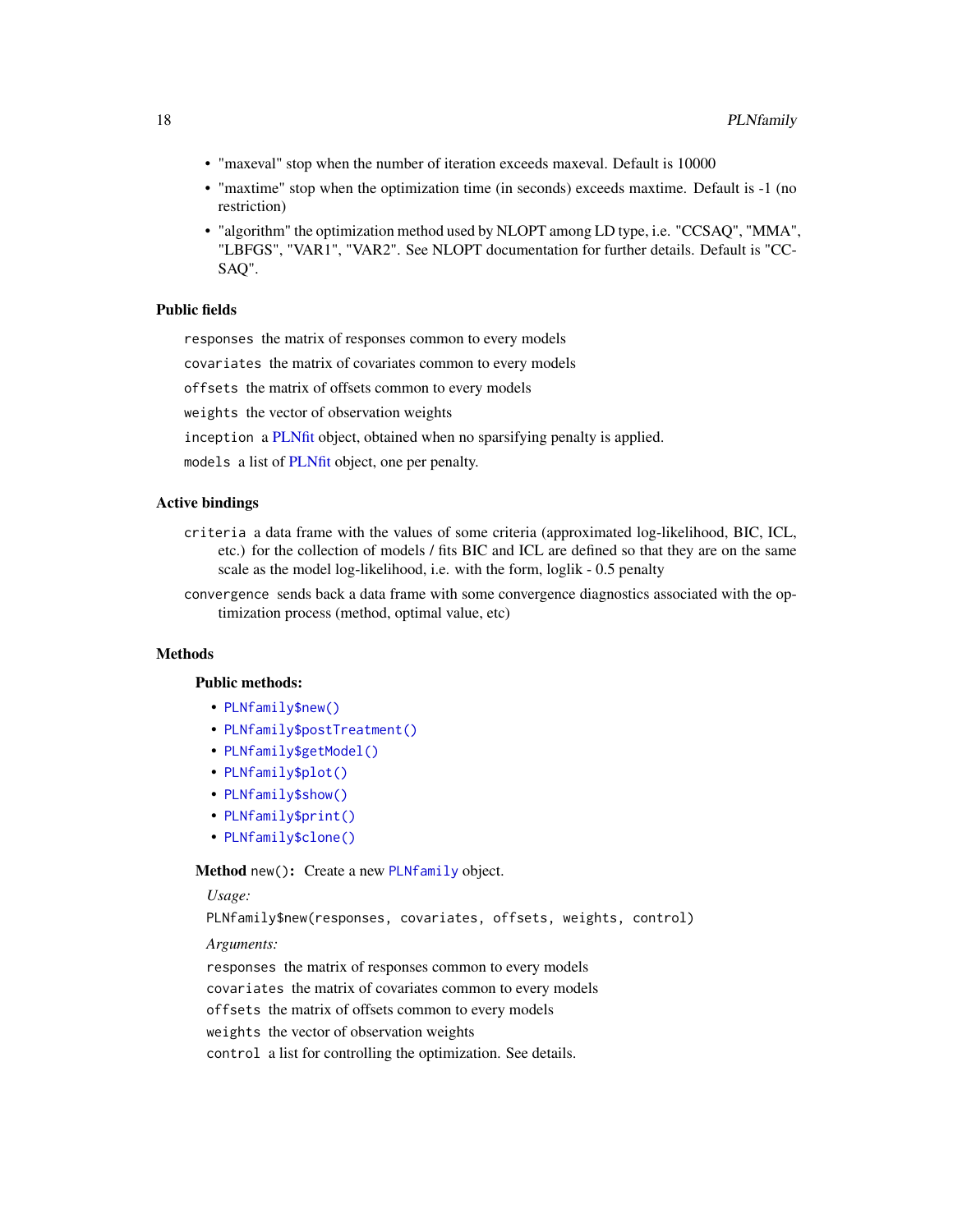## PLNfamily 19

*Returns:* A new [PLNfamily](#page-16-1) object

<span id="page-18-0"></span>Method postTreatment(): Update fields after optimization

*Usage:*

PLNfamily\$postTreatment()

<span id="page-18-1"></span>Method getModel(): Extract a model from a collection of models

*Usage:*

PLNfamily\$getModel(var, index = NULL)

*Arguments:*

var value of the parameter (rank for PLNPCA, sparsity for PLNnetwork) that identifies the model to be extracted from the collection. If no exact match is found, the model with closest parameter value is returned with a warning.

index Integer index of the model to be returned. Only the first value is taken into account.

*Returns:* A [PLNfit](#page-19-1) object

<span id="page-18-2"></span>Method plot(): Lineplot of selected criteria for all models in the collection

*Usage:*

PLNfamily\$plot(criteria, reverse)

*Arguments:*

- criteria A valid model selection criteria for the collection of models. Includes loglik, BIC (all), ICL (PLNPCA) and pen\_loglik, EBIC (PLNnetwork)
- reverse A logical indicating whether to plot the value of the criteria in the "natural" direction (loglik - penalty) or in the "reverse" direction (-2 loglik + penalty). Default to FALSE, i.e use the natural direction, on the same scale as the log-likelihood.

*Returns:* A [ggplot2](#page-0-0) object

<span id="page-18-3"></span>Method show(): User friendly print method

*Usage:*

PLNfamily\$show()

<span id="page-18-4"></span>Method print(): User friendly print method

*Usage:* PLNfamily\$print()

<span id="page-18-5"></span>Method clone(): The objects of this class are cloneable with this method.

*Usage:*

PLNfamily\$clone(deep = FALSE)

*Arguments:*

deep Whether to make a deep clone.

#### See Also

[getModel\(\)](#page-11-1)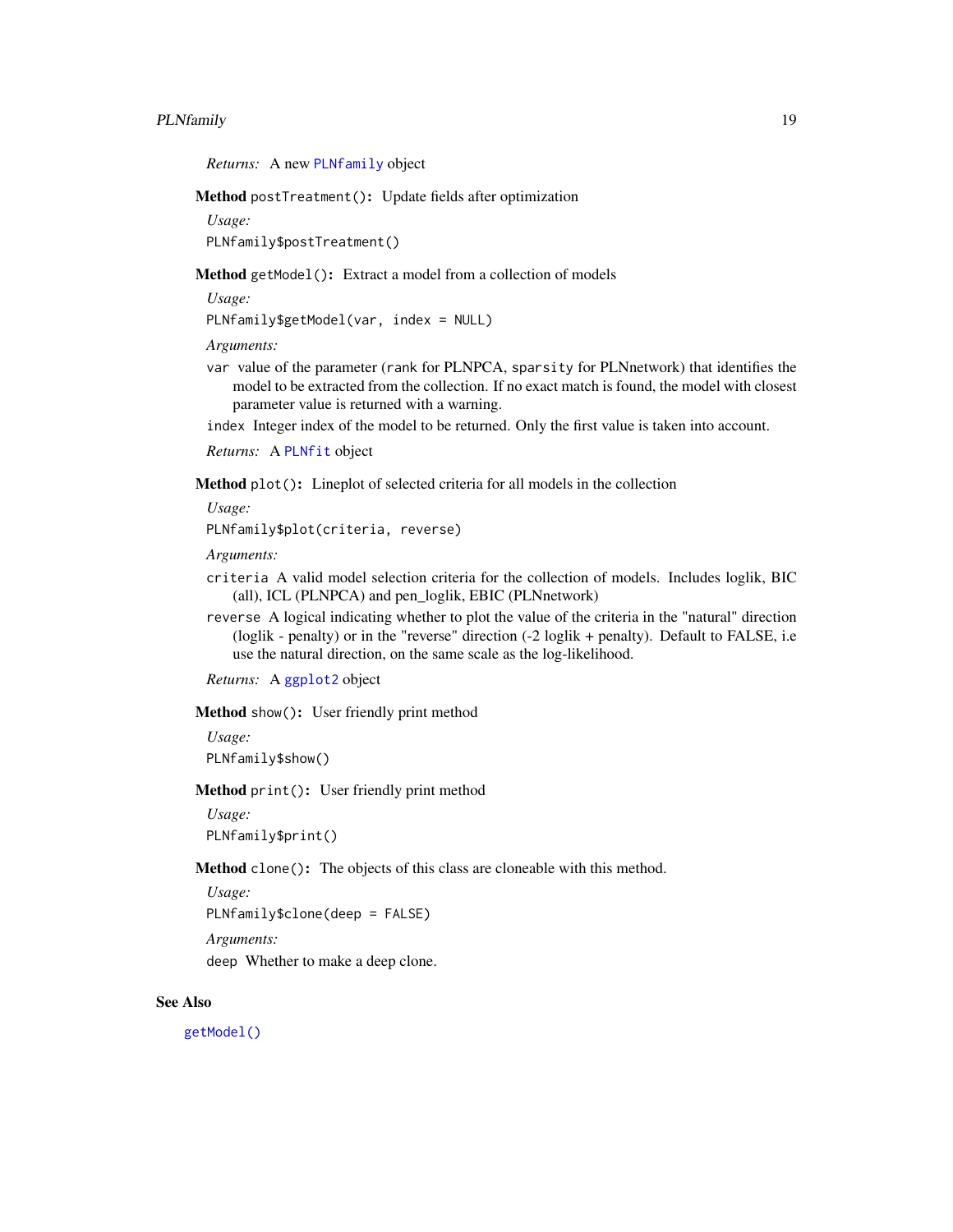#### <span id="page-19-1"></span><span id="page-19-0"></span>Description

The function [PLN\(\)](#page-15-1) fit a model which is an instance of a object with class [PLNfit](#page-19-1). Objects produced by the functions [PLNnetwork\(\)](#page-39-1), [PLNPCA\(\)](#page-49-1), [PLNmixture\(\)](#page-30-1) and [PLNLDA\(\)](#page-24-1) also enjoy the methods of [PLNfit\(\)](#page-19-1) by inheritance.

This class comes with a set of R6 methods, some of them being useful for the user and exported as S3 methods. See the documentation for  $\text{coef}()$ ,  $\text{sigma}()$ ,  $\text{predict}()$ ,  $\text{vcov}(')$  and [standard\\_error\(\)](#page-76-2).

Fields are accessed via active binding and cannot be changed by the user.

#### Details

The parameter control is a list controlling the optimization with the following entries:

- "covariance" character setting the model for the covariance matrix. Either "full", "diagonal" or "spherical". Default is "full".
- "trace" integer for verbosity.
- "inception" Set up the initialization. By default, the model is initialized with a multivariate linear model applied on log-transformed data, and with the same formula as the one provided by the user. However, the user can provide a PLNfit (typically obtained from a previous fit), which sometimes speeds up the inference.
- "ftol\_rel" stop when an optimization step changes the objective function by less than ftol multiplied by the absolute value of the parameter. Default is 1e-6 when  $n < p$ , 1e-8 otherwise.
- "ftol\_abs" stop when an optimization step changes the objective function by less than ftol multiplied by the absolute value of the parameter. Default is 0
- "xtol\_rel" stop when an optimization step changes every parameters by less than xtol multiplied by the absolute value of the parameter. Default is 1e-4
- "xtol abs" stop when an optimization step changes every parameters by less than xtol multiplied by the absolute value of the parameter. Default is 0
- "maxeval" stop when the number of iteration exceeds maxeval. Default is 10000
- "maxtime" stop when the optimization time (in seconds) exceeds maxtime. Default is -1 (no restriction)
- "algorithm" the optimization method used by NLOPT among LD type, i.e. "CCSAQ", "MMA", "LBFGS", "VAR1", "VAR2". See NLOPT documentation for further details. Default is "CC-SAQ".

#### Active bindings

- n number of samples
- q number of dimensions of the latent space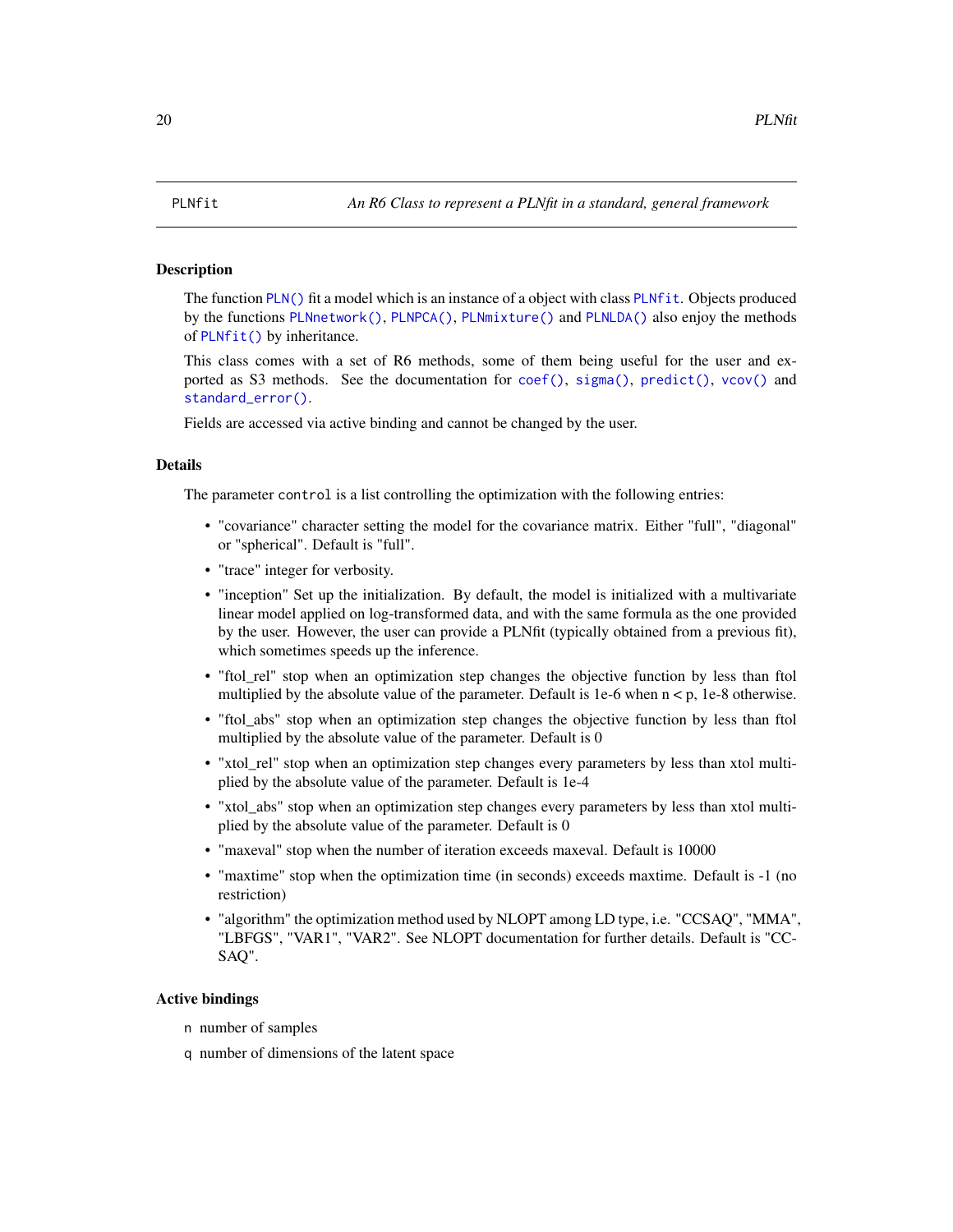p number of species

- d number of covariates
- model\_par a list with the matrices of parameters found in the model (Theta, Sigma, plus some others depending on the variant)
- fisher Variational approximation of the Fisher Information matrix
- std\_err Variational approximation of the variance-covariance matrix of model parameters estimates.
- var\_par a list with two matrices, M and S2, which are the estimated parameters in the variational approximation
- latent a matrix: values of the latent vector  $(Z \text{ in the model})$
- latent\_pos a matrix: values of the latent position vector (Z) without covariates effects or offset
- fitted a matrix: fitted values of the observations (A in the model)

nb\_param number of parameters in the current PLN model

- vcov\_model character: the model used for the covariance (either "spherical", "diagonal" or "full")
- optim\_par a list with parameters useful for monitoring the optimization
- weights observational weights
- loglik (weighted) variational lower bound of the loglikelihood
- loglik\_vec element-wise variational lower bound of the loglikelihood
- BIC variational lower bound of the BIC
- entropy Entropy of the variational distribution

ICL variational lower bound of the ICL

R\_squared approximated goodness-of-fit criterion

criteria a vector with loglik, BIC, ICL and number of parameters

## **Methods**

## Public methods:

- [PLNfit\\$update\(\)](#page-20-0)
- [PLNfit\\$new\(\)](#page-17-0)
- [PLNfit\\$optimize\(\)](#page-21-0)
- [PLNfit\\$VEstep\(\)](#page-22-0)
- [PLNfit\\$set\\_R2\(\)](#page-22-1)
- [PLNfit\\$compute\\_fisher\(\)](#page-22-2)
- [PLNfit\\$compute\\_standard\\_error\(\)](#page-23-0)
- [PLNfit\\$postTreatment\(\)](#page-18-0)
- [PLNfit\\$predict\(\)](#page-23-1)
- [PLNfit\\$show\(\)](#page-18-3)
- [PLNfit\\$print\(\)](#page-18-4)
- [PLNfit\\$clone\(\)](#page-18-5)

<span id="page-20-0"></span>Method update(): Update a [PLNfit](#page-19-1) object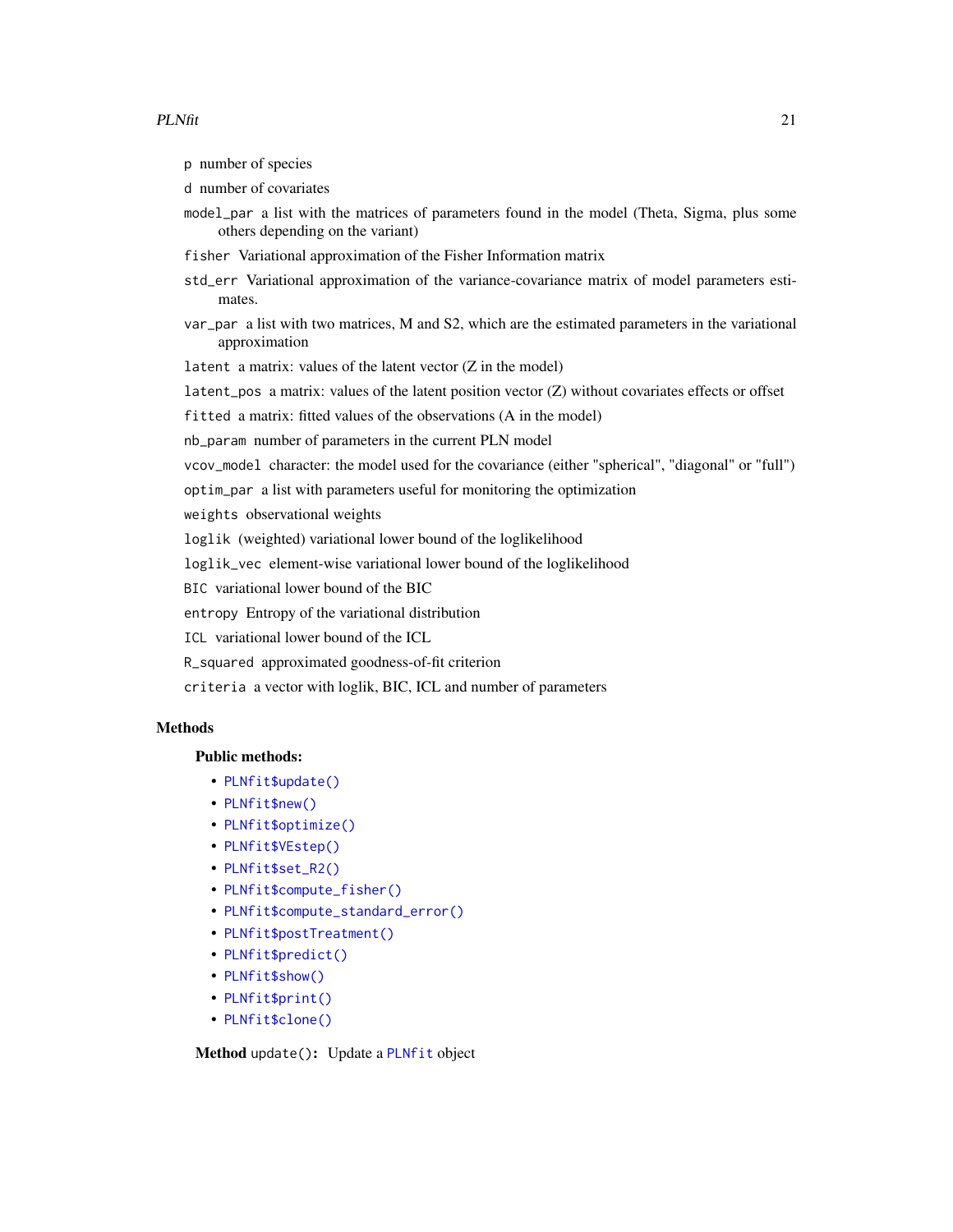```
Usage:
PLNfit$update(
 Theta = NA,
 Sigma = NA,
 M = NA,
 S2 = NA,
 Ji = NA,R2 = NAZ = NA,
 A = NA,
 monitoring = NA
```

```
)
```
*Arguments:*

Theta matrix of regression matrix

Sigma variance-covariance matrix of the latent variables

M matrix of mean vectors for the variational approximation

S2 matrix of variance vectors for the variational approximation

Ji vector of variational lower bounds of the log-likelihoods (one value per sample)

R2 approximate R^2 goodness-of-fit criterion

Z matrix of latent vectors (includes covariates and offset effects)

A matrix of fitted values

monitoring a list with optimization monitoring quantities

*Returns:* Update the current [PLNfit](#page-19-1) object

Method new(): Initialize a [PLNfit](#page-19-1) model

## *Usage:*

PLNfit\$new(responses, covariates, offsets, weights, formula, xlevels, control)

*Arguments:*

- responses the matrix of responses (called Y in the model). Will usually be extracted from the corresponding field in PLNfamily-class
- covariates design matrix (called X in the model). Will usually be extracted from the corresponding field in PLNfamily-class
- offsets offset matrix (called O in the model). Will usually be extracted from the corresponding field in PLNfamily-class
- weights an optional vector of observation weights to be used in the fitting process.
- formula model formula used for fitting, extracted from the formula in the upper-level call
- xlevels named listed of factor levels included in the models, extracted from the formula in the upper-level call and used for predictions.

control a list for controlling the optimization. See details.

<span id="page-21-0"></span>Method optimize(): Call to the C++ optimizer and update of the relevant fields

*Usage:*

PLNfit\$optimize(responses, covariates, offsets, weights, control)

*Arguments:*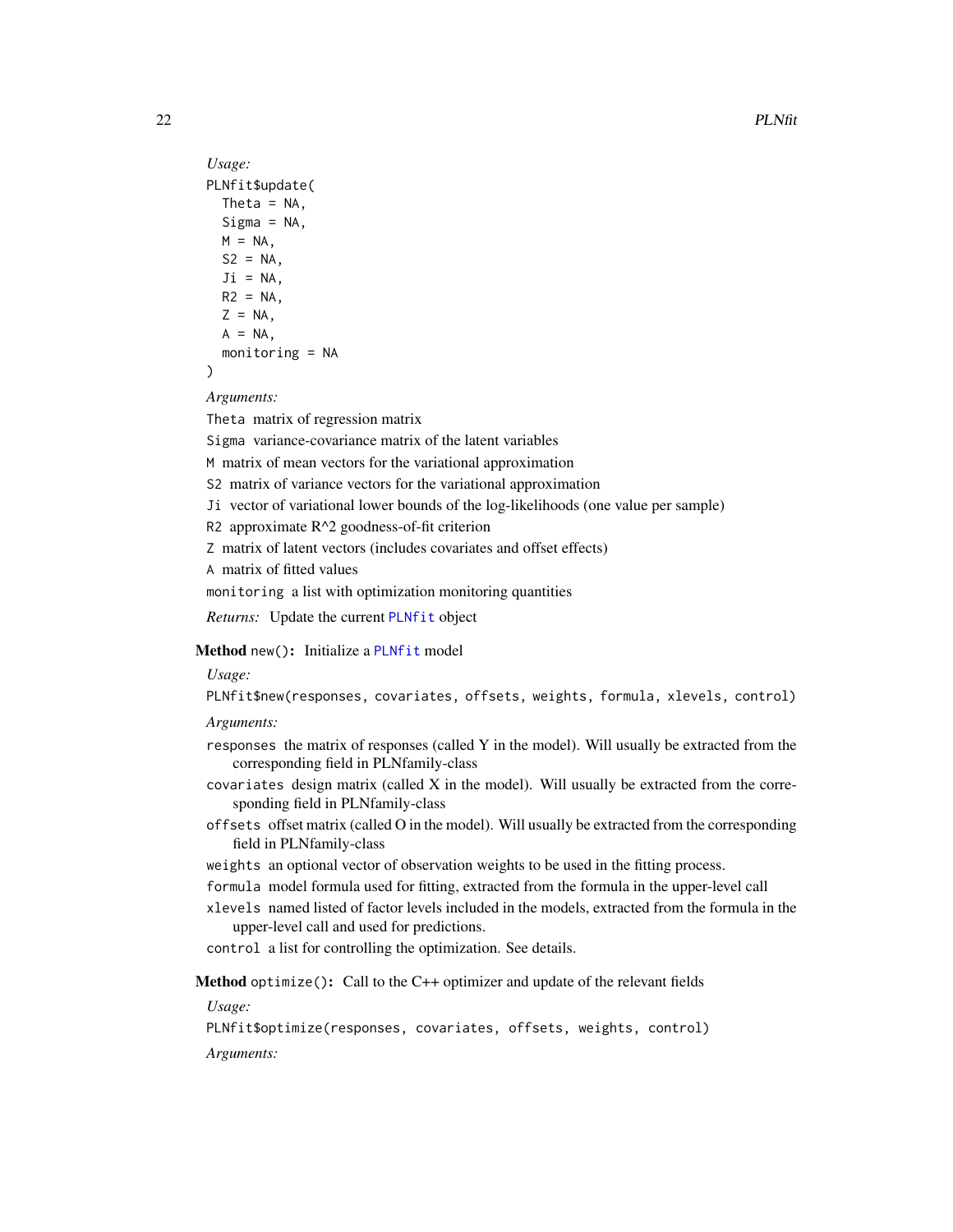- responses the matrix of responses (called Y in the model). Will usually be extracted from the corresponding field in PLNfamily-class
- covariates design matrix (called X in the model). Will usually be extracted from the corresponding field in PLNfamily-class
- offsets offset matrix (called O in the model). Will usually be extracted from the corresponding field in PLNfamily-class
- weights an optional vector of observation weights to be used in the fitting process.
- control a list for controlling the optimization. See details.

<span id="page-22-0"></span>Method VEstep(): Result of one call to the VE step of the optimization procedure: optimal variational parameters (M, S) and corresponding log likelihood values for fixed model parameters (Sigma, Theta). Intended to position new data in the latent space.

*Usage:*

```
PLNfit$VEstep(covariates, offsets, responses, weights, control = list())
```
*Arguments:*

- $covariates$  design matrix (called  $X$  in the model). Will usually be extracted from the corresponding field in PLNfamily-class
- offsets offset matrix (called O in the model). Will usually be extracted from the corresponding field in PLNfamily-class
- responses the matrix of responses (called Y in the model). Will usually be extracted from the corresponding field in PLNfamily-class
- weights an optional vector of observation weights to be used in the fitting process.

control a list for controlling the optimization. See details.

*Returns:* A list with three components:

- the matrix M of variational means,
- the matrix S2 of variational variances
- the vector log. lik of (variational) log-likelihood of each new observation

<span id="page-22-1"></span>Method set\_R2(): Update R2 field after optimization

#### *Usage:*

PLNfit\$set\_R2(responses, covariates, offsets, weights, nullModel = NULL)

## *Arguments:*

- responses the matrix of responses (called Y in the model). Will usually be extracted from the corresponding field in PLNfamily-class
- $covariates$  design matrix (called  $X$  in the model). Will usually be extracted from the corresponding field in PLNfamily-class
- offsets offset matrix (called O in the model). Will usually be extracted from the corresponding field in PLNfamily-class
- weights an optional vector of observation weights to be used in the fitting process.
- nullModel null model used for approximate R2 computations. Defaults to a GLM model with same design matrix but not latent variable.

<span id="page-22-2"></span>Method compute\_fisher(): Safely compute the fisher information matrix (FIM)

*Usage:*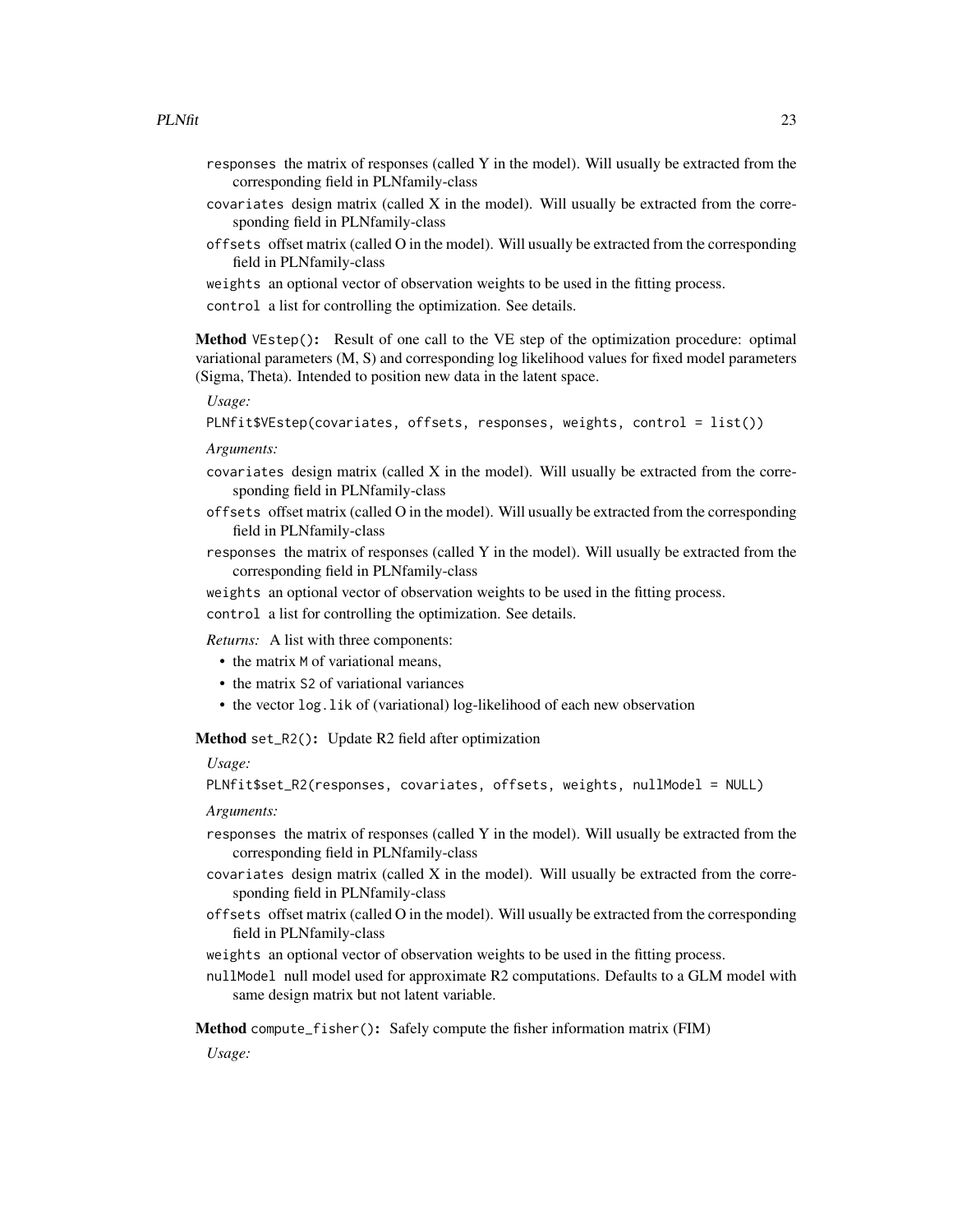```
PLNfit$compute_fisher(type = c("wald", "louis"), X = NULL)
```
*Arguments:*

type approximation scheme to compute the fisher information matrix. Either wald (default) or louis. type = "louis" results in smaller confidence intervals.

X design matrix used to compute the FIM

*Returns:* a sparse matrix with sensible dimension names

<span id="page-23-0"></span>Method compute\_standard\_error(): Compute univariate standard error for coefficients of Theta from the FIM

*Usage:* PLNfit\$compute\_standard\_error()

*Returns:* a matrix of standard deviations.

Method postTreatment(): Update R2, fisher and std\_err fields after optimization

```
Usage:
PLNfit$postTreatment(
  responses,
  covariates,
 offsets,
  weights = rep(1, nrow(responents)),type = c("wald", "louis", "none"),
  nullModel = NULL
)
```
*Arguments:*

- responses the matrix of responses (called Y in the model). Will usually be extracted from the corresponding field in PLNfamily-class
- $covariates$  design matrix (called  $X$  in the model). Will usually be extracted from the corresponding field in PLNfamily-class
- offsets offset matrix (called O in the model). Will usually be extracted from the corresponding field in PLNfamily-class
- weights an optional vector of observation weights to be used in the fitting process.
- type approximation scheme to compute the fisher information matrix. Either wald (default) or louis. type = "louis" results in smaller confidence intervals.
- nullModel null model used for approximate R2 computations. Defaults to a GLM model with same design matrix but not latent variable.

<span id="page-23-1"></span>Method predict(): Predict position, scores or observations of new data.

*Usage:*

PLNfit\$predict(newdata, type = c("link", "response"), envir = parent.frame())

*Arguments:*

- newdata A data frame in which to look for variables with which to predict. If omitted, the fitted values are used.
- type Scale used for the prediction. Either link (default, predicted positions in the latent space) or response (predicted counts).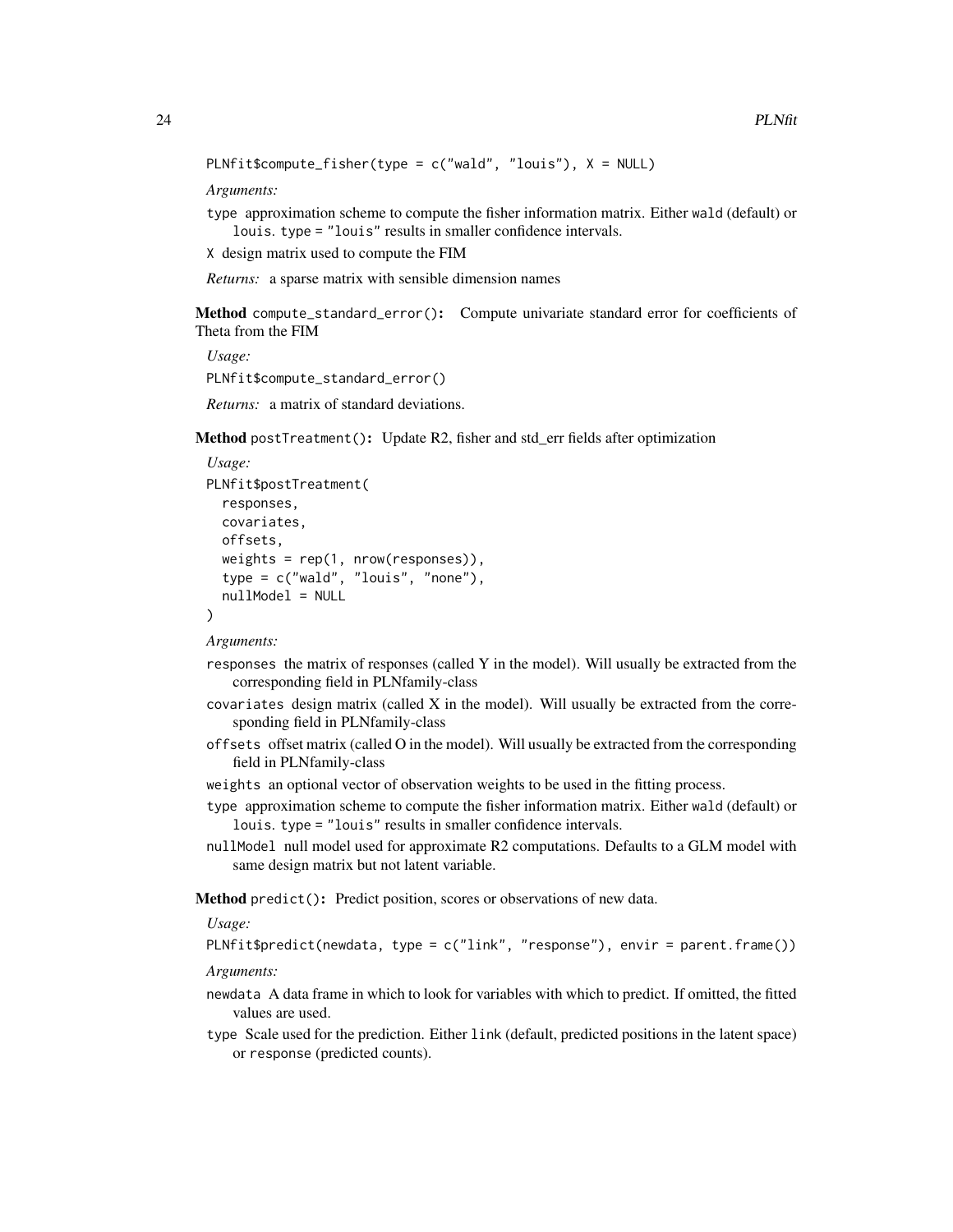#### <span id="page-24-0"></span>PLNLDA 25

envir Environment in which the prediction is evaluated

*Returns:* A matrix with predictions scores or counts.

Method show(): User friendly print method

```
Usage:
PLNfit$show(
 model = paste("A multivariate Poisson Lognormal fit with", private$covariance,
    "covariance model.\n")
)
Arguments:
```
model First line of the print output

Method print(): User friendly print method

*Usage:* PLNfit\$print()

Method clone(): The objects of this class are cloneable with this method.

```
Usage:
PLNfit$clone(deep = FALSE)
Arguments:
```
deep Whether to make a deep clone.

## Examples

```
## Not run:
data(trichoptera)
trichoptera <- prepare_data(trichoptera$Abundance, trichoptera$Covariate)
myPLN \leq PLN(Abundance \sim 1, data = trichoptera)
class(myPLN)
print(myPLN)
```
## End(Not run)

<span id="page-24-1"></span>PLNLDA *Poisson lognormal model towards Linear Discriminant Analysis*

## Description

Fit the Poisson lognormal for LDA with a variational algorithm. Use the (g)lm syntax for model specification (covariates, offsets).

#### Usage

```
PLNLDA(formula, data, subset, weights, grouping, control = list())
```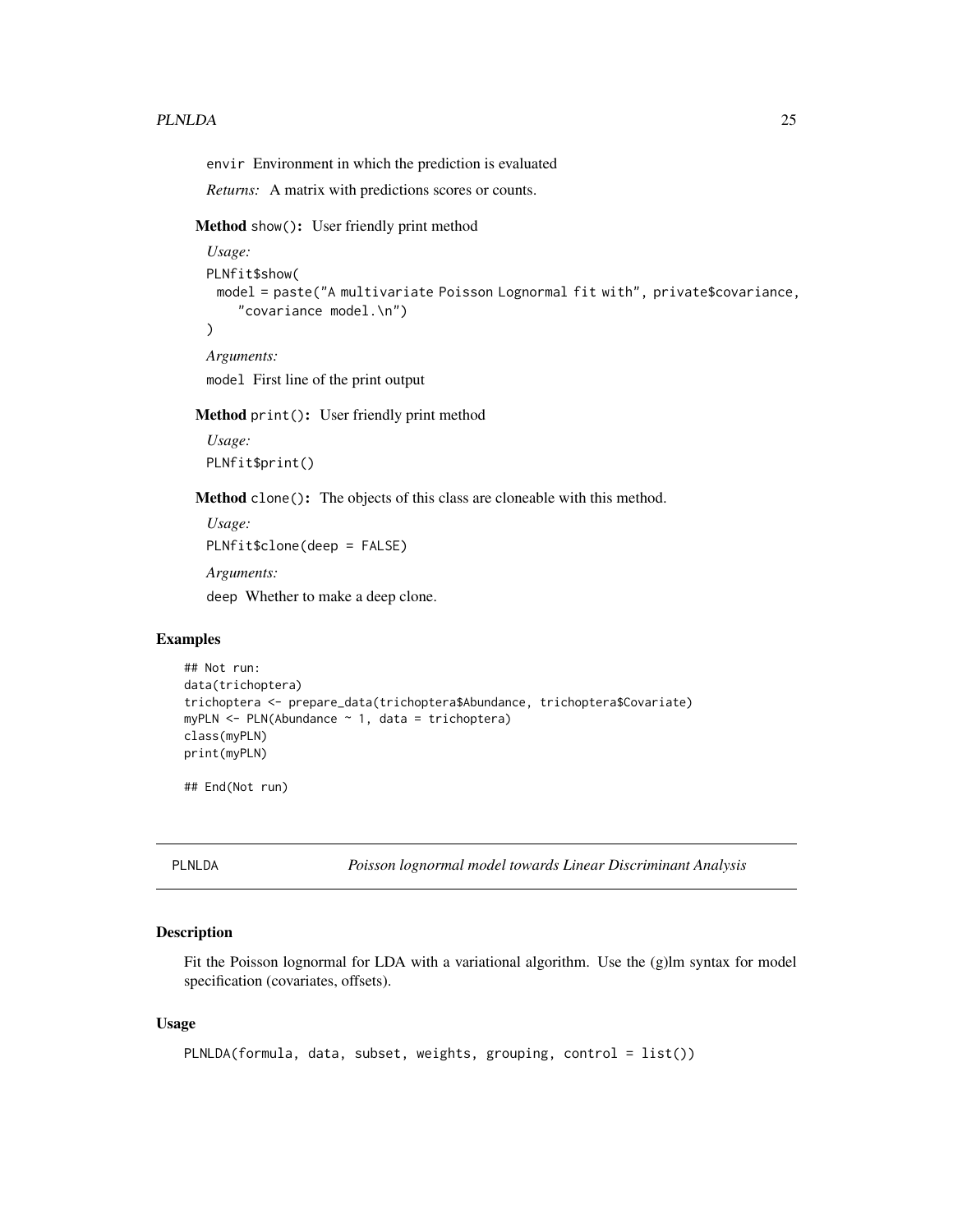#### Arguments

| formula  | an object of class "formula": a symbolic description of the model to be fitted.                                                                                                                                                                                                |
|----------|--------------------------------------------------------------------------------------------------------------------------------------------------------------------------------------------------------------------------------------------------------------------------------|
| data     | an optional data frame, list or environment (or object coercible by as data frame<br>to a data frame) containing the variables in the model. If not found in data, the<br>variables are taken from environment(formula), typically the environment from<br>which lm is called. |
| subset   | an optional vector specifying a subset of observations to be used in the fitting<br>process.                                                                                                                                                                                   |
| weights  | an optional vector of observation weights to be used in the fitting process.                                                                                                                                                                                                   |
| grouping | a factor specifying the class of each observation used for discriminant analysis.                                                                                                                                                                                              |
| control  | a list for controlling the optimization process. See details.                                                                                                                                                                                                                  |

## Details

The parameter control is a list controlling the optimization with the following entries:

- "covariance" character setting the model for the covariance matrix. Either "full" or "spherical". Default is "full".
- "trace" integer for verbosity.
- "inception" Set up the initialization. By default, the model is initialized with a multivariate linear model applied on log-transformed data. However, the user can provide a PLNfit (typically obtained from a previous fit), which often speed up the inference.
- "ftol rel" stop when an optimization step changes the objective function by less than ftol multiplied by the absolute value of the parameter. Default is 1e-8
- "ftol\_abs" stop when an optimization step changes the objective function by less than ftol multiplied by the absolute value of the parameter. Default is 0
- "xtol\_rel" stop when an optimization step changes every parameters by less than xtol multiplied by the absolute value of the parameter. Default is 1e-4
- "xtol\_abs" stop when an optimization step changes every parameters by less than xtol multiplied by the absolute value of the parameter. Default is 0
- "maxeval" stop when the number of iteration exceeds maxeval. Default is 10000
- "maxtime" stop when the optimization time (in seconds) exceeds maxtime. Default is -1 (no restriction)
- "algorithm" the optimization method used by NLOPT among LD type, i.e. "CCSAQ", "MMA", "LBFGS", "VAR1", "VAR2". See NLOPT documentation for further details. Default is "CC-SAQ".

#### Value

an R6 object with class [PLNLDAfit\(\)](#page-26-1)

## See Also

The class [PLNLDAfit](#page-26-1)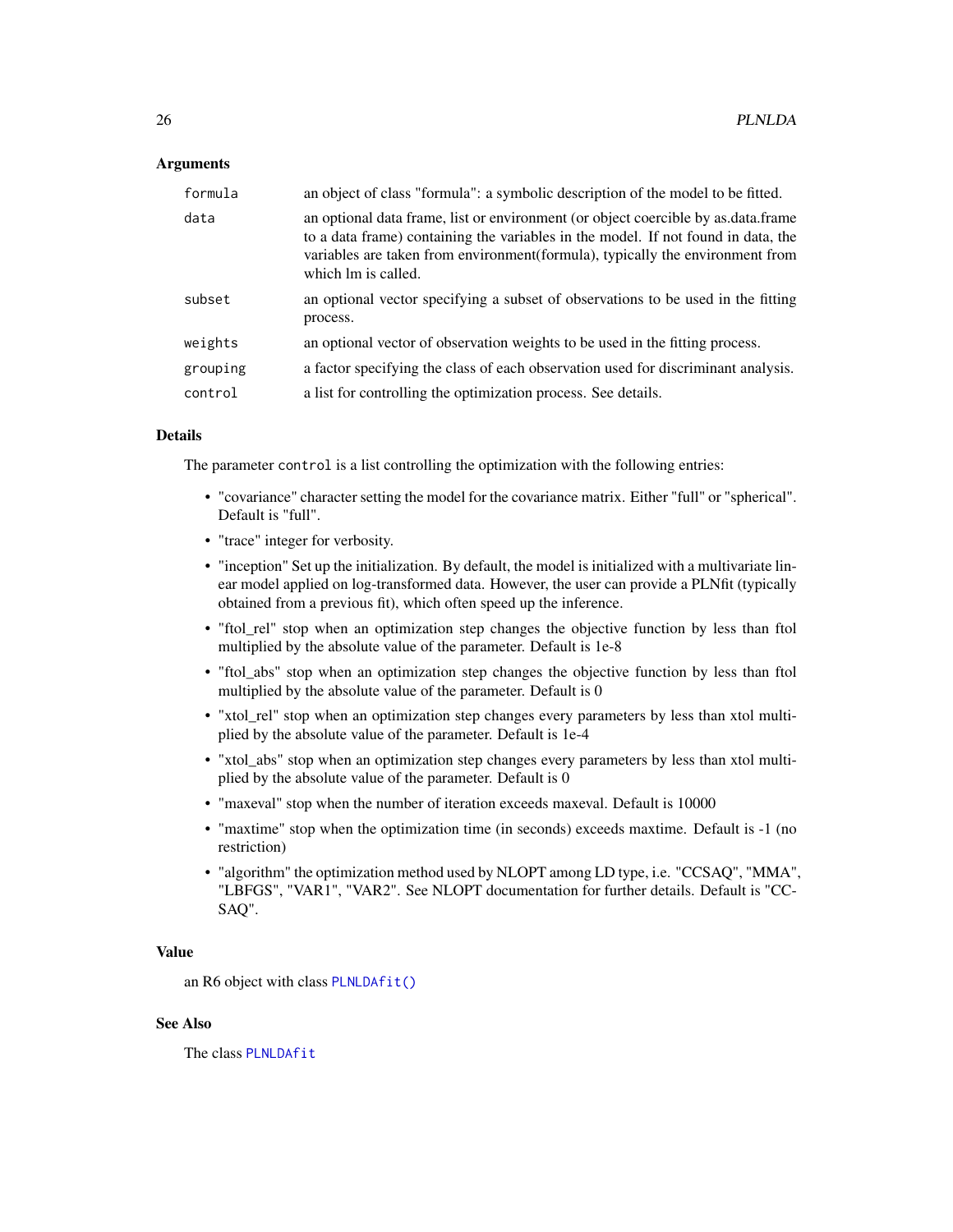#### <span id="page-26-0"></span>PLNLDAfit 27

#### Examples

```
data(trichoptera)
trichoptera <- prepare_data(trichoptera$Abundance, trichoptera$Covariate)
myPLNLDA \leq-PLNLDA(Abundance \sim 1, grouping = Group, data = trichoptera)
```
<span id="page-26-1"></span>PLNLDAfit *An R6 Class to represent a PLNfit in a LDA framework*

#### Description

The function [PLNLDA\(\)](#page-24-1) produces an instance of an object with class [PLNLDAfit](#page-26-1).

This class comes with a set of methods, some of them being useful for the user: See the documentation for the methods inherited by [PLNfit\(\)](#page-19-1), the [plot\(\)](#page-0-0) method for LDA visualization and [predict\(\)](#page-0-0) method for prediction

#### Super class

[PLNmodels::PLNfit](#page-0-0) -> PLNLDAfit

#### Active bindings

rank the dimension of the current model

nb\_param number of parameters in the current PLN model

model\_par a list with the matrices associated with the estimated parameters of the PLN model: Theta (covariates), Sigma (latent covariance), B (latent loadings), P (latent position) and Mu (group means)

percent\_var the percent of variance explained by each axis

corr\_map a matrix of correlations to plot the correlation circles

scores a matrix of scores to plot the individual factor maps

group\_means a matrix of group mean vectors in the latent space.

#### Methods

#### Public methods:

- [PLNLDAfit\\$new\(\)](#page-17-0)
- [PLNLDAfit\\$optimize\(\)](#page-21-0)
- [PLNLDAfit\\$postTreatment\(\)](#page-18-0)
- [PLNLDAfit\\$setVisualization\(\)](#page-28-0)
- [PLNLDAfit\\$plot\\_individual\\_map\(\)](#page-28-1)
- [PLNLDAfit\\$plot\\_correlation\\_map\(\)](#page-28-2)
- [PLNLDAfit\\$plot\\_LDA\(\)](#page-29-0)
- [PLNLDAfit\\$predict\(\)](#page-23-1)
- [PLNLDAfit\\$show\(\)](#page-18-3)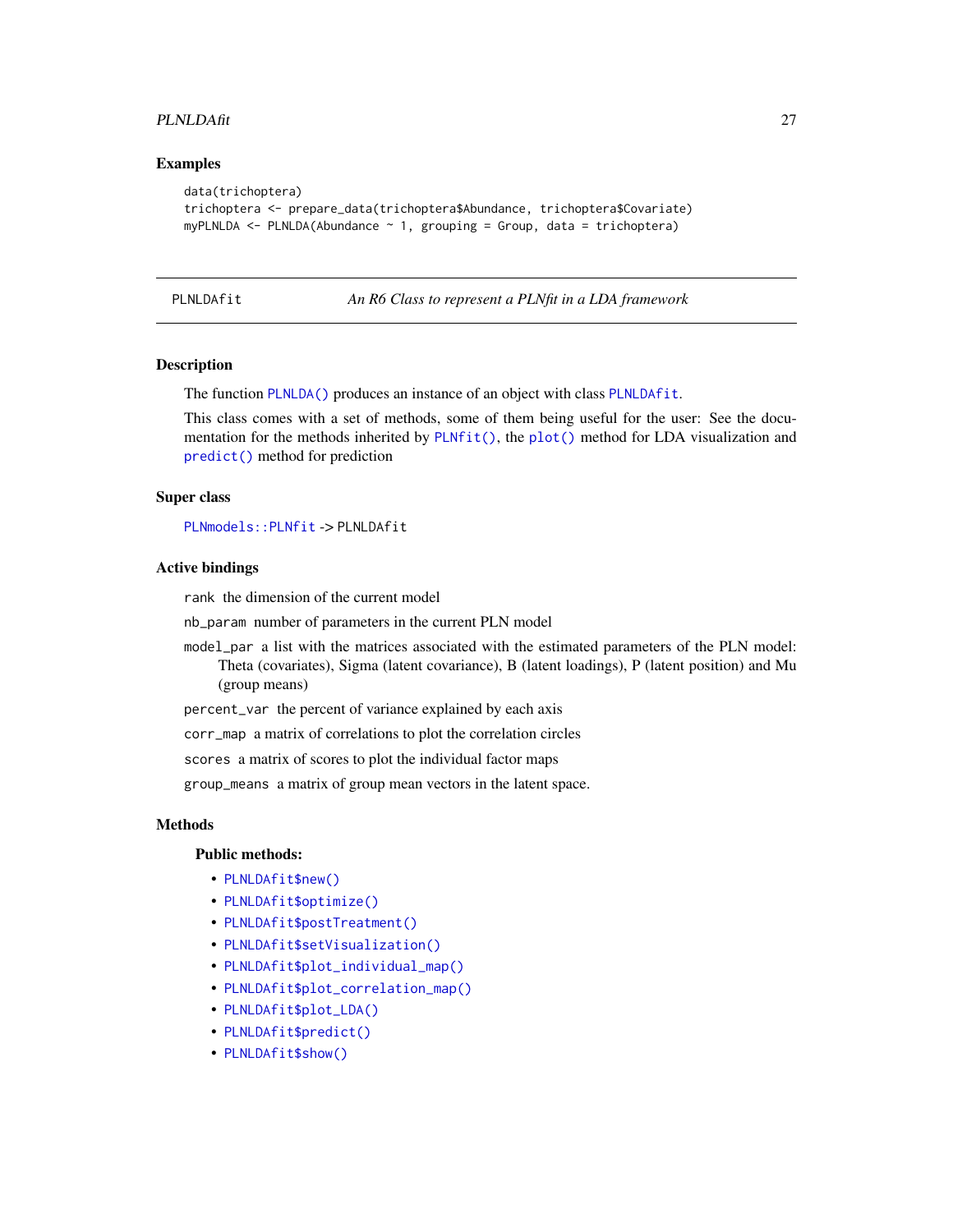#### • [PLNLDAfit\\$clone\(\)](#page-18-5)

Method new(): Initialize a [PLNLDAfit](#page-26-1) object

```
Usage:
PLNLDAfit$new(
  grouping,
  responses,
  covariates,
  offsets,
  weights,
  formula,
  xlevels,
  control
\lambda
```
*Arguments:*

grouping a factor specifying the class of each observation used for discriminant analysis.

- responses the matrix of responses (called Y in the model). Will usually be extracted from the corresponding field in PLNfamily-class
- covariates design matrix (called X in the model). Will usually be extracted from the corresponding field in PLNfamily-class
- offsets offset matrix (called O in the model). Will usually be extracted from the corresponding field in PLNfamily-class
- weights an optional vector of observation weights to be used in the fitting process.
- formula model formula used for fitting, extracted from the formula in the upper-level call
- xlevels named listed of factor levels included in the models, extracted from the formula in the upper-level call and used for predictions.
- control a list for controlling the optimization. See details.

Method optimize(): Compute group means and axis of the LDA (noted B in the model) in the latent space, update corresponding fields

*Usage:*

PLNLDAfit\$optimize(grouping, covariates, control)

*Arguments:*

grouping design matrix for the grouping variable

covariates design matrix. Automatically built from the covariates and the formula from the call

- control a list for controlling the optimization. See details.
- X Abundance matrix.

Method postTreatment(): Update R2, fisher and std\_err fields and visualization after optimization

*Usage:*

PLNLDAfit\$postTreatment(grouping, responses, covariates, offsets)

*Arguments:*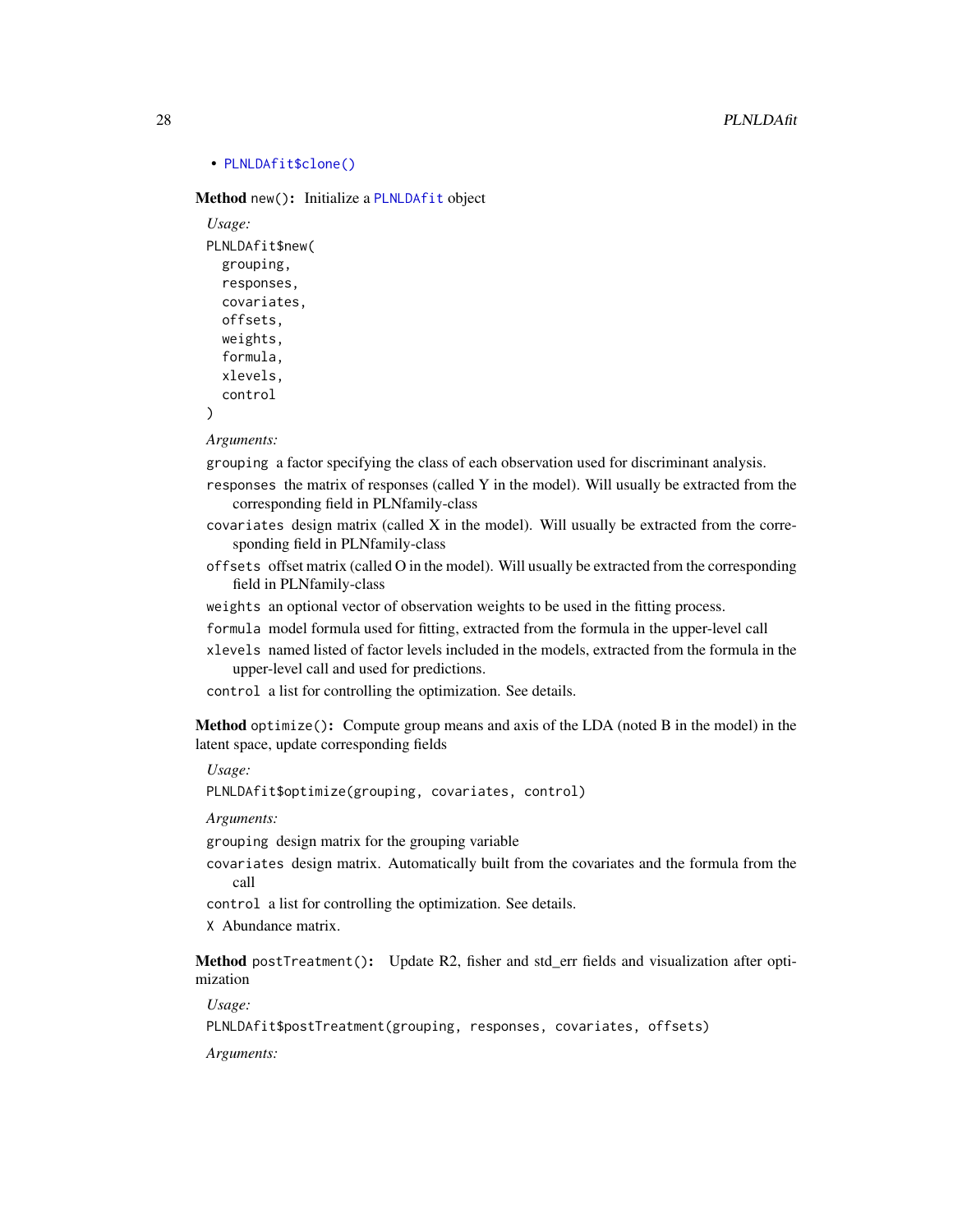grouping a factor specifying the class of each observation used for discriminant analysis.

- responses the matrix of responses (called Y in the model). Will usually be extracted from the corresponding field in PLNfamily-class
- covariates design matrix (called X in the model). Will usually be extracted from the corresponding field in PLNfamily-class
- offsets offset matrix (called O in the model). Will usually be extracted from the corresponding field in PLNfamily-class

<span id="page-28-0"></span>Method setVisualization(): Compute LDA scores in the latent space and update corresponding fields.

*Usage:* PLNLDAfit\$setVisualization(scale.unit = FALSE)

*Arguments:*

scale.unit Logical. Should LDA scores be rescaled to have unit variance

<span id="page-28-1"></span>Method plot\_individual\_map(): Plot the factorial map of the LDA

```
Usage:
PLNLDAfit$plot_individual_map(
  axes = 1: min(2, self$rank),main = "Individual Factor Map",
  plot = TRUE
)
```
*Arguments:*

- axes numeric, the axes to use for the plot when map = "individual" or "variable". Default it  $c(1, min(rank))$
- main character. A title for the single plot (individual or variable factor map). If NULL (the default), an hopefully appropriate title will be used.
- plot logical. Should the plot be displayed or sent back as ggplot object

*Returns:* a [ggplot](#page-0-0) graphic

<span id="page-28-2"></span>Method plot\_correlation\_map(): Plot the correlation circle of a specified axis for a [PLNLDAfit](#page-26-1) object

*Usage:*

```
PLNLDAfit$plot_correlation_map(
  axes = 1: min(2, self$rank),main = "Variable Factor Map",
 cols = "default",
  plot = TRUE
)
```
*Arguments:*

- axes numeric, the axes to use for the plot when map = "individual" or "variable". Default it  $c(1, min(rank))$
- main character. A title for the single plot (individual or variable factor map). If NULL (the default), an hopefully appropriate title will be used.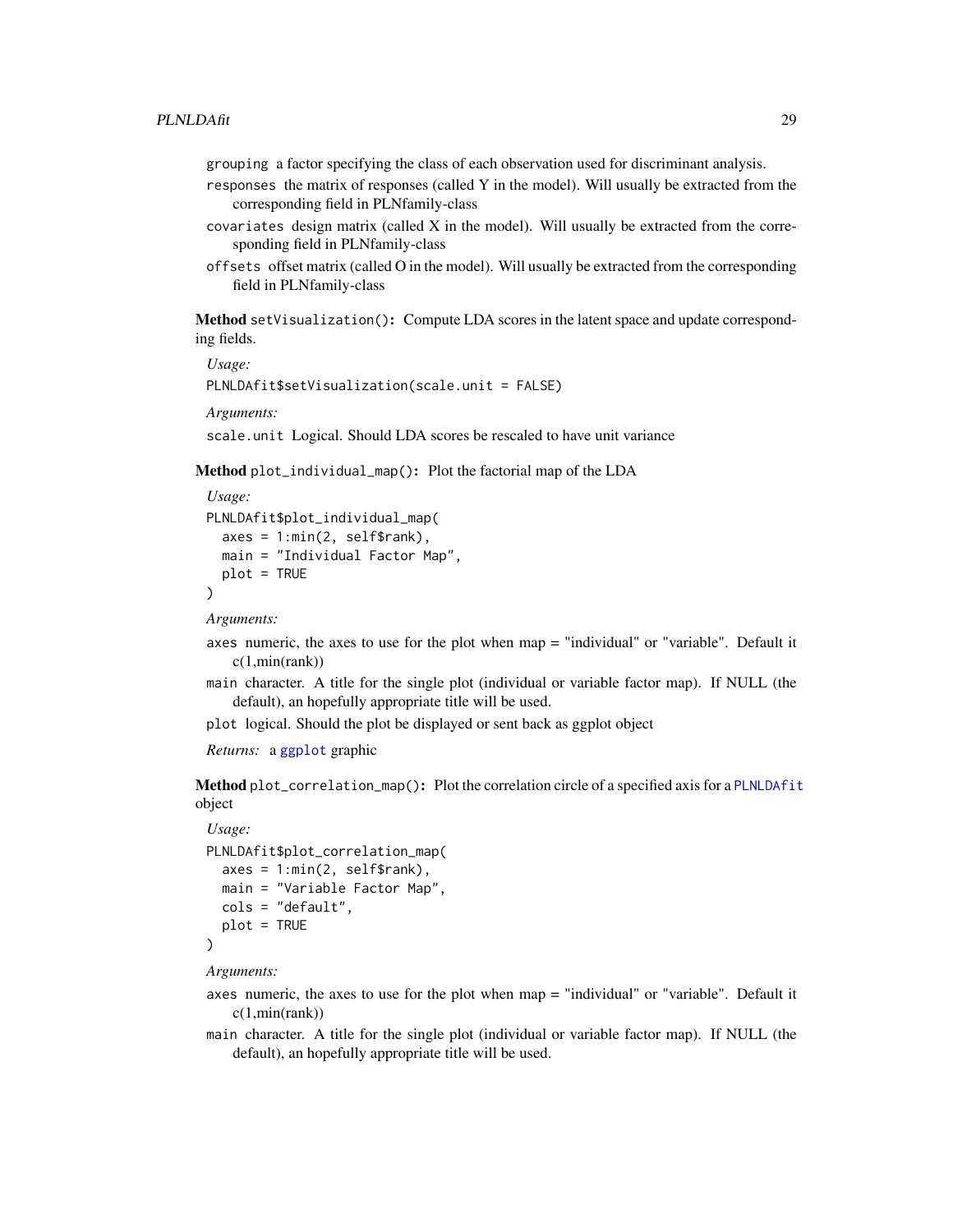cols a character, factor or numeric to define the color associated with the variables. By default, all variables receive the default color of the current palette.

plot logical. Should the plot be displayed or sent back as ggplot object

*Returns:* a [ggplot](#page-0-0) graphic

<span id="page-29-0"></span>Method plot\_LDA(): Plot a summary of the [PLNLDAfit](#page-26-1) object

```
Usage:
PLNLDAfit$plot_LDA(
  nb\axes = min(3, self\var_cols = "default",
  plot = TRUE
\lambda
```
*Arguments:*

- nb\_axes scalar: the number of axes to be considered when map = "both". The default is min(3,rank).
- var\_cols a character, factor or numeric to define the color associated with the variables. By default, all variables receive the default color of the current palette.

plot logical. Should the plot be displayed or sent back as ggplot object

*Returns:* a [grob](#page-0-0) object

Method predict(): Predict group of new samples

```
Usage:
PLNLDAfit$predict(
 newdata,
  type = c("posterior", "response", "scores"),
  scale = c("log", "prob"),prior = NULL,
 control = list(),
  envir = parent.frame()
)
```
### *Arguments:*

newdata A data frame in which to look for variables, offsets and counts with which to predict.

- type The type of prediction required. The default are posterior probabilities for each group (in either unnormalized log-scale or natural probabilities, see "scale" for details), "response" is the group with maximal posterior probability and "scores" is the average score along each separation axis in the latent space, with weights equal to the posterior probabilities.
- scale The scale used for the posterior probability. Either log-scale ("log", default) or natural probabilities summing up to 1 ("prob").
- prior User-specified prior group probabilities in the new data. If NULL (default), prior probabilities are computed from the learning set.

control a list for controlling the optimization. See [PLN\(\)](#page-15-1) for details.

envir Environment in which the prediction is evaluated

Method show(): User friendly print method

*Usage:*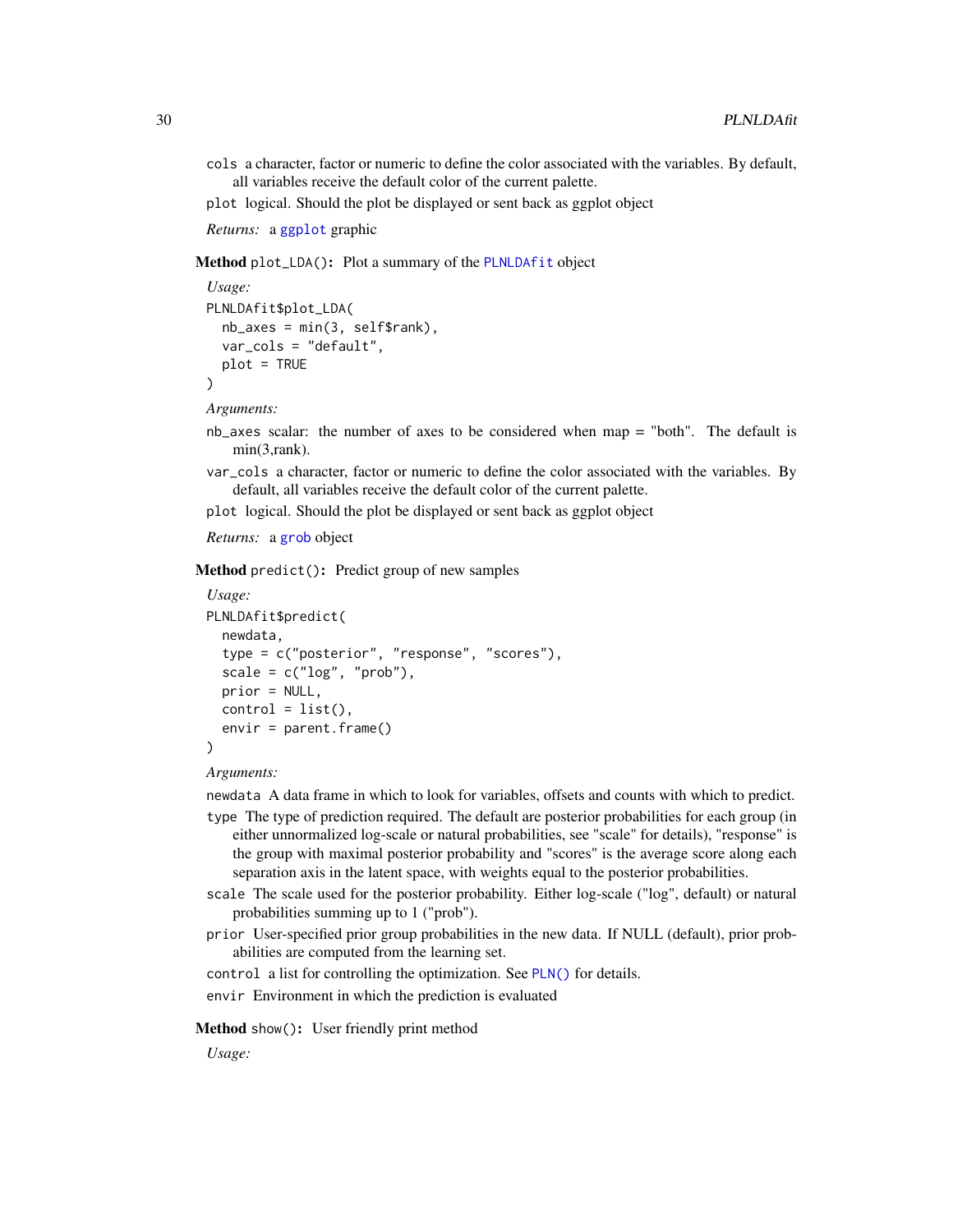#### <span id="page-30-0"></span>PLNmixture 31

PLNLDAfit\$show()

Method clone(): The objects of this class are cloneable with this method.

*Usage:* PLNLDAfit\$clone(deep = FALSE)

*Arguments:*

deep Whether to make a deep clone.

#### See Also

The function [PLNLDA](#page-24-1).

## Examples

```
## Not run:
data(trichoptera)
trichoptera <- prepare_data(trichoptera$Abundance, trichoptera$Covariate)
myPLNLDA <- PLNLDA(Abundance ~ 1, grouping = Group, data = trichoptera)
class(myPLNLDA)
print(myPLNLDA)
```
## End(Not run)

<span id="page-30-1"></span>PLNmixture *Poisson lognormal mixture model*

#### Description

Fit the mixture variants of the Poisson lognormal with a variational algorithm. Use the (g)lm syntax for model specification (covariates, offsets).

## Usage

```
PLNmixture(
  formula,
  data,
  subset,
  clusters = 1:5,
  control_init = list(),
  control_main = list()
)
```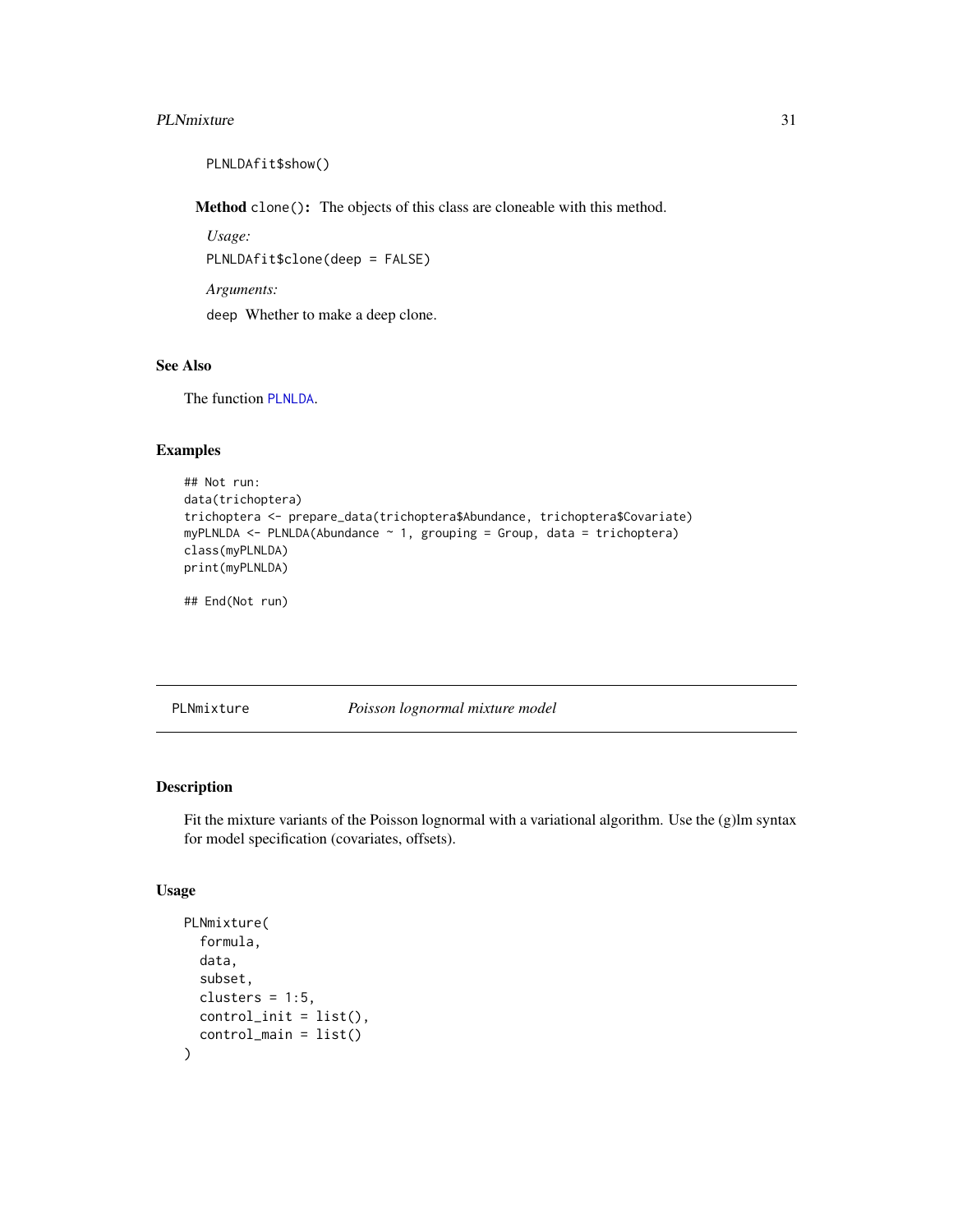#### **Arguments**

| formula      | an object of class "formula": a symbolic description of the model to be fitted.                                                                                                                                                                                                |
|--------------|--------------------------------------------------------------------------------------------------------------------------------------------------------------------------------------------------------------------------------------------------------------------------------|
| data         | an optional data frame, list or environment (or object coercible by as data frame<br>to a data frame) containing the variables in the model. If not found in data, the<br>variables are taken from environment(formula), typically the environment from<br>which lm is called. |
| subset       | an optional vector specifying a subset of observations to be used in the fitting<br>process.                                                                                                                                                                                   |
| clusters     | a vector of integer containing the successive number of clusters (or components)<br>to be considered                                                                                                                                                                           |
| control_init | a list for controlling the optimization at initialization. See details.                                                                                                                                                                                                        |
| control_main | a list for controlling the main optimization process. See details.                                                                                                                                                                                                             |

#### Details

The list of parameters control\_init and control\_main control the optimization of the initialization and the main process, with the following entries

- "covariance" character setting the model for the covariance matrices of the mixture components. Either "full", "diagonal" or "spherical". Default is "spherical".
- "trace" integer for verbosity.
- "inception" Set up the initialization. By default, the model is initialized with a multivariate linear model applied on log-transformed data, and with the same formula as the one provided by the user. However, the user can provide a PLNfit (typically obtained from a previous fit), which sometimes speeds up the inference.
- "ftol\_rel" stop when an optimization step changes the objective function by less than ftol multiplied by the absolute value of the parameter. Default is 1e-6 when  $n < p$ , 1e-8 otherwise.
- "ftol\_abs" stop when an optimization step changes the objective function by less than ftol multiplied by the absolute value of the parameter. Default is 0
- "xtol\_rel" stop when an optimization step changes every parameters by less than xtol multiplied by the absolute value of the parameter. Default is 1e-4
- "xtol\_abs" stop when an optimization step changes every parameters by less than xtol multiplied by the absolute value of the parameter. Default is 0
- "maxeval" stop when the number of iteration exceeds maxeval. Default is 10000
- "maxtime" stop when the optimization time (in seconds) exceeds maxtime. Default is -1 (no restriction)
- "algorithm" the optimization method used by NLOPT among LD type, i.e. "CCSAQ", "MMA", "LBFGS", "VAR1", "VAR2". See NLOPT documentation for further details. Default is "CC-SAQ".
- "ftol out" outer solver stops when an optimization step changes the objective function by less than xtol multiply by the absolute value of the parameter. Default is 1e-6
- "maxit out" outer solver stops when the number of iteration exceeds out.maxit. Default is 50
- "smoothing" The smoothing to apply. Either, 'forward', 'backward' or 'both'. Default is 'both'.
- "iterates" number of forward/backward iteration of smoothing. Default is 2.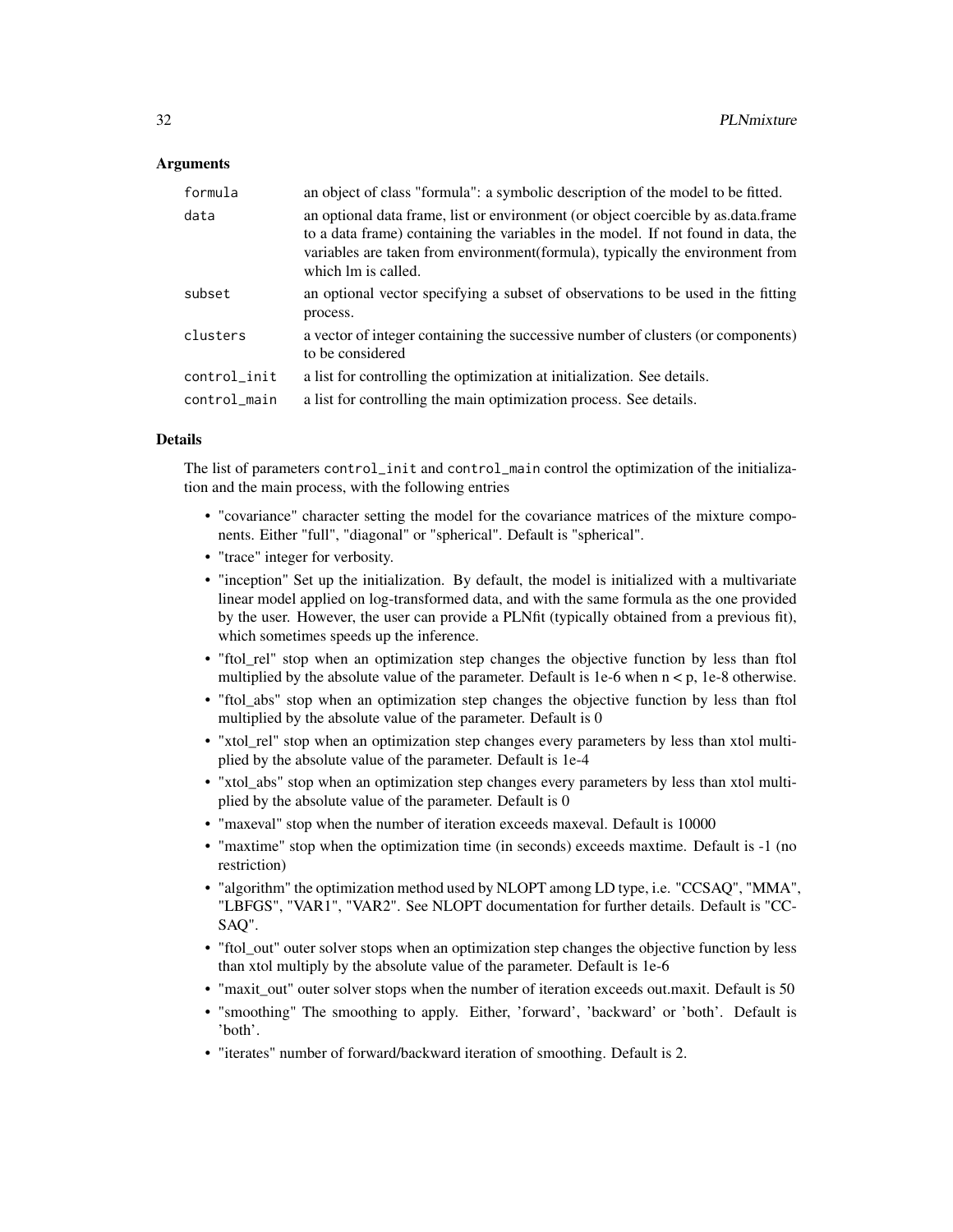## <span id="page-32-0"></span>PLNmixturefamily 33

## Value

an R6 object with class [PLNmixturefamily](#page-32-1), which contains a collection of models with class [PLNmixturefit](#page-35-1)

## See Also

The classes [PLNmixturefamily](#page-30-1) and [PLNmixturefit](#page-35-1)

#### Examples

```
## Use future to dispatch the computations on 2 workers
## Not run:
future::plan("multisession", workers = 2)
## End(Not run)
data(trichoptera)
trichoptera <- prepare_data(trichoptera$Abundance, trichoptera$Covariate)
myMixtures \leq PLNmixture(Abundance \sim 1 + offset(log(Offset)), data = trichoptera,
               control_main = list(smoothing = "forward", iterates = 1))
# Shut down parallel workers
## Not run:
future::plan("sequential")
## End(Not run)
```
<span id="page-32-1"></span>PLNmixturefamily *An R6 Class to represent a collection of PLNmixturefit*

#### Description

The function [PLNmixture\(\)](#page-30-1) produces an instance of this class.

This class comes with a set of methods, some of them being useful for the user: See the documentation for [getBestModel\(\)](#page-10-1), [getModel\(\)](#page-11-1) and [plot\(\)](#page-61-1).

#### Super class

[PLNmodels::PLNfamily](#page-0-0) -> PLNmixturefamily

#### Active bindings

clusters vector indicating the number of clusters considered is the successively fitted models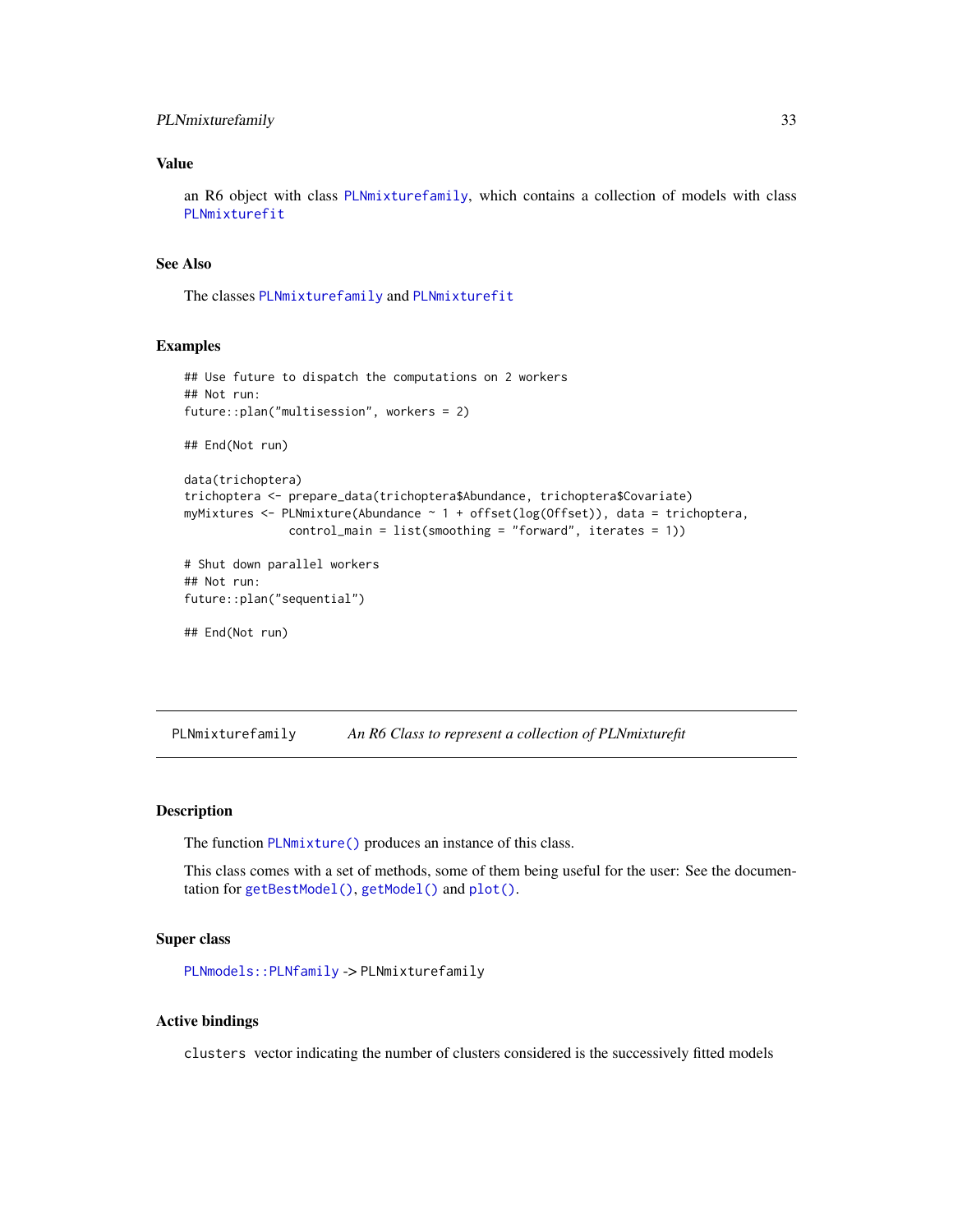## **Methods**

### Public methods:

- [PLNmixturefamily\\$new\(\)](#page-17-0)
- [PLNmixturefamily\\$optimize\(\)](#page-21-0)
- [PLNmixturefamily\\$smooth\(\)](#page-33-0)
- [PLNmixturefamily\\$plot\(\)](#page-18-2)
- [PLNmixturefamily\\$plot\\_objective\(\)](#page-34-0)
- [PLNmixturefamily\\$getBestModel\(\)](#page-34-1)
- [PLNmixturefamily\\$show\(\)](#page-18-3)
- [PLNmixturefamily\\$print\(\)](#page-18-4)
- [PLNmixturefamily\\$clone\(\)](#page-18-5)

## Method new(): Initialize all models in the collection.

## *Usage:* PLNmixturefamily\$new( clusters, responses, covariates, offsets, formula, xlevels, control )

#### *Arguments:*

clusters the dimensions of the successively fitted models

responses the matrix of responses common to every models

covariates the matrix of covariates common to every models

offsets the matrix of offsets common to every models

formula model formula used for fitting, extracted from the formula in the upper-level call

xlevels named listed of factor levels included in the models, extracted from the formula in the upper-level call #'

control a list for controlling the optimization. See details.

control a list for controlling the optimization. See details.

Method optimize(): Call to the optimizer on all models of the collection

*Usage:*

PLNmixturefamily\$optimize(control)

*Arguments:*

control a list for controlling the optimization. See details.

control a list for controlling the optimization. See details.

<span id="page-33-0"></span>Method smooth(): function to restart clustering to avoid local minima by smoothing the loglikelihood values as a function of the number of clusters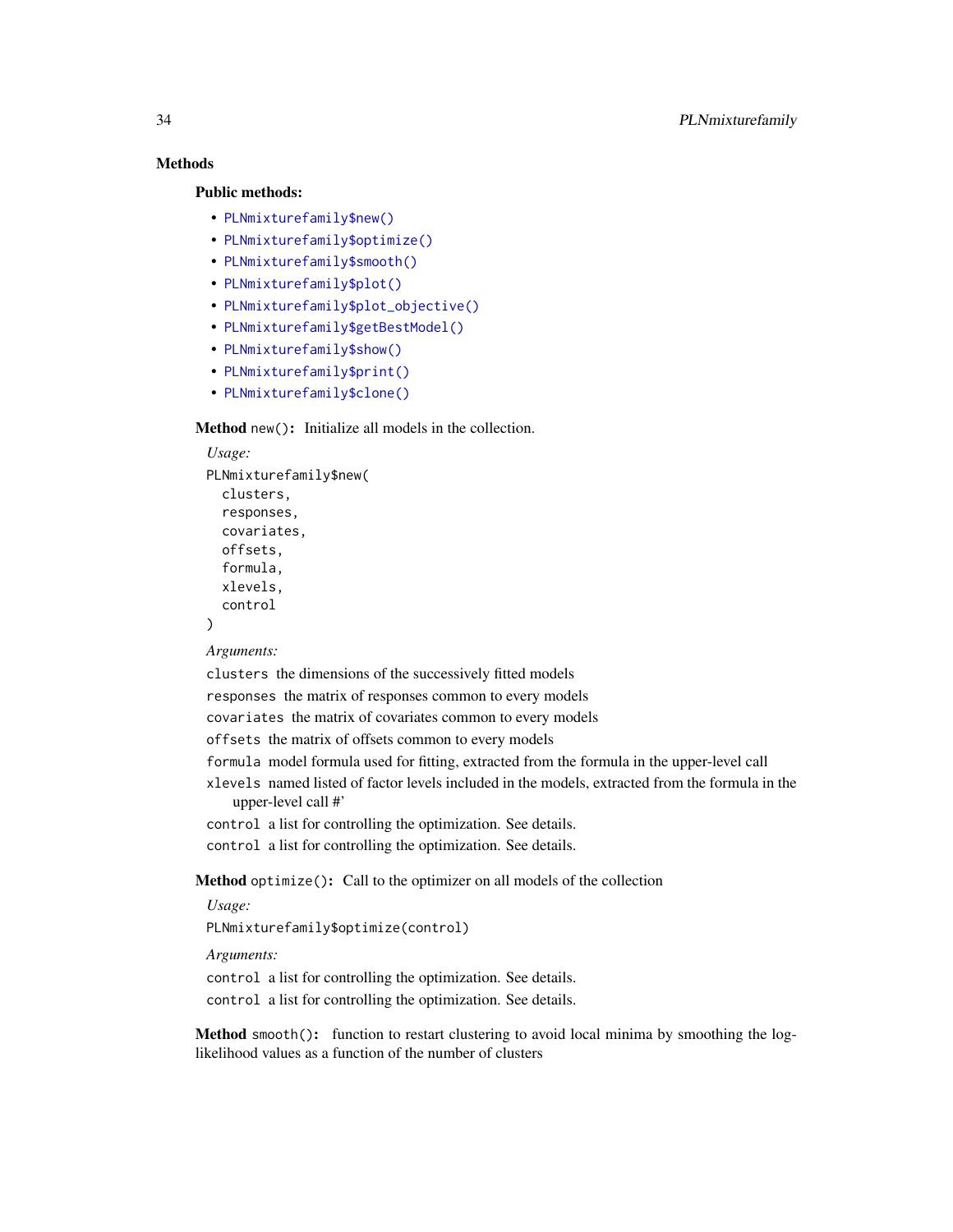## PLNmixturefamily 35

*Usage:* PLNmixturefamily\$smooth(control) *Arguments:* control a list to control the smoothing process

Method plot(): Lineplot of selected criteria for all models in the collection

*Usage:*

PLNmixturefamily\$plot(criteria = c("loglik", "BIC", "ICL"), reverse = FALSE) *Arguments:*

- criteria A valid model selection criteria for the collection of models. Any of "loglik", "BIC" or "ICL" (all).
- reverse A logical indicating whether to plot the value of the criteria in the "natural" direction (loglik - 0.5 penalty) or in the "reverse" direction (-2 loglik + penalty). Default to FALSE, i.e use the natural direction, on the same scale as the log-likelihood..

*Returns:* A [ggplot2](#page-0-0) object

<span id="page-34-0"></span>Method plot\_objective(): Plot objective value of the optimization problem along the penalty path

*Usage:* PLNmixturefamily\$plot\_objective() *Returns:* a [ggplot](#page-0-0) graph

<span id="page-34-1"></span>Method getBestModel(): Extract best model in the collection

#### *Usage:*

```
PLNmixturefamily$getBestModel(crit = c("BIC", "ICL", "loglik"))
```
*Arguments:*

crit a character for the criterion used to performed the selection. Either "BIC", "ICL" or "loglik". Default is ICL

*Returns:* a [PLNmixturefit](#page-35-1) object

Method show(): User friendly print method

*Usage:* PLNmixturefamily\$show()

Method print(): User friendly print method

*Usage:*

PLNmixturefamily\$print()

Method clone(): The objects of this class are cloneable with this method.

*Usage:* PLNmixturefamily\$clone(deep = FALSE) *Arguments:* deep Whether to make a deep clone.

#### See Also

The function [PLNmixture](#page-30-1), the class [PLNmixturefit](#page-35-1)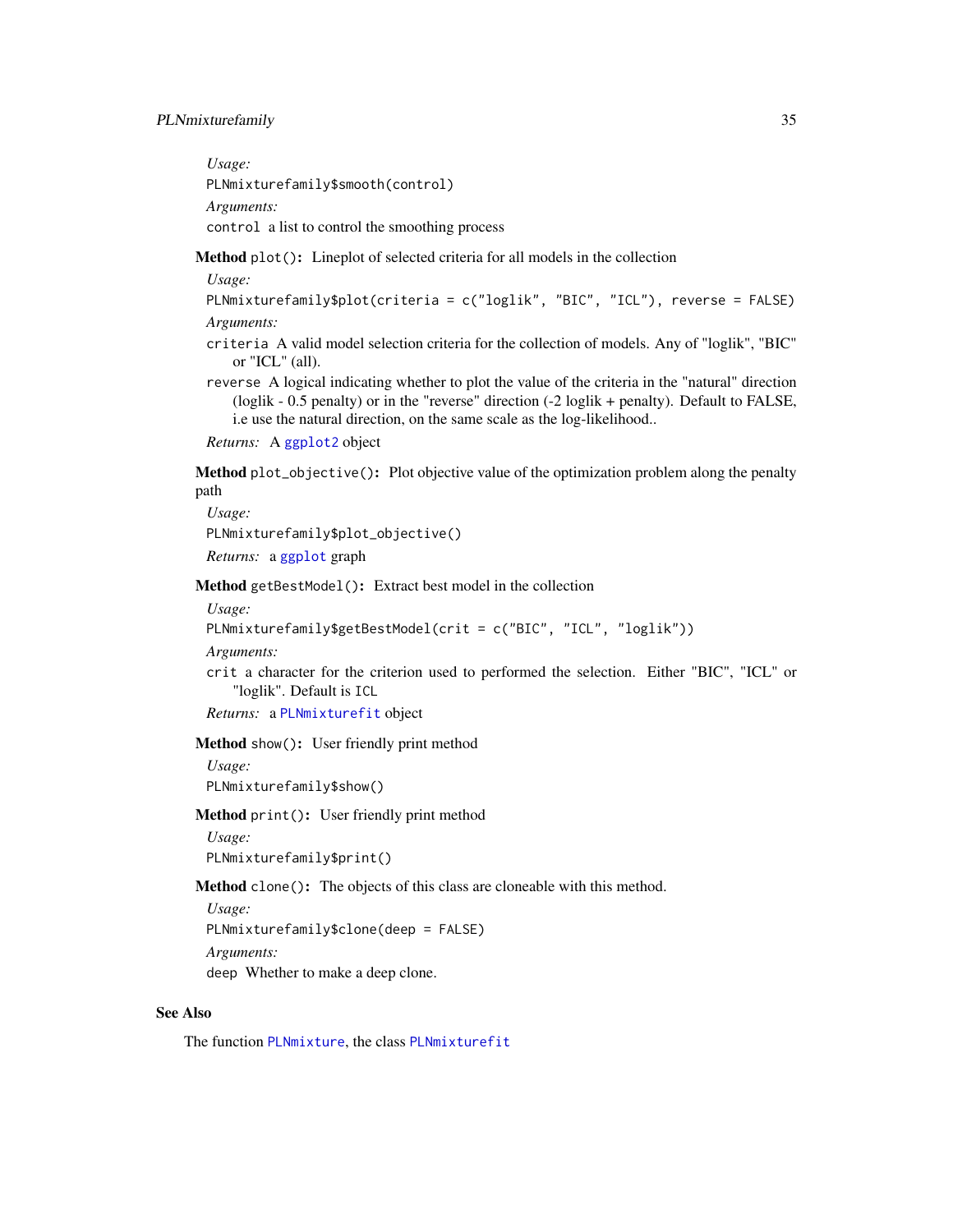<span id="page-35-1"></span><span id="page-35-0"></span>

#### Description

The function [PLNmixture](#page-30-1) produces a collection of models which are instances of object with class PLNmixturefit. A PLNmixturefit (say, with k components) is itself a collection of k PLNfit.

This class comes with a set of methods, some of them being useful for the user: See the documentation for ...

#### Active bindings

- n number of samples
- p number of dimensions of the latent space
- k number of components
- d number of covariates
- components components of the mixture (PLNfits)
- latent a matrix: values of the latent vector  $(Z \text{ in the model})$
- latent\_pos a matrix: values of the latent position vector (Z) without covariates effects or offset
- posteriorProb matrix ofposterior probability for cluster belonging
- memberships vector for cluster index
- mixtureParam vector of cluster proportions
- optim\_par a list with parameters useful for monitoring the optimization
- nb\_param number of parameters in the current PLN model
- entropy\_clustering Entropy of the variational distribution of the cluster (multinomial)
- entropy\_latent Entropy of the variational distribution of the latent vector (Gaussian)
- entropy Full entropy of the variational distribution (latent vector + clustering)
- loglik variational lower bound of the loglikelihood
- loglik\_vec element-wise variational lower bound of the loglikelihood
- BIC variational lower bound of the BIC
- ICL variational lower bound of the ICL (include entropy of both the clustering and latent distributions)
- R\_squared approximated goodness-of-fit criterion
- criteria a vector with loglik, BIC, ICL, and number of parameters
- model\_par a list with the matrices of parameters found in the model (Theta, Sigma, Mu and Pi)
- vcov\_model character: the model used for the covariance (either "spherical", "diagonal" or "full")
- fitted a matrix: fitted values of the observations (A in the model)
- group\_means a matrix of group mean vectors in the latent space.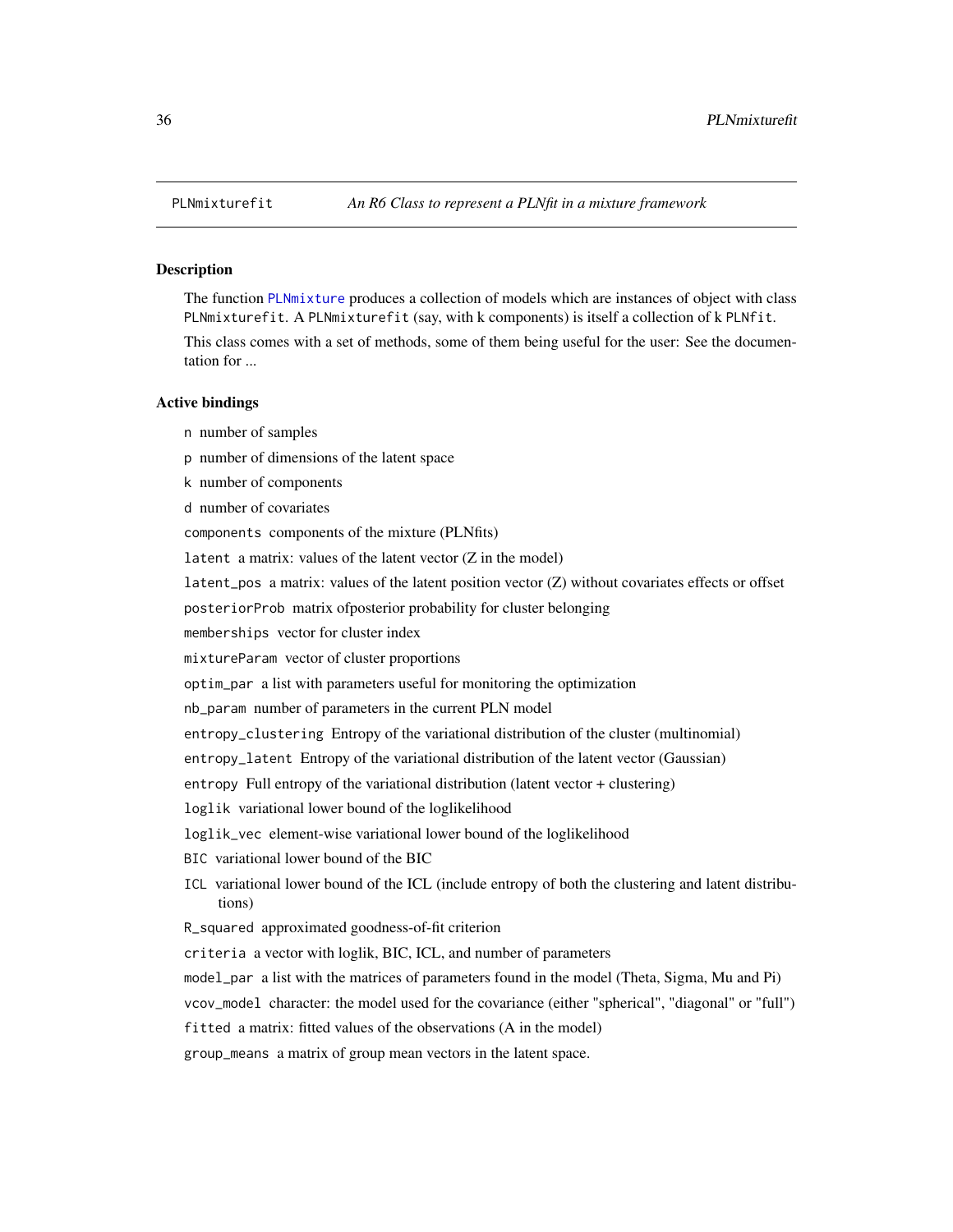# PLNmixturefit 37

# **Methods**

Public methods:

- [PLNmixturefit\\$new\(\)](#page-17-0)
- [PLNmixturefit\\$optimize\(\)](#page-21-0)
- [PLNmixturefit\\$predict\(\)](#page-23-0)
- [PLNmixturefit\\$plot\\_clustering\\_data\(\)](#page-37-0)
- [PLNmixturefit\\$plot\\_clustering\\_pca\(\)](#page-37-1)
- [PLNmixturefit\\$postTreatment\(\)](#page-18-0)
- [PLNmixturefit\\$show\(\)](#page-18-1)
- [PLNmixturefit\\$print\(\)](#page-18-2)
- [PLNmixturefit\\$clone\(\)](#page-18-3)

# Method new(): Optimize a the Initialize a [PLNmixturefit](#page-35-0) model

```
Usage:
PLNmixturefit$new(
  responses,
  covariates,
 offsets,
 posteriorProb,
  formula,
  xlevels,
  control
)
```
#### *Arguments:*

responses the matrix of responses common to every models covariates the matrix of covariates common to every models offsets the matrix of offsets common to every models posteriorProb matrix ofposterior probability for cluster belonging formula model formula used for fitting, extracted from the formula in the upper-level call xlevels named listed of factor levels included in the models, extracted from the formula in the upper-level call #' control a list for controlling the optimization. See details. control a list for controlling the optimization. See details.

# Method optimize(): Optimize a [PLNmixturefit](#page-35-0) model

# *Usage:*

PLNmixturefit\$optimize(responses, covariates, offsets, control)

#### *Arguments:*

responses the matrix of responses common to every models covariates the matrix of covariates common to every models offsets the matrix of offsets common to every models control a list for controlling the optimization. See details.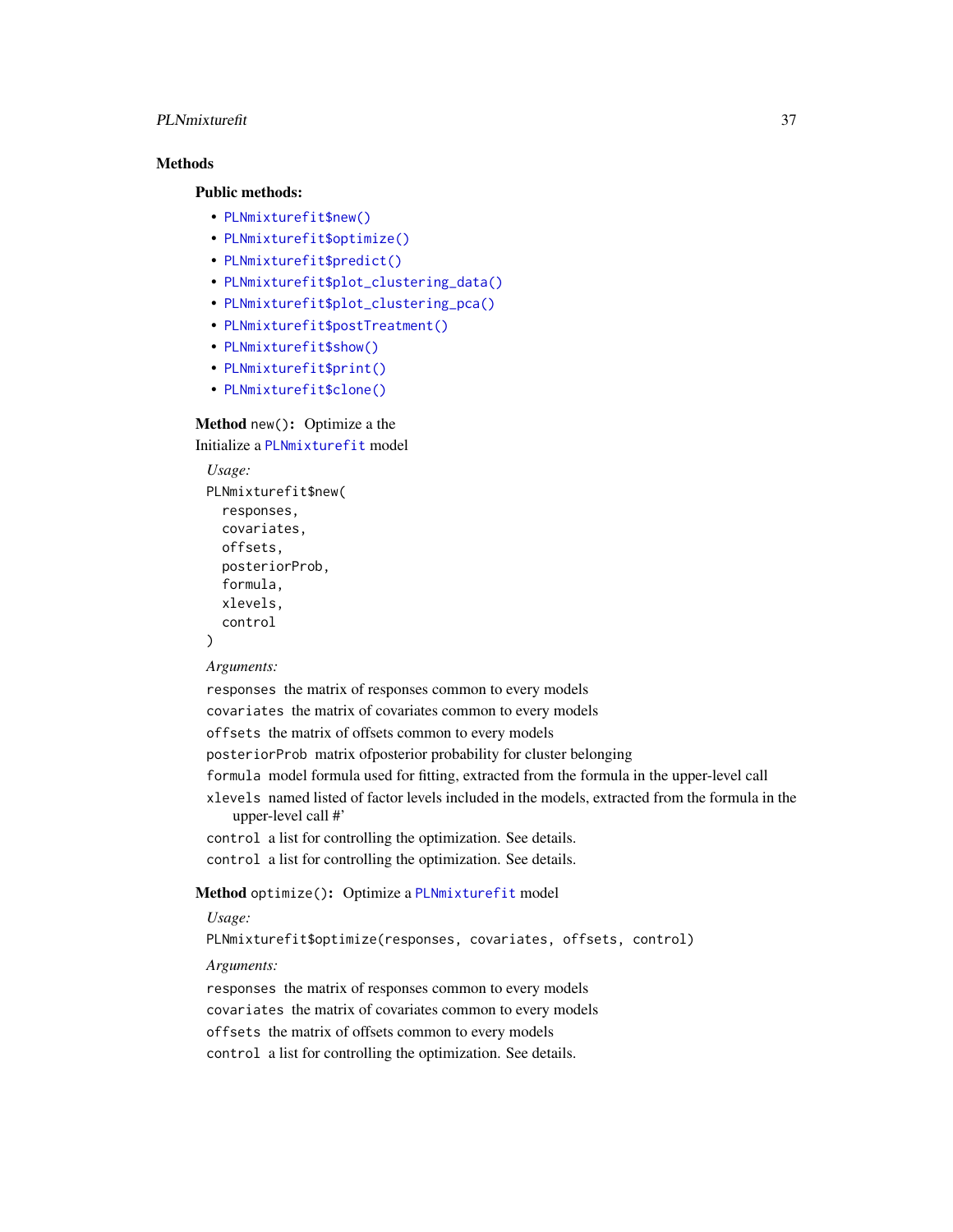control a list for controlling the optimization. See details.

Method predict(): Predict group of new samples

```
Usage:
PLNmixturefit$predict(
  newdata,
  type = c("posterior", "response", "position"),
 prior = matrix(rep(1/self$k, self$k), nrow(newdata), self$k, byrow = TRUE),
 control = list(),
  envir = parent.frame())
```
*Arguments:*

newdata A data frame in which to look for variables, offsets and counts with which to predict.

- type The type of prediction required. The default posterior are posterior probabilities for each group , response is the group with maximal posterior probability and latent is the averaged latent coordinate (without offset and nor covariate effects), with weights equal to the posterior probabilities.
- prior User-specified prior group probabilities in the new data. The default uses a uniform prior.

control a list for controlling the optimization. See [PLN\(\)](#page-15-0) for details.

envir Environment in which the prediction is evaluated

<span id="page-37-0"></span>Method plot\_clustering\_data(): Plot the matrix of expected mean counts (without offsets, without covariate effects) reordered according the inferred clustering

```
Usage:
PLNmixturefit$plot_clustering_data(
  main = "Expected counts reorder by clustering",
 plot = TRUE,
  log_scale = TRUE
)
```
*Arguments:*

main character. A title for the plot. An hopefully appropriate title will be used by default.

plot logical. Should the plot be displayed or sent back as [ggplot](#page-0-0) object

log\_scale logical. Should the color scale values be log-transform before plotting? Default is TRUE.

```
Returns: a ggplot graphic
```
<span id="page-37-1"></span>Method plot\_clustering\_pca(): Plot the individual map of a PCA performed on the latent coordinates, where individuals are colored according to the memberships

```
Usage:
PLNmixturefit$plot_clustering_pca(
  main = "Clustering labels in Individual Factor Map",
  plot = TRUE
)
Arguments:
```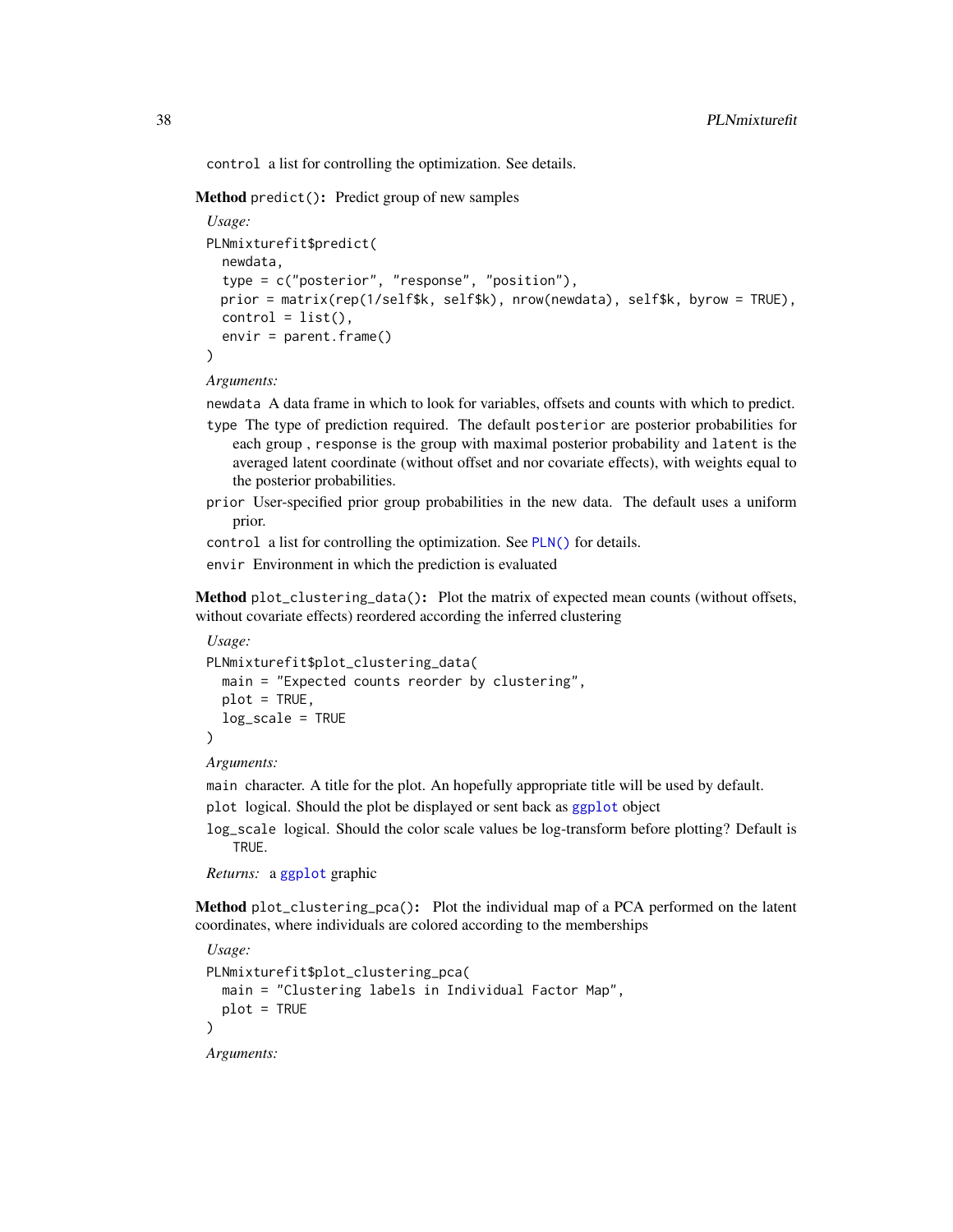#### PLNmodels 39

main character. A title for the plot. An hopefully appropriate title will be used by default. plot logical. Should the plot be displayed or sent back as [ggplot](#page-0-0) object

*Returns:* a [ggplot](#page-0-0) graphic

# Method postTreatment(): Update fields after optimization

*Usage:*

PLNmixturefit\$postTreatment(responses, covariates, offsets, weights, nullModel)

*Arguments:*

responses the matrix of responses common to every models

covariates the matrix of covariates common to every models

offsets the matrix of offsets common to every models

weights an optional vector of observation weights to be used in the fitting process.

nullModel null model used for approximate R2 computations. Defaults to a GLM model with same design matrix but not latent variable.

Method show(): User friendly print method

*Usage:* PLNmixturefit\$show()

Method print(): User friendly print method

*Usage:* PLNmixturefit\$print()

Method clone(): The objects of this class are cloneable with this method.

```
Usage:
PLNmixturefit$clone(deep = FALSE)
Arguments:
deep Whether to make a deep clone.
```
# See Also

The function [PLNmixture](#page-30-0), the class [PLNmixturefamily](#page-32-0)

PLNmodels *PLNmodels*

#### Description

The Poisson lognormal model and variants can be used for a variety of multivariate problems when count data are at play (including PCA or LDA for count data, network inference). This package implements efficient variational algorithms to fit such models accompanied with a set of functions for visualization and diagnostic.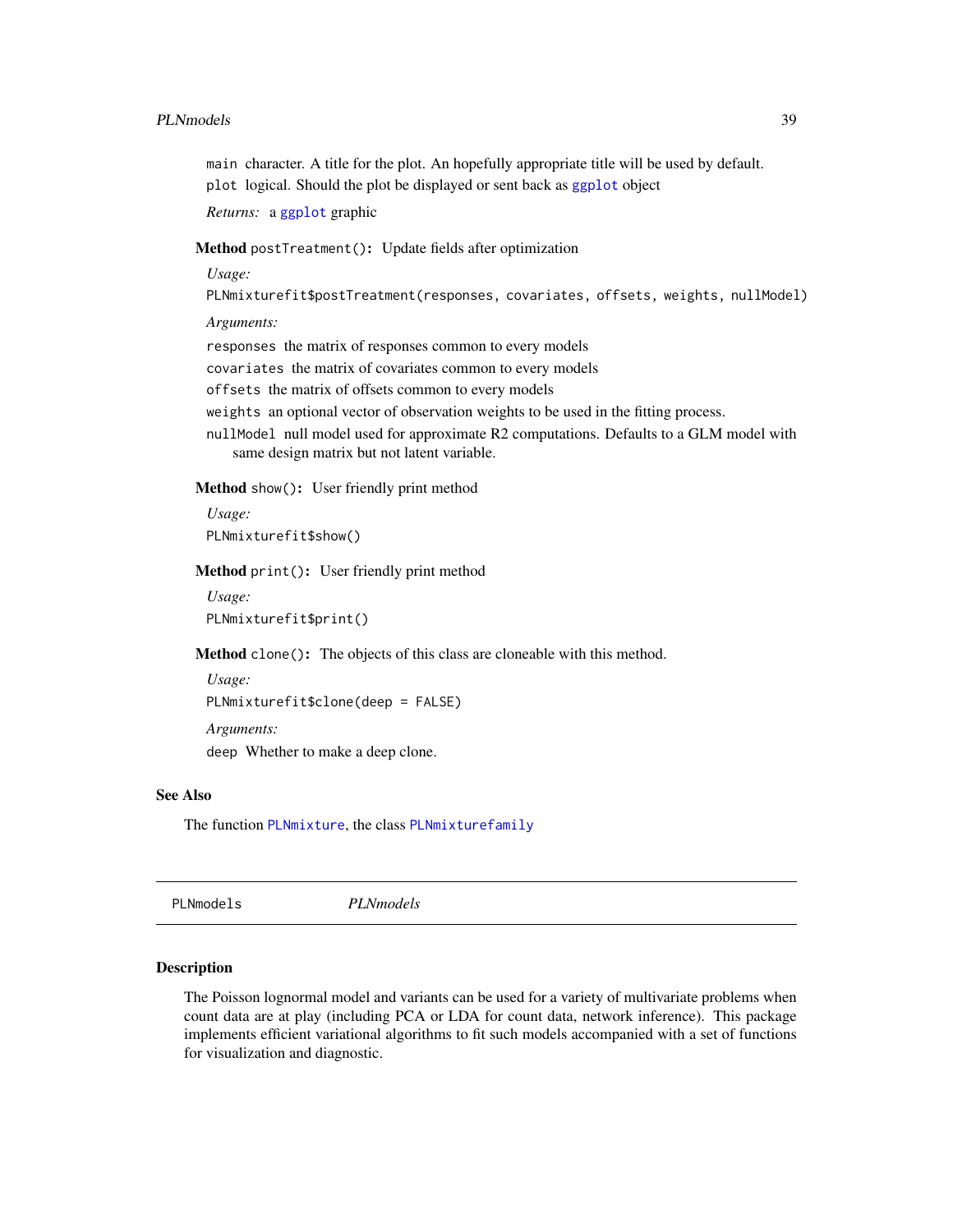#### Multivariate Poisson lognormal model (aka PLN)

See the main function [PLN\(\)](#page-15-0) and the associated methods for manipulation. Also try vignette("PLN\_trichoptera", package="PLNmodels") for an overview.

#### Rank Constrained Poisson lognormal for Poisson Principal Component Analysis (aka PLNPCA)

See the main function [PLNPCA\(\)](#page-49-0) and the associated methods for manipulation.

The Poisson PCA and the associated variational inference is fully explained in Chiquet el al (2018), see reference below.

Also try vignette("PLNPCA\_trichoptera", package="PLNmodels") for an overview.

#### Sparse Poisson lognormal model for sparse covariance inference for counts (aka PLNnetwork)

See the main function [PLNnetwork\(\)](#page-39-0) and the associated methods for manipulation. Also try vignette("PLNnetwork\_trichoptera", package="PLNmodels") for an overview.

#### Poisson lognormal discriminant analysis (aka PLNLDA)

See the main function [PLNLDA\(\)](#page-24-0) and the associated methods for manipulation. Also try vignette("PLNLDA\_trichoptera", package="PLNmodels") for an overview.

#### Mixtures of Poisson lognormal models for model-based clustering (aka PLNmixture)

See the main function [PLNmixture\(\)](#page-30-0) and the associated methods for manipulation. Also try vignette("PLNmixture\_trichoptera", package="PLNmodels") for an overview.

#### Author(s)

Julien Chiquet <julien.chiquet@inrae.fr> Mahendra Mariadassou <mahendra.mariadassou@inrae.fr> Stéphane Robin <stephane.robin@inrae.fr>

<span id="page-39-0"></span>PLNnetwork *Poisson lognormal model towards sparse network inference*

# **Description**

Fit the sparse inverse covariance variant of the Poisson lognormal with a variational algorithm. Use the (g)lm syntax for model specification (covariates, offsets).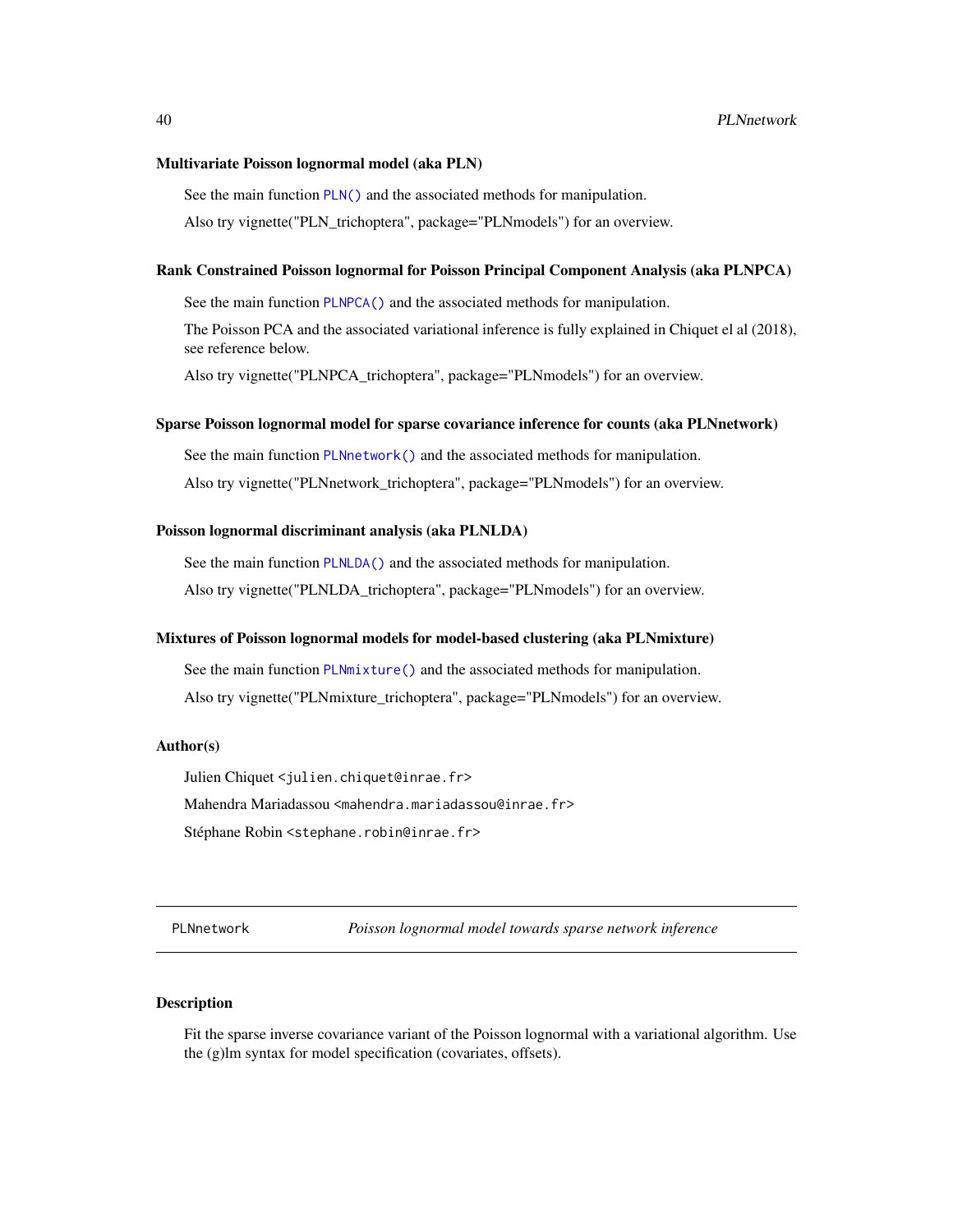### PLNnetwork 41

# Usage

```
PLNnetwork(
  formula,
  data,
  subset,
  weights,
 penalties = NULL,
  control\_init = list(),
  control_main = list()
)
```
# Arguments

| formula      | an object of class "formula": a symbolic description of the model to be fitted.                                                                                                                                                                                                 |
|--------------|---------------------------------------------------------------------------------------------------------------------------------------------------------------------------------------------------------------------------------------------------------------------------------|
| data         | an optional data frame, list or environment (or object coercible by as data frame<br>to a data frame) containing the variables in the model. If not found in data, the<br>variables are taken from environment (formula), typically the environment from<br>which lm is called. |
| subset       | an optional vector specifying a subset of observations to be used in the fitting<br>process.                                                                                                                                                                                    |
| weights      | an optional vector of observation weights to be used in the fitting process.                                                                                                                                                                                                    |
| penalties    | an optional vector of positive real number controlling the level of sparsity of<br>the underlying network. if NULL (the default), will be set internally. See<br>control_init and control_main options for additional tuning of the penalty.                                    |
| control_init | a list for controlling the optimization of the PLN model used at initialization,<br>and how the vector of penalties is generated. See details.                                                                                                                                  |
| control_main | a list for controlling the main optimization process. Can be used to specify<br>adaptive penalty weights. See details.                                                                                                                                                          |

# Details

The list of parameters control\_main controls the optimization of the main process, with the following entries:

- "ftol\_rel" stop when an optimization step changes the objective function by less than ftol multiplied by the absolute value of the parameter. Default is 1e-6 when  $n < p$ , 1e-8 otherwise.
- "ftol\_abs" stop when an optimization step changes the objective function by less than ftol multiplied by the absolute value of the parameter. Default is 0
- "xtol\_rel" stop when an optimization step changes every parameters by less than xtol\_rel multiplied by the absolute value of the parameter. Default is 1e-4
- "xtol\_abs" stop when an optimization step changes every parameters by less than xtol\_abs. Default is 0
- "maxeval" stop when the number of iteration exceeds maxeval. Default is 10000
- "algorithm" the optimization method used by NLOPT among LD type, i.e. "CCSAQ", "MMA", "LBFGS", "VAR1", "VAR2". See NLOPT documentation for further details. Default is "CC-SAQ".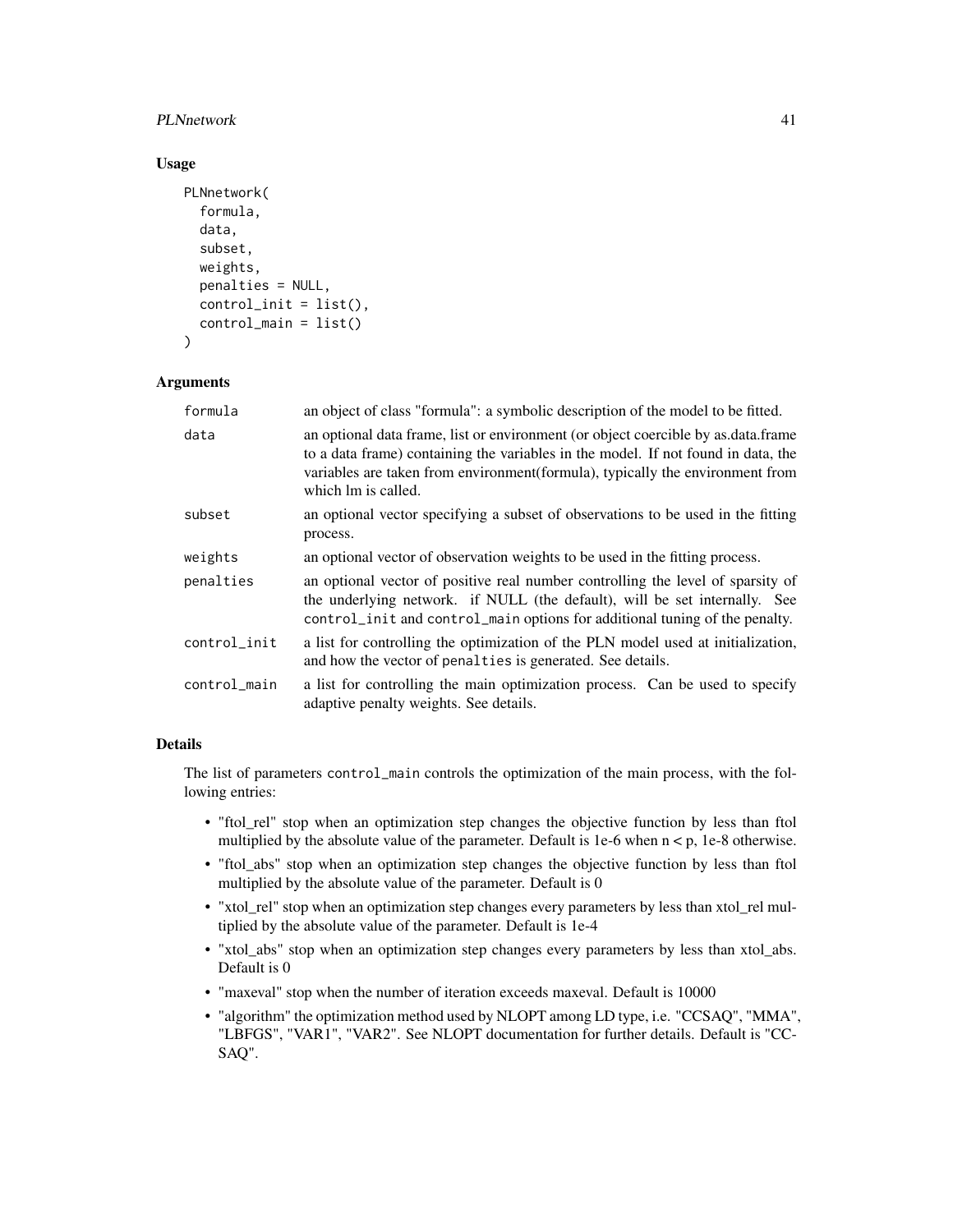- "trace" integer for verbosity. Useless when cores > 1
- "ftol out" outer solver stops when an optimization step changes the objective function by less than xtol multiply by the absolute value of the parameter. Default is 1e-6
- "maxit out" outer solver stops when the number of iteration exceeds out.maxit. Default is 50
- "penalize\_diagonal" boolean: should the diagonal terms be penalized in the graphical-Lasso? Default is TRUE
- "penalty\_weights" p x p matrix of weights (default filled with 1) to adapt the amount of shrinkage to each pairs of node. Must be symmetric with positive values.

The list of parameters control\_init controls the optimization process in the initialization and in the function [PLN\(\)](#page-15-0), plus two additional parameters:

- "nPenalties" an integer that specified the number of values for the penalty grid when internally generated. Ignored when penalties is non NULL
- "min.ratio" the penalty grid ranges from the minimal value that produces a sparse to this value multiplied by min.ratio. Default is 0.1.

### Value

an R6 object with class [PLNnetworkfamily](#page-41-0), which contains a collection of models with class [PLNnetworkfit](#page-45-0)

### See Also

The classes [PLNnetworkfamily](#page-41-0) and [PLNnetworkfit](#page-45-0)

### Examples

```
data(trichoptera)
trichoptera <- prepare_data(trichoptera$Abundance, trichoptera$Covariate)
fits \leq PLNnetwork(Abundance \sim 1, data = trichoptera)
```
<span id="page-41-0"></span>PLNnetworkfamily *An R6 Class to represent a collection of PLNnetworkfit*

#### Description

The function [PLNnetwork\(\)](#page-39-0) produces an instance of this class.

This class comes with a set of methods, some of them being useful for the user: See the documentation for [getBestModel\(\)](#page-10-0), [getModel\(\)](#page-11-0) and [plot\(\)](#page-63-0)

#### Super class

[PLNmodels::PLNfamily](#page-0-0) -> PLNnetworkfamily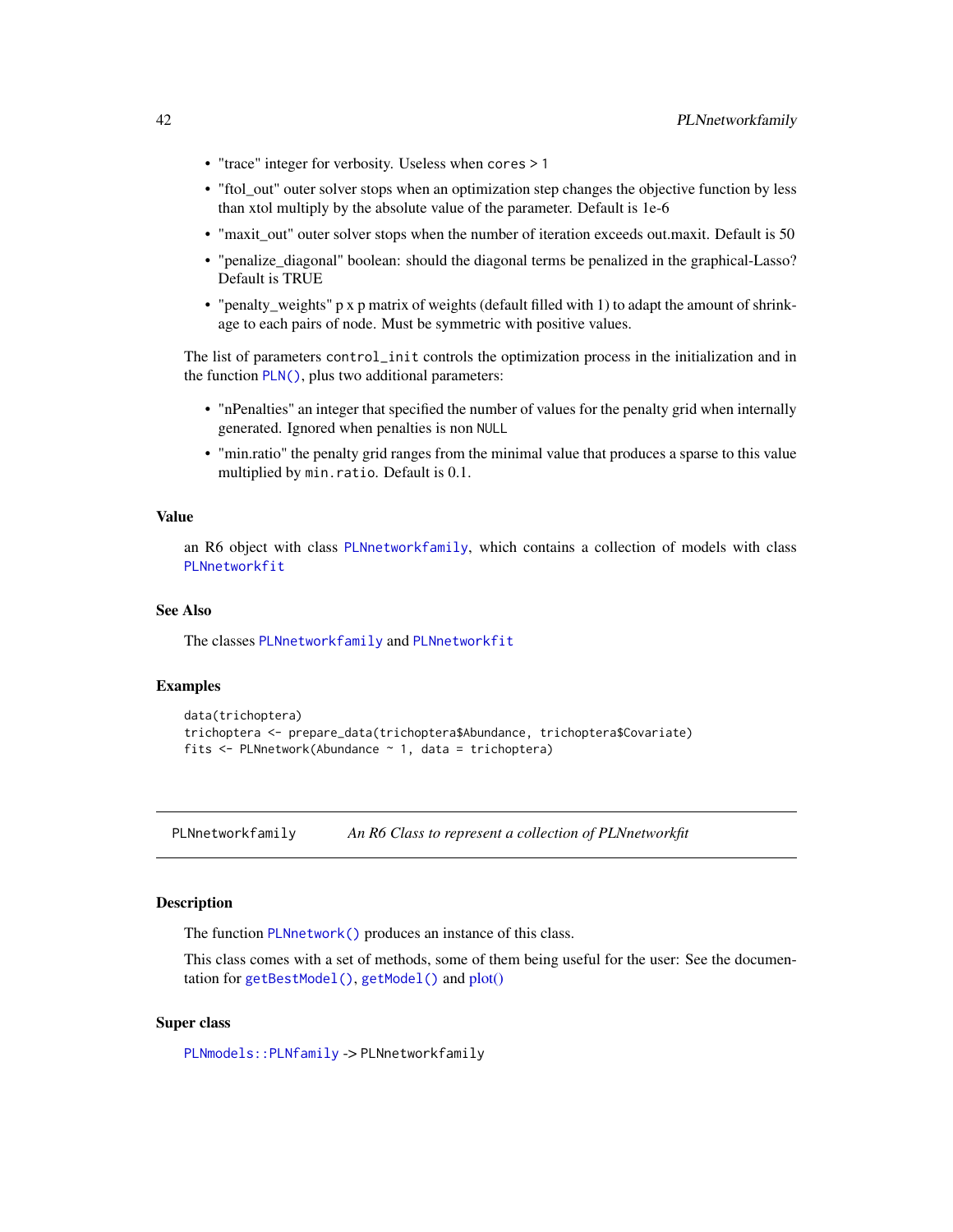#### Active bindings

penalties the sparsity level of the network in the successively fitted models

stability\_path the stability path of each edge as returned by the stars procedure

- stability mean edge stability along the penalty path
- criteria a data frame with the values of some criteria (approximated log-likelihood, (E)BIC, ICL and R2, stability) for the collection of models / fits BIC, ICL and EBIC are defined so that they are on the same scale as the model log-likelihood, i.e. with the form, loglik - 0.5 penalty

# Methods

#### Public methods:

- [PLNnetworkfamily\\$new\(\)](#page-17-0)
- [PLNnetworkfamily\\$optimize\(\)](#page-21-0)
- [PLNnetworkfamily\\$stability\\_selection\(\)](#page-43-0)
- [PLNnetworkfamily\\$coefficient\\_path\(\)](#page-43-1)
- [PLNnetworkfamily\\$getBestModel\(\)](#page-34-0)
- [PLNnetworkfamily\\$plot\(\)](#page-18-4)
- [PLNnetworkfamily\\$plot\\_stars\(\)](#page-44-0)
- [PLNnetworkfamily\\$plot\\_objective\(\)](#page-34-1)
- [PLNnetworkfamily\\$show\(\)](#page-18-1)
- [PLNnetworkfamily\\$clone\(\)](#page-18-3)

Method new(): Initialize all models in the collection

```
Usage:
PLNnetworkfamily$new(
  penalties,
  responses,
  covariates,
 offsets,
 weights,
  formula,
  xlevels,
  control
)
```
*Arguments:*

- penalties a vector of positive real number controlling the level of sparsity of the underlying network.
- responses the matrix of responses common to every models

covariates the matrix of covariates common to every models

offsets the matrix of offsets common to every models

weights the vector of observation weights

- formula model formula used for fitting, extracted from the formula in the upper-level call
- xlevels named listed of factor levels included in the models, extracted from the formula in the upper-level call and used for predictions.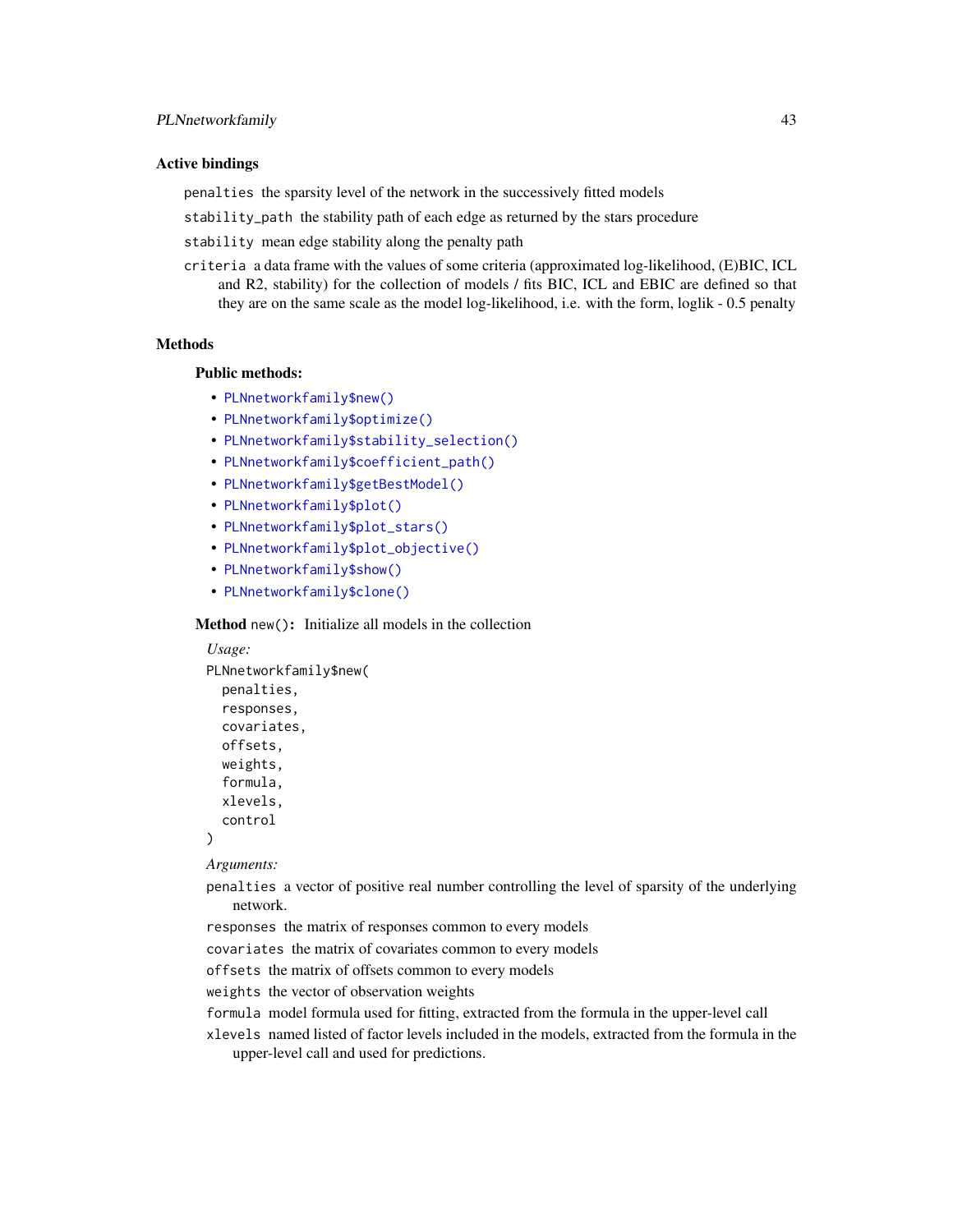control a list for controlling the optimization. See details.

*Returns:* Update current [PLNnetworkfit](#page-45-0) with smart starting values

Method optimize(): Call to the C++ optimizer on all models of the collection

*Usage:*

PLNnetworkfamily\$optimize(control)

*Arguments:*

control a list for controlling the optimization. See details.

<span id="page-43-0"></span>Method stability\_selection(): Compute the stability path by stability selection

*Usage:*

PLNnetworkfamily\$stability\_selection(subsamples = NULL, control = list())

*Arguments:*

- subsamples a list of vectors describing the subsamples. The number of vectors (or list length) determines the number of subsamples used in the stability selection. Automatically set to 20 subsamples with size  $10*sqrt(n)$  if n >= 144 and 0.8\*n otherwise following Liu et al. (2010) recommendations.
- control a list controlling the main optimization process in each call to PLNnetwork. See [PLNnetwork\(\)](#page-39-0) for details.

<span id="page-43-1"></span>Method coefficient\_path(): Extract the regularization path of a [PLNnetworkfamily](#page-41-0)

*Usage:*

```
PLNnetworkfamily$coefficient_path(precision = TRUE, corr = TRUE)
```
*Arguments:*

- precision Logical. Should the regularization path be extracted from the precision matrix Omega (TRUE, default) or from the variance matrix Sigma (FALSE)
- corr Logical. Should the matrix be transformed to (partial) correlation matrix before extraction? Defaults to TRUE

Method getBestModel(): Extract the best network in the family according to some criteria

```
Usage:
PLNnetworkfamily$getBestModel(
  crit = c("BIC", "EBIC", "StARS"),
  stability = 0.9)
```
*Arguments:*

- crit character. Criterion used to perform the selection. Is "StARS" is chosen but \$stability field is empty, will compute stability path.
- stability Only used for "StARS" criterion. A scalar indicating the target stability  $(= 1 2)$ beta) at which the network is selected. Default is 0.9.

Method plot(): Display various outputs (goodness-of-fit criteria, robustness, diagnostic) associated with a collection of PLNnetwork fits (a [PLNnetworkfamily](#page-41-0))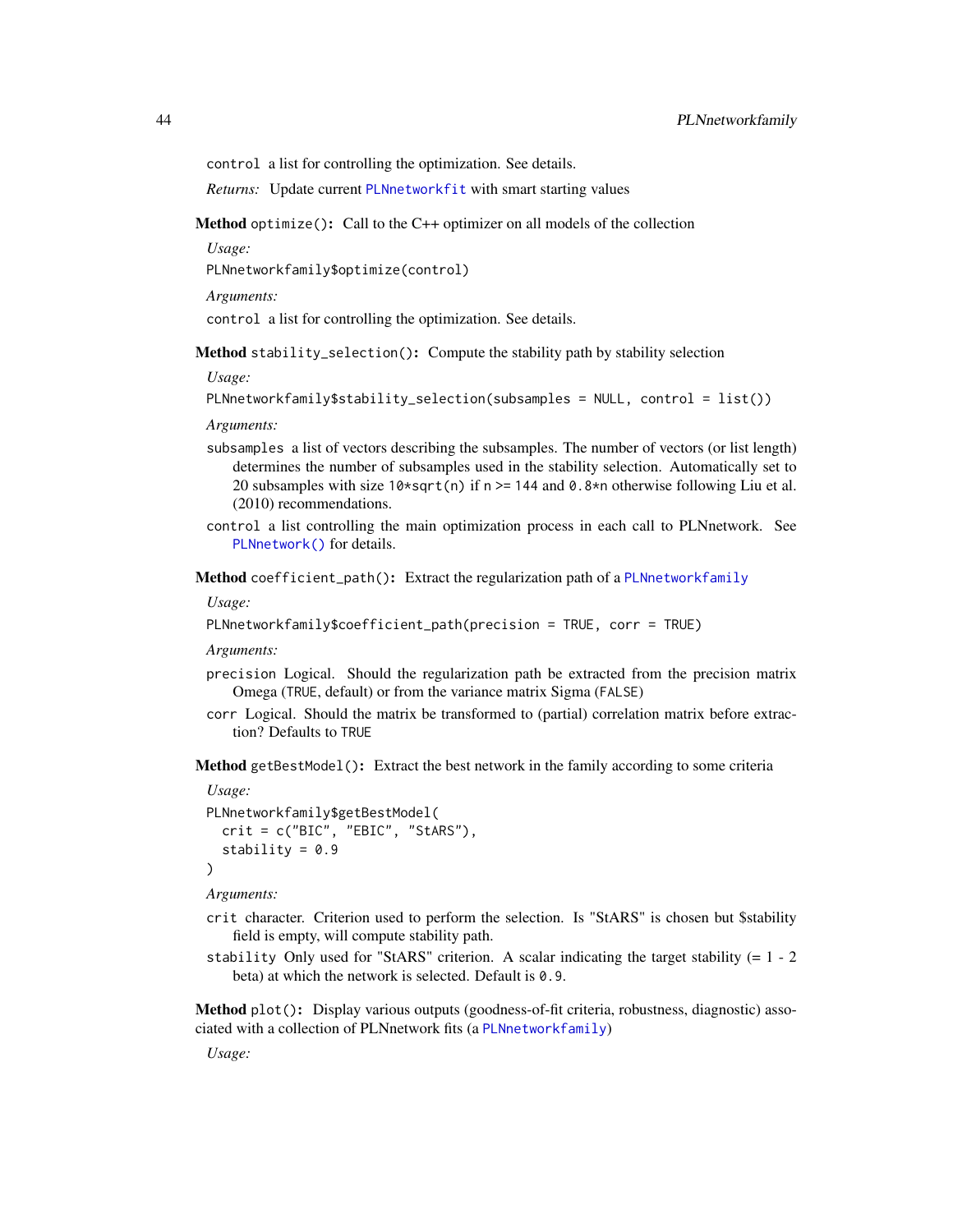```
PLNnetworkfamily$plot(
 criteria = c("loglik", "pen_loglik", "BIC", "EBIC"),
 reverse = FALSE,
 log.x = TRUE)
```
- criteria vector of characters. The criteria to plot in c("loglik", "pen\_loglik", "BIC", "EBIC"). Defaults to all of them.
- reverse A logical indicating whether to plot the value of the criteria in the "natural" direction (loglik - 0.5 penalty) or in the "reverse" direction (-2 loglik + penalty). Default to FALSE, i.e use the natural direction, on the same scale as the log-likelihood..

log.x logical: should the x-axis be represented in log-scale? Default is TRUE.

*Returns:* a [ggplot](#page-0-0) graph

<span id="page-44-0"></span>Method plot\_stars(): Plot stability path

*Usage:*

```
PLNnetworkfamily$plot_stars(stability = 0.9, log.x = TRUE)
```
*Arguments:*

stability scalar: the targeted level of stability in stability plot. Default is 0.9. log.x logical: should the x-axis be represented in log-scale? Default is TRUE. *Returns:* a [ggplot](#page-0-0) graph

Method plot\_objective(): Plot objective value of the optimization problem along the penalty path

*Usage:* PLNnetworkfamily\$plot\_objective() *Returns:* a [ggplot](#page-0-0) graph

Method show(): User friendly print method

*Usage:*

PLNnetworkfamily\$show()

Method clone(): The objects of this class are cloneable with this method.

*Usage:*

PLNnetworkfamily\$clone(deep = FALSE)

*Arguments:*

deep Whether to make a deep clone.

# See Also

The function [PLNnetwork\(\)](#page-39-0), the class [PLNnetworkfit](#page-45-0)

### Examples

```
data(trichoptera)
trichoptera <- prepare_data(trichoptera$Abundance, trichoptera$Covariate)
fits \leq PLNnetwork(Abundance \sim 1, data = trichoptera)
class(fits)
```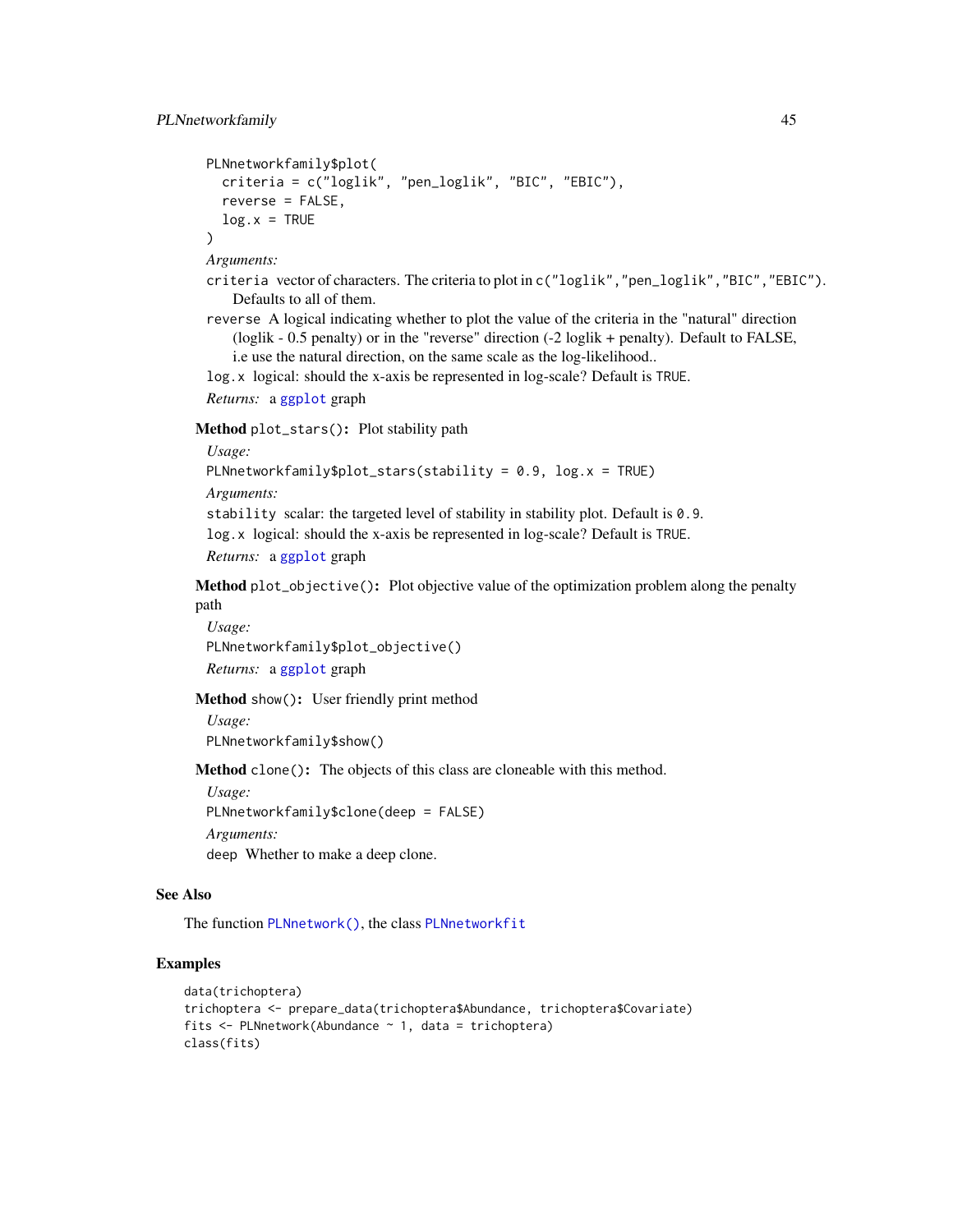<span id="page-45-0"></span>

### Description

The function [PLNnetwork\(\)](#page-39-0) produces a collection of models which are instances of object with class [PLNnetworkfit](#page-45-0).

This class comes with a set of methods, some of them being useful for the user: See the documentation for [plot\(\)](#page-64-0) and methods inherited from [PLNfit](#page-19-0).

### Super class

[PLNmodels::PLNfit](#page-0-0) -> PLNnetworkfit

### Active bindings

penalty the level of sparsity in the current model

n\_edges number of edges if the network (non null coefficient of the sparse precision matrix)

nb\_param number of parameters in the current PLN model

pen\_loglik variational lower bound of the l1-penalized loglikelihood

model\_par a list with the matrices associated with the estimated parameters of the pPCA model: Theta (covariates), Sigma (latent covariance) and Theta (latent precision matrix). Note Omega and Sigma are inverse of each other.

EBIC variational lower bound of the EBIC

density proportion of non-null edges in the network

criteria a vector with loglik, penalized loglik, BIC, EBIC, ICL, R\_squared, number of parameters, number of edges, and graph density

#### Methods

#### Public methods:

- [PLNnetworkfit\\$new\(\)](#page-17-0)
- [PLNnetworkfit\\$update\(\)](#page-20-0)
- [PLNnetworkfit\\$optimize\(\)](#page-21-0)
- [PLNnetworkfit\\$postTreatment\(\)](#page-18-0)
- [PLNnetworkfit\\$latent\\_network\(\)](#page-47-0)
- [PLNnetworkfit\\$plot\\_network\(\)](#page-47-1)
- [PLNnetworkfit\\$show\(\)](#page-18-1)
- [PLNnetworkfit\\$clone\(\)](#page-18-3)

#### Method new(): Initialize a [PLNnetworkfit](#page-45-0) object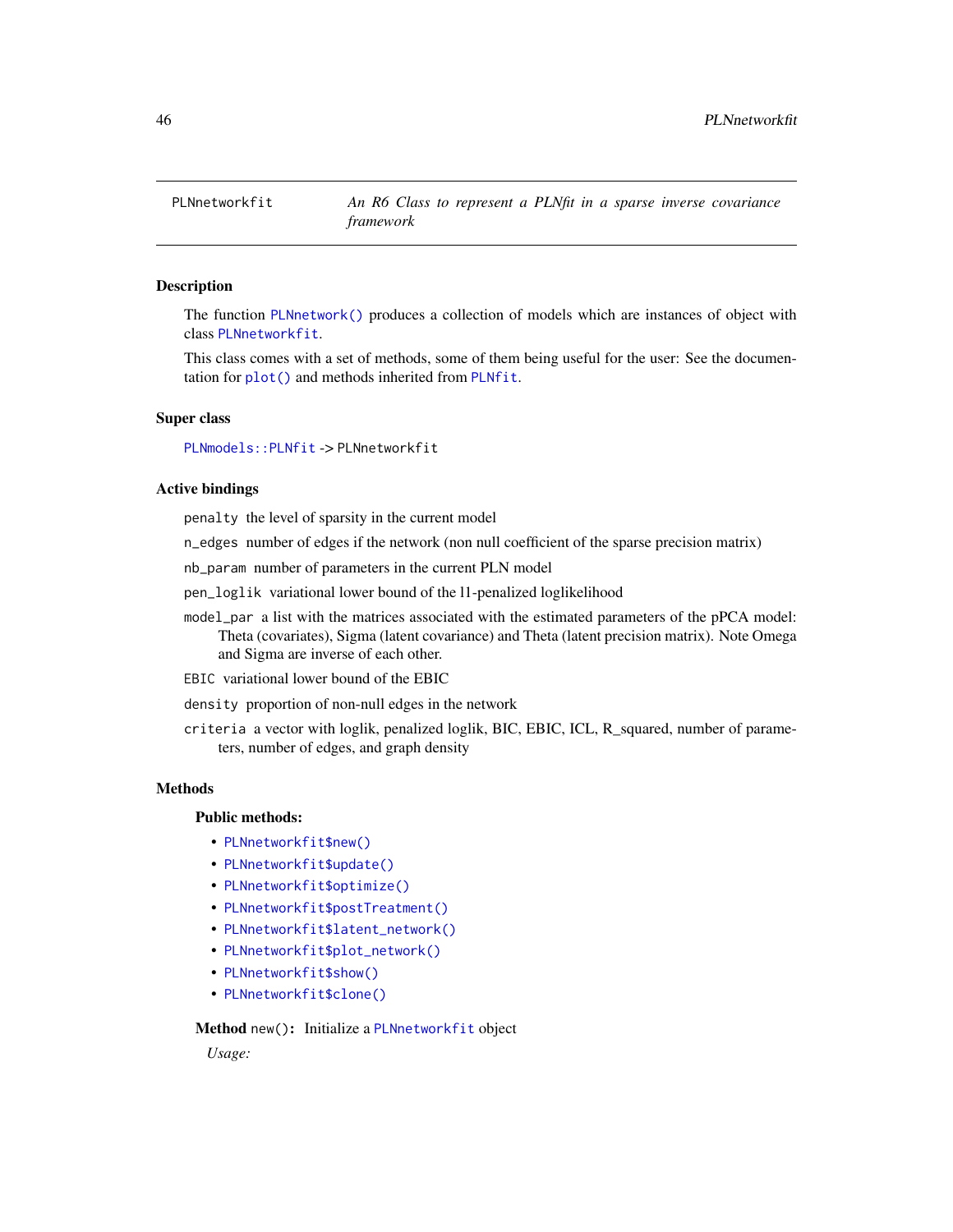```
PLNnetworkfit$new(
 penalty,
  responses,
 covariates,
  offsets,
 weights,
 formula,
  xlevels,
  control
```

```
)
```
penalty a positive real number controlling the level of sparsity of the underlying network.

responses the matrix of responses common to every models

covariates the matrix of covariates common to every models

offsets the matrix of offsets common to every models

weights an optional vector of observation weights to be used in the fitting process.

formula model formula used for fitting, extracted from the formula in the upper-level call

- xlevels named listed of factor levels included in the models, extracted from the formula in [PLNnetwork\(\)](#page-39-0) call
- control a list for controlling the optimization of the PLN model used at initialization. See [PLNnetwork\(\)](#page-39-0) for details.

Method update(): Update fields of a [PLNnetworkfit](#page-45-0) object

```
Usage:
PLNnetworkfit$update(
 penalty = NA,
 Theta = NA,
  Sigma = NA,
 Omega = NA,
 M = NA,
 S2 = NA,
  Z = NA,
 A = NA,
 Ji = NA,
 R2 = NA,
  monitoring = NA
)
```
*Arguments:*

penalty a positive real number controlling the level of sparsity of the underlying network. Theta matrix of regression matrix

Sigma variance-covariance matrix of the latent variables

Omega precision matrix of the latent variables. Inverse of Sigma.

M matrix of mean vectors for the variational approximation

S2 matrix of variance vectors for the variational approximation

Z matrix of latent vectors (includes covariates and offset effects)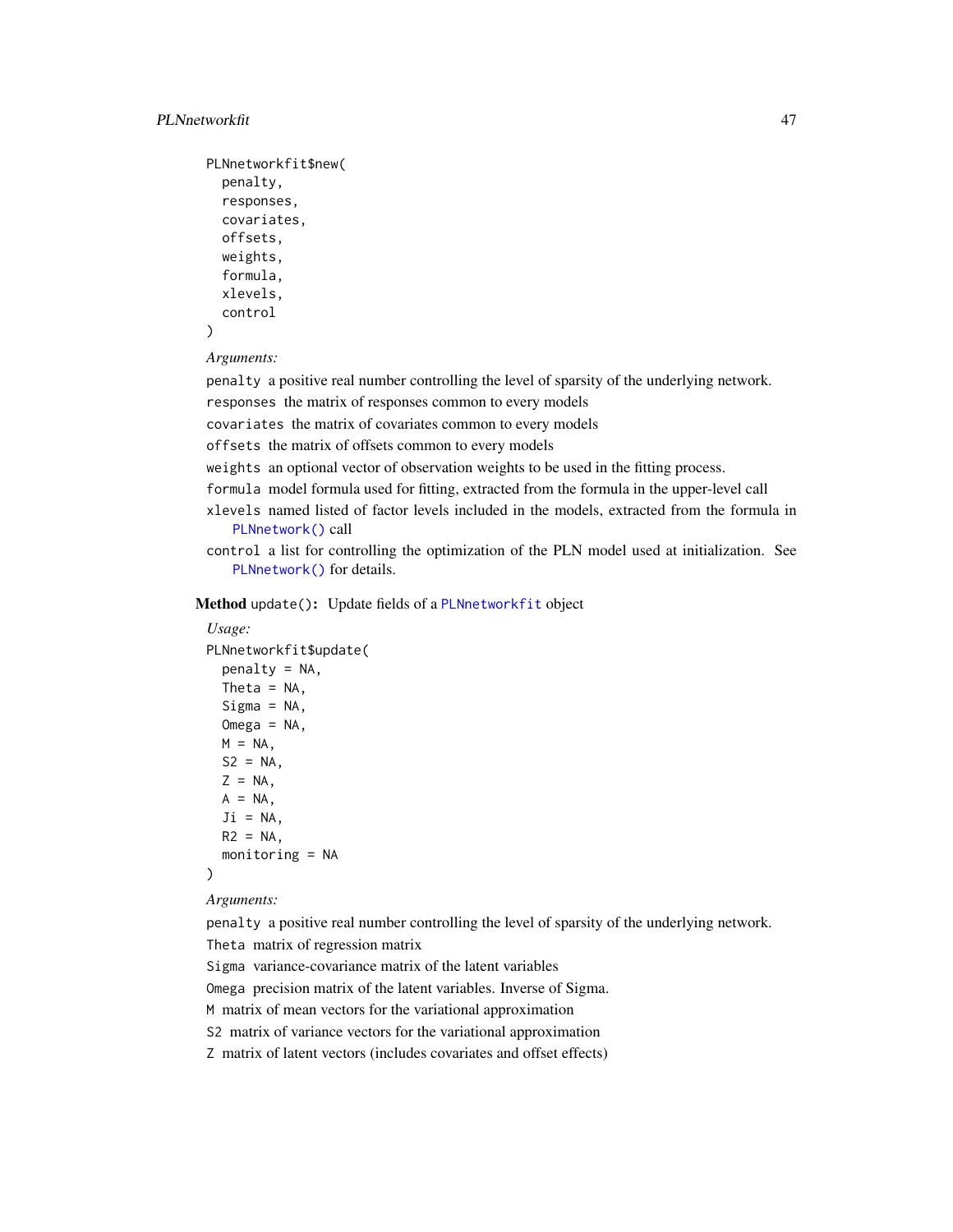A matrix of fitted values

Ji vector of variational lower bounds of the log-likelihoods (one value per sample)

R2 approximate R^2 goodness-of-fit criterion

monitoring a list with optimization monitoring quantities

Method optimize(): Call to the C++ optimizer and update of the relevant fields

*Usage:*

PLNnetworkfit\$optimize(responses, covariates, offsets, weights, control)

*Arguments:*

responses the matrix of responses common to every models

covariates the matrix of covariates common to every models

offsets the matrix of offsets common to every models

weights an optional vector of observation weights to be used in the fitting process.

control a list for controlling the optimization of the PLN model used at initialization. See [PLNnetwork\(\)](#page-39-0) for details.

Method postTreatment(): Compute PCA scores in the latent space and update corresponding fields.

*Usage:*

PLNnetworkfit\$postTreatment(responses, covariates, offsets, weights, nullModel)

*Arguments:*

responses the matrix of responses common to every models

covariates the matrix of covariates common to every models

offsets the matrix of offsets common to every models

weights an optional vector of observation weights to be used in the fitting process.

nullModel null model used for approximate R2 computations. Defaults to a GLM model with same design matrix but not latent variable.

<span id="page-47-0"></span>Method latent\_network(): Extract interaction network in the latent space

*Usage:*

```
PLNnetworkfit$latent_network(type = c("partial_cor", "support", "precision"))
```
*Arguments:*

type edge value in the network. Can be "support" (binary edges), "precision" (coefficient of the precision matrix) or "partial\_cor" (partial correlation between species)

*Returns:* a square matrix of size PLNnetworkfit\$n

<span id="page-47-1"></span>Method plot\_network(): plot the latent network.

```
Usage:
PLNnetworkfit$plot_network(
  type = c("partial_cor", "support"),
  output = c("igraph", "corrplot"),
  edge.color = c("#F8766D", "#00BFC4"),
  remove.isolated = FALSE,
  node.labels = NULL,
```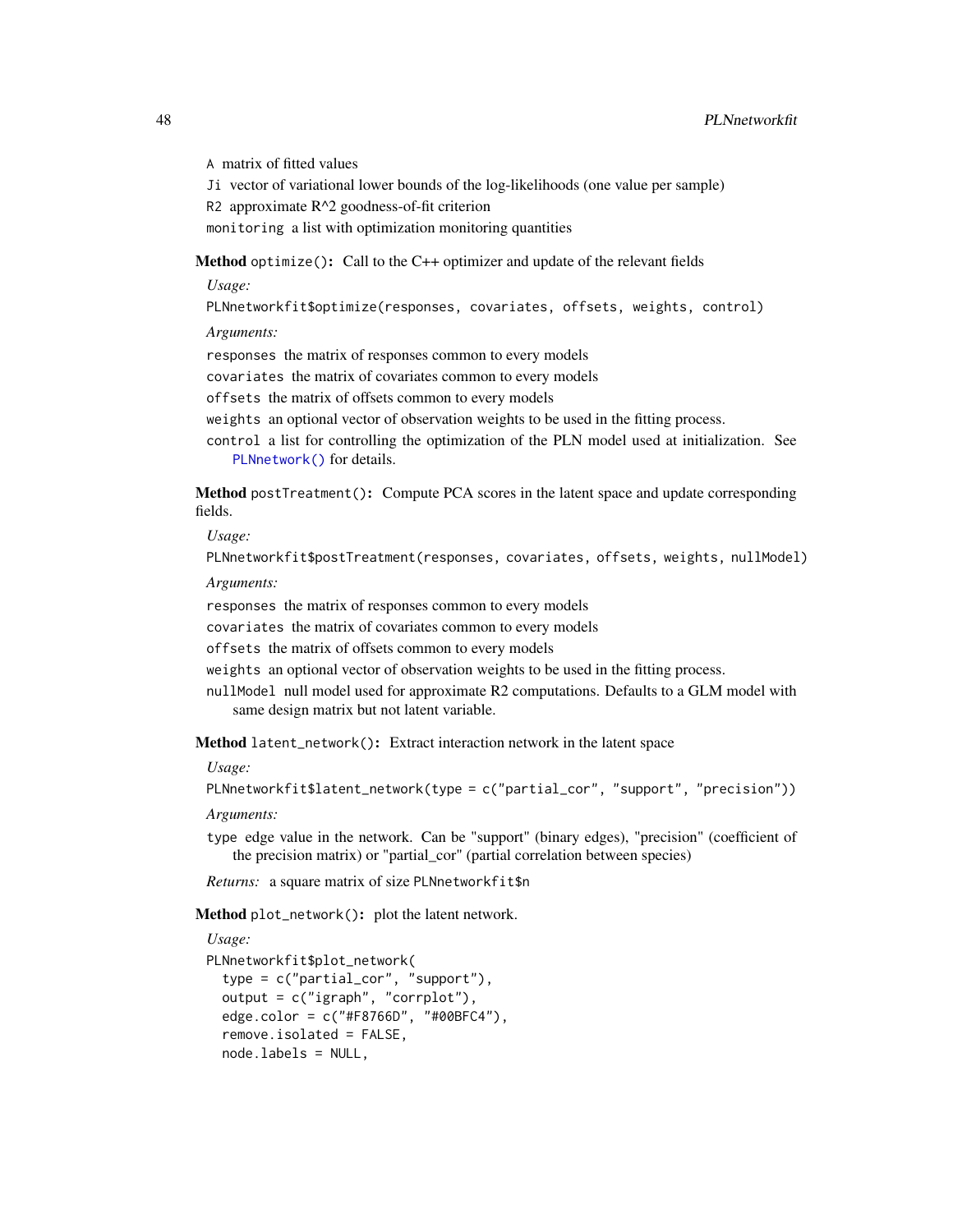```
layout = layout_in_circle,
  plot = TRUE
\lambda
```
- type edge value in the network. Either "precision" (coefficient of the precision matrix) or "partial\_cor" (partial correlation between species).
- output Output type. Either igraph (for the network) or corrplot (for the adjacency matrix)
- edge.color Length 2 color vector. Color for positive/negative edges. Default is c("#F8766D","#00BFC4"). Only relevant for igraph output.
- remove.isolated if TRUE, isolated node are remove before plotting. Only relevant for igraph output.
- node.labels vector of character. The labels of the nodes. The default will use the column names ot the response matrix.

layout an optional igraph layout. Only relevant for igraph output.

plot logical. Should the final network be displayed or only sent back to the user. Default is TRUE.

Method show(): User friendly print method

*Usage:*

PLNnetworkfit\$show()

Method clone(): The objects of this class are cloneable with this method.

*Usage:* PLNnetworkfit\$clone(deep = FALSE)

*Arguments:*

deep Whether to make a deep clone.

# See Also

The function [PLNnetwork\(\)](#page-39-0), the class [PLNnetworkfamily](#page-41-0)

# Examples

```
## Not run:
data(trichoptera)
trichoptera <- prepare_data(trichoptera$Abundance, trichoptera$Covariate)
nets <- PLNnetwork(Abundance ~ 1, data = trichoptera)
myPLNnet <- getBestModel(nets)
class(myPLNnet)
print(myPLNnet)
```
## End(Not run)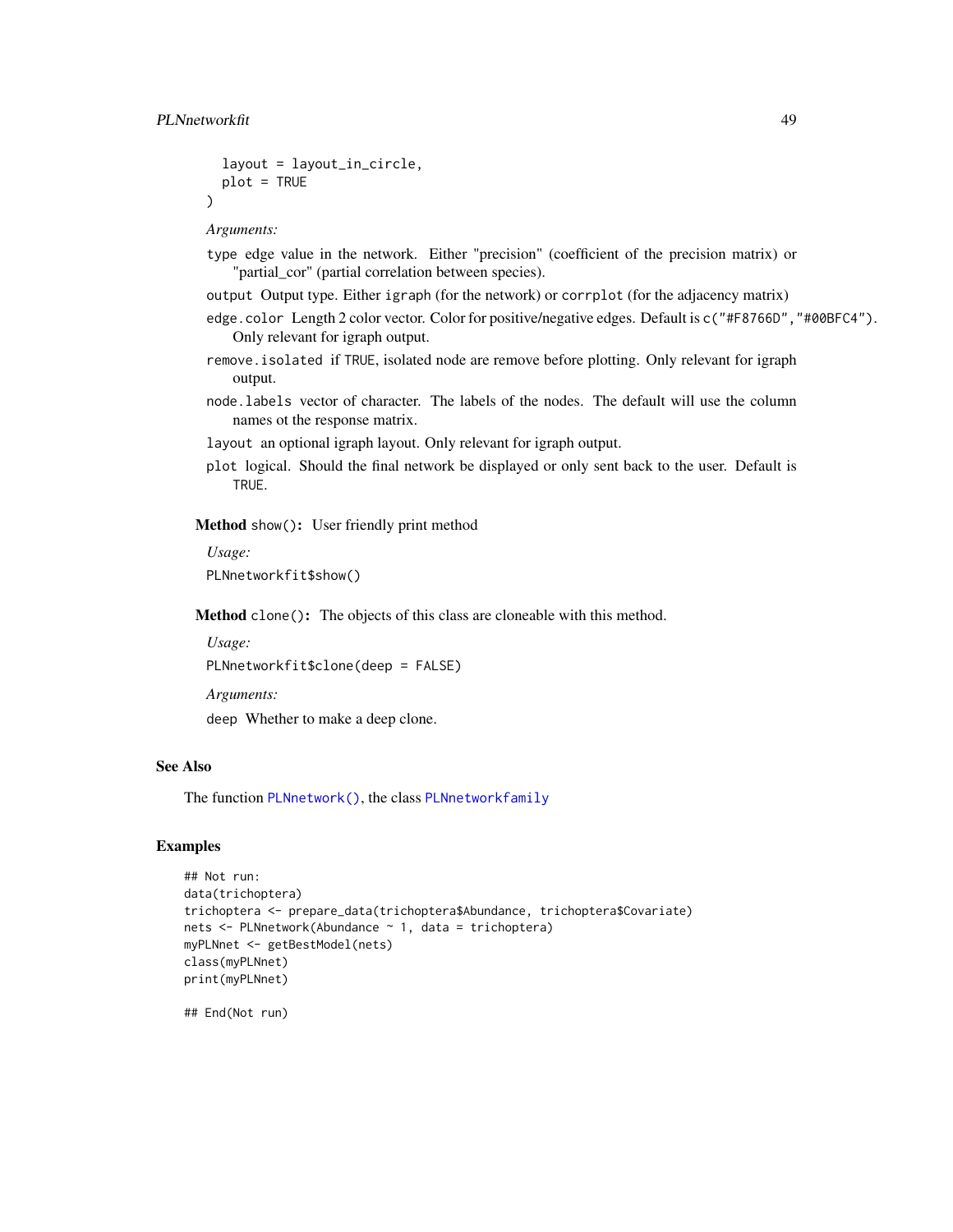# <span id="page-49-0"></span>Description

Fit the PCA variants of the Poisson lognormal with a variational algorithm. Use the (g)lm syntax for model specification (covariates, offsets).

# Usage

```
PLNPCA(
  formula,
  data,
  subset,
 weights,
  ranks = 1:5,
  control_init = list(),
  control_main = list()
)
```
### Arguments

| formula      | an object of class "formula": a symbolic description of the model to be fitted.                                                                                                                                                                                                |
|--------------|--------------------------------------------------------------------------------------------------------------------------------------------------------------------------------------------------------------------------------------------------------------------------------|
| data         | an optional data frame, list or environment (or object coercible by as data frame<br>to a data frame) containing the variables in the model. If not found in data, the<br>variables are taken from environment(formula), typically the environment from<br>which lm is called. |
| subset       | an optional vector specifying a subset of observations to be used in the fitting<br>process.                                                                                                                                                                                   |
| weights      | an optional vector of observation weights to be used in the fitting process.                                                                                                                                                                                                   |
| ranks        | a vector of integer containing the successive ranks (or number of axes to be<br>considered)                                                                                                                                                                                    |
| control_init | a list for controlling the optimization at initialization. See details of function<br>$PLN()$ .                                                                                                                                                                                |
| control_main | a list for controlling the main optimization process. See details.                                                                                                                                                                                                             |

#### Details

The list of parameters control\_main controls the optimization of the main process, with the following entries:

- "ftol\_rel" stop when an optimization step changes the objective function by less than ftol multiplied by the absolute value of the parameter. Default is 1e-8
- "ftol\_abs" stop when an optimization step changes the objective function by less than ftol multiplied by the absolute value of the parameter. Default is 0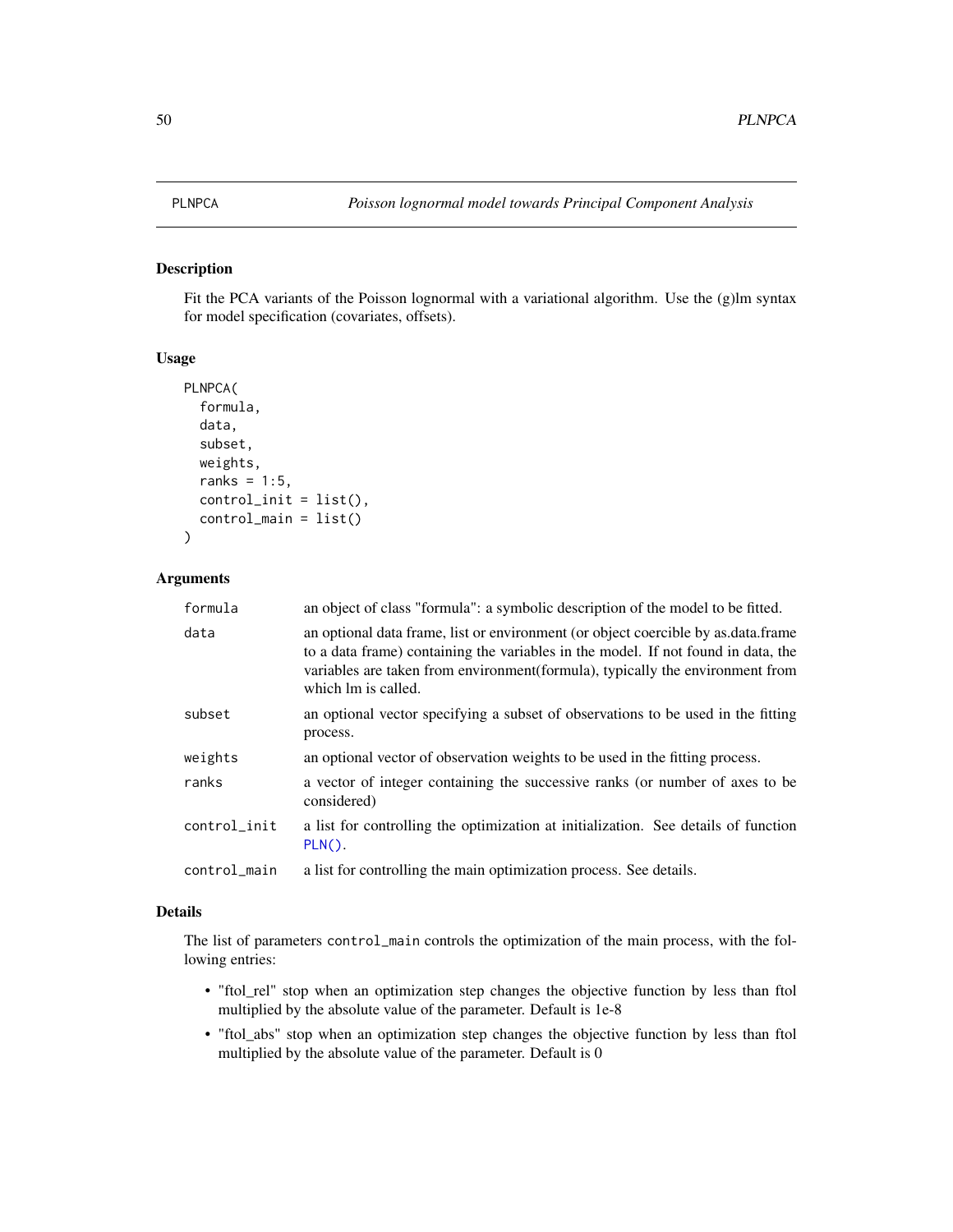- "xtol\_rel" stop when an optimization step changes every parameters by less than xtol multiplied by the absolute value of the parameter. Default is 1e-4
- "xtol\_abs" stop when an optimization step changes every parameters by less than xtol multiplied by the absolute value of the parameter. Default is 0
- "maxeval" stop when the number of iteration exceeds maxeval. Default is 10000
- "maxtime" stop when the optimization time (in seconds) exceeds maxtime. Default is -1 (no restriction)
- "algorithm" the optimization method used by NLOPT among LD type, i.e. "CCSAQ", "MMA", "LBFGS", "VAR1", "VAR2". See NLOPT documentation for further details. Default is "CC-SAQ".
- "trace" integer for verbosity.

#### Value

an R6 object with class [PLNPCAfamily](#page-50-0), which contains a collection of models with class [PLNPCAfit](#page-53-0)

# See Also

The classes [PLNPCAfamily](#page-50-0) and [PLNPCAfit](#page-53-0)

#### Examples

```
#' ## Use future to dispatch the computations on 2 workers
## Not run:
future::plan("multisession", workers = 2)
## End(Not run)
data(trichoptera)
trichoptera <- prepare_data(trichoptera$Abundance, trichoptera$Covariate)
myPCA <- PLNPCA(Abundance ~ 1 + offset(log(Offset)), data = trichoptera, ranks = 1:5)
# Shut down parallel workers
## Not run:
future::plan("sequential")
## End(Not run)
```
<span id="page-50-0"></span>PLNPCAfamily *An R6 Class to represent a collection of PLNPCAfit*

#### Description

The function [PLNPCA\(\)](#page-49-0) produces an instance of this class.

This class comes with a set of methods, some of them being useful for the user: See the documentation for [getBestModel\(\)](#page-10-0), [getModel\(\)](#page-11-0) and [plot\(\)](#page-65-0).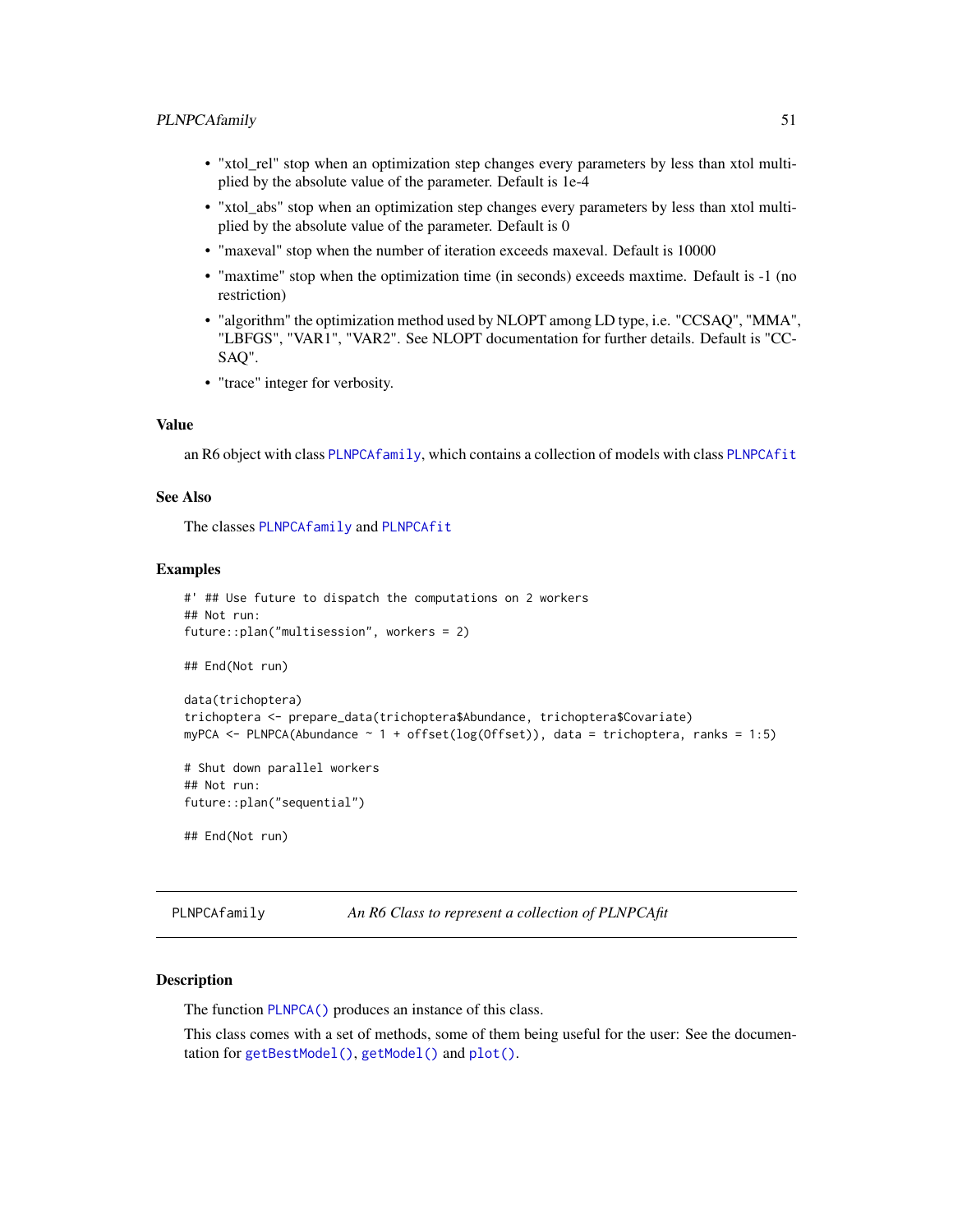#### Super class

[PLNmodels::PLNfamily](#page-0-0) -> PLNPCAfamily

### Active bindings

ranks the dimensions of the successively fitted models

# Methods

# Public methods:

- [PLNPCAfamily\\$new\(\)](#page-17-0)
- [PLNPCAfamily\\$optimize\(\)](#page-21-0)
- [PLNPCAfamily\\$getModel\(\)](#page-18-5)
- [PLNPCAfamily\\$getBestModel\(\)](#page-34-0)
- [PLNPCAfamily\\$plot\(\)](#page-18-4)
- [PLNPCAfamily\\$show\(\)](#page-18-1)
- [PLNPCAfamily\\$clone\(\)](#page-18-3)

Method new(): Initialize all models in the collection.

```
Usage:
PLNPCAfamily$new(
  ranks,
 responses,
 covariates,
 offsets,
 weights,
  formula,
  xlevels,
  control
```
#### )

*Arguments:*

ranks the dimensions of the successively fitted models

responses the matrix of responses common to every models

covariates the matrix of covariates common to every models

offsets the matrix of offsets common to every models

weights the vector of observation weights

formula model formula used for fitting, extracted from the formula in the upper-level call

xlevels named listed of factor levels included in the models, extracted from the formula in the upper-level call and used for predictions.

control a list for controlling the optimization. See details.

Method optimize(): Call to the C++ optimizer on all models of the collection

*Usage:*

PLNPCAfamily\$optimize(control)

*Arguments:*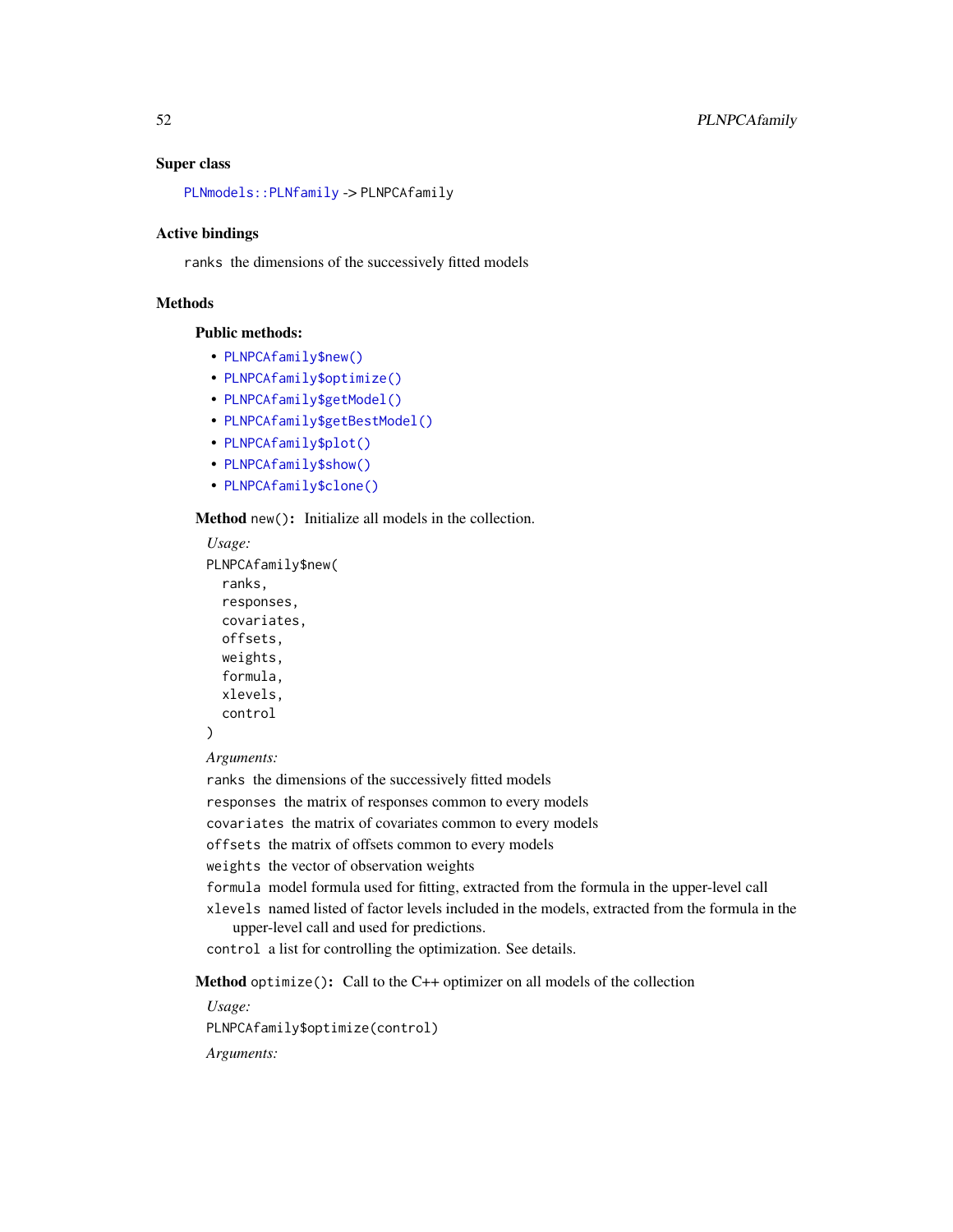control a list for controlling the optimization. See details.

Method getModel(): Extract model from collection and add "PCA" class for compatibility with [factoextra::fviz\(\)](#page-0-0)

*Usage:*

PLNPCAfamily\$getModel(var, index = NULL)

*Arguments:*

var value of the parameter (rank for PLNPCA, sparsity for PLNnetwork) that identifies the model to be extracted from the collection. If no exact match is found, the model with closest parameter value is returned with a warning.

index Integer index of the model to be returned. Only the first value is taken into account.

*Returns:* a [PLNPCAfit](#page-53-0) object

Method getBestModel(): Extract best model in the collection

*Usage:*

PLNPCAfamily\$getBestModel(crit = c("ICL", "BIC"))

*Arguments:*

crit a character for the criterion used to performed the selection. Either "ICL", "BIC". Default is ICL

*Returns:* a [PLNPCAfit](#page-53-0) object

Method plot(): Lineplot of selected criteria for all models in the collection

*Usage:*

PLNPCAfamily\$plot(criteria = c("loglik", "BIC", "ICL"), reverse = FALSE)

*Arguments:*

- criteria A valid model selection criteria for the collection of models. Any of "loglik", "BIC" or "ICL" (all).
- reverse A logical indicating whether to plot the value of the criteria in the "natural" direction (loglik - penalty) or in the "reverse" direction (-2 loglik + penalty). Default to FALSE, i.e use the natural direction, on the same scale as the log-likelihood.

*Returns:* A [ggplot2](#page-0-0) object

Method show(): User friendly print method

*Usage:*

PLNPCAfamily\$show()

Method clone(): The objects of this class are cloneable with this method.

*Usage:*

PLNPCAfamily\$clone(deep = FALSE)

*Arguments:*

deep Whether to make a deep clone.

#### See Also

The function [PLNPCA\(\)](#page-49-0), the class [PLNPCAfit\(\)](#page-53-0)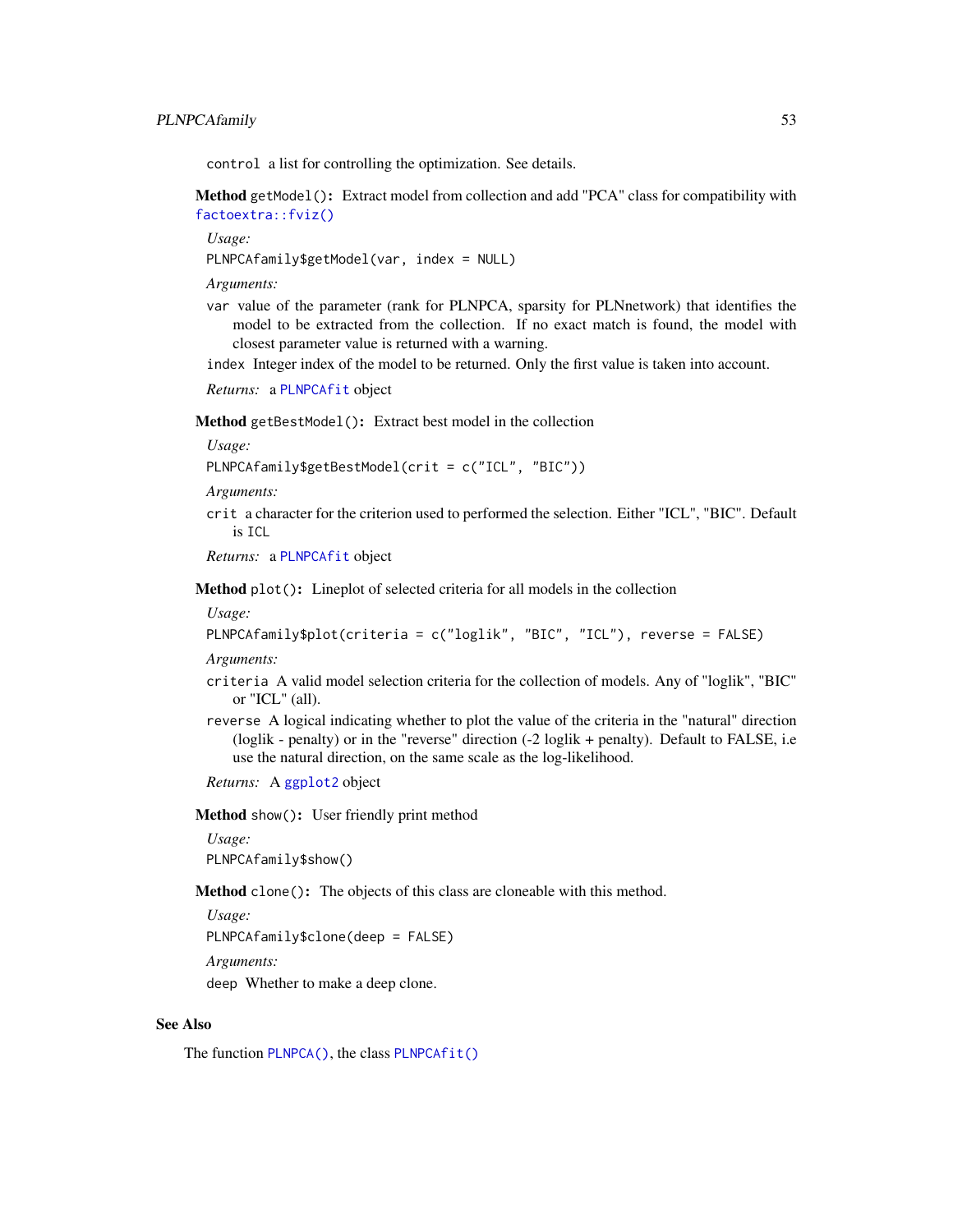#### Examples

```
data(trichoptera)
trichoptera <- prepare_data(trichoptera$Abundance, trichoptera$Covariate)
myPCAs <- PLNPCA(Abundance ~ 1 + offset(log(Offset)), data = trichoptera, ranks = 1:5)
class(myPCAs)
```
<span id="page-53-0"></span>PLNPCAfit *An R6 Class to represent a PLNfit in a PCA framework*

### Description

The function [PLNPCA\(\)](#page-49-0) produces a collection of models which are instances of object with class [PLNPCAfit](#page-53-0). This class comes with a set of methods, some of them being useful for the user: See the documentation for the methods inherited by [PLNfit](#page-19-0) and the [plot\(\)](#page-0-0) methods for PCA visualization

#### Super class

[PLNmodels::PLNfit](#page-0-0) -> PLNPCAfit

#### Active bindings

rank the dimension of the current model

nb\_param number of parameters in the current PLN model

entropy entropy of the variational distribution

latent\_pos a matrix: values of the latent position vector (Z) without covariates effects or offset

model\_par a list with the matrices associated with the estimated parameters of the pPCA model: Theta (covariates), Sigma (latent covariance) and B (latent loadings)

percent\_var the percent of variance explained by each axis

corr\_circle a matrix of correlations to plot the correlation circles

scores a matrix of scores to plot the individual factor maps (a.k.a. principal components)

rotation a matrix of rotation of the latent space

- eig description of the eigenvalues, similar to percent\_var but for use with external methods
- var a list of data frames with PCA results for the variables: coord (coordinates of the variables), cor (correlation between variables and dimensions), cos2 (Cosine of the variables) and contrib (contributions of the variable to the axes)
- ind a list of data frames with PCA results for the individuals: coord (coordinates of the individuals), cos2 (Cosine of the individuals), contrib (contributions of individuals to an axis inertia) and dist (distance of individuals to the origin).
- call Hacky binding for compatibility with factoextra functions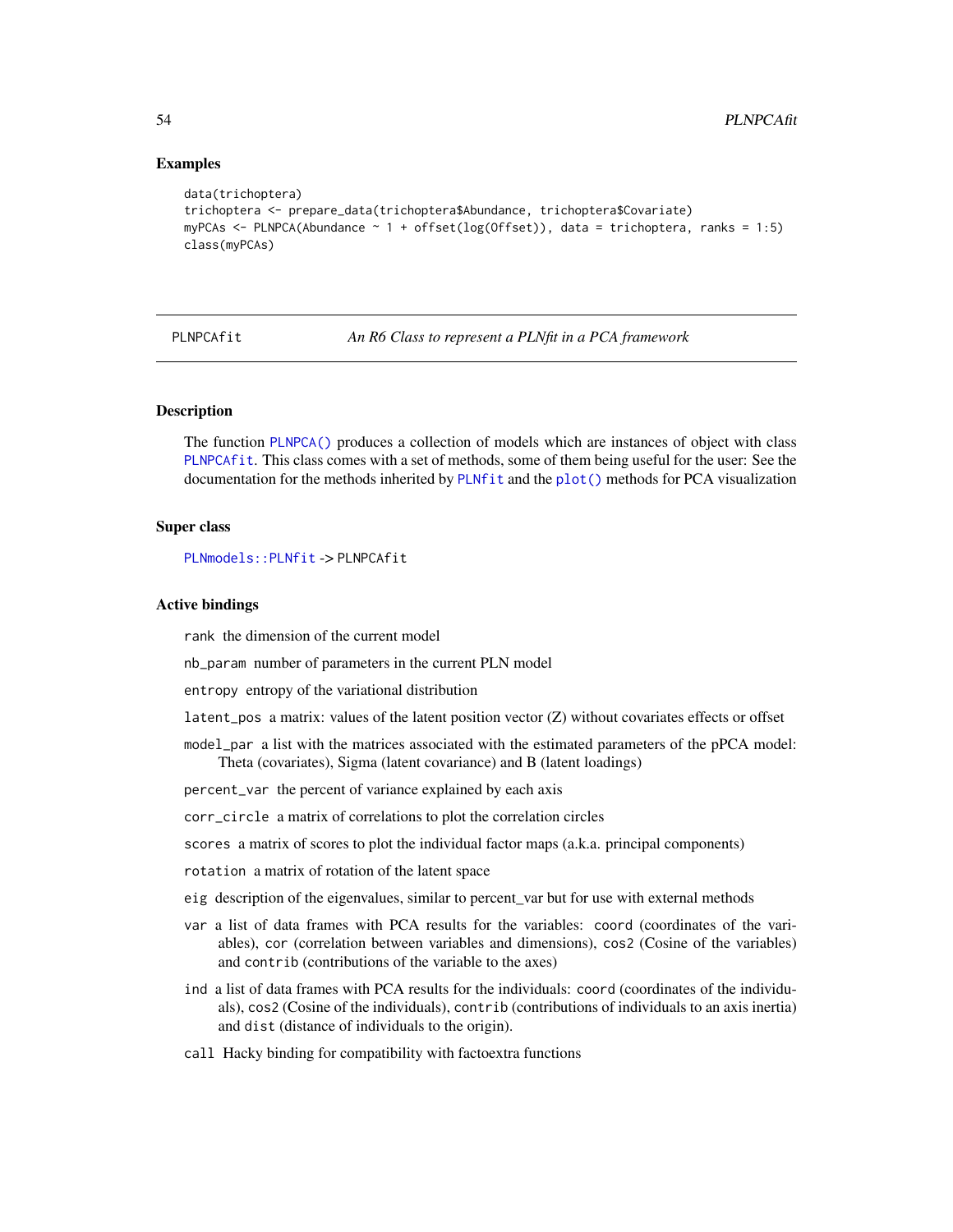#### PLNPCAfit 55

# **Methods**

### Public methods:

- [PLNPCAfit\\$new\(\)](#page-17-0)
- [PLNPCAfit\\$update\(\)](#page-20-0)
- [PLNPCAfit\\$optimize\(\)](#page-21-0)
- [PLNPCAfit\\$VEstep\(\)](#page-22-0)
- [PLNPCAfit\\$project\(\)](#page-56-0)
- [PLNPCAfit\\$setVisualization\(\)](#page-28-0)
- [PLNPCAfit\\$postTreatment\(\)](#page-18-0)
- [PLNPCAfit\\$compute\\_fisher\(\)](#page-22-1)
- [PLNPCAfit\\$plot\\_individual\\_map\(\)](#page-28-1)
- [PLNPCAfit\\$plot\\_correlation\\_circle\(\)](#page-57-0)
- [PLNPCAfit\\$plot\\_PCA\(\)](#page-58-0)
- [PLNPCAfit\\$show\(\)](#page-18-1)
- [PLNPCAfit\\$clone\(\)](#page-18-3)

### Method new(): Initialize a [PLNPCAfit](#page-53-0) object

```
Usage:
PLNPCAfit$new(
 rank,
  responses,
 covariates,
 offsets,
 weights,
  formula,
  xlevels,
  control
```

```
)
```
*Arguments:*

rank rank of the PCA (or equivalently, dimension of the latent space)

- responses the matrix of responses (called Y in the model). Will usually be extracted from the corresponding field in [PLNfamily](#page-16-0)
- covariates design matrix (called X in the model). Will usually be extracted from the corresponding field in [PLNfamily](#page-16-0)
- offsets offset matrix (called O in the model). Will usually be extracted from the corresponding field in [PLNfamily](#page-16-0)
- weights an optional vector of observation weights to be used in the fitting process.
- formula model formula used for fitting, extracted from the formula in the upper-level call
- xlevels named listed of factor levels included in the models, extracted from the formula in the upper-level call and used for predictions.

control a list for controlling the optimization. See details.

# Method update(): Update a [PLNPCAfit](#page-53-0) object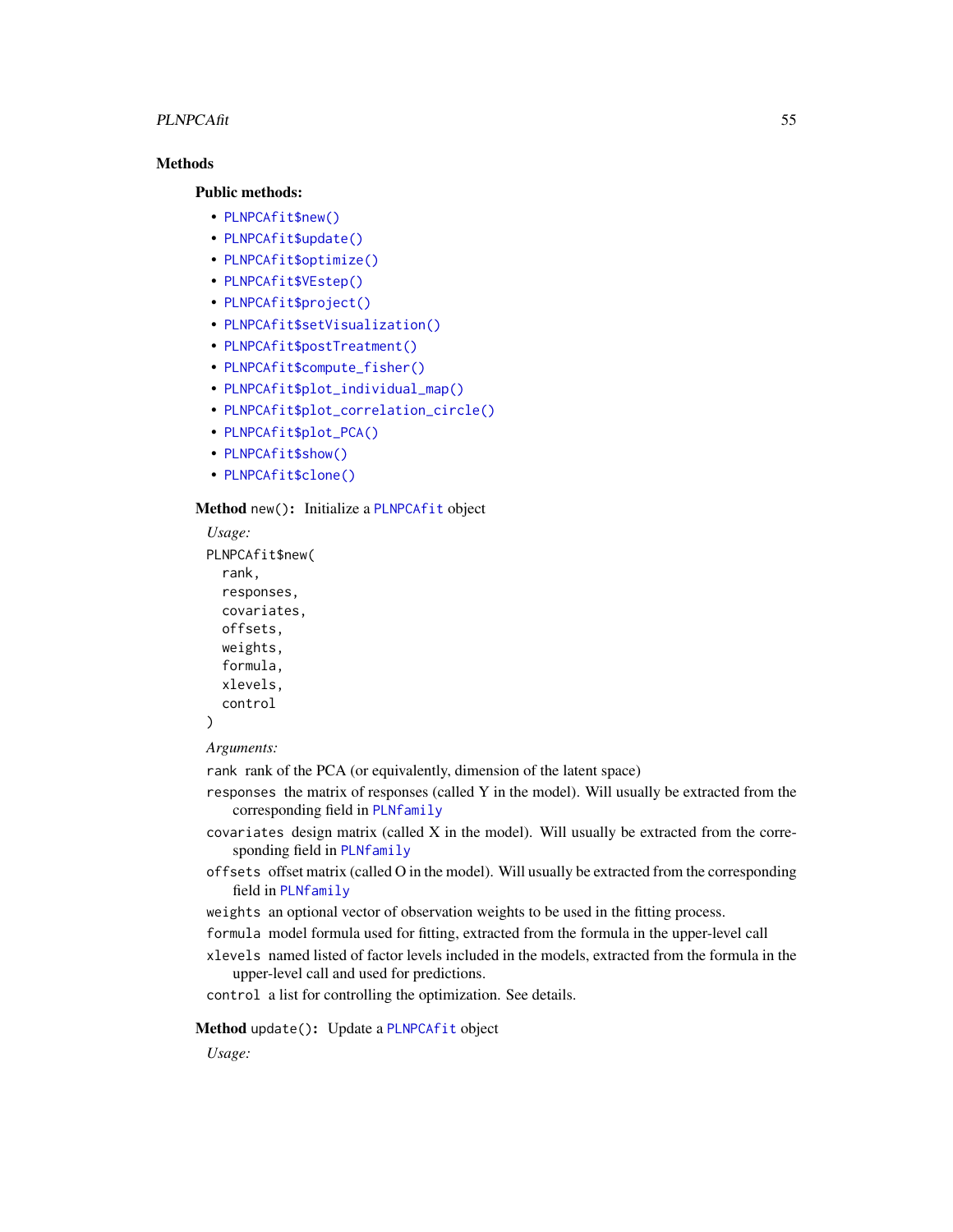```
PLNPCAfit$update(
 Theta = NA,
 Sigma = NA,
 B = NA,
 M = NA,
 S2 = NA,
 Z = NA,
 A = NA,
  J_i = NA.
 R2 = NA,
 monitoring = NA
```

```
)
```
Theta matrix of regression matrix

Sigma variance-covariance matrix of the latent variables

B matrix of PCA loadings (in the latent space)

M matrix of mean vectors for the variational approximation

S2 matrix of variance vectors for the variational approximation

Z matrix of latent vectors (includes covariates and offset effects)

A matrix of fitted values

Ji vector of variational lower bounds of the log-likelihoods (one value per sample)

R2 approximate R^2 goodness-of-fit criterion

monitoring a list with optimization monitoring quantities

*Returns:* Update the current [PLNPCAfit](#page-53-0) object

Method optimize(): Call to the C++ optimizer and update of the relevant fields

*Usage:*

PLNPCAfit\$optimize(responses, covariates, offsets, weights, control)

*Arguments:*

- responses the matrix of responses (called Y in the model). Will usually be extracted from the corresponding field in [PLNfamily](#page-16-0)
- $covariates$  design matrix (called  $X$  in the model). Will usually be extracted from the corresponding field in [PLNfamily](#page-16-0)
- offsets offset matrix (called O in the model). Will usually be extracted from the corresponding field in [PLNfamily](#page-16-0)

weights an optional vector of observation weights to be used in the fitting process. control a list for controlling the optimization. See details.

Method VEstep(): Result of one call to the VE step of the optimization procedure: optimal variational parameters (M, S) and corresponding log likelihood values for fixed model parameters (B, Theta). Intended to position new data in the latent space for further use with PCA.

*Usage:* PLNPCAfit\$VEstep( covariates,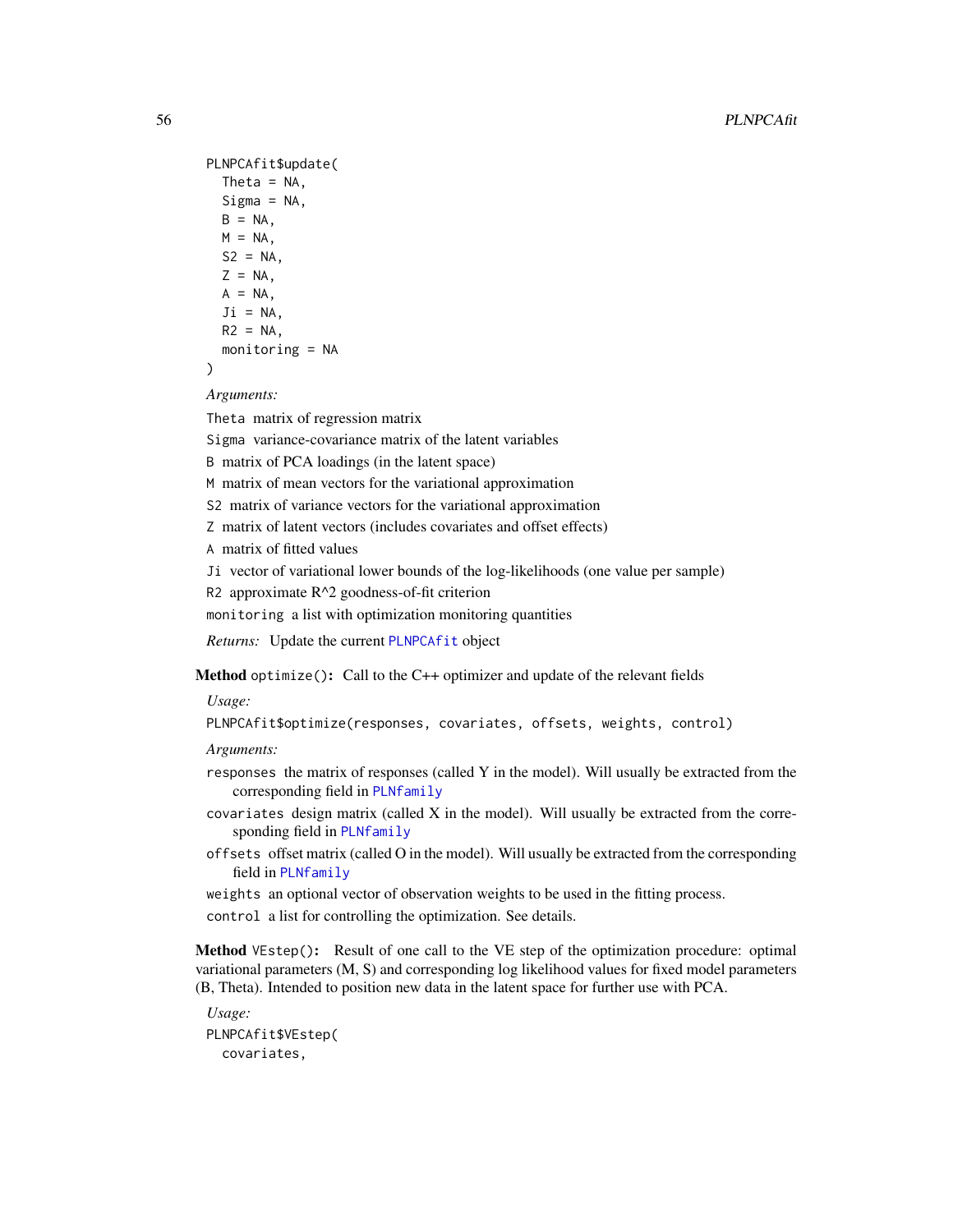```
offsets,
responses,
weights = rep(1, nrow(responents)),
control = list()
```
)

- covariates design matrix (called X in the model). Will usually be extracted from the corresponding field in [PLNfamily](#page-16-0)
- offsets offset matrix (called O in the model). Will usually be extracted from the corresponding field in [PLNfamily](#page-16-0)
- responses the matrix of responses (called Y in the model). Will usually be extracted from the corresponding field in [PLNfamily](#page-16-0)

weights an optional vector of observation weights to be used in the fitting process.

control a list for controlling the optimization. See details.

*Returns:* A list with three components:

- the matrix M of variational means,
- the matrix S2 of variational variances
- the vector log.lik of (variational) log-likelihood of each new observation

<span id="page-56-0"></span>Method project(): Project new samples into the PCA space using one VE step

*Usage:*

PLNPCAfit\$project(newdata, control = list(), envir = parent.frame())

#### *Arguments:*

newdata A data frame in which to look for variables, offsets and counts with which to predict. control a list for controlling the optimization. See [PLN\(\)](#page-15-0) for details.

envir Environment in which the projection is evaluated

### *Returns:*

• the named matrix of scores for the newdata, expressed in the same coordinate system as self\$scores

Method setVisualization(): Compute PCA scores in the latent space and update corresponding fields.

#### *Usage:*

PLNPCAfit\$setVisualization(scale.unit = FALSE)

*Arguments:*

scale.unit Logical. Should PCA scores be rescaled to have unit variance

Method postTreatment(): Update R2, fisher, std\_err fields and set up visualization after optimization

*Usage:*

PLNPCAfit\$postTreatment(responses, covariates, offsets, weights, nullModel)

*Arguments:*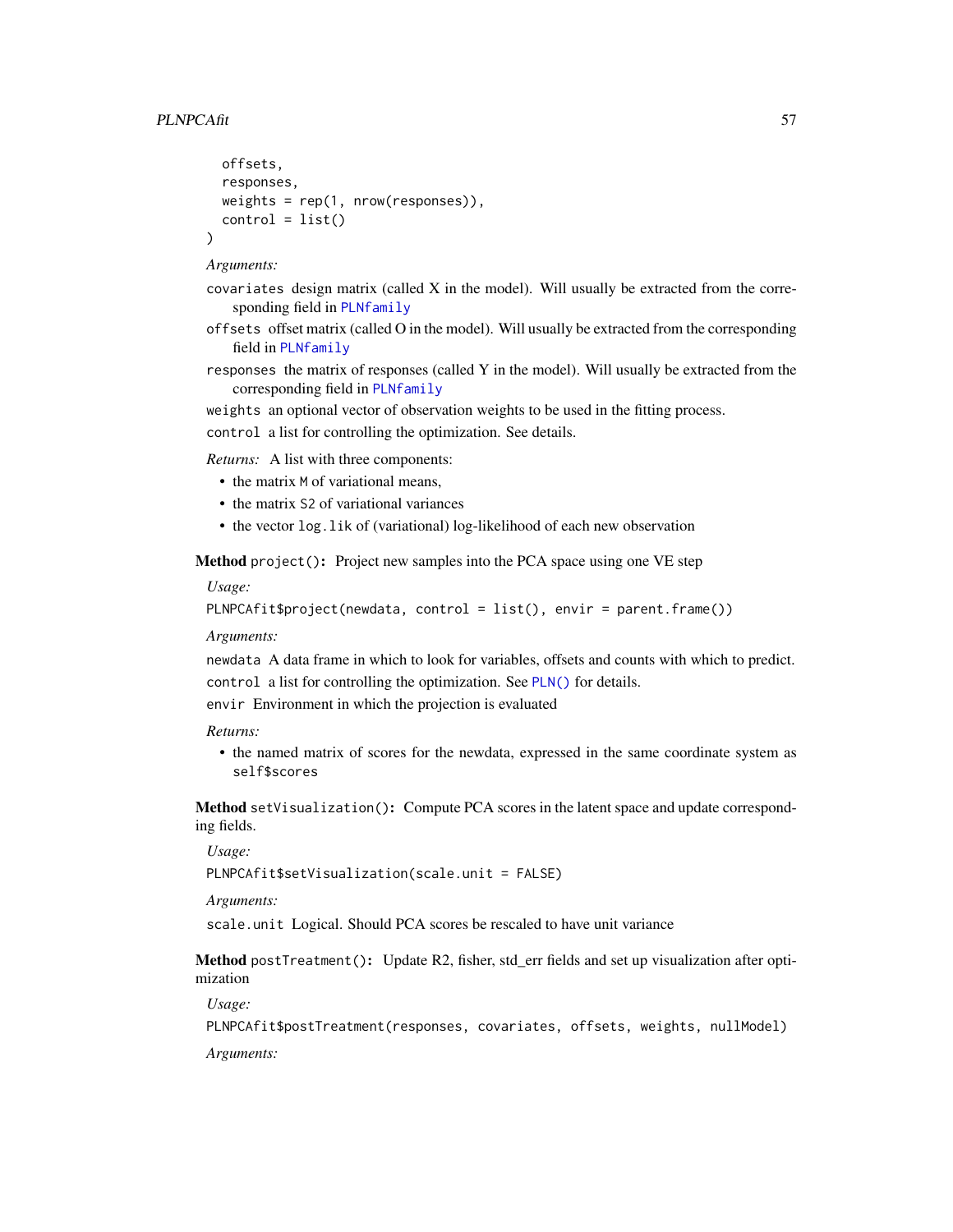- responses the matrix of responses (called Y in the model). Will usually be extracted from the corresponding field in [PLNfamily](#page-16-0)
- $covariates$  design matrix (called  $X$  in the model). Will usually be extracted from the corresponding field in [PLNfamily](#page-16-0)
- offsets offset matrix (called O in the model). Will usually be extracted from the corresponding field in [PLNfamily](#page-16-0)
- weights an optional vector of observation weights to be used in the fitting process.
- nullModel null model used for approximate R2 computations. Defaults to a GLM model with same design matrix but not latent variable.

Method compute\_fisher(): Safely compute the fisher information matrix (FIM)

*Usage:*

```
PLNPCAfit$compute_fisher(type = c("wald", "louis"), X = NULL)
```
*Arguments:*

- type approximation scheme to compute the fisher information matrix. Either wald (default) or louis. type = "louis" results in smaller confidence intervals.
- X design matrix used to compute the FIM

*Returns:* a sparse matrix with sensible dimension names

Method plot\_individual\_map(): Plot the factorial map of the PCA

```
Usage:
PLNPCAfit$plot_individual_map(
  axes = 1: min(2, self$rank),main = "Individual Factor Map",
 plot = TRUE,
  cols = "default"
)
```
*Arguments:*

- axes numeric, the axes to use for the plot when map = "individual" or "variable". Default it  $c(1, min(rank))$
- main character. A title for the single plot (individual or variable factor map). If NULL (the default), an hopefully appropriate title will be used.
- plot logical. Should the plot be displayed or sent back as ggplot object
- cols a character, factor or numeric to define the color associated with the individuals. By default, all individuals receive the default color of the current palette.

*Returns:* a [ggplot](#page-0-0) graphic

<span id="page-57-0"></span>Method plot\_correlation\_circle(): Plot the correlation circle of a specified axis for a [PLNLDAfit](#page-26-0) object

```
Usage:
PLNPCAfit$plot_correlation_circle(
 axes = 1: min(2, self$rank),main = "Variable Factor Map",
 cols = "default",
 plot = TRUE
)
```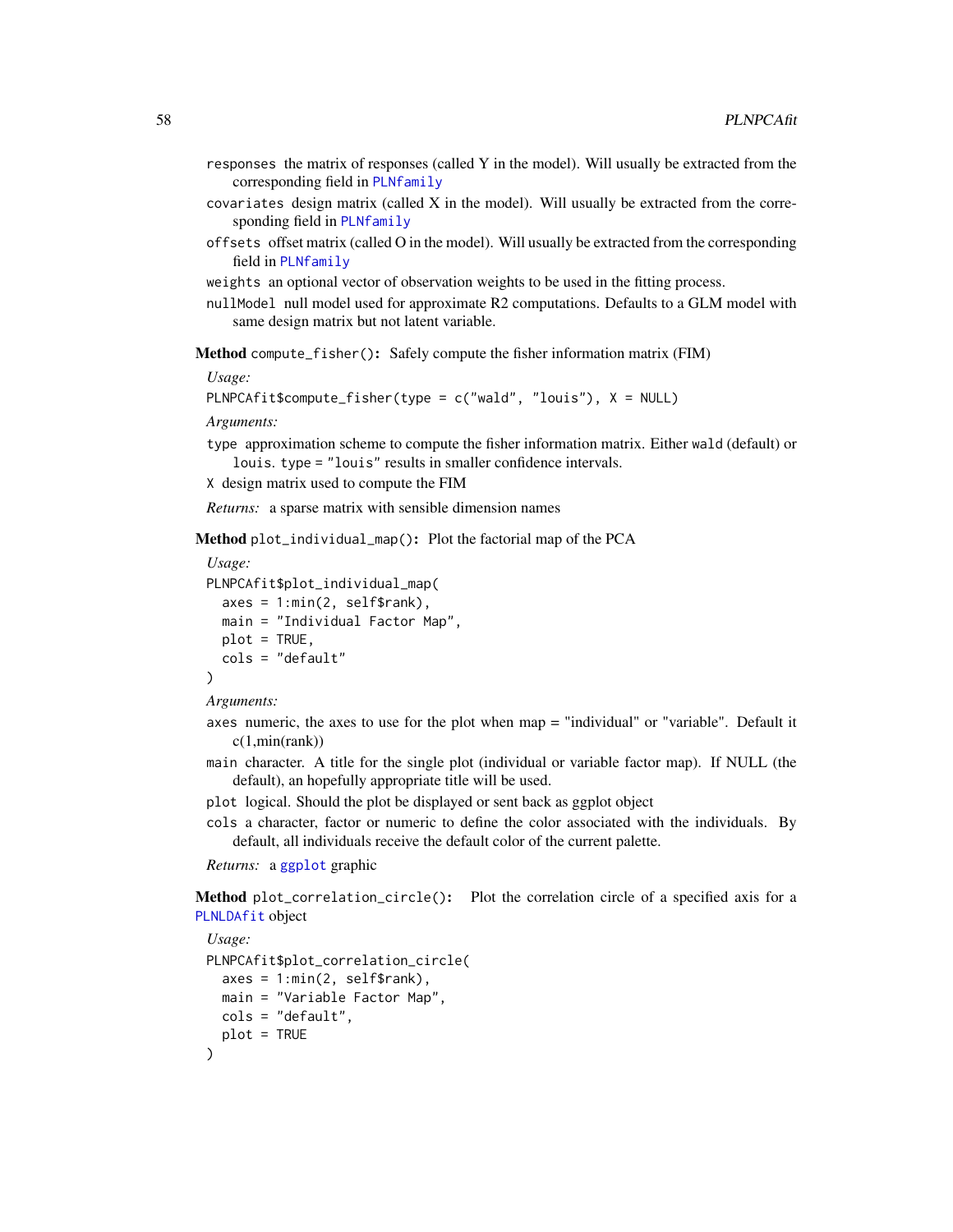- axes numeric, the axes to use for the plot when map = "individual" or "variable". Default it c(1,min(rank))
- main character. A title for the single plot (individual or variable factor map). If NULL (the default), an hopefully appropriate title will be used.
- cols a character, factor or numeric to define the color associated with the variables. By default, all variables receive the default color of the current palette.
- plot logical. Should the plot be displayed or sent back as ggplot object

*Returns:* a [ggplot](#page-0-0) graphic

<span id="page-58-0"></span>Method plot\_PCA(): Plot a summary of the [PLNPCAfit](#page-53-0) object

```
Usage:
PLNPCAfit$plot_PCA(
 nb_axes = min(3, self$rank),
  ind_cols = "ind_cols",
 var_cols = "var_cols",
 plot = TRUE
)
```
*Arguments:*

- nb\_axes scalar: the number of axes to be considered when map = "both". The default is min(3,rank).
- ind\_cols a character, factor or numeric to define the color associated with the individuals. By default, all variables receive the default color of the current palette.
- var\_cols a character, factor or numeric to define the color associated with the variables. By default, all variables receive the default color of the current palette.
- plot logical. Should the plot be displayed or sent back as ggplot object

*Returns:* a [grob](#page-0-0) object

Method show(): User friendly print method

*Usage:* PLNPCAfit\$show()

Method clone(): The objects of this class are cloneable with this method.

```
Usage:
PLNPCAfit$clone(deep = FALSE)
Arguments:
```
deep Whether to make a deep clone.

#### See Also

The function [PLNPCA](#page-49-0), the class [PLNPCAfamily](#page-50-0)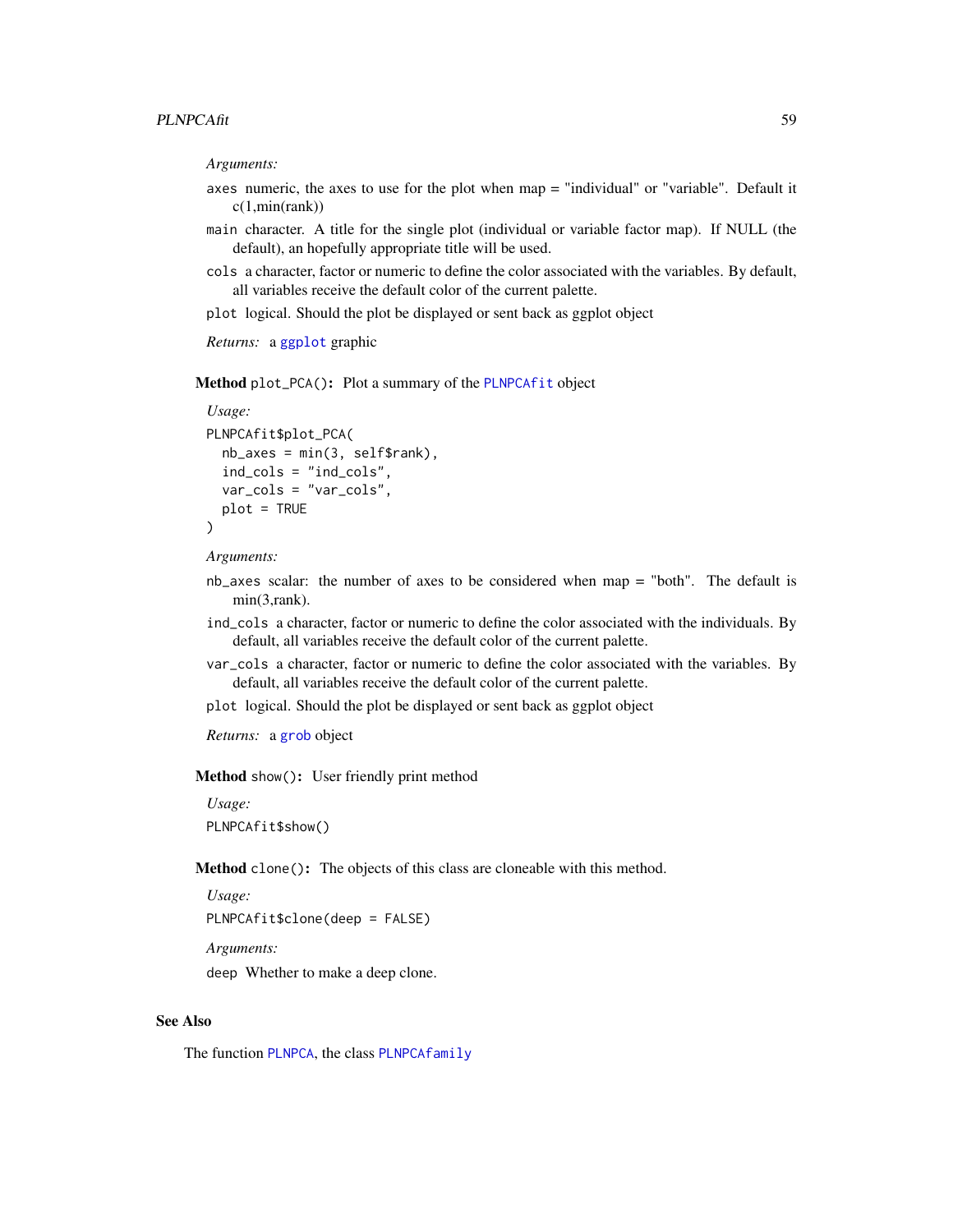### Examples

```
data(trichoptera)
trichoptera <- prepare_data(trichoptera$Abundance, trichoptera$Covariate)
myPCAs \leq PLNPCA(Abundance \leq 1 + offset(log(Offset)), data = trichoptera, ranks = 1:5)
myPCA <- getBestModel(myPCAs)
class(myPCA)
print(myPCA)
```

| plot.PLNfamily | Display the criteria associated with a collection of PLN fits (a PLN- |
|----------------|-----------------------------------------------------------------------|
|                | <i>family</i> )                                                       |

#### Description

Display the criteria associated with a collection of PLN fits (a PLNfamily)

### Usage

```
## S3 method for class 'PLNfamily'
plot(x, criteria = c("loglik", "BIC", "ICL"), reverse = FALSE, ...)
```
# Arguments

| $\mathsf{x}$ | an R6 object with class PLNfamily                                                                                                                                                                                                                                                            |
|--------------|----------------------------------------------------------------------------------------------------------------------------------------------------------------------------------------------------------------------------------------------------------------------------------------------|
| criteria     | vector of characters. The criteria to plot in c("loglik", "BIC", "ICL"). Default is<br>c("loglik", "BIC", "ICL").                                                                                                                                                                            |
| reverse      | A logical indicating whether to plot the value of the criteria in the "natural"<br>direction (loglik - 0.5 penalty) or in the "reverse" direction $(-2 \log\frac{1}{k} + \text{penalty})$ .<br>Default to FALSE, i.e use the natural direction, on the same scale as the log-<br>likelihood. |
| $\ddotsc$    | additional parameters for S3 compatibility. Not used                                                                                                                                                                                                                                         |

# Details

The BIC and ICL criteria have the form 'loglik -  $1/2$  \* penalty' so that they are on the same scale as the model log-likelihood. You can change this direction and use the alternate form '-2\*loglik + penalty', as some authors do, by setting reverse = TRUE.

# Value

Produces a plot representing the evolution of the criteria of the different models considered, highlighting the best model in terms of BIC and ICL (see details).

# See Also

[plot.PLNPCAfamily\(\)](#page-65-0) and [plot.PLNnetworkfamily\(\)](#page-63-0)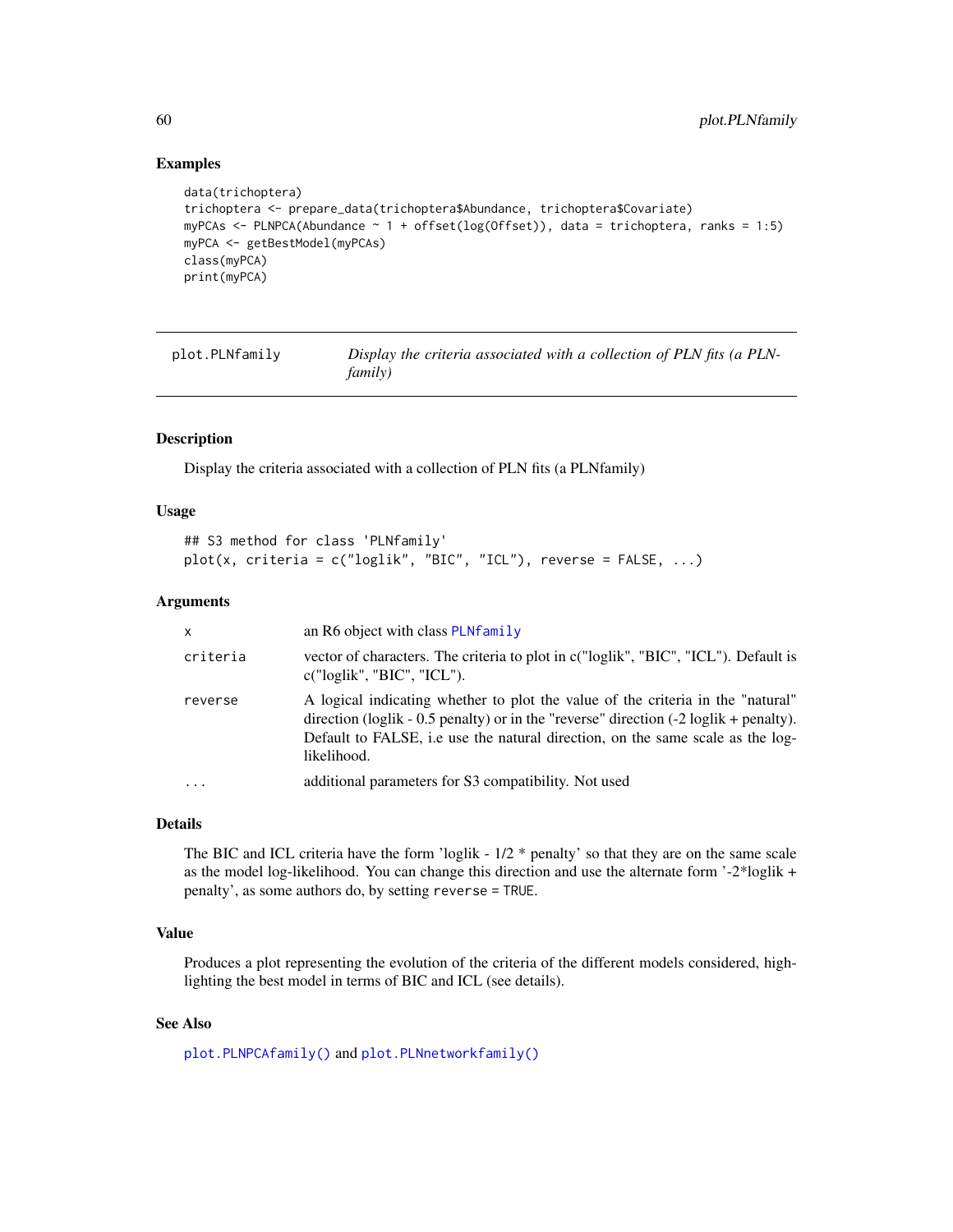# plot.PLNLDAfit 61

# Examples

```
data(trichoptera)
trichoptera <- prepare_data(trichoptera$Abundance, trichoptera$Covariate)
myPCAs \leq PLNPCA(Abundance \leq 1 + offset(log(Offset)), data = trichoptera, ranks = 1:5)
## Not run:
plot(myPCAs)
## End(Not run)
```

| plot.PLNLDAfit | LDA visualization (individual and/or variable factor map(s)) for a |  |
|----------------|--------------------------------------------------------------------|--|
|                | PLNPCAfit object                                                   |  |

# Description

LDA visualization (individual and/or variable factor map(s)) for a [PLNPCAfit](#page-53-0) object

# Usage

```
## S3 method for class 'PLNLDAfit'
plot(
  x,
  map = c("both", "individual", "variable"),
  nb\_\exists x \text{ es } = min(3, x\{rank}),
  axes = seq.int(min(2, x$rank)),
  var_cols = "var_colors",
  plot = TRUE,
  main = NULL,
  ...
)
```
# Arguments

| $\times$  | an R6 object with class PLNPCAfit                                                                                                                       |
|-----------|---------------------------------------------------------------------------------------------------------------------------------------------------------|
| map       | the type of output for the PCA visualization: either "individual", "variable" or<br>"both". Default is "both".                                          |
| $nb$ axes | scalar: the number of axes to be considered when $map = "both".$ The default is<br>$min(3, rank)$ .                                                     |
| axes      | numeric, the axes to use for the plot when map = "individual" or "variable".<br>Default it $c(1, min(rank))$                                            |
| var_cols  | a character or factor to define the color associated with the variables. By default,<br>all variables receive the default color of the current palette. |
| plot      | logical. Should the plot be displayed or sent back as ggplot2 object                                                                                    |
| main      | character. A title for the single plot (individual or variable factor map). If NULL<br>(the default), an hopefully appropriate title will be used.      |
| $\ddotsc$ | Not used (S3 compatibility).                                                                                                                            |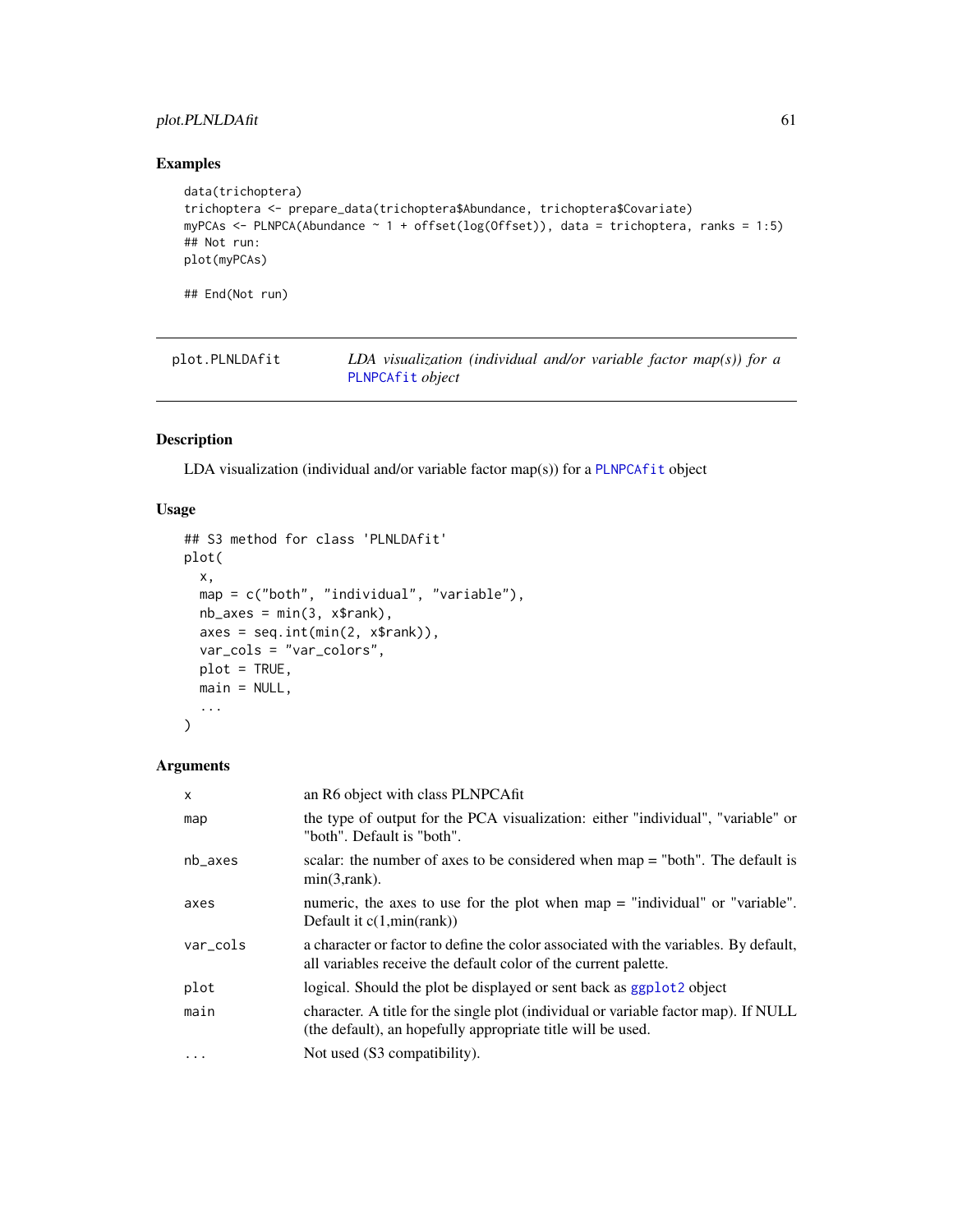# Value

displays an individual and/or variable factor maps for the corresponding axes, and/or sends back a [ggplot2](#page-0-0) or gtable object

# Examples

```
data(trichoptera)
trichoptera <- prepare_data(trichoptera$Abundance, trichoptera$Covariate)
myPLNLDA <- PLNLDA(Abundance ~ 1, grouping = Group, data = trichoptera)
## Not run:
plot(myPLNLDA, map = "individual", nb_axes = 2)
```
## End(Not run)

plot.PLNmixturefamily *Display the criteria associated with a collection of PLNmixture fits (a PLNmixturefamily)*

# Description

Display the criteria associated with a collection of PLNmixture fits (a PLNmixturefamily)

# Usage

```
## S3 method for class 'PLNmixturefamily'
plot(
  x,
  type = c("criteria", "diagnostic"),
 criteria = c("loglik", "BIC", "ICL"),
  reverse = FALSE,
  ...
)
```
### Arguments

| $\mathsf{x}$ | an R6 object with class PLNmixturefamily                                                                                                                                                                                                                                                       |
|--------------|------------------------------------------------------------------------------------------------------------------------------------------------------------------------------------------------------------------------------------------------------------------------------------------------|
| type         | a character, either "criteria" or "diagnostic" for the type of plot.                                                                                                                                                                                                                           |
| criteria     | vector of characters. The criteria to plot in c("loglik", "BIC", "ICL"). Default is<br>c("loglik", "BIC", "ICL").                                                                                                                                                                              |
| reverse      | A logical indicating whether to plot the value of the criteria in the "natural"<br>direction (loglik - $0.5$ penalty) or in the "reverse" direction $(-2 \log\frac{1}{k} + \text{penalty})$ .<br>Default to FALSE, i.e use the natural direction, on the same scale as the log-<br>likelihood. |
| $\ddotsc$    | additional parameters for S3 compatibility. Not used                                                                                                                                                                                                                                           |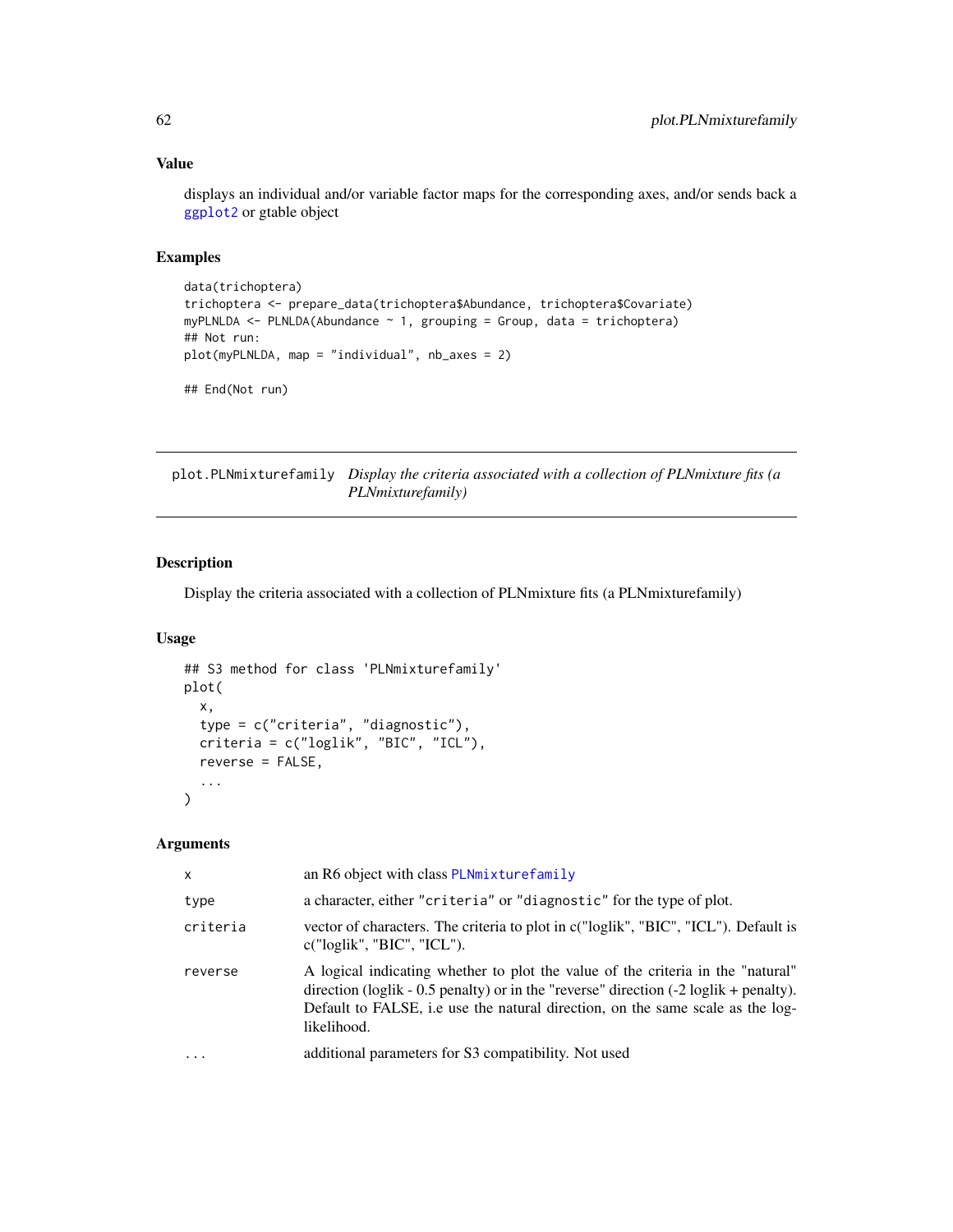# Details

The BIC and ICL criteria have the form 'loglik -  $1/2$  \* penalty' so that they are on the same scale as the model log-likelihood. You can change this direction and use the alternate form '-2\*loglik + penalty', as some authors do, by setting reverse = TRUE.

### Value

Produces either a diagnostic plot (with type = 'diagnostic') or the evolution of the criteria of the different models considered (with type = 'criteria', the default).

### Examples

```
data(trichoptera)
trichoptera <- prepare_data(trichoptera$Abundance, trichoptera$Covariate)
myMixtures <- PLNmixture(Abundance ~ 1 + offset(log(Offset)),
           data = trichoptera, control_main = list(smoothing = "forward", iterates = 1))
plot(myMixtures, reverse = TRUE)
```
plot.PLNmixturefit *Mixture visualization of a* [PLNmixturefit](#page-35-0) *object*

### Description

Represent the result of the clustering either by coloring the individual in a two-dimension PCA factor map, or by representing the expected matrix of count reorder according to the clustering.

# Usage

```
## S3 method for class 'PLNmixturefit'
plot(x, type = c("pca", "matrix"), main = NULL, plot = TRUE, ...)
```
### Arguments

| $\mathsf{x}$ | an R6 object with class PLNmixturefit                                                                   |
|--------------|---------------------------------------------------------------------------------------------------------|
| type         | character for the type of plot, either "pca", for or "matrix". Default is "pca".                        |
| main         | character. A title for the plot. If NULL (the default), an hopefully appropriate<br>title will be used. |
| plot         | logical. Should the plot be displayed or sent back as ggplot object                                     |
| $\cdots$     | Not used (S3 compatibility).                                                                            |

#### Value

a [ggplot](#page-0-0) graphic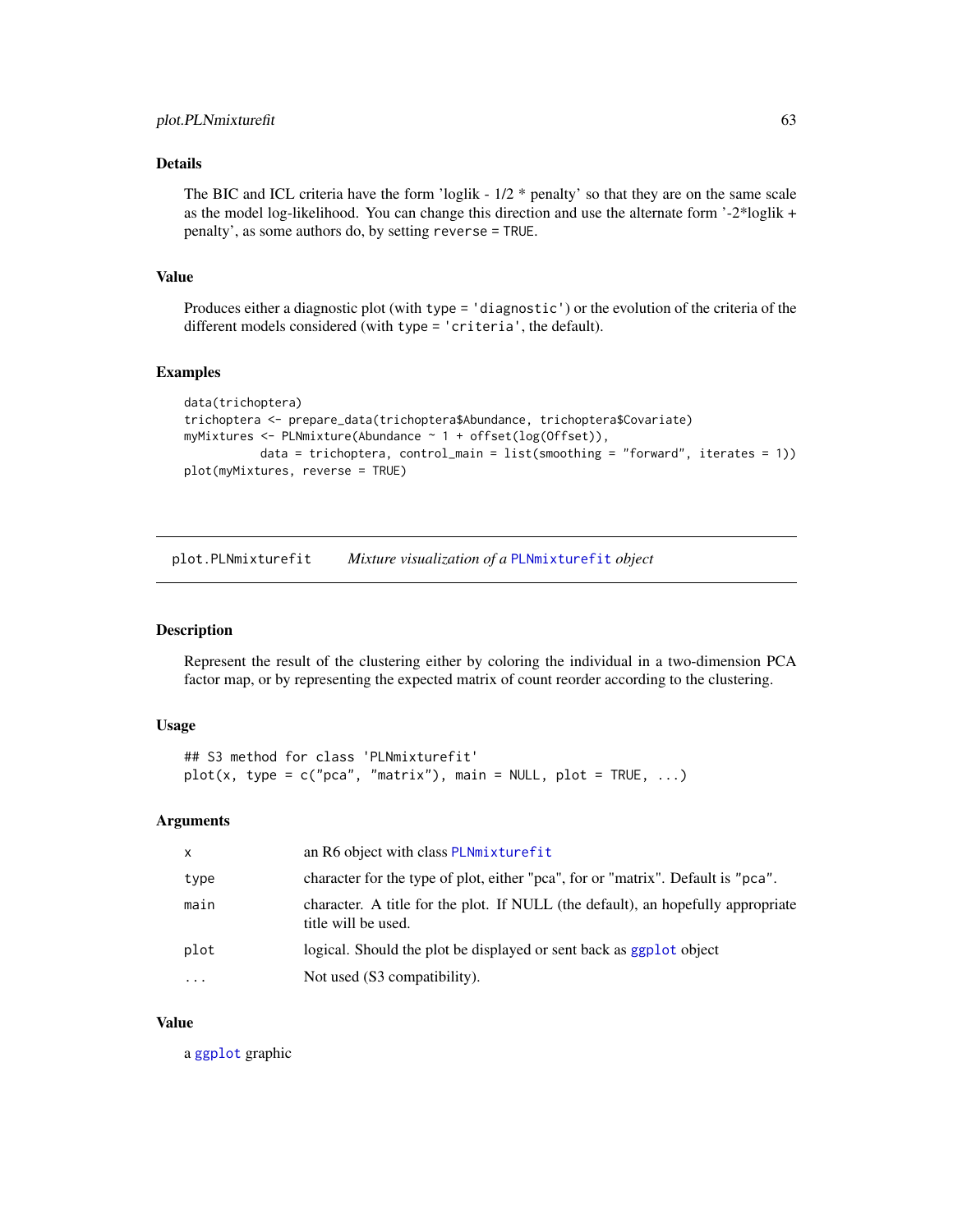# Examples

```
data(trichoptera)
trichoptera <- prepare_data(trichoptera$Abundance, trichoptera$Covariate)
myPLN <- PLNmixture(Abundance ~ 1 + offset(log(Offset)),
           data = trichoptera, control_main = list(iterates = 0)) %>% getBestModel()
## Not run:
plot(myPLN, "pca")
plot(myPLN, "matrix")
## End(Not run)
```
<span id="page-63-0"></span>plot.PLNnetworkfamily *Display various outputs (goodness-of-fit criteria, robustness, diagnostic) associated with a collection of PLNnetwork fits (a* [PLNnetworkfamily](#page-41-0)*)*

# Description

Display various outputs (goodness-of-fit criteria, robustness, diagnostic) associated with a collection of PLNnetwork fits (a [PLNnetworkfamily](#page-41-0))

# Usage

```
## S3 method for class 'PLNnetworkfamily'
plot(
  x,
  type = c("criteria", "stability", "diagnostic"),
  criteria = c("loglik", "pen_loglik", "BIC", "EBIC"),
  reverse = FALSE,
  log.x = TRUE,stability = 0.9,
  ...
)
```
### Arguments

| $\mathsf{x}$ | an R6 object with class PLNnetworkfamily                                                                                                                                                                                                                                                       |
|--------------|------------------------------------------------------------------------------------------------------------------------------------------------------------------------------------------------------------------------------------------------------------------------------------------------|
| type         | a character, either "criteria", "stability" or "diagnostic" for the type of plot.                                                                                                                                                                                                              |
| criteria     | vector of characters. The criteria to plot in c("loglik", "BIC", "ICL", "R_squared",<br>"EBIC", "pen_loglik"). Default is c("loglik", "pen_loglik", "BIC", "EBIC").<br>Only relevant when type = "criteria".                                                                                   |
| reverse      | A logical indicating whether to plot the value of the criteria in the "natural"<br>direction (loglik - $0.5$ penalty) or in the "reverse" direction $(-2 \log\frac{1}{k} + \text{penalty})$ .<br>Default to FALSE, i.e use the natural direction, on the same scale as the log-<br>likelihood. |
| log.x        | logical: should the x-axis be represented in log-scale? Default is TRUE.                                                                                                                                                                                                                       |
| stability    | scalar: the targeted level of stability in stability plot. Default is .9.                                                                                                                                                                                                                      |
| $\ddots$ .   | additional parameters for S3 compatibility. Not used                                                                                                                                                                                                                                           |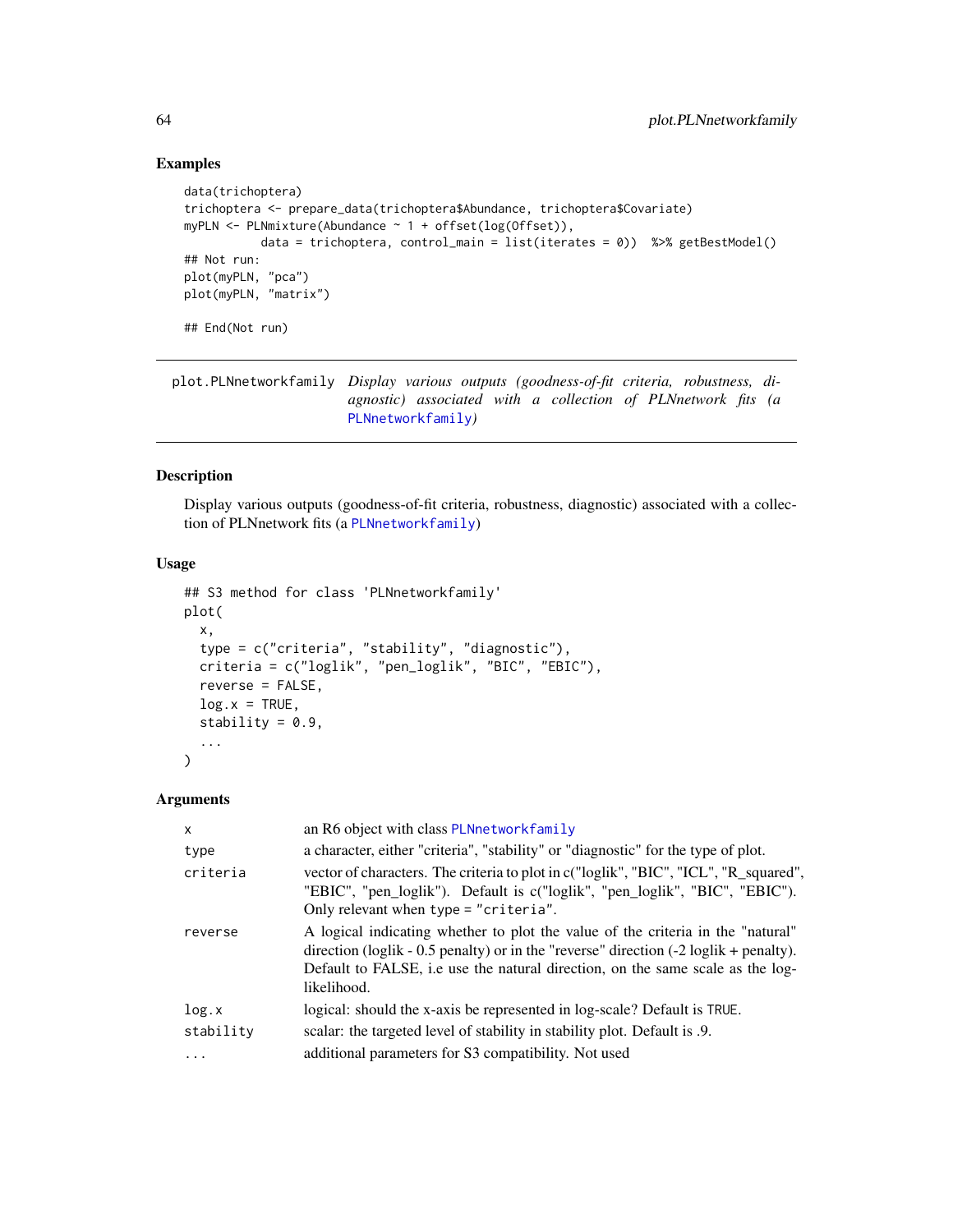# Details

The BIC and ICL criteria have the form 'loglik -  $1/2$  \* penalty' so that they are on the same scale as the model log-likelihood. You can change this direction and use the alternate form '-2\*loglik + penalty', as some authors do, by setting reverse = TRUE.

# Value

Produces either a diagnostic plot (with type = 'diagnostic'), a stability plot (with type = 'stability') or the evolution of the criteria of the different models considered (with type = 'criteria', the default).

#### Examples

```
data(trichoptera)
trichoptera <- prepare_data(trichoptera$Abundance, trichoptera$Covariate)
fits <- PLNnetwork(Abundance ~ 1, data = trichoptera)
## Not run:
plot(fits)
## End(Not run)
```
<span id="page-64-0"></span>

| plot.PLNnetworkfit | Extract and plot the network (partial correlation, support or inverse |
|--------------------|-----------------------------------------------------------------------|
|                    | <i>covariance)</i> from a PLNnetworkfit <i>object</i>                 |

### Description

Extract and plot the network (partial correlation, support or inverse covariance) from a [PLNnetworkfit](#page-45-0) object

```
## S3 method for class 'PLNnetworkfit'
plot(
  x,
  type = c("partial_cor", "support"),
  output = c("igraph", "corrplot"),
  edge.color = c("#F8766D", "#00BFC4"),
  remove.isolated = FALSE,
  node.labels = NULL,
  layout = layout_in_circle,
  plot = TRUE,
  ...
)
```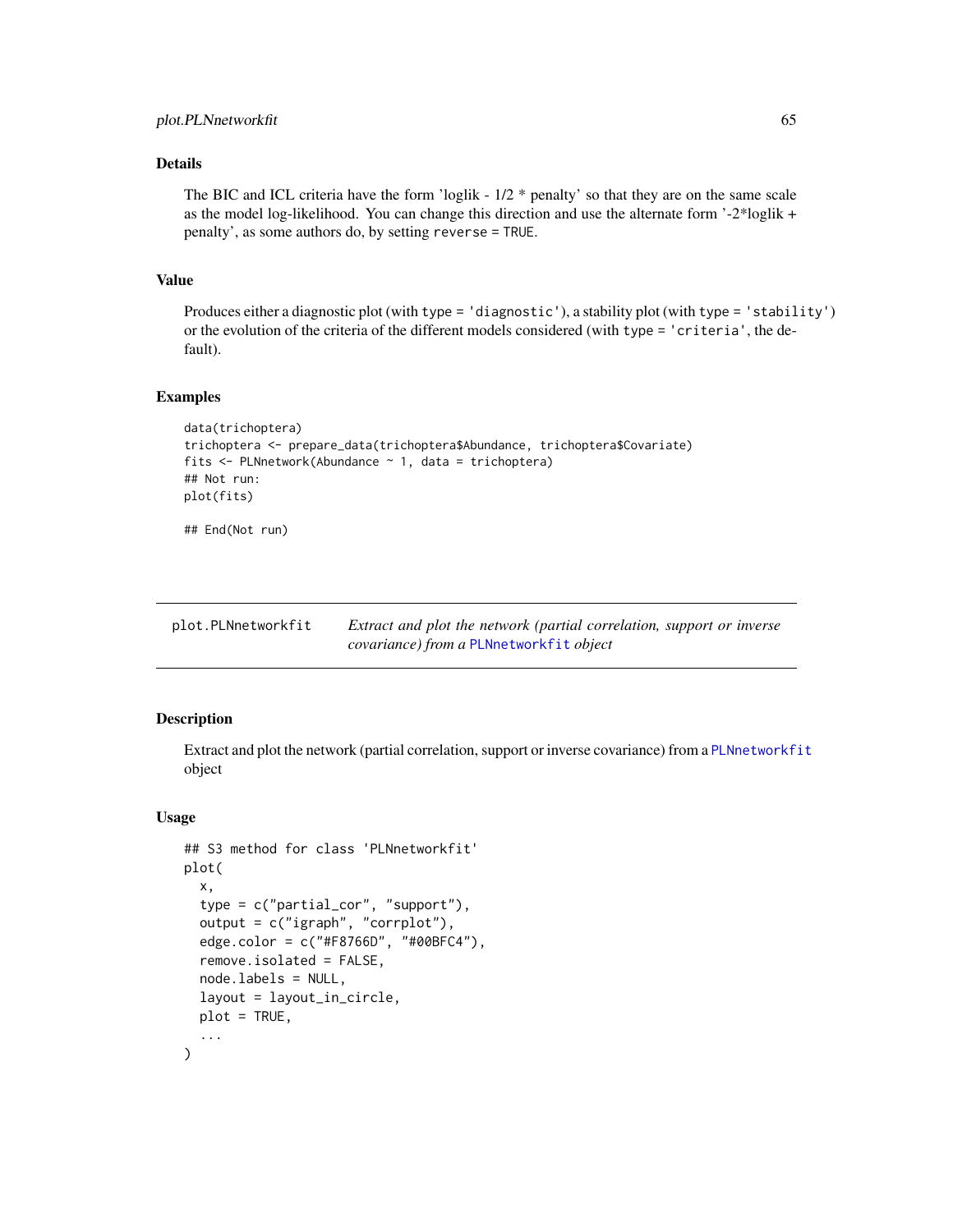| X               | an R6 object with class PLNnetworkfit                                                                                                                      |
|-----------------|------------------------------------------------------------------------------------------------------------------------------------------------------------|
| type            | character. Value of the weight of the edges in the network, either "partial_cor"<br>(partial correlation) or "support" (binary). Default is "partial_cor". |
| output          | the type of output used: either 'igraph' or 'corrplot'. Default is 'igraph'.                                                                               |
| edge.color      | Length 2 color vector. Color for positive/negative edges. Default is $c''$ #F8766D", "#00BFC4").<br>Only relevant for igraph output.                       |
| remove.isolated |                                                                                                                                                            |
|                 | if TRUE, isolated node are remove before plotting. Only relevant for igraph out-                                                                           |
|                 | put.                                                                                                                                                       |
| node.labels     | vector of character. The labels of the nodes. The default will use the column<br>names of the response matrix.                                             |
| layout          | an optional igraph layout. Only relevant for igraph output.                                                                                                |
| plot            | logical. Should the final network be displayed or only sent back to the user.<br>Default is TRUE.                                                          |
| $\ddotsc$       | Not used (S3 compatibility).                                                                                                                               |
|                 |                                                                                                                                                            |

# Value

Send back an invisible object (igraph or Matrix, depending on the output chosen) and optionally displays a graph (via igraph or corrplot for large ones)

### Examples

```
data(trichoptera)
trichoptera <- prepare_data(trichoptera$Abundance, trichoptera$Covariate)
fits <- PLNnetwork(Abundance ~ 1, data = trichoptera)
myNet <- getBestModel(fits)
## Not run:
plot(myNet)
```
## End(Not run)

<span id="page-65-0"></span>

| plot.PLNPCAfamily | Display the criteria associated with a collection of PLNPCA fits (a |
|-------------------|---------------------------------------------------------------------|
|                   | <i>PLNPCAfamily</i> )                                               |

# Description

Display the criteria associated with a collection of PLNPCA fits (a PLNPCAfamily)

```
## S3 method for class 'PLNPCAfamily'
plot(x, criteria = c("loglik", "BIC", "ICL"), reverse = FALSE, ...)
```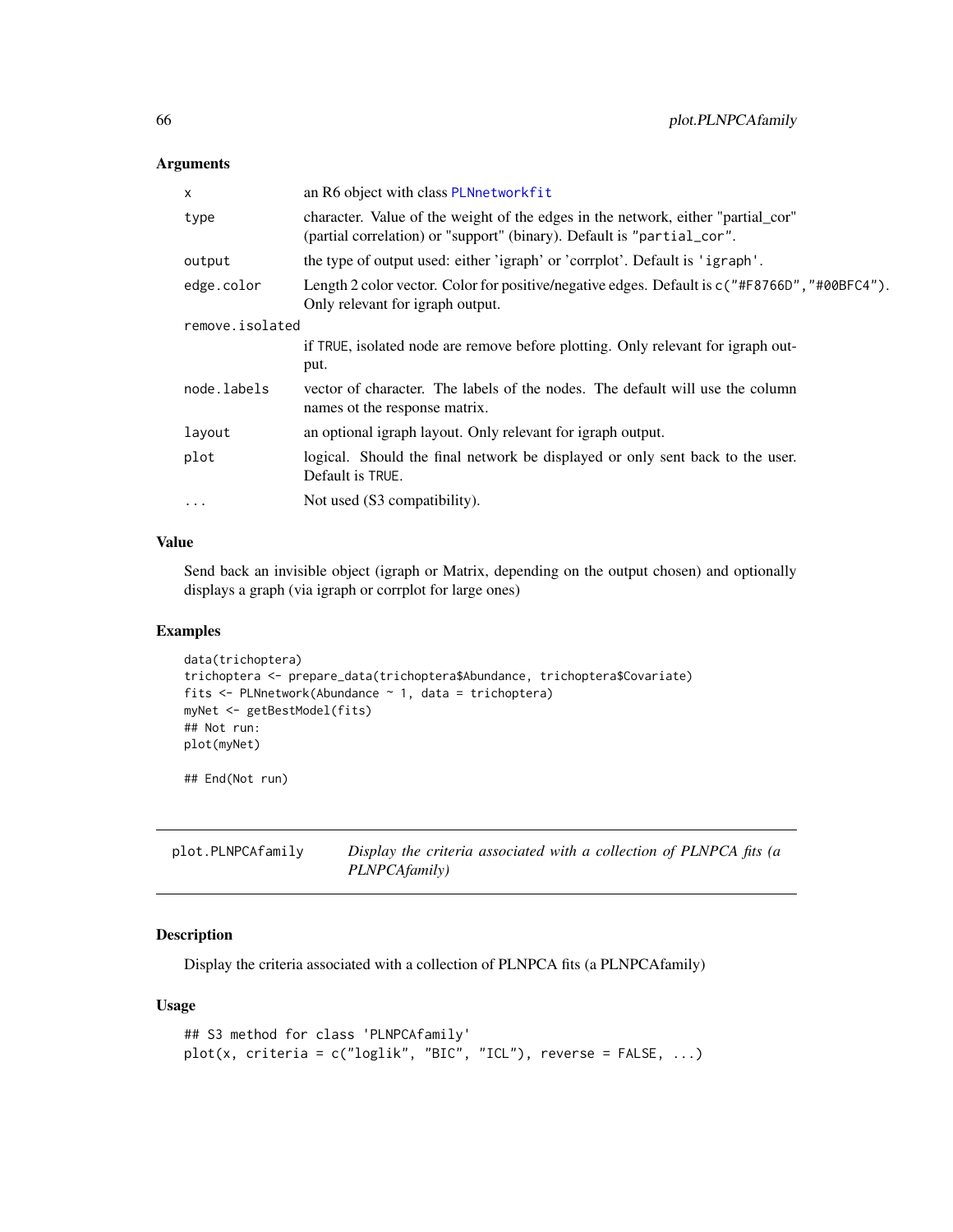| $\mathsf{x}$ | an R6 object with class PLNPCA family                                                                                                                                                                                                                                                 |
|--------------|---------------------------------------------------------------------------------------------------------------------------------------------------------------------------------------------------------------------------------------------------------------------------------------|
| criteria     | vector of characters. The criteria to plot in c("loglik", "BIC", "ICL"). Default is<br>c("loglik", "BIC", "ICL").                                                                                                                                                                     |
| reverse      | A logical indicating whether to plot the value of the criteria in the "natural"<br>direction (loglik - 0.5 penalty) or in the "reverse" direction $(-2 \log i k + \text{penalty})$ .<br>Default to FALSE, i.e use the natural direction, on the same scale as the log-<br>likelihood. |
| $\cdots$     | additional parameters for S3 compatibility. Not used                                                                                                                                                                                                                                  |

### Details

The BIC and ICL criteria have the form 'loglik -  $1/2$  \* penalty' so that they are on the same scale as the model log-likelihood. You can change this direction and use the alternate form '-2\*loglik + penalty', as some authors do, by setting reverse = TRUE.

# Value

Produces a plot representing the evolution of the criteria of the different models considered, highlighting the best model in terms of BIC and ICL (see details).

#### Examples

```
data(trichoptera)
trichoptera <- prepare_data(trichoptera$Abundance, trichoptera$Covariate)
myPCAs <- PLNPCA(Abundance ~ 1 + offset(log(Offset)), data = trichoptera, ranks = 1:5)
## Not run:
plot(myPCAs)
```
## End(Not run)

plot.PLNPCAfit *PCA visualization (individual and/or variable factor map(s)) for a* [PLNPCAfit](#page-53-0) *object*

### Description

PCA visualization (individual and/or variable factor map(s)) for a [PLNPCAfit](#page-53-0) object

```
## S3 method for class 'PLNPCAfit'
plot(
  x,
  map = c("both", "individual", "variable"),
  nb\_\exists x \in s = min(3, x\{rank}),
  axes = seq.int(min(2, x$rank)),
```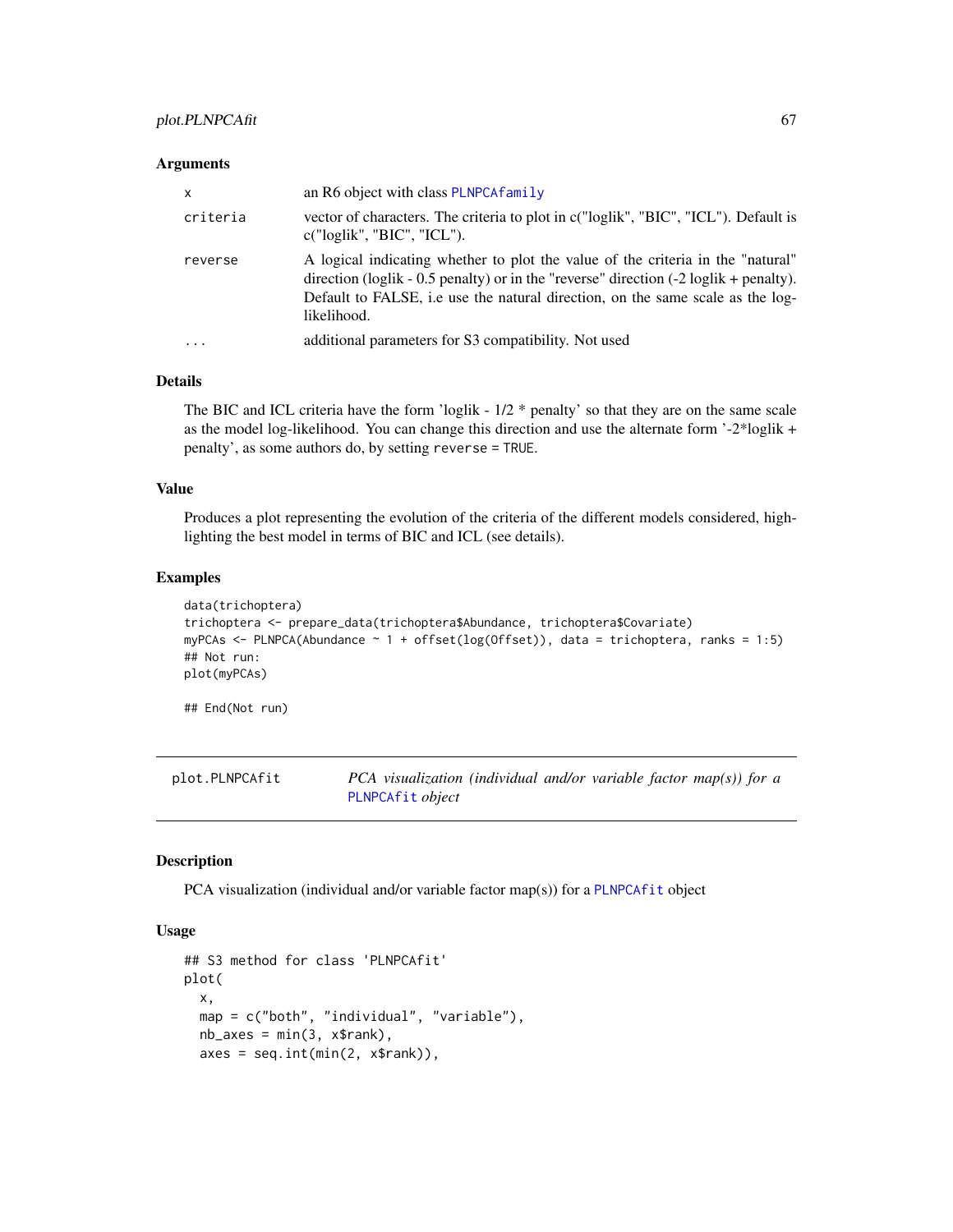```
ind_cols = "ind_colors",
  var_cols = "var_colors",
 plot = TRUE,
 main = NULL,...
\mathcal{L}
```

| X         | an R6 object with class PLNPCAfit                                                                                                                                  |
|-----------|--------------------------------------------------------------------------------------------------------------------------------------------------------------------|
| map       | the type of output for the PCA visualization: either "individual", "variable" or<br>"both". Default is "both".                                                     |
| $nb$ axes | scalar: the number of axes to be considered when map = "both". The default is<br>$min(3, rank)$ .                                                                  |
| axes      | numeric, the axes to use for the plot when map = "individual" or map = "variable".<br>Default it $c(1, min(rank))$                                                 |
| ind_cols  | a character, factor or numeric to define the color associated with the individuals.<br>By default, all variables receive the default color of the current palette. |
| var_cols  | a character, factor or numeric to define the color associated with the variables.<br>By default, all variables receive the default color of the current palette.   |
| plot      | logical. Should the plot be displayed or sent back as ggplot object                                                                                                |
| main      | character. A title for the single plot (individual or variable factor map). If NULL<br>(the default), an hopefully appropriate title will be used.                 |
| $\ddotsc$ | Not used (S3 compatibility).                                                                                                                                       |

# Value

displays an individual and/or variable factor maps for the corresponding axes, and/or sends back a [ggplot](#page-0-0) or gtable object

### Examples

```
data(trichoptera)
trichoptera <- prepare_data(trichoptera$Abundance, trichoptera$Covariate)
myPCAs <- PLNPCA(Abundance ~ 1 + offset(log(Offset)), data = trichoptera, ranks = 1:5)
myPCA <- getBestModel(myPCAs)
## Not run:
plot(myPCA, map = "individual", nb_axes=2, ind_cols = trichoptera$Group)
plot(myPCA, map = "variable", nb_axes=2)
plot(myPCA, map = "both", nb_axes=2, ind_cols = trichoptera$Group)
```
## End(Not run)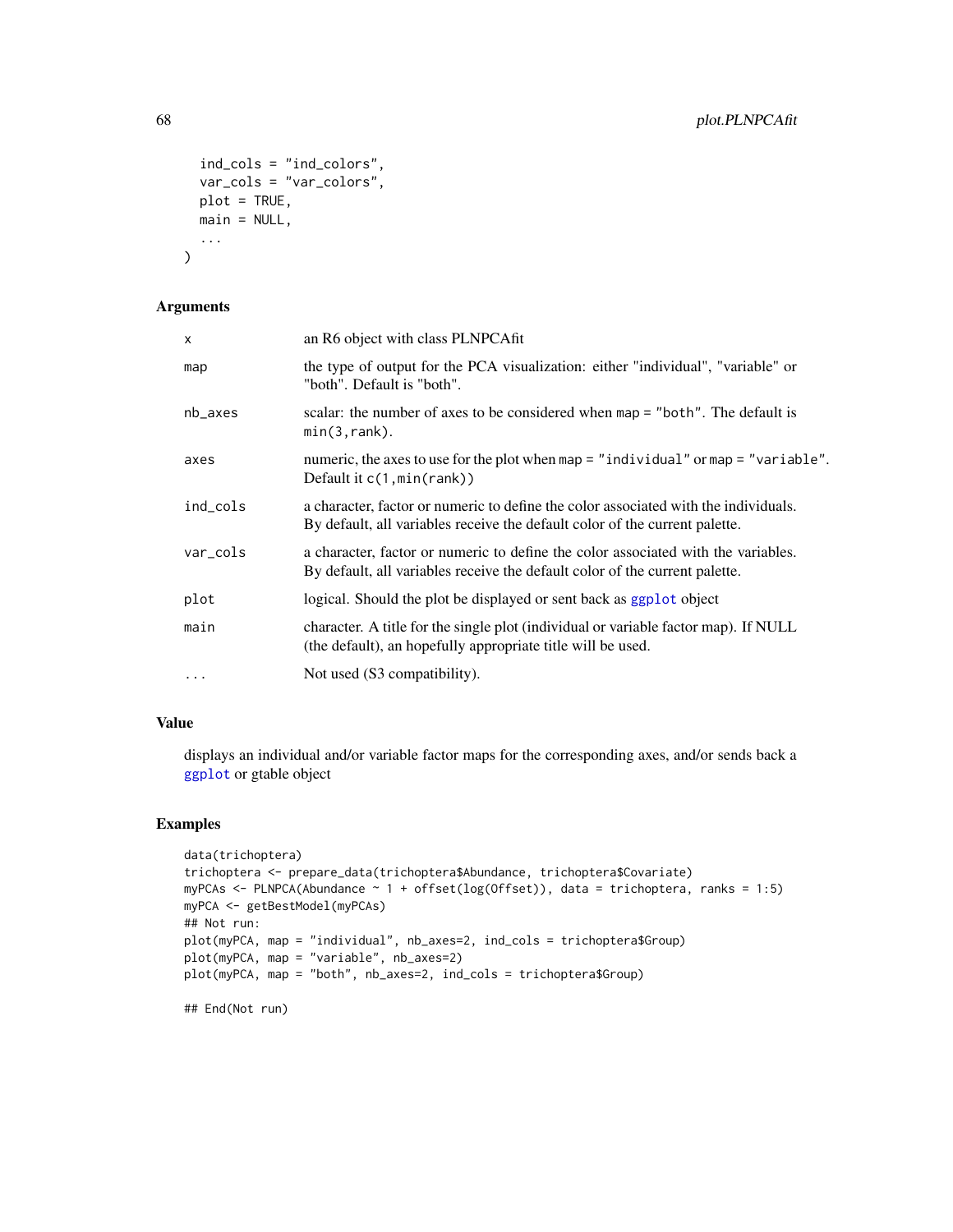predict.PLNfit *Predict counts of a new sample*

# Description

Predict counts of a new sample

# Usage

```
## S3 method for class 'PLNfit'
predict(object, newdata, type = c("link", "response"), ...)
```
# Arguments

| object    | an R6 object with class PLNfit                                                                                      |
|-----------|---------------------------------------------------------------------------------------------------------------------|
| newdata   | A data frame in which to look for variables and offsets with which to predict                                       |
| type      | The type of prediction required. The default is on the scale of the linear predic-<br>tors (i.e. log average count) |
| $\ddotsc$ | additional parameters for S3 compatibility. Not used                                                                |

# Value

A matrix of predicted log-counts (if type = "link") or predicted counts (if type = "response").

predict.PLNLDAfit *Predict group of new samples*

# Description

Predict group of new samples

```
## S3 method for class 'PLNLDAfit'
predict(
 object,
 newdata,
  type = c("posterior", "response", "scores"),
  scale = c("log", "prob"),prior = NULL,
 control = list(),
  ...
\mathcal{L}
```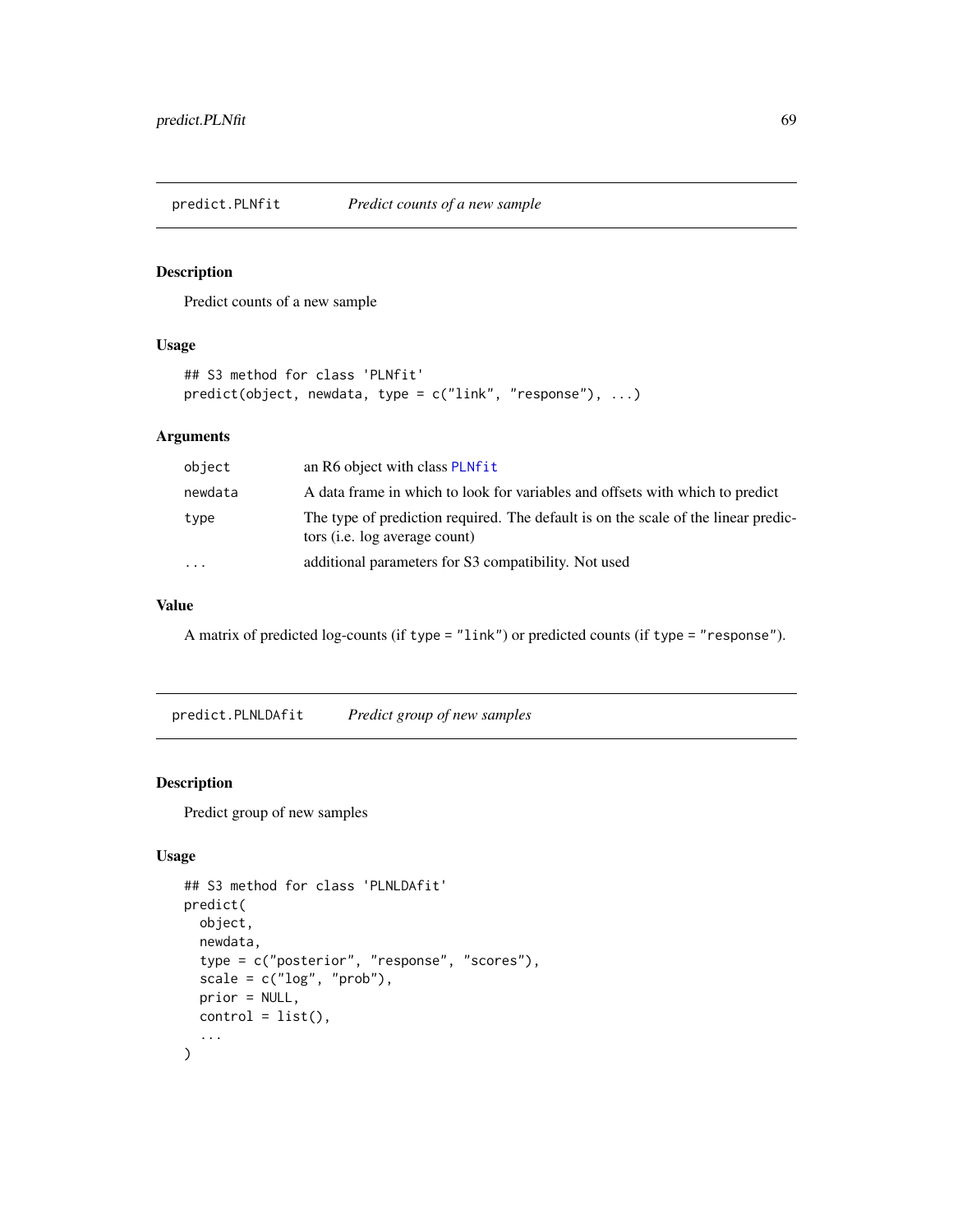| object   | an R6 object with class PLNLDAfit                                                                                                                                                                                                                                                                                                                                                         |
|----------|-------------------------------------------------------------------------------------------------------------------------------------------------------------------------------------------------------------------------------------------------------------------------------------------------------------------------------------------------------------------------------------------|
| newdata  | A data frame in which to look for variables, offsets and counts with which to<br>predict.                                                                                                                                                                                                                                                                                                 |
| type     | The type of prediction required. The default are posterior probabilities for each<br>group (in either unnormalized log-scale or natural probabilities, see "scale" for<br>details), "response" is the group with maximal posterior probability and "scores"<br>is the average score along each separation axis in the latent space, with weights<br>equal to the posterior probabilities. |
| scale    | The scale used for the posterior probability. Either log-scale ("log", default) or<br>natural probabilities summing up to 1 ("prob").                                                                                                                                                                                                                                                     |
| prior    | User-specified prior group probabilities in the new data. If NULL (default),<br>prior probabilities are computed from the learning set.                                                                                                                                                                                                                                                   |
| control  | a list for controlling the optimization. See PLN() for details.                                                                                                                                                                                                                                                                                                                           |
| $\ddots$ | additional parameters for S3 compatibility. Not used                                                                                                                                                                                                                                                                                                                                      |

# Value

A matrix of posterior probabilities for each group (if type = "posterior"), a matrix of (average) scores in the latent space (if type = "scores") or a vector of predicted groups (if type = "response").

# Examples

```
data(trichoptera)
trichoptera <- prepare_data(trichoptera$Abundance, trichoptera$Covariate)
myLDA <- PLNLDA(Abundance ~ 0 + offset(log(Offset)),
                grouping = Group,
                data = trichoptera)
## Not run:
post_probs <- predict(myLDA, newdata = trichoptera, type = "posterior", scale = "prob")
head(round(post_probs, digits = 3))
predicted_group <- predict(myLDA, newdata = trichoptera, type = "response")
table(predicted_group, trichoptera$Group, dnn = c("predicted", "true"))
## End(Not run)
```
predict.PLNmixturefit *Prediction for a* [PLNmixturefit](#page-35-0) *object*

### Description

Predict either posterior probabilities for each group or latent positions based on new samples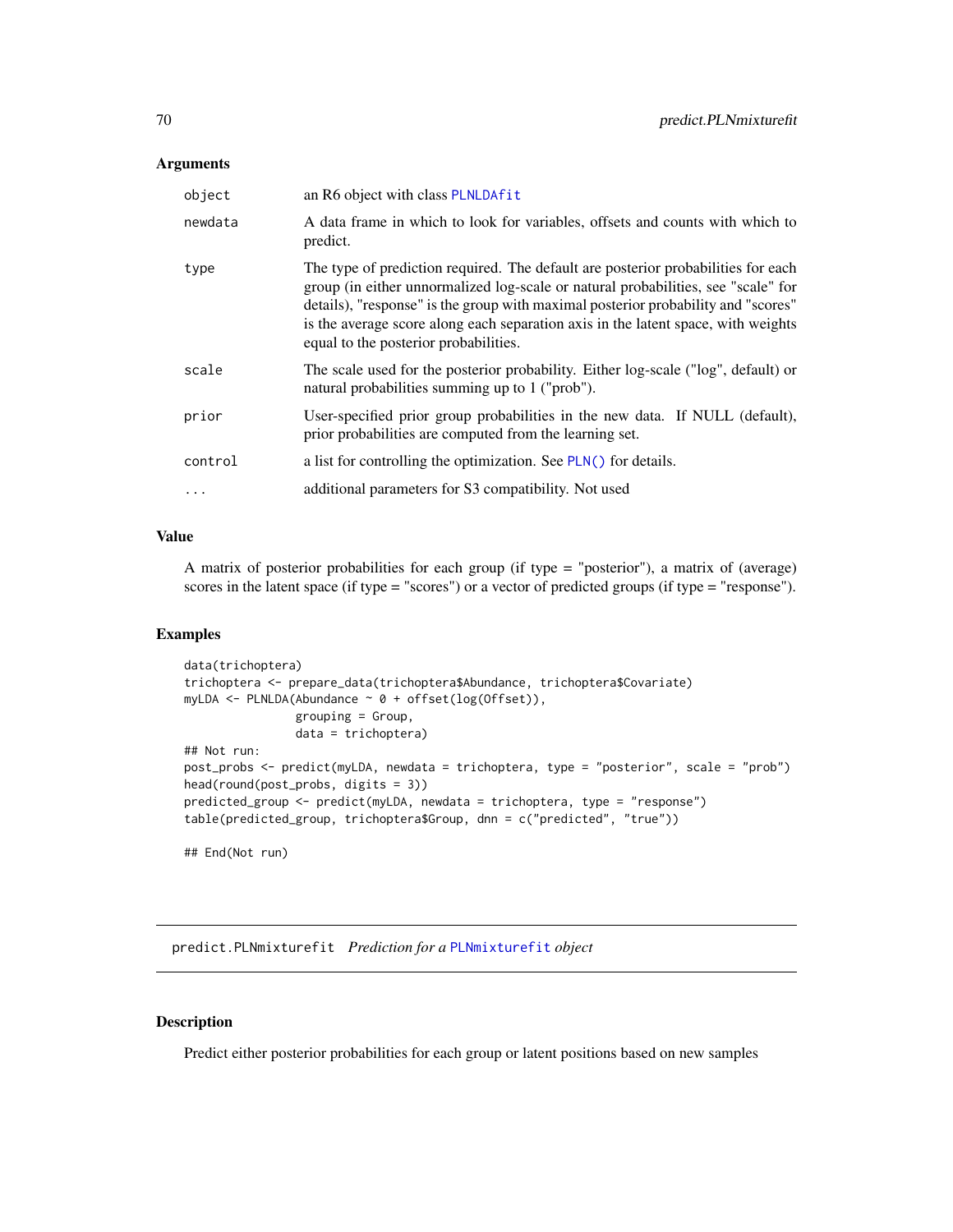# predict.PLNmixturefit 71

# Usage

```
## S3 method for class 'PLNmixturefit'
predict(
 object,
 newdata,
  type = c("posterior", "response", "position"),
 prior = matrix(rep(1/object$k, object$k), nrow(newdata), object$k, byrow = TRUE),
 control = list(),
  ...
\mathcal{L}
```
# Arguments

| object   | an R6 object with class PLNmixturefit                                                                                                                                                                                                                                            |
|----------|----------------------------------------------------------------------------------------------------------------------------------------------------------------------------------------------------------------------------------------------------------------------------------|
| newdata  | A data frame in which to look for variables, offsets and counts with which to<br>predict.                                                                                                                                                                                        |
| type     | The type of prediction required. The default posterior are posterior probabil-<br>ities for each group, response is the group with maximal posterior probability<br>and latent is the averaged latent in the latent space, with weights equal to the<br>posterior probabilities. |
| prior    | User-specified prior group probabilities in the new data. The default uses a<br>uniform prior.                                                                                                                                                                                   |
| control  | a list for controlling the optimization. See PLN() for details.                                                                                                                                                                                                                  |
| $\cdots$ | additional parameters for S3 compatibility. Not used                                                                                                                                                                                                                             |

# Value

A matrix of posterior probabilities for each group (if type = "posterior"), a matrix of (average) position in the latent space (if type = "position") or a vector of predicted groups (if type = "response").

# Examples

```
data(trichoptera)
trichoptera <- prepare_data(trichoptera$Abundance, trichoptera$Covariate)
myPLN <- PLNmixture(Abundance ~ 1 + offset(log(Offset)),
          data = trichoptera, control_main = list(iterates = 0)) %>% getBestModel()
predict(myPLN, trichoptera, "posterior")
predict(myPLN, trichoptera, "position")
predict(myPLN, trichoptera, "response")
```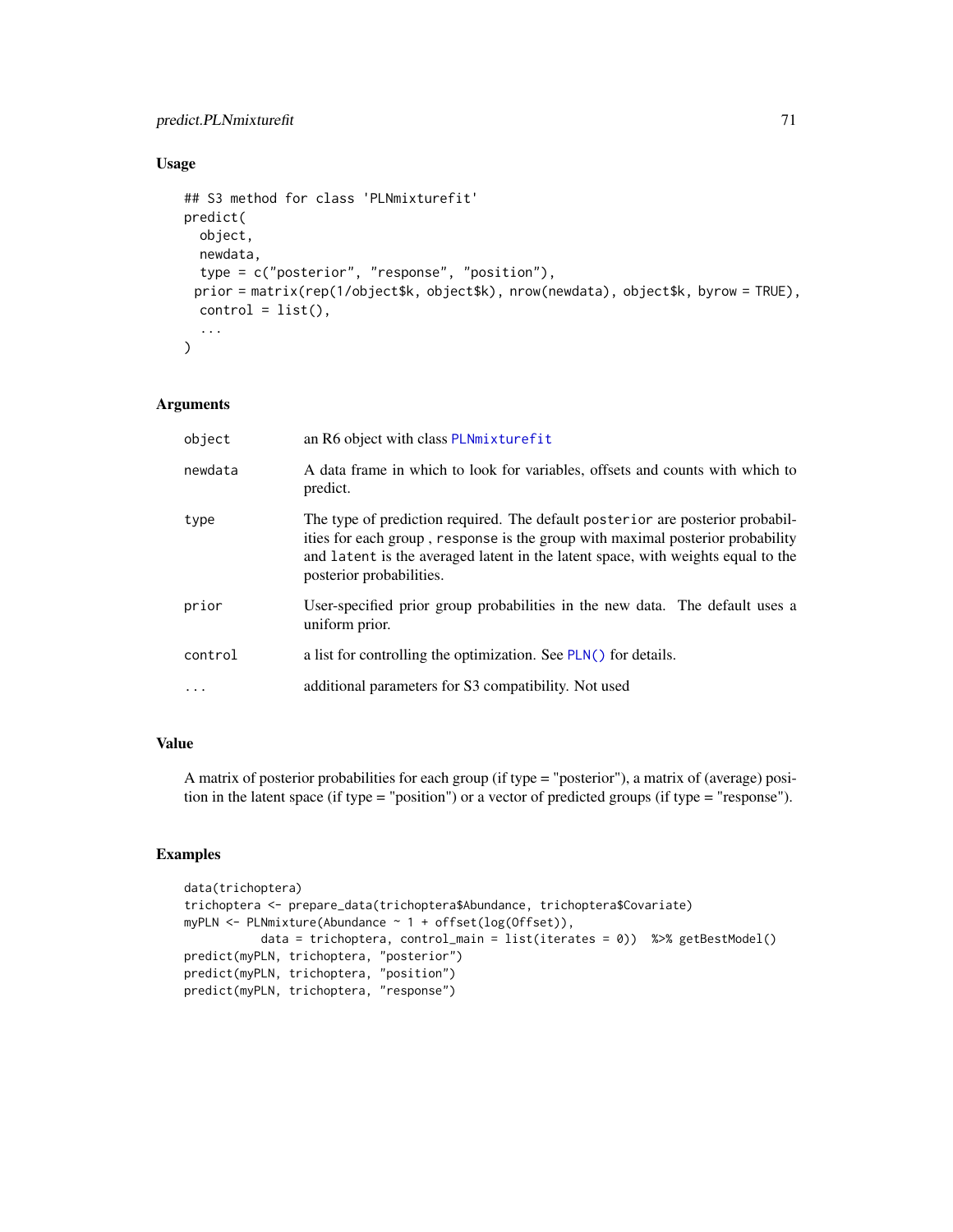#### Description

Prepare data in proper format for use in PLN model and its variants. The function (i) merges a count table and a covariate data frame in the most comprehensive way and (ii) computes offsets from the count table using one of several normalization schemes (TSS, CSS, RLE, GMPR, Wrench, etc). The function fails with informative messages when the heuristics used for sample matching fail.

#### Usage

```
prepare_data(counts, covariates, offset = "TSS", ...)
```
#### Arguments

| counts     | Required. An abundance count table, preferably with dimensions names and<br>species as columns.                                                                                                                                                                                                                                                                                                                                                                                                                                                               |
|------------|---------------------------------------------------------------------------------------------------------------------------------------------------------------------------------------------------------------------------------------------------------------------------------------------------------------------------------------------------------------------------------------------------------------------------------------------------------------------------------------------------------------------------------------------------------------|
| covariates | Required. A covariates data frame, preferably with row names.                                                                                                                                                                                                                                                                                                                                                                                                                                                                                                 |
| offset     | Optional. Normalization scheme used to compute scaling factors used as offset<br>during PLN inference. Available schemes are "TSS" (Total Sum Scaling, de-<br>fault), "CSS" (Cumulative Sum Scaling, used in metagenomeSeq), "RLE" (Rel-<br>ative Log Expression, used in DESeq2), "GMPR" (Geometric Mean of Pairwise<br>Ratio, introduced in Chen et al., 2018), Wrench (introduced in Kumar et al.,<br>2018) or "none". Alternatively the user can supply its own vector or matrix of<br>offsets (see note for specification of the user-supplied offsets). |
|            | Additional parameters passed on to compute of fset()                                                                                                                                                                                                                                                                                                                                                                                                                                                                                                          |

#### Value

A data.frame suited for use in [PLN\(\)](#page-15-0) and its variants with two specials components: an abundance count matrix (in component "Abundance") and an offset vector/matrix (in component "Offset", only if offset is not set to "none")

#### Note

User supplied offsets should be either vectors/column-matrices or have the same number of column as the original count matrix and either (i) dimension names or (ii) the same dimensions as the count matrix. Samples are trimmed in exactly the same way to remove empty samples.

#### References

Chen, L., Reeve, J., Zhang, L., Huang, S., Wang, X. and Chen, J. (2018) GMPR: A robust normalization method for zero-inflated count data with application to microbiome sequencing data. PeerJ, 6, e4600 doi: [10.7717/peerj.4600](https://doi.org/10.7717/peerj.4600)

Paulson, J. N., Colin Stine, O., Bravo, H. C. and Pop, M. (2013) Differential abundance analysis for microbial marker-gene surveys. Nature Methods, 10, 1200-1202 doi: [10.1038/nmeth.2658](https://doi.org/10.1038/nmeth.2658)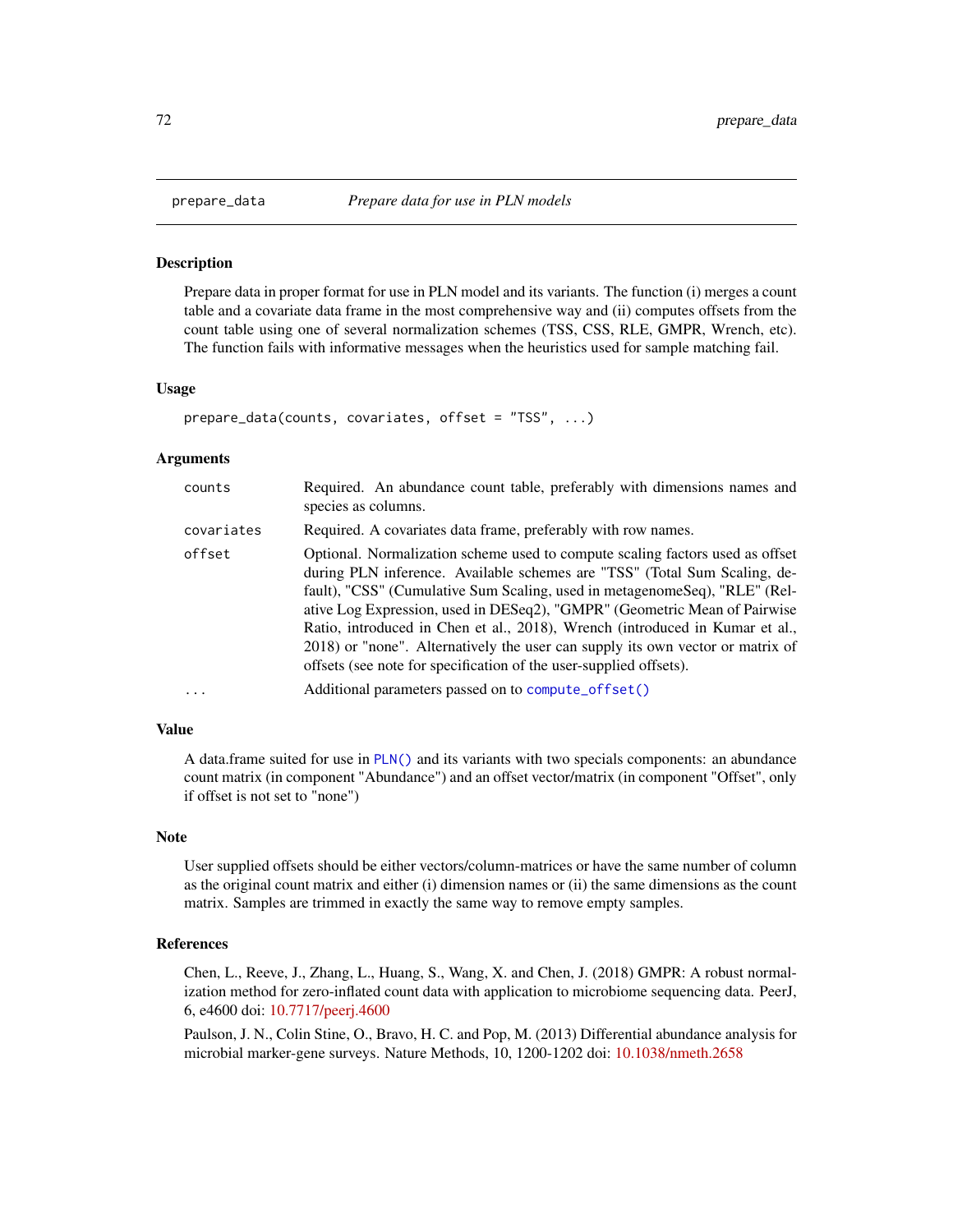## <span id="page-72-0"></span> $rPLN$  73

Anders, S. and Huber, W. (2010) Differential expression analysis for sequence count data. Genome Biology, 11, R106 doi: [10.1186/gb20101110r106](https://doi.org/10.1186/gb-2010-11-10-r106)

Kumar, M., Slud, E., Okrah, K. et al. (2018) Analysis and correction of compositional bias in sparse sequencing count data. BMC Genomics 19, 799 doi: [10.1186/s1286401851605](https://doi.org/10.1186/s12864-018-5160-5)

## See Also

[compute\\_offset\(\)](#page-5-0) for details on the different normalization schemes

## Examples

```
data(trichoptera)
proper_data <- prepare_data(
counts = trichoptera$Abundance,
covariates = trichoptera$Covariate,
offset = "TSS"\lambdaproper_data$Abundance
proper_data$Offset
```
rPLN *PLN RNG*

#### Description

Random generation for the PLN model with latent mean equal to mu, latent covariance matrix equal to Sigma and average depths (sum of counts in a sample) equal to depths

## Usage

```
rPLN(
  n = 10,
 mu = rep(0, ncol(Sigma)),Sigma = diag(1, 5, 5),
  depths = rep(10000, n))
```
## Arguments

| n      | the sample size                                                                  |
|--------|----------------------------------------------------------------------------------|
| mu     | vectors of means of the latent variable                                          |
| Sigma  | covariance matrix of the latent variable                                         |
| depths | Numeric vector of target depths. The first is recycled if there are not n values |

## Details

The default value for mu and Sigma assume equal abundances and no correlation between the different species.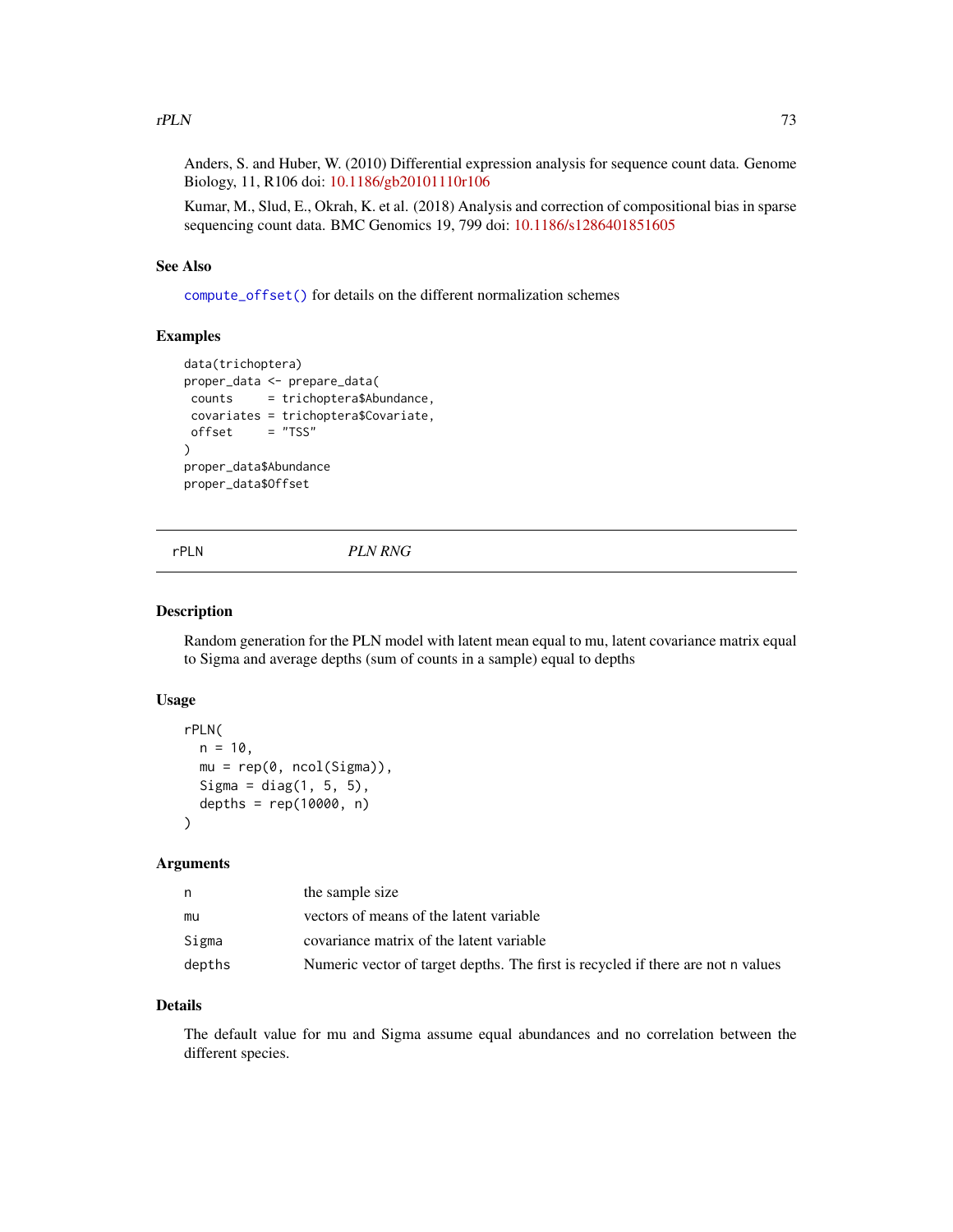## Value

a n \* p count matrix, with row-sums close to depths

#### Examples

```
## 10 samples of 5 species with equal abundances, no covariance and target depths of 10,000
rPLN()
## 2 samples of 10 highly correlated species with target depths 1,000 and 100,000
## very different abundances
mu \leq rep(c(1, -1), each = 5)
Sigma <- matrix(0.8, 10, 10); diag(Sigma) <- 1
rPLN(n=2, mu = mu, Sigma = Sigma, depths = c(1e3, 1e5))
```
<span id="page-73-0"></span>sigma.PLNfit *Extract variance-covariance of residuals 'Sigma'*

## Description

Extract the variance-covariance matrix of the residuals, usually noted

Σ

in PLN models. This captures the correlation between the species in the latent space.

#### Usage

## S3 method for class 'PLNfit' sigma(object, ...)

#### Arguments

| object | an R6 object with class PLNfit                       |
|--------|------------------------------------------------------|
| .      | additional parameters for S3 compatibility. Not used |

#### Value

A semi definite positive matrix of size p, assuming there are p species in the model.

## See Also

.

[coef.PLNfit\(\)](#page-2-0), [standard\\_error.PLNfit\(\)](#page-76-0) and [vcov.PLNfit\(\)](#page-78-0) for other ways to access

<span id="page-73-1"></span>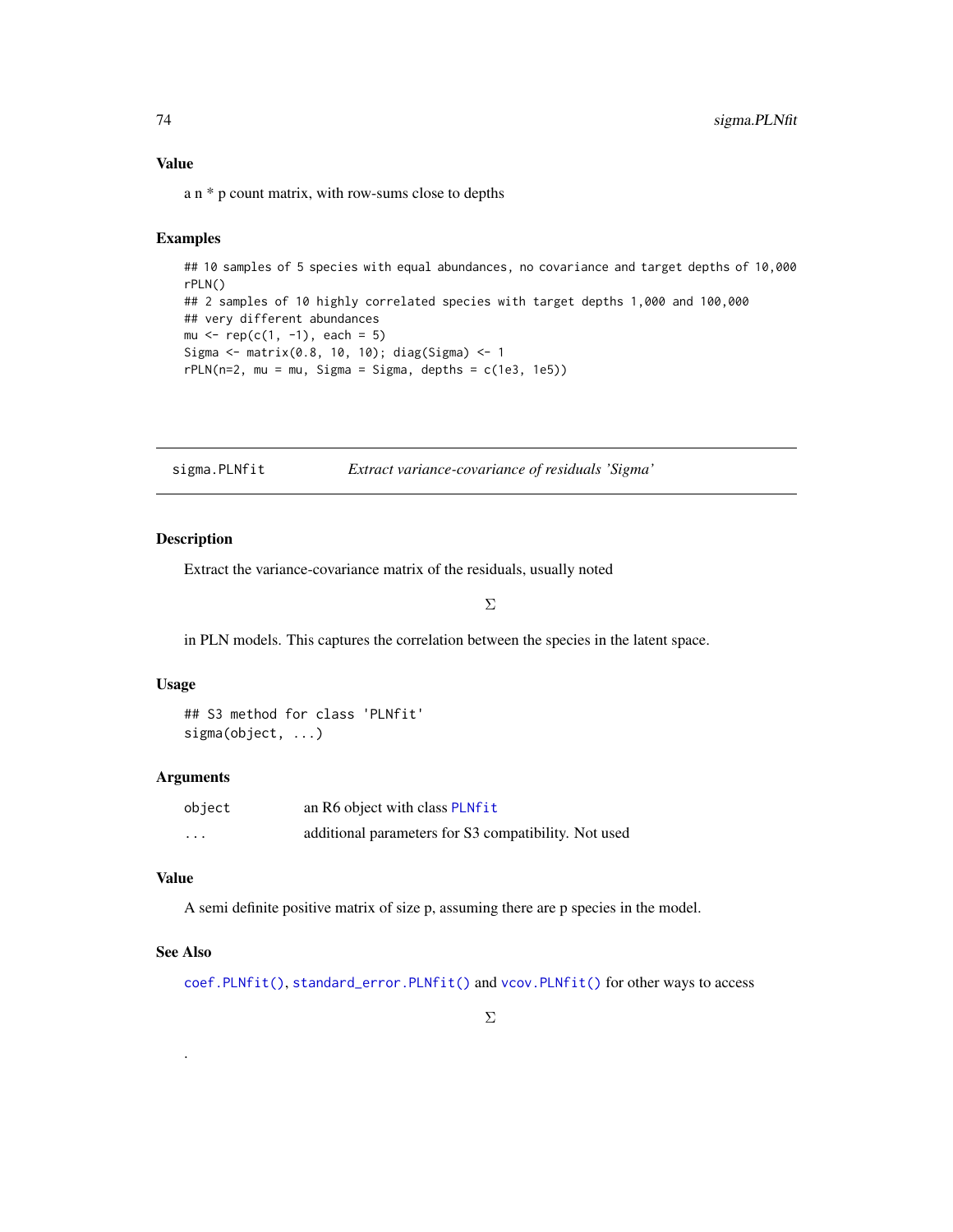## <span id="page-74-0"></span>sigma.PLNmixturefit 75

## Examples

```
data(trichoptera)
trichoptera <- prepare_data(trichoptera$Abundance, trichoptera$Covariate)
myPLN <- PLN(Abundance \sim 1 + offset(log(Offset)), data = trichoptera)
sigma(myPLN) ## Sigma
```
sigma.PLNmixturefit *Extract variance-covariance of residuals 'Sigma'*

## Description

Extract the variance-covariance matrix of the residuals, usually noted

Σ

in PLN models. This captures the correlation between the species in the latent space. or PLNmixture, it is a weighted mean of the variance-covariance matrices of each component.

## Usage

```
## S3 method for class 'PLNmixturefit'
sigma(object, ...)
```
## Arguments

| object  | an R6 object with class PLNmixturefit                |
|---------|------------------------------------------------------|
| $\cdot$ | additional parameters for S3 compatibility. Not used |

## Value

A semi definite positive matrix of size p, assuming there are p species in the model.

## See Also

[coef.PLNmixturefit\(\)](#page-4-0) for other ways to access

Σ

# Examples

.

```
data(trichoptera)
trichoptera <- prepare_data(trichoptera$Abundance, trichoptera$Covariate)
myPLN <- PLNmixture(Abundance ~ 1 + offset(log(Offset)),
          data = trichoptera, control_main = list(iterates = 0)) %>% getBestModel()
sigma(myPLN) ## Sigma
```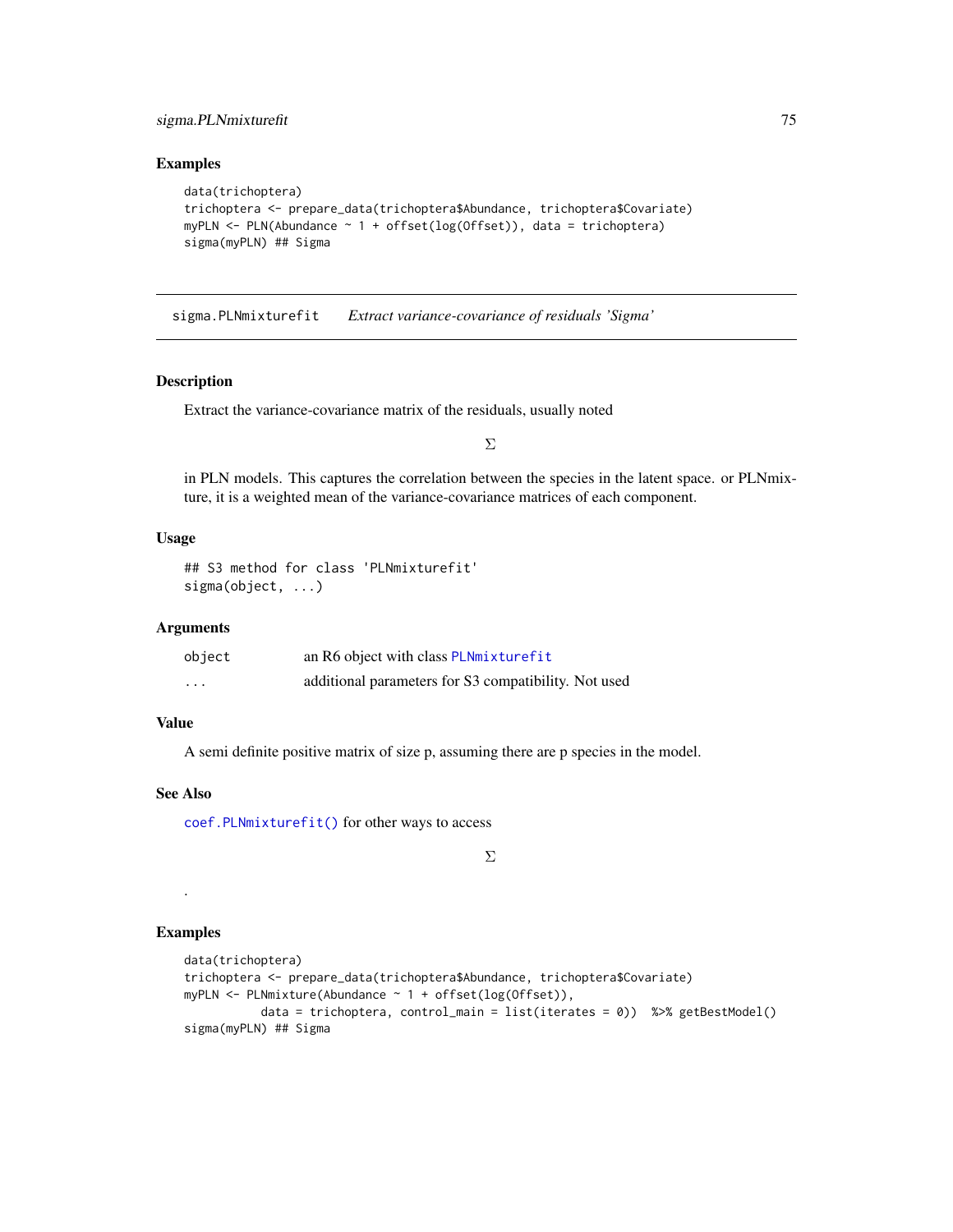<span id="page-75-0"></span>stability\_selection *Compute the stability path by stability selection*

## **Description**

This function computes the StARS stability criteria over a path of penalties. If a path has already been computed, the functions stops with a message unless force = TRUE has been specified.

## Usage

```
stability_selection(
 Robject,
  subsamples = NULL,
  control = list(),force = FALSE
)
```
## Arguments

| Robject    | an object with class PLNnetworkfamily, i.e. an output from PLNnetwork()                                                                                                                                                                                                                                        |
|------------|----------------------------------------------------------------------------------------------------------------------------------------------------------------------------------------------------------------------------------------------------------------------------------------------------------------|
| subsamples | a list of vectors describing the subsamples. The number of vectors (or list length)<br>determines th number of subsamples used in the stability selection. Automati-<br>cally set to 20 subsamples with size $10*sqrt(n)$ if $n \ge 144$ and 0.8*n other-<br>wise following Liu et al. (2010) recommendations. |
| control    | a list controlling the main optimization process in each call to PLN network. See<br>PLNnetwork() for details.                                                                                                                                                                                                 |
| force      | force computation of the stability path, even if a previous one has been detected.                                                                                                                                                                                                                             |

## Value

the list of subsamples. The estimated probabilities of selection of the edges are stored in the fields stability\_path of the initial Robject with class [PLNnetworkfamily](#page-41-0)

# Examples

```
data(trichoptera)
trichoptera <- prepare_data(trichoptera$Abundance, trichoptera$Covariate)
fits \leq PLNnetwork(Abundance \sim 1, data = trichoptera)
## Not run:
n <- nrow(trichoptera)
subs <- replicate(10, sample.int(n, size = n/2), simplify = FALSE)
stability_selection(nets, subsamples = subs)
```
## End(Not run)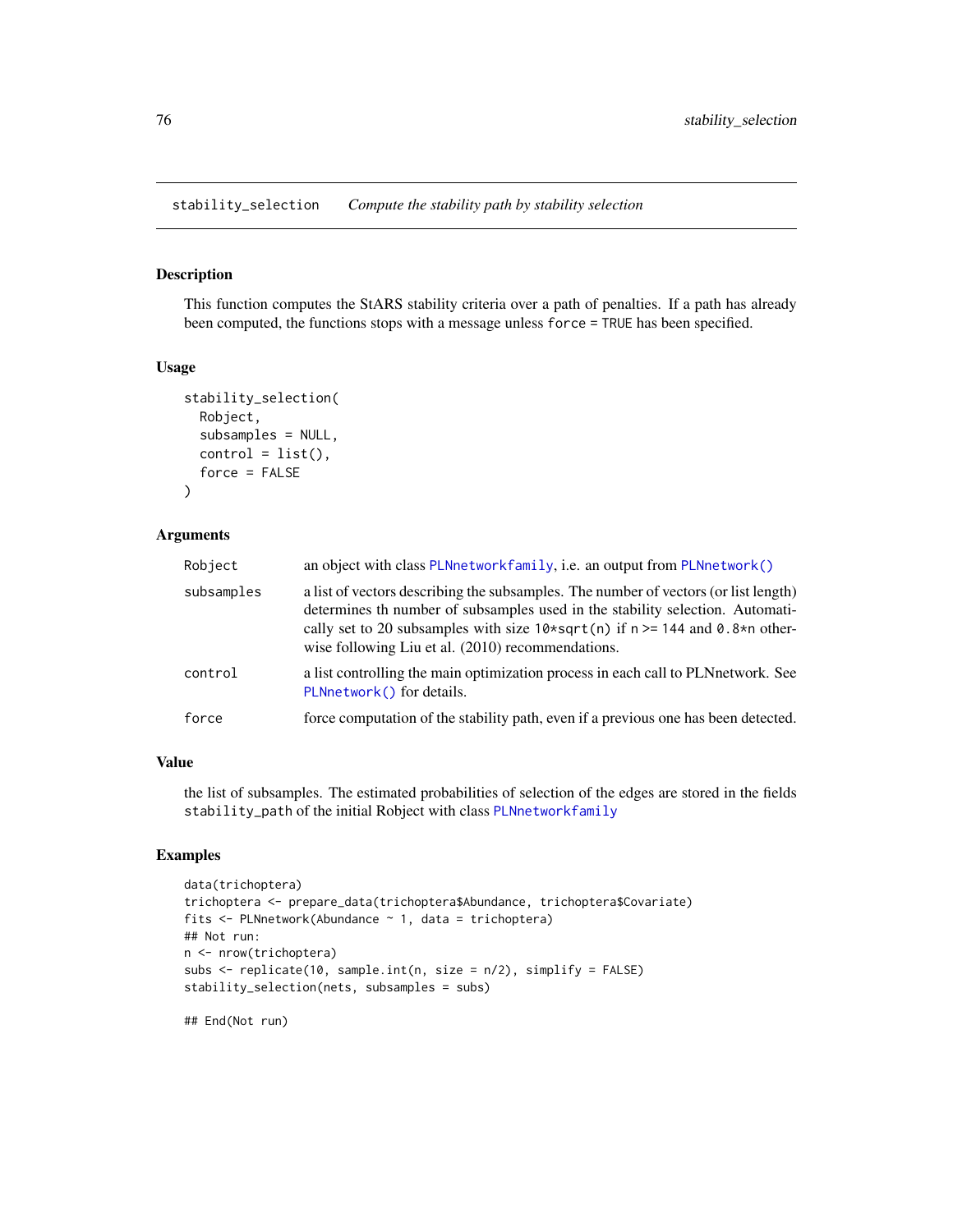## <span id="page-76-1"></span><span id="page-76-0"></span>Description

Extracts univariate standard errors for the estimated coefficient of Theta. Standard errors are computed from the (approximate) Fisher information matrix. See fisher. PLNfit() for more details on the approximations.

#### Usage

```
standard_error(object, type)
```

```
## S3 method for class 'PLNfit'
standard_error(object, type = c("wald", "louis"))
```
## Arguments

| object | an R6 object with class PLNfit                                                                        |  |  |
|--------|-------------------------------------------------------------------------------------------------------|--|--|
| type   | Either Wald (default) or Louis. Approximation scheme used to compute the<br>Fisher information matrix |  |  |

## Value

A p \* d positive matrix (same size as Θ) with standard errors for the coefficients of Θ

#### Methods (by class)

• PLNfit: Component-wise standard errors of Theta in [PLNfit](#page-19-0)

#### See Also

[vcov.PLNfit\(\)](#page-78-0) for the complete Fisher information matrix

## Examples

```
data(trichoptera)
trichoptera <- prepare_data(trichoptera$Abundance, trichoptera$Covariate)
myPLN <- PLN(Abundance ~ 1 + offset(log(Offset)), data = trichoptera)
standard_error(myPLN, "wald")
```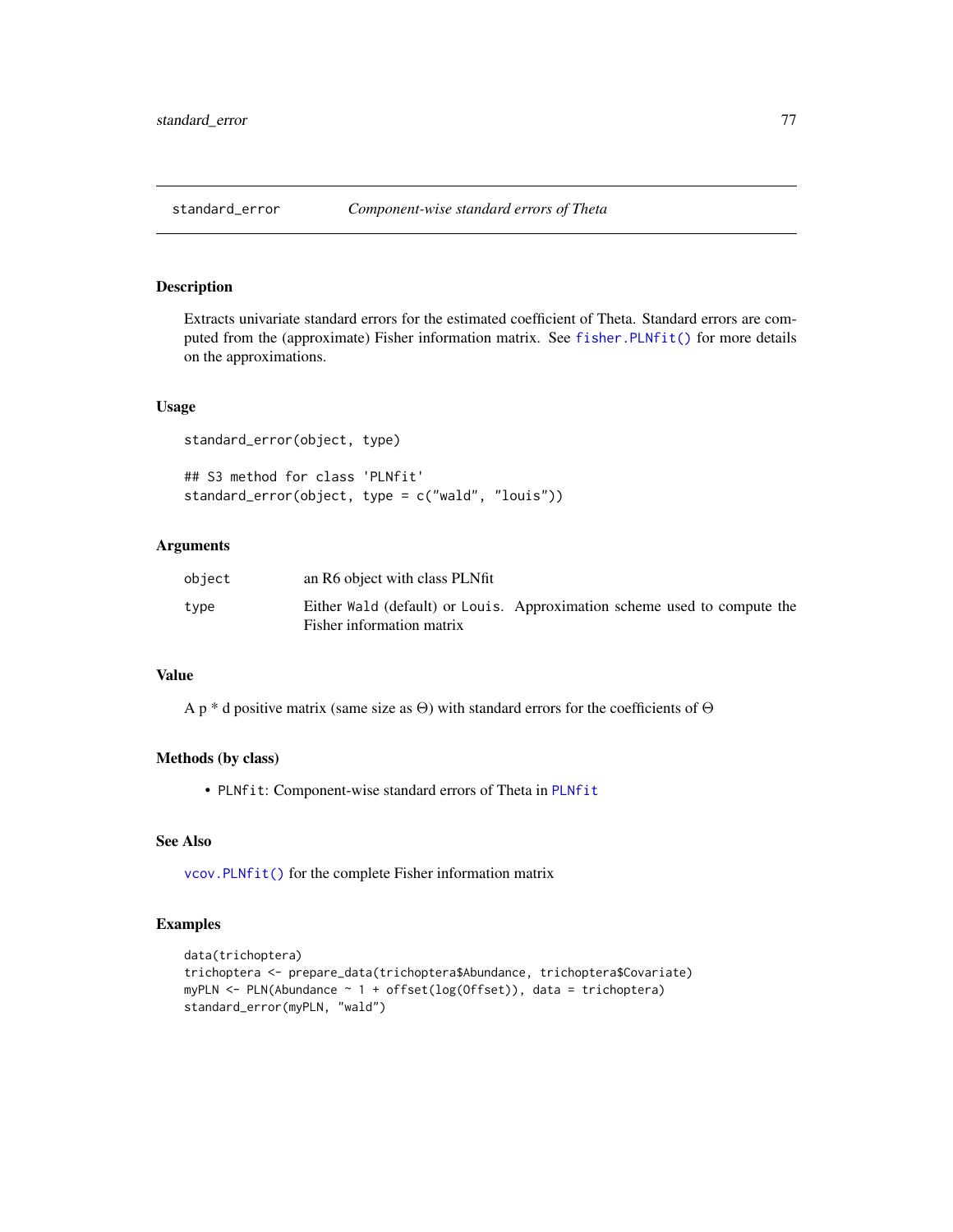<span id="page-77-0"></span>

#### **Description**

Data gathered between 1959 and 1960 during 49 insect trapping nights. For each trapping night, the abundance of 17 Trichoptera species is recorded as well as 6 meteorological variables which may influence the abundance of each species. Finally, the observations (that is to say, the trapping nights), have been classified into 12 groups corresponding to contiguous nights between summer 1959 and summer 1960.

#### Usage

trichoptera

## Format

A list with 2 two data frames:

Abundancea 49 x 17 matrix of abundancies/counts (49 trapping nights and 17 trichoptera species)

Covariate a 49 x 7 data frame of covariates:

Temperature Evening Temperature in Celsius Wind Wind in m/s Pressure Pressure in mm Hg Humidity relative to evening humidity in percent Cloudiness proportion of sky coverage at 9pm Precipitation Nighttime precipitation in mm Group a factor of 12 levels for the definition of the consecutive night groups

In order to prepare the data for using formula in multivariate analysis (multiple outputs and inputs), use [prepare\\_data\(\)](#page-71-0). We only kept a subset of the original meteorological covariates for illustration purposes.

#### Source

Data from P. Usseglio-Polatera.

#### References

Usseglio-Polatera, P. and Auda, Y. (1987) Influence des facteurs météorologiques sur les résultats de piégeage lumineux. Annales de Limnologie, 23, 65–79. (code des espèces p. 76) See a data description at <http://pbil.univ-lyon1.fr/R/pdf/pps034.pdf> (in French)

## See Also

[prepare\\_data\(\)](#page-71-0)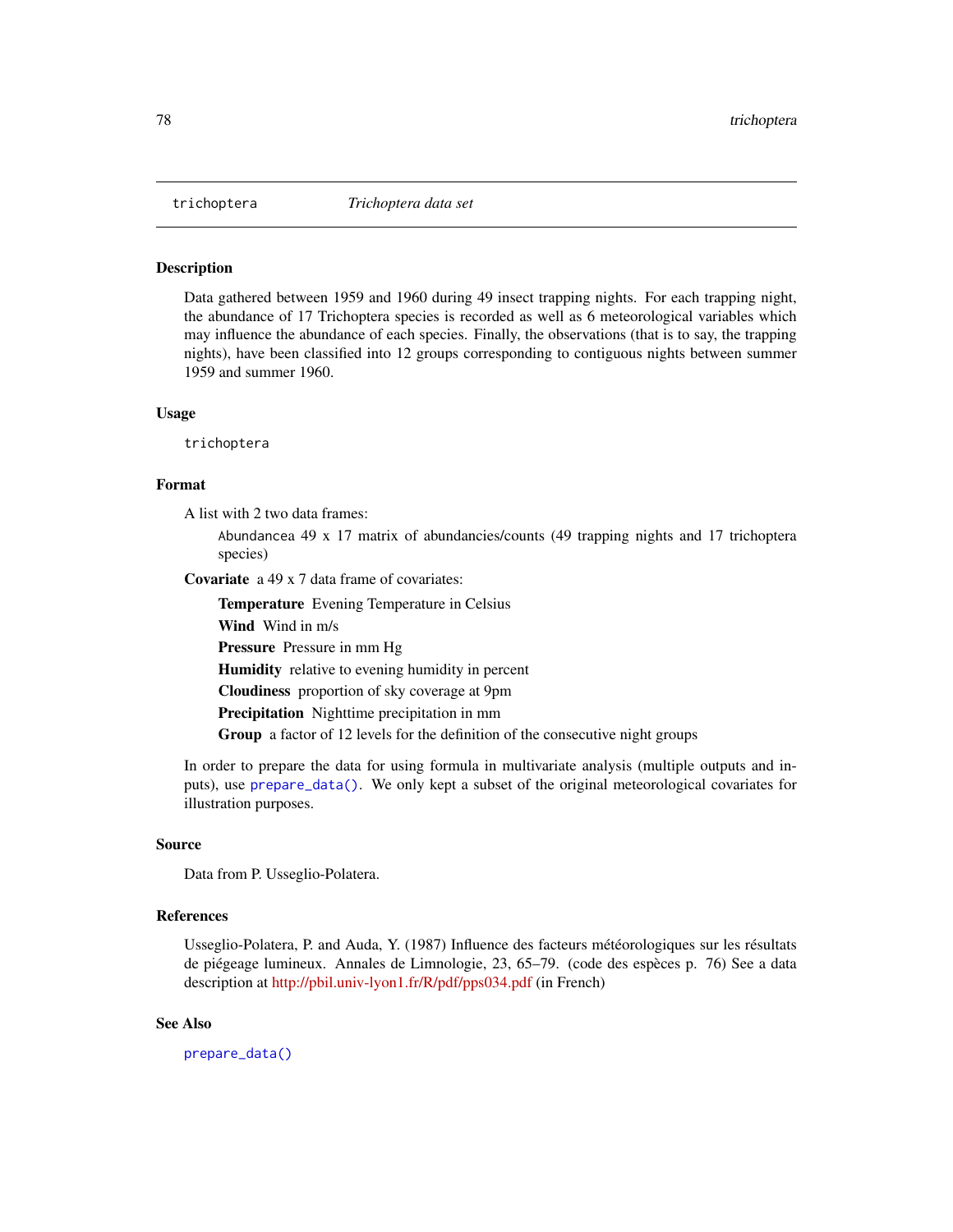#### <span id="page-78-1"></span>vcov.PLNfit 79

## Examples

```
data(trichoptera)
trichoptera <- prepare_data(trichoptera$Abundance, trichoptera$Covariate)
```
<span id="page-78-0"></span>vcov.PLNfit *Calculate Variance-Covariance Matrix for a fitted* [PLN\(\)](#page-15-0) *model object*

#### Description

Returns the variance-covariance matrix of the main parameters of a fitted [PLN\(\)](#page-15-0) model object. The main parameters of the model correspond to

Θ

, as returned by  $\text{coef}, \text{PLNfit}()$ . The function can also be used to return the variance-covariance matrix of the residuals. The latter matrix can also be accessed via sigma. PLNfit()

## Usage

```
## S3 method for class 'PLNfit'
vcov(object, type = c("main", "covariance"), ...)
```
## Arguments

| object   | an R6 object with class PLNfit                                          |
|----------|-------------------------------------------------------------------------|
| type     | type of parameter that should be extracted. Either "main" (default) for |
|          | $\left(\text{--}\right)$                                                |
|          | or "covariance" for                                                     |
|          |                                                                         |
| $\cdots$ | additional parameters for S3 compatibility. Not used                    |

#### Value

A matrix of variance/covariance extracted from the PLNfit model. If type="main" and  $\Theta$  is a matrix of size  $d * p$ , the result is a block-diagonal matrix with p (number of species) blocks of size d (number of covariates). if type="main", it is a symmetric matrix of size p. .

#### See Also

[sigma.PLNfit\(\)](#page-73-0), [coef.PLNfit\(\)](#page-2-0), [standard\\_error.PLNfit\(\)](#page-76-0)

## Examples

```
data(trichoptera)
trichoptera <- prepare_data(trichoptera$Abundance, trichoptera$Covariate)
myPLN <- PLN(Abundance ~ 1 + offset(log(Offset)), data = trichoptera)
vcov(myPLN) ## variance-covariance of Theta
vcov(myPLN, type = "covariance") ## Sigma
```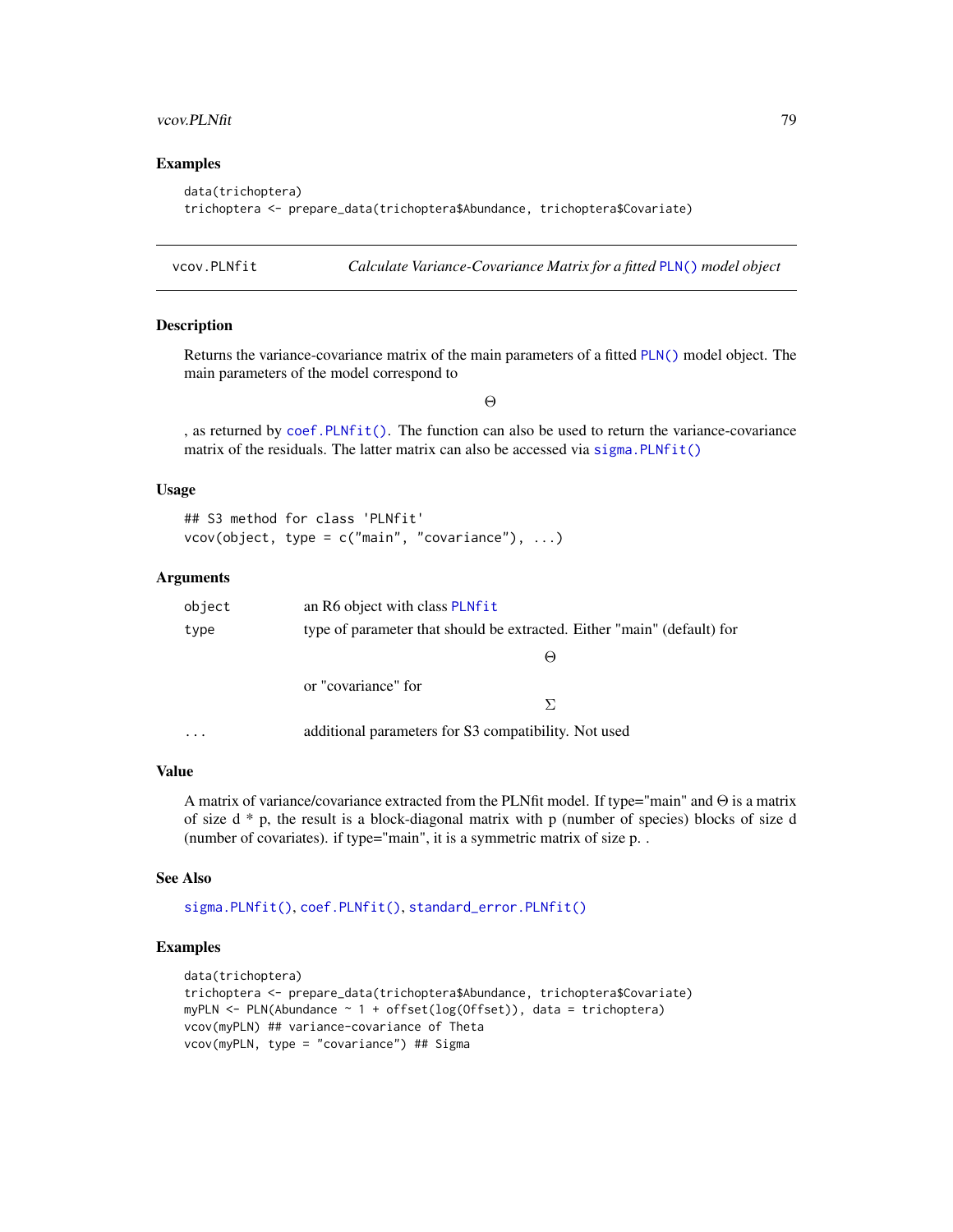# **Index**

∗ datasets mollusk, [13](#page-12-0) oaks, [14](#page-13-0) trichoptera, [78](#page-77-0) coef(), *[20](#page-19-1)* coef.PLNfit, [3](#page-2-1) coef.PLNfit(), *[74](#page-73-1)*, *[79](#page-78-1)* coef.PLNLDAfit, [4](#page-3-0) coef.PLNmixturefit, [5](#page-4-1) coef.PLNmixturefit(), *[75](#page-74-0)* coefficient\_path, [6](#page-5-1) compute\_offset, [6](#page-5-1) compute\_offset(), *[72,](#page-71-1) [73](#page-72-0)* extract\_probs, [8](#page-7-0) factoextra::fviz(), *[53](#page-52-0)* fisher, [9](#page-8-1) fisher.PLNfit(), *[77](#page-76-1)* fitted.PLNfit, [10](#page-9-0) fitted.PLNmixturefit, [11](#page-10-0) getBestModel *(*getBestModel.PLNPCAfamily*)*, [11](#page-10-0) getBestModel(), *[33](#page-32-0)*, *[42](#page-41-1)*, *[51](#page-50-0)* getBestModel.PLNPCAfamily, [11](#page-10-0) getModel *(*getModel.PLNPCAfamily*)*, [12](#page-11-0) getModel(), *[19](#page-18-0)*, *[33](#page-32-0)*, *[42](#page-41-1)*, *[51](#page-50-0)* getModel.PLNPCAfamily, [12](#page-11-0) ggplot, *[29,](#page-28-0) [30](#page-29-0)*, *[35](#page-34-0)*, *[38,](#page-37-0) [39](#page-38-0)*, *[45](#page-44-0)*, *[58,](#page-57-0) [59](#page-58-0)*, *[63](#page-62-0)*, *[68](#page-67-0)* ggplot2, *[19](#page-18-0)*, *[35](#page-34-0)*, *[53](#page-52-0)*, *[61,](#page-60-0) [62](#page-61-0)* grob, *[30](#page-29-0)*, *[59](#page-58-0)* mollusk, [13](#page-12-0) oaks, [14](#page-13-0) PLN, *[9](#page-8-1)*, [16](#page-15-1) PLN(), *[3](#page-2-1)*, *[5](#page-4-1)*, *[10](#page-9-0)*, *[20](#page-19-1)*, *[30](#page-29-0)*, *[38](#page-37-0)*, *[40](#page-39-1)*, *[42](#page-41-1)*, *[50](#page-49-0)*, *[57](#page-56-0)*, *[70](#page-69-0)[–72](#page-71-1)*, *[79](#page-78-1)*

PLNfamily, [17,](#page-16-0) *[18,](#page-17-0) [19](#page-18-0)*, *[55](#page-54-0)[–58](#page-57-0)*, *[60](#page-59-0)* PLNfit, *[3](#page-2-1)*, *[10](#page-9-0)*, *[17](#page-16-0)[–20](#page-19-1)*, [20,](#page-19-1) *[21,](#page-20-0) [22](#page-21-0)*, *[46](#page-45-0)*, *[54](#page-53-0)*, *[69](#page-68-0)*, *[74](#page-73-1)*, *[77](#page-76-1)*, *[79](#page-78-1)* PLNfit(), *[20](#page-19-1)*, *[27](#page-26-0)* PLNLDA, [25,](#page-24-0) *[31](#page-30-0)* PLNLDA(), *[4](#page-3-0)*, *[20](#page-19-1)*, *[27](#page-26-0)*, *[40](#page-39-1)* PLNLDAfit, *[26,](#page-25-0) [27](#page-26-0)*, [27,](#page-26-0) *[28](#page-27-0)[–30](#page-29-0)*, *[58](#page-57-0)*, *[70](#page-69-0)* PLNLDAfit(), *[26](#page-25-0)* PLNmixture, [31,](#page-30-0) *[35,](#page-34-0) [36](#page-35-1)*, *[39](#page-38-0)* PLNmixture(), *[11](#page-10-0)*, *[20](#page-19-1)*, *[33](#page-32-0)*, *[40](#page-39-1)* PLNmixturefamily, *[12,](#page-11-0) [13](#page-12-0)*, *[33](#page-32-0)*, [33,](#page-32-0) *[39](#page-38-0)*, *[62](#page-61-0)* PLNmixturefit, *[5](#page-4-1)*, *[11](#page-10-0)*, *[33](#page-32-0)*, *[35](#page-34-0)*, [36,](#page-35-1) *[37](#page-36-0)*, *[63](#page-62-0)*, *[70,](#page-69-0) [71](#page-70-0)*, *[75](#page-74-0)* PLNmodels, [39](#page-38-0) PLNmodels::PLNfamily, *[33](#page-32-0)*, *[42](#page-41-1)*, *[52](#page-51-0)* PLNmodels::PLNfit, *[27](#page-26-0)*, *[46](#page-45-0)*, *[54](#page-53-0)* PLNnetwork, [40](#page-39-1) PLNnetwork(), *[6](#page-5-1)*, *[8](#page-7-0)*, *[20](#page-19-1)*, *[40](#page-39-1)*, *[42](#page-41-1)*, *[44](#page-43-0)[–49](#page-48-0)*, *[76](#page-75-0)* PLNnetworkfamily, *[6](#page-5-1)*, *[8](#page-7-0)*, *[12,](#page-11-0) [13](#page-12-0)*, *[17](#page-16-0)*, *[42](#page-41-1)*, [42,](#page-41-1) *[44](#page-43-0)*, *[49](#page-48-0)*, *[64](#page-63-0)*, *[76](#page-75-0)* PLNnetworkfit, *[12,](#page-11-0) [13](#page-12-0)*, *[42](#page-41-1)*, *[44](#page-43-0)[–46](#page-45-0)*, [46,](#page-45-0) *[47](#page-46-0)*, *[65,](#page-64-0) [66](#page-65-0)* PLNPCA, [50,](#page-49-0) *[59](#page-58-0)* PLNPCA(), *[20](#page-19-1)*, *[40](#page-39-1)*, *[51](#page-50-0)*, *[53,](#page-52-0) [54](#page-53-0)* PLNPCAfamily, *[12,](#page-11-0) [13](#page-12-0)*, *[17](#page-16-0)*, *[51](#page-50-0)*, [51,](#page-50-0) *[59](#page-58-0)*, *[67](#page-66-0)* PLNPCAfit, *[12,](#page-11-0) [13](#page-12-0)*, *[51](#page-50-0)*, *[53,](#page-52-0) [54](#page-53-0)*, [54,](#page-53-0) *[55,](#page-54-0) [56](#page-55-0)*, *[59](#page-58-0)*, *[61](#page-60-0)*, *[67](#page-66-0)* PLNPCAfit(), *[53](#page-52-0)* plot(), *[27](#page-26-0)*, *[33](#page-32-0)*, *[42](#page-41-1)*, *[46](#page-45-0)*, *[51](#page-50-0)*, *[54](#page-53-0)* plot.PLNfamily, [60](#page-59-0) plot.PLNLDAfit, [61](#page-60-0) plot.PLNmixturefamily, [62](#page-61-0) plot.PLNmixturefit, [63](#page-62-0) plot.PLNnetworkfamily, [64](#page-63-0) plot.PLNnetworkfamily(), *[60](#page-59-0)* plot.PLNnetworkfit, [65](#page-64-0) plot.PLNPCAfamily, [66](#page-65-0) plot.PLNPCAfamily(), *[60](#page-59-0)* plot.PLNPCAfit, [67](#page-66-0)